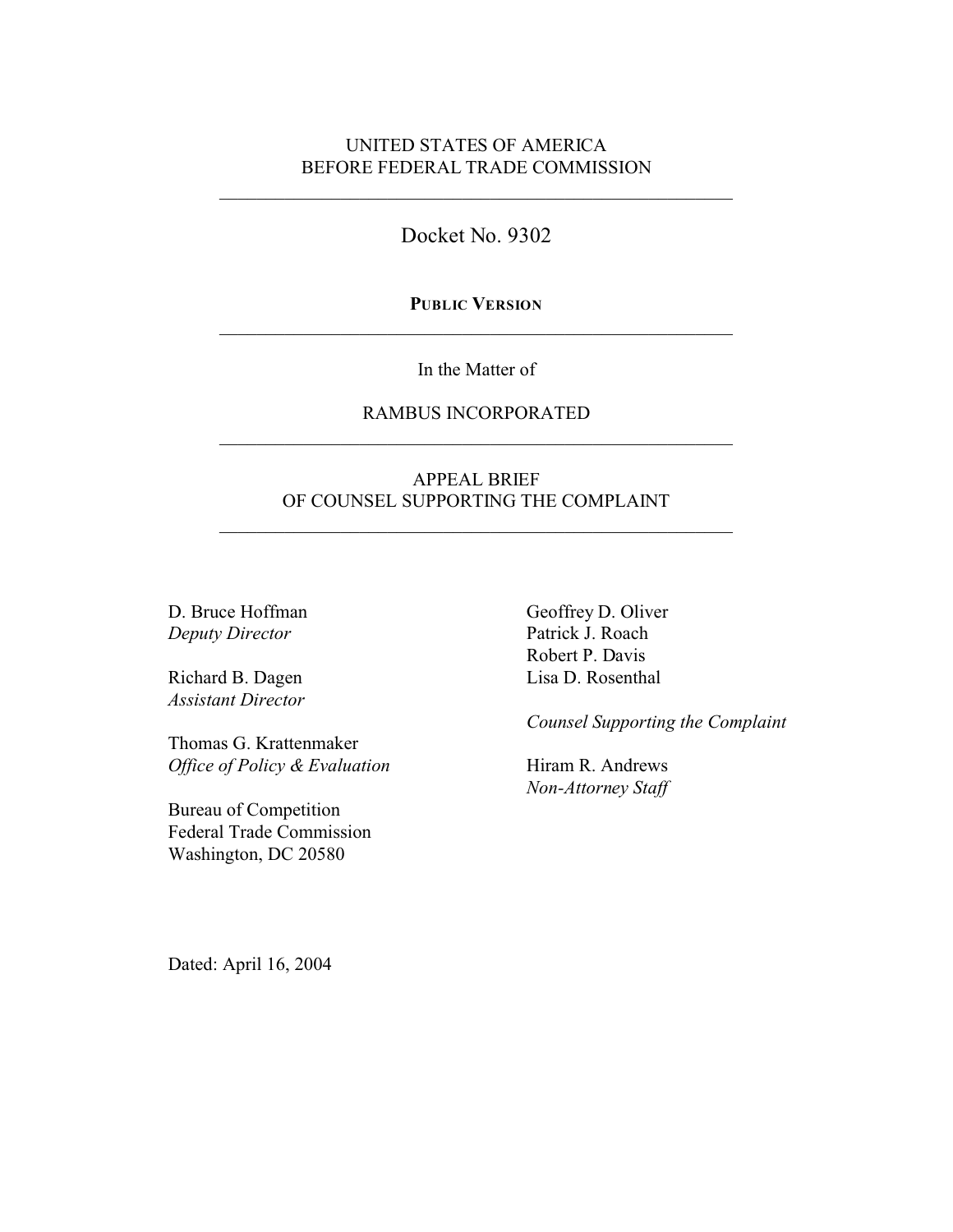# **TABLE OF CONTENTS**

|                | A <sub>1</sub> |                                                                                                                                                        |  |
|----------------|----------------|--------------------------------------------------------------------------------------------------------------------------------------------------------|--|
|                |                | 1.                                                                                                                                                     |  |
|                |                | 2.<br>The Rambus Scheme: "Fees and Royalties From Any<br>3.                                                                                            |  |
|                |                | Rambus and the SDRAM Standard: "Preplanning Before Accus[ing]<br>4.                                                                                    |  |
|                |                | Rambus and the DDR SDRAM Standard: "Another Patenting<br>5.                                                                                            |  |
|                |                | Rambus Withdraws from JEDEC: "To the Extent Anyone<br>6.                                                                                               |  |
|                |                | 7.                                                                                                                                                     |  |
|                |                | 8.<br>a)                                                                                                                                               |  |
|                |                | b)<br>Rambus Springs Its Trap: "Let the IP War Begin."  24<br>9.                                                                                       |  |
|                | <b>B.</b>      |                                                                                                                                                        |  |
|                | $C$ .          |                                                                                                                                                        |  |
|                |                |                                                                                                                                                        |  |
|                |                |                                                                                                                                                        |  |
|                |                |                                                                                                                                                        |  |
| $\mathbf{I}$ . |                |                                                                                                                                                        |  |
|                | A.             | The Abuse of the JEDEC Standards Process by Rambus Was Exclusionary Within<br>Antitrust Law Seeks to Prevent Anticompetitive Harm Resulting From<br>1. |  |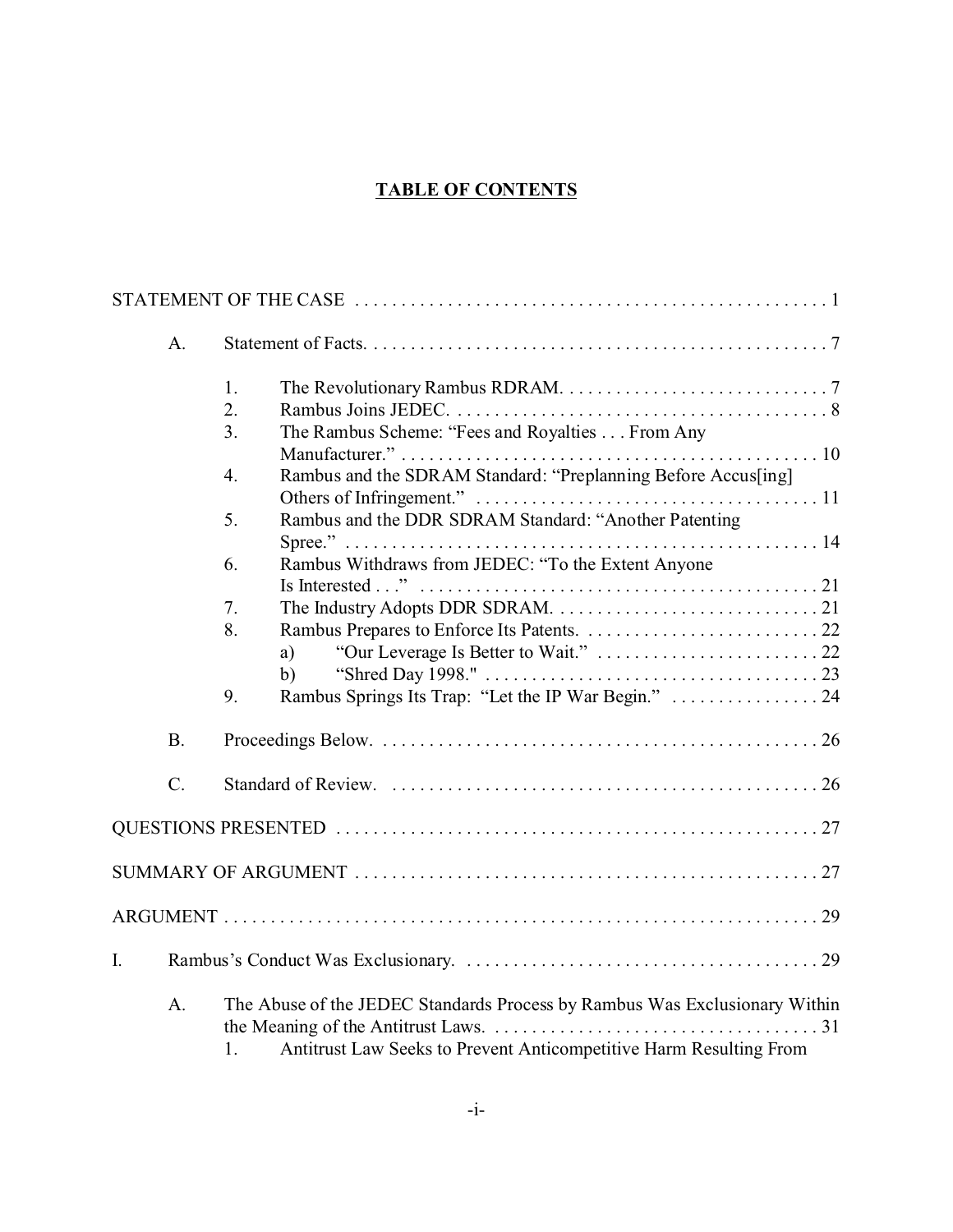|     |           | Individual Members Hijacking the Economic Power of Industry-Wide<br>Rambus Participated Voluntarily in JEDEC, But Subverted JEDEC's<br>2.<br>Procompetitive Goals, Basic Rules and Disclosure Policy. 41<br>JEDEC's Purposes and Procedures Were Intended To Prevent Its<br>a)<br>Standards from Being Used to Exclude Competitors. 41<br>Rambus's Course of Conduct Violated JEDEC's Basic Rules,<br>b)<br>Violated the Duty of Good Faith, and Violated JEDEC's Specific<br>Rambus's Subversion of JEDEC's Process Had No Procompetitive<br>3.                                                                                                                                                                                                    |
|-----|-----------|-----------------------------------------------------------------------------------------------------------------------------------------------------------------------------------------------------------------------------------------------------------------------------------------------------------------------------------------------------------------------------------------------------------------------------------------------------------------------------------------------------------------------------------------------------------------------------------------------------------------------------------------------------------------------------------------------------------------------------------------------------|
|     | <b>B.</b> | The Initial Decision Is Thoroughly Tainted by the ALJ's Fundamental                                                                                                                                                                                                                                                                                                                                                                                                                                                                                                                                                                                                                                                                                 |
| II. |           | Rambus's Exclusionary Conduct Contributed to Rambus's Unlawful Acquisition of                                                                                                                                                                                                                                                                                                                                                                                                                                                                                                                                                                                                                                                                       |
|     | A.        | Rambus Possesses Durable Monopoly Power in the Relevant Technology<br>Rambus Has The Power To Increase Price, Reduce Output and Exclude<br>1.<br>2.                                                                                                                                                                                                                                                                                                                                                                                                                                                                                                                                                                                                 |
|     | <b>B.</b> | Rambus's Monopoly Power Derived from Its Patents Covering Technologies<br>Incorporated in the JEDEC SDRAM and DDR SDRAM Standards, Not Intel's                                                                                                                                                                                                                                                                                                                                                                                                                                                                                                                                                                                                      |
|     | C.        | Rambus's Acquisition of Monopoly Power Arose from its Exclusionary and<br>The Appropriate Focus Is Whether Information Withheld by<br>1.<br>$\ldots 74$<br>Rambus Was Material.<br>2.<br>The Information Withheld By Rambus Was Material and Rambus's<br>Concealment of That Information Was Likely to, and Did, Affect the<br>Outcome of JEDEC's Selection of Technologies. 77<br>JEDEC Purposes and Policies and Rambus's Own Conduct<br>a)<br>Demonstrate the Materiality of Patent Information<br>The Behavior of JEDEC and Its Members in Similar Situations<br>b)<br>Demonstrates the Materiality of the Patent Information<br>JEDEC Had Available Multiple Viable Alternatives.  82<br>c)<br><b>JEDEC Actively Considered Multiple</b><br>i) |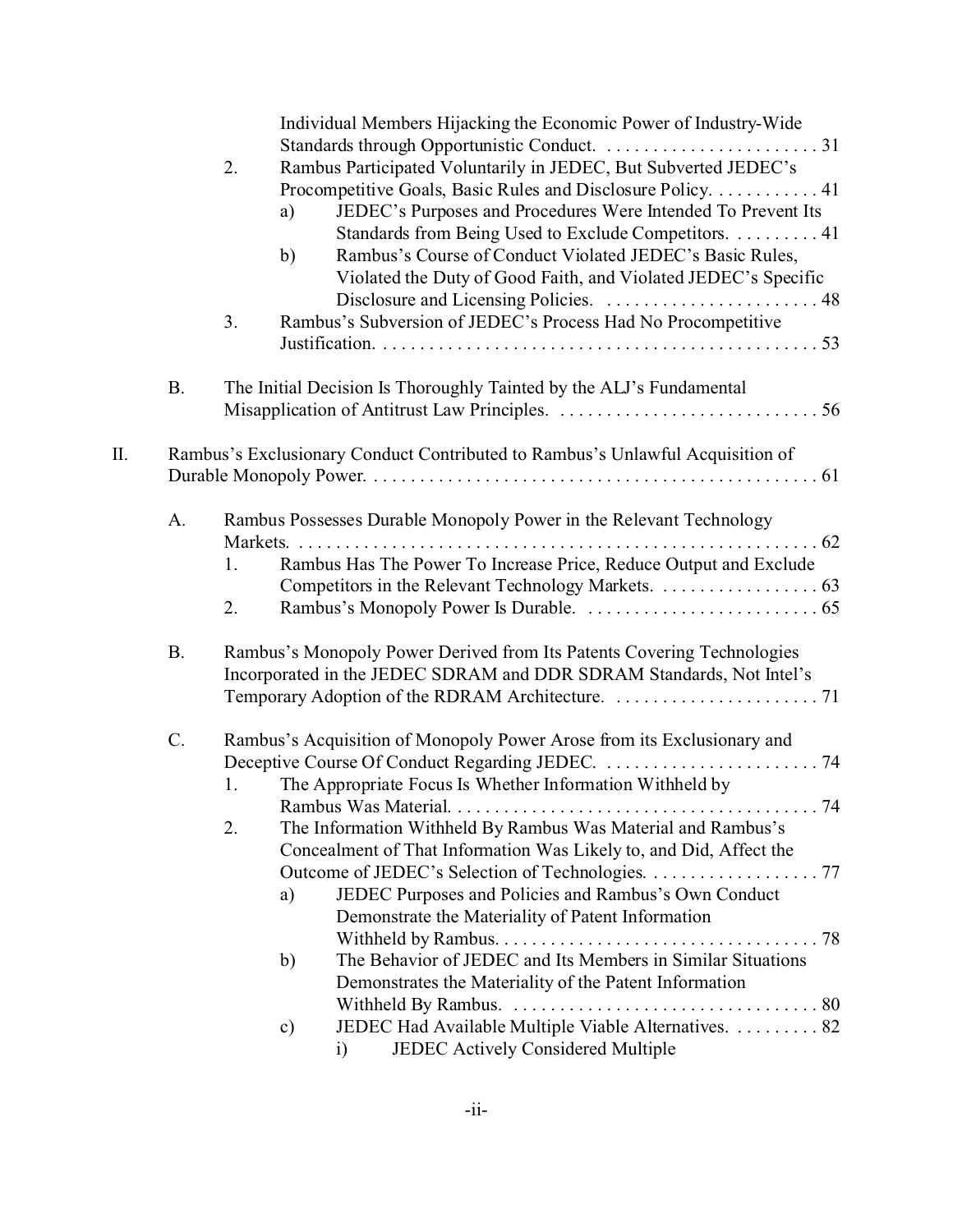|                                   |          | $\overline{11}$ | <b>Additional Alternatives Also Were</b>                             |
|-----------------------------------|----------|-----------------|----------------------------------------------------------------------|
|                                   | $\rm d)$ |                 | Absent Rambus's Conduct, the Outcome Likely                          |
|                                   |          |                 |                                                                      |
|                                   |          | $\mathbf{i}$    | JEDEC Likely Would Have Selected                                     |
|                                   |          |                 | Alternative Technologies If Presented With a                         |
|                                   |          |                 |                                                                      |
|                                   |          | $\rm ii)$       | Even If JEDEC Had Adopted the Technologies In                        |
|                                   |          |                 | Question, A Timely Disclosure by Rambus                              |
|                                   |          |                 | Would Have Enabled JEDEC Members to                                  |
|                                   |          |                 | Negotiate More Favorable Licensing Terms. 100                        |
| 3.                                |          |                 | Rambus's Conduct Distorted the JEDEC Decision-Making                 |
|                                   |          |                 | Process in a Manner Calculated to Lead to                            |
|                                   |          |                 | Rambus's Acquisition of Monopoly Power.  102                         |
| III.                              |          |                 | Restoration of Competition Requires Entry of the Proposed Order. 103 |
|                                   |          |                 |                                                                      |
|                                   |          |                 |                                                                      |
| <b>Attachments</b>                |          |                 |                                                                      |
|                                   |          |                 |                                                                      |
|                                   |          |                 | Attachment 1 – Comparison of RDRAM and SDRAM Architectures           |
| Attachment 2 – Proposed Order     |          |                 |                                                                      |
|                                   |          |                 |                                                                      |
| -------------------------         |          |                 |                                                                      |
| <u>Appendices</u>                 |          |                 |                                                                      |
| Appendix $A - G$ lossary of Terms |          |                 |                                                                      |
|                                   |          |                 |                                                                      |

- Appendix B Witness Index
- Appendix C Cross-Reference of Findings Of Fact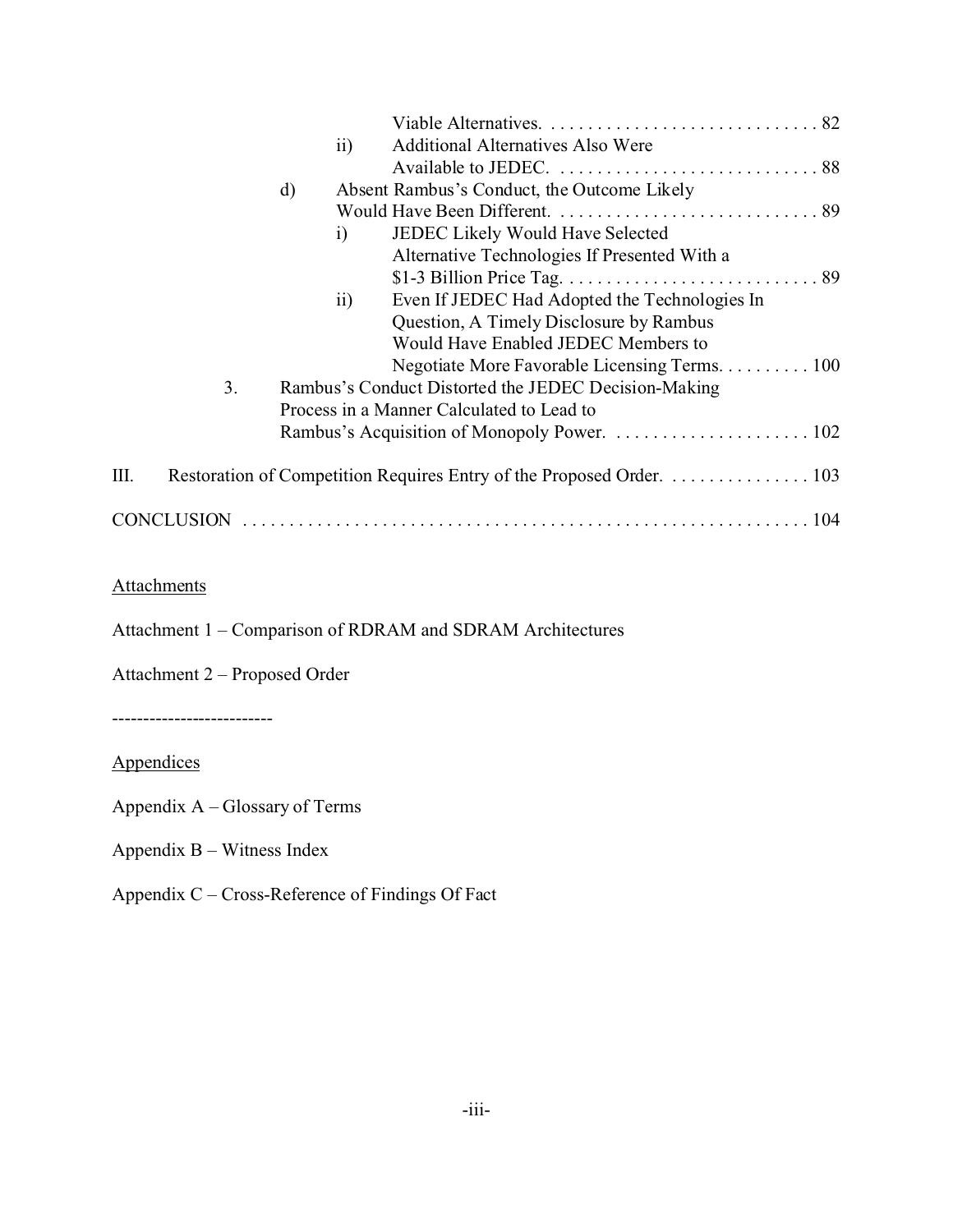# **TABLE OF AUTHORITIES**

# **Cases**

| Agere Systems Guardian Corp. v. Proxim, Inc., 190 F. Supp.2d 726 (D. Del.              |
|----------------------------------------------------------------------------------------|
| Allied Tube & Conduit Corp. v. Indian Head, Inc., 486 U.S. 494 (1988).  37, 38, 39, 40 |
| American Society of Mechanical Engineers, Inc. v. Hydrolevel Corp., 456 U.S.           |
|                                                                                        |
| Aspen Skiing Co. v. Aspen Highlands Skiing Corp., 472 U.S. 585 (1985). 30, 51          |
| Ball Mem'l Hosp. v. Mutual Hosp. Ins., 784 F.2d 1325 (7th Cir.), reh'g denied en       |
|                                                                                        |
| Carpet Group Intern. v. Oriental Rug Importers, 227 F.3d 62 (3d Cir. 2000). 62         |
|                                                                                        |
| Continental Ore Co. v. Union Carbide & Carbon Corp., 370 U.S. 690 (1962). 49           |
|                                                                                        |
| DM Research, Inc. v. College of Am. Pathologists, 170 F.3d 53 (1st Cir. 1999). 34      |
| Eastman Kodak Co. v. Image Technical Servs. Inc., 504 U.S. 451 (1992).  35, 53, 54     |
| F. Buddie Contracting, Inc. v. Seawright, 595 F. Supp. 422 (N.D. Ohio 1984).  78       |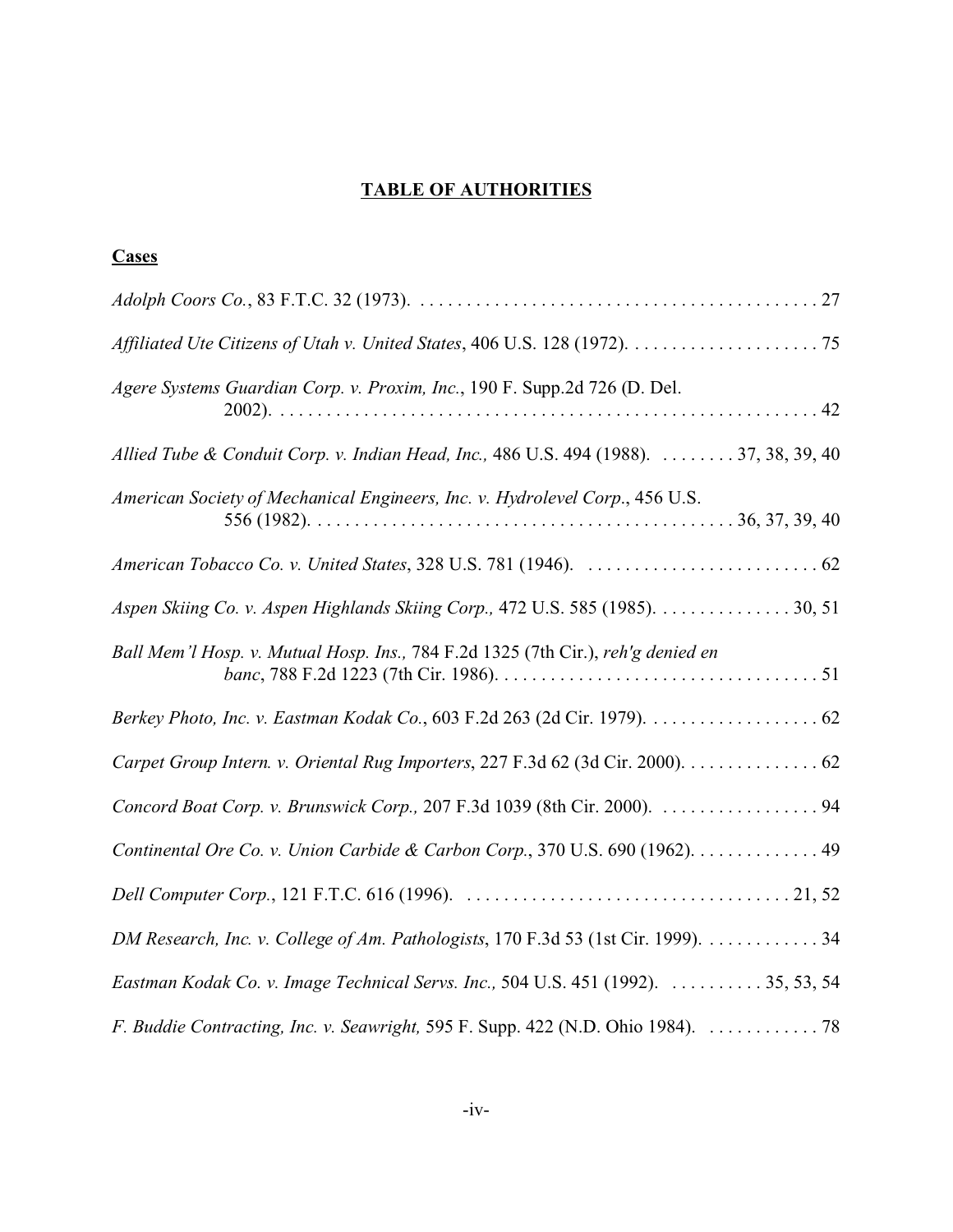| Hydrolevel Corp. v. Am. Soc. Mech. Engineers, 635 F.2d 118 (2d Cir. 1980), aff'd                                                                                      |
|-----------------------------------------------------------------------------------------------------------------------------------------------------------------------|
| Illinois ex rel. Burris v. Panhandle E. Pipe Line Co., 935 F.2d 1469 (7th Cir.                                                                                        |
|                                                                                                                                                                       |
| Indian Head, Inc., v. Allied Tube & Conduit Corp., 817 F.2d 938 (2d Cir. 1987). 37, 38                                                                                |
| Kingsdown Medical Consultants, Ltd. v. Hollister, Inc., 863 F.2d 867 (Fed. Cir.                                                                                       |
|                                                                                                                                                                       |
|                                                                                                                                                                       |
| Radiant Burners, Inc. v. Peoples Gas Light & Coke Co., 364 U.S. 656 (1961). 33                                                                                        |
| Rambus, Inc. v. Infineon Techs. AG ("Infineon"), 318 F.3d 1081 (Fed. Cir.), cert.                                                                                     |
| Rambus, Inc. v. Infineon Techs. AG, No. CIV. 3:00CV524, 2004 WL 547536                                                                                                |
| Sessions Tankliners, Inc. v. Joor Mfg. Inc., 786 F. Supp. 1518 (C.D. Cal. 1991),                                                                                      |
|                                                                                                                                                                       |
|                                                                                                                                                                       |
|                                                                                                                                                                       |
|                                                                                                                                                                       |
| United States v. Microsoft Corp., 253 F.3d 34<br>(D.C. Cir. 2001). $\ldots$ $\ldots$ $\ldots$ $\ldots$ $\ldots$ $\ldots$ $\ldots$ 51, 53, 54, 65, 74, 75, 76, 92, 103 |
|                                                                                                                                                                       |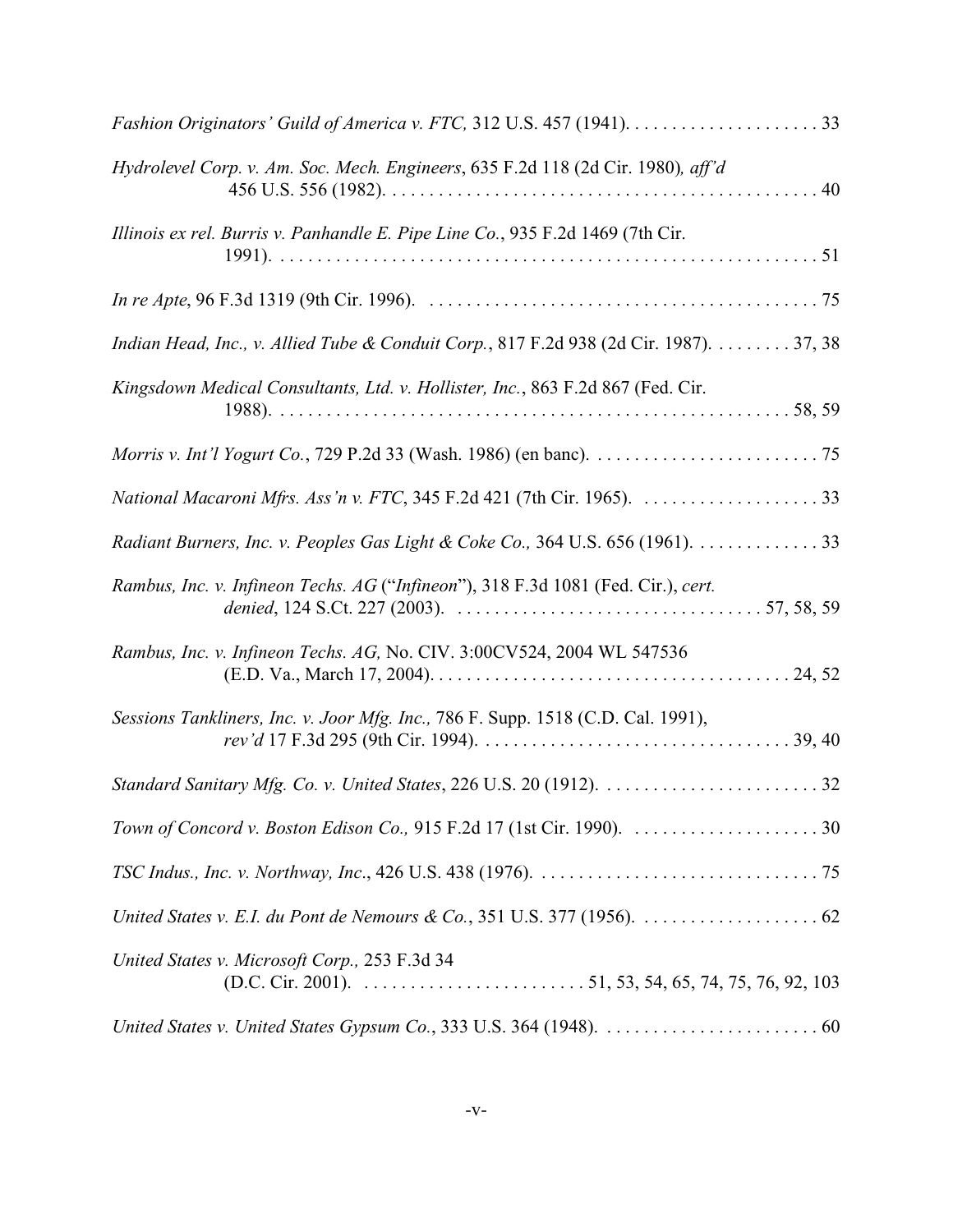# **Statutes and Rules**

# **Other Authorities**

| Alden Abbott and Theodore Gebhard, Standard Setting Disclosure Policies:<br>Evaluating Antitrust Concerns in Light of Rambus, 16 Antitrust 29,                                                                                                                                                                                                                                                           |
|----------------------------------------------------------------------------------------------------------------------------------------------------------------------------------------------------------------------------------------------------------------------------------------------------------------------------------------------------------------------------------------------------------|
|                                                                                                                                                                                                                                                                                                                                                                                                          |
|                                                                                                                                                                                                                                                                                                                                                                                                          |
| Philip Areeda & Herbert Hovenkamp, Antitrust Law (2002) ("Areeda &                                                                                                                                                                                                                                                                                                                                       |
| Stanley Besen and Joseph Farrell, Choosing How to Compete: Strategies and<br>Tactics in Standardization, J. Econ. Perspectives 117 (1994).  33                                                                                                                                                                                                                                                           |
| Einer Elhauge, Defining Better Monopolization Standards, 56 Stan. L. Rev. 253                                                                                                                                                                                                                                                                                                                            |
| Joseph Farrell, Standards and Intellectual Property, 30 Jurimetrics J. 35 (1989).  33                                                                                                                                                                                                                                                                                                                    |
| Richard Gilbert, Symposium on Compatibility: Incentives and Market Structure,                                                                                                                                                                                                                                                                                                                            |
| FTC and United States Department of Justice, Joint Hearings Regarding<br>Competition and Intellectual Property Law and Policy in the<br>Knowledge Based Economy, Statement of Allen M. Lo, Juniper<br>Networks, Inc. (April 18, 2002); Statement of Scott K. Peterson,<br>Hewlett-Packard Co., (April 18, 2002); Statement of Amy A.<br>Marasco, American National Standards Institute (April 18, 2002); |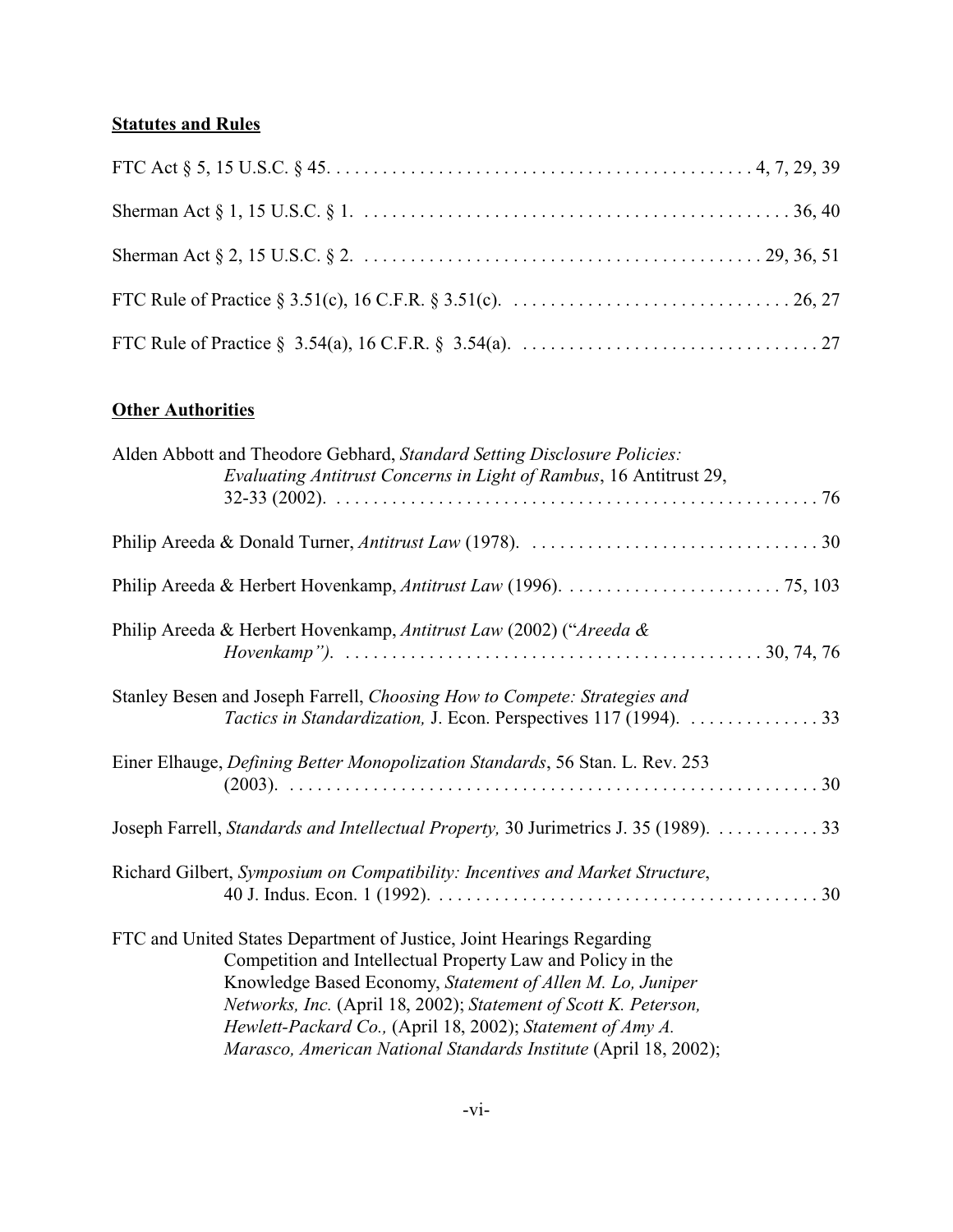| Statement of Donald Deutsch, Oracle Corporation (April 18,<br>2002); Statement of Richard Rapp and Lauren Stiroh, Standard                                                                                                                                                                                              |
|-------------------------------------------------------------------------------------------------------------------------------------------------------------------------------------------------------------------------------------------------------------------------------------------------------------------------|
| FTC and United States Department of Justice, Joint Hearings Regarding<br>Competition and Intellectual Property Law and Policy In the<br>Knowledge-Based Economy, Day 13, Standard-Setting Practices;<br>Statement of Richard Rapp (April 18, 2002). $\ldots \ldots \ldots \ldots \ldots \ldots \ldots \ldots \ldots 36$ |
|                                                                                                                                                                                                                                                                                                                         |
| Michael Katz and Carl Shapiro, Systems Competition and Network Effects, 8 J.                                                                                                                                                                                                                                            |
| Michael Katz and Carl Shapiro, Network Externalities, Competition, and<br>Compatibility, 75 American Econ. Rev. 424 (1985). 33                                                                                                                                                                                          |
| Benjamin Klein, Robert Crawford & Armen Alchian, Vertical Integration,<br>Appropriable Rents, and the Competitive Contracting Process, 21                                                                                                                                                                               |
| Benjamin Klein, Market Power in Antitrust: Economic Analysis after Kodak, 3                                                                                                                                                                                                                                             |
| Benjamin Klein, Market Power in Franchise Cases in the Wake of Kodak:<br>Applying Post-Contract Hold-up Analysis to Vertical                                                                                                                                                                                            |
| Mark Lemley, Intellectual Property Rights and Standard-Setting Organizations,                                                                                                                                                                                                                                           |
| Timothy Muris, Opportunistic Behavior and the Law of Contracts, 65 U. Minn. L.                                                                                                                                                                                                                                          |
| Statement of Timothy J. Muris, Director, Bureau of Consumer Protection,<br>Accompanying the Final Staff Report on the Standards and                                                                                                                                                                                     |
| Timothy Muris, The FTC and the Law of Monopolization, 67 Antitrust L.J. 693                                                                                                                                                                                                                                             |
| Timothy Muris, Anticompetitive Effects in Monopolization Cases: Reply, 68                                                                                                                                                                                                                                               |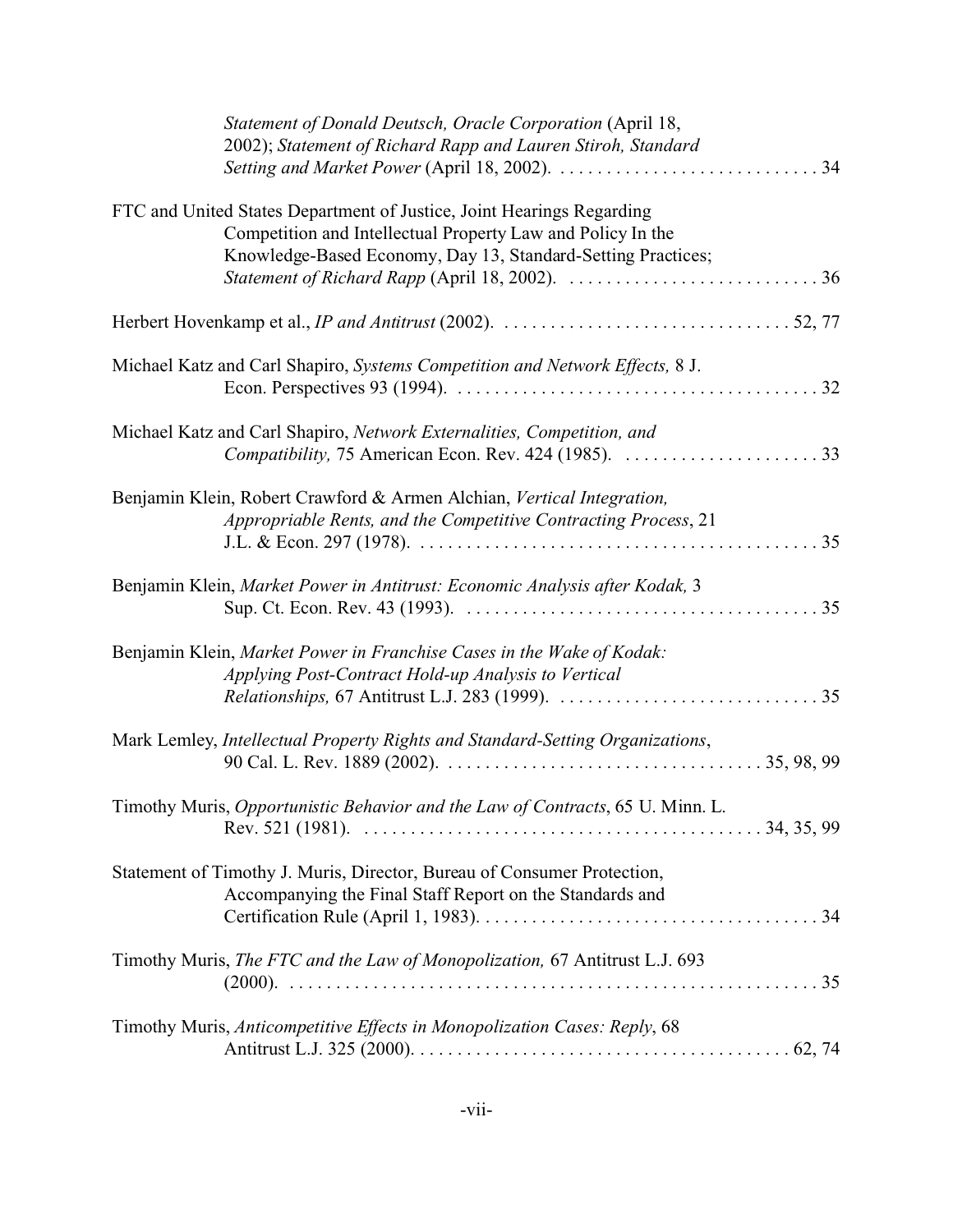| Timothy Muris, Improving the Economic Foundations of Competition Policy,<br>Remarks at the George Mason University Law Review's Winter                                                                                                                                               |  |
|--------------------------------------------------------------------------------------------------------------------------------------------------------------------------------------------------------------------------------------------------------------------------------------|--|
| Paul Samuelson, A Note on the Pure Theory of Consumer's Behaviour, 15                                                                                                                                                                                                                |  |
| Carl Shapiro, Aftermarkets and Consumer Welfare Making Sense of Kodak, 63                                                                                                                                                                                                            |  |
| Carl Shapiro, Setting Compatibility Standards: Cooperation or Collusion,                                                                                                                                                                                                             |  |
| Standards and Certification, Final Staff Report, FTC Bureau of Consumer                                                                                                                                                                                                              |  |
| Daniel Swanson, Evaluating Market Power in Technology Markets when<br>Standards are Selected in which Private Parties Own Intellectual<br><i>Property Rights, Working Paper Presented at the Joint Hearings</i><br>regarding Competition and Intellectual Property Law and Policy in |  |
| Oliver Williamson, Transaction Cost Economics: The Governance of Contractual                                                                                                                                                                                                         |  |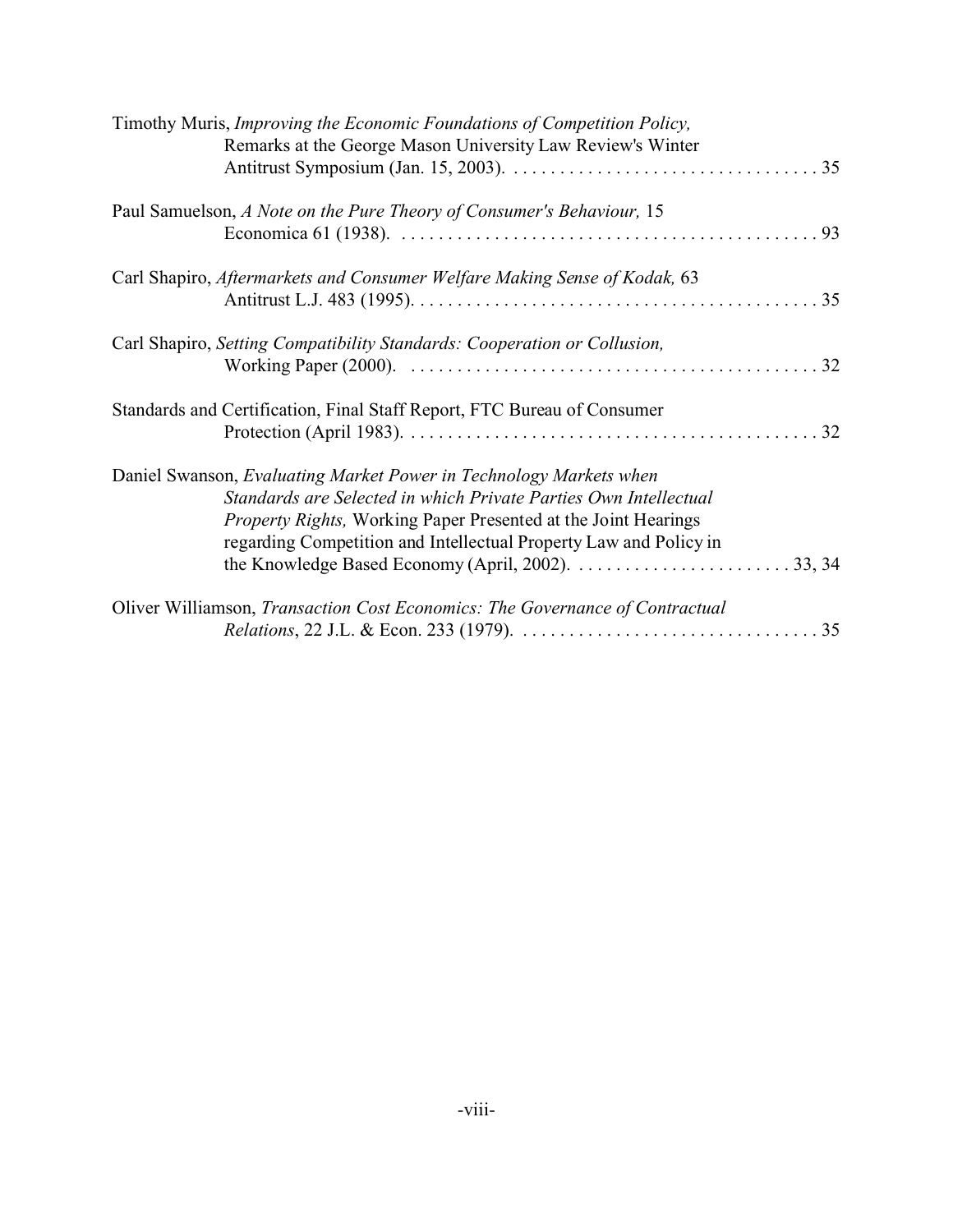**PUBLIC VERSION**

# **UNITED STATES OF AMERICA BEFORE FEDERAL TRADE COMMISSION**

In the Matter of

RAMBUS INCORPORATED,

Docket No. 9302

a corporation.

#### **APPEAL BRIEF OF COUNSEL SUPPORTING THE COMPLAINT**

## **STATEMENT OF THE CASE**

*"The job of JEDEC is to create standards which steer clear of patents which must be used to be in compliance with the standard whenever possible."*

*CX0903 at 2 (e-mail from Richard Crisp, Rambus's representative at JEDEC, to Rambus executives and engineers, August 1996).*

> *"It is contrary to industry practice and understanding for an intellectual property owner to remain silent during the [EIA/JEDEC] standardsetting process – and then after a standard has been adopted and implemented – later attempt to assert that its intellectual property covers the standard and allows it to exclude others from practicing the standard."*

*CX2957 at 2 (affidavit of Joel Karp of Samsung – later Rambus Vice President of Intellectual Property – May 1996).*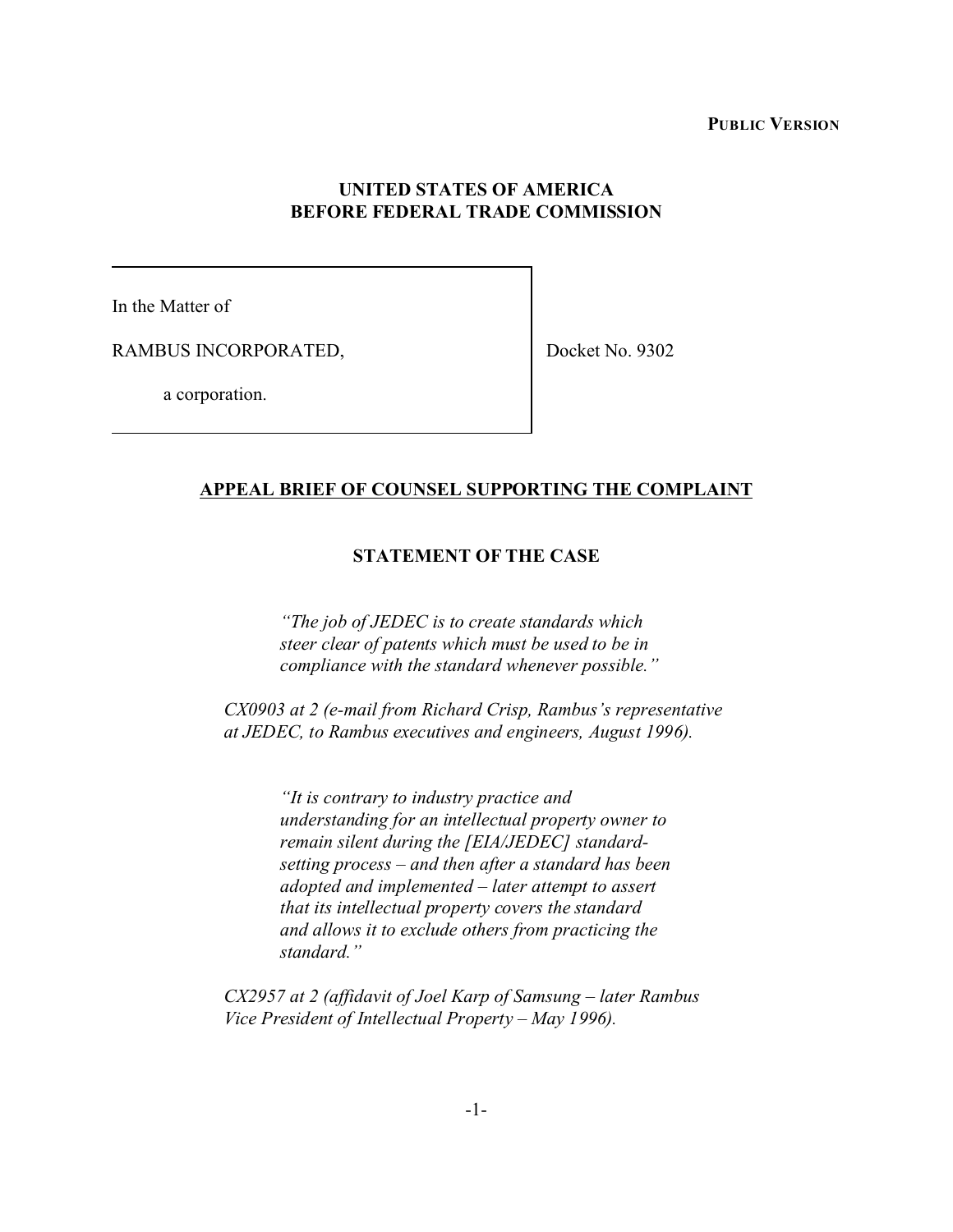Complaint Counsel proved at trial, and will demonstrate here, that Rambus Inc.

("Rambus") acquired monopoly power by conduct that led JEDEC, an industry standard-setting body, to adopt standards that ultimately were covered by Rambus patents. For years Rambus participated in JEDEC's work while concealing its patents and patent applications, carefully amending and expanding the scope of its patent applications, and planning for future enforcement of its patents against crucial technologies adopted as JEDEC standards. This abuse of JEDEC's process violated JEDEC's specific rules of disclosure and general rules of conduct, and fundamentally subverted JEDEC's pro-competitive purpose of adopting open standards based on full information. And, most critically for the purposes of this case, it allowed Rambus to obtain monopoly power by behavior that is the very antithesis of competition on the merits. The force of the deceptively captured JEDEC standards, not Rambus's ability to triumph in the open marketplace, today allows Rambus to command the monopoly power it unquestionably enjoys: the power to reap from \$ 1-3 billion in royalties, ultimately from consumers.

Rambus set out to persuade the computer memory industry to adopt its radical new proprietary technology for memory chip design called "RDRAM." Had Rambus contented itself with openly using RDRAM to compete against JEDEC's proposed standards, we would not be here today. But Rambus began to fear that JEDEC's proposed open standards for computer memory (which relied on more evolutionary improvements to existing memory technologies) posed the greatest competitive threat to Rambus's radically different approach. Not content to allow its bid for monopoly to rise or fall solely on the competitiveness of its RDRAM architecture, Rambus set out to neutralize the competitive threat posed by JEDEC by locking up

-2-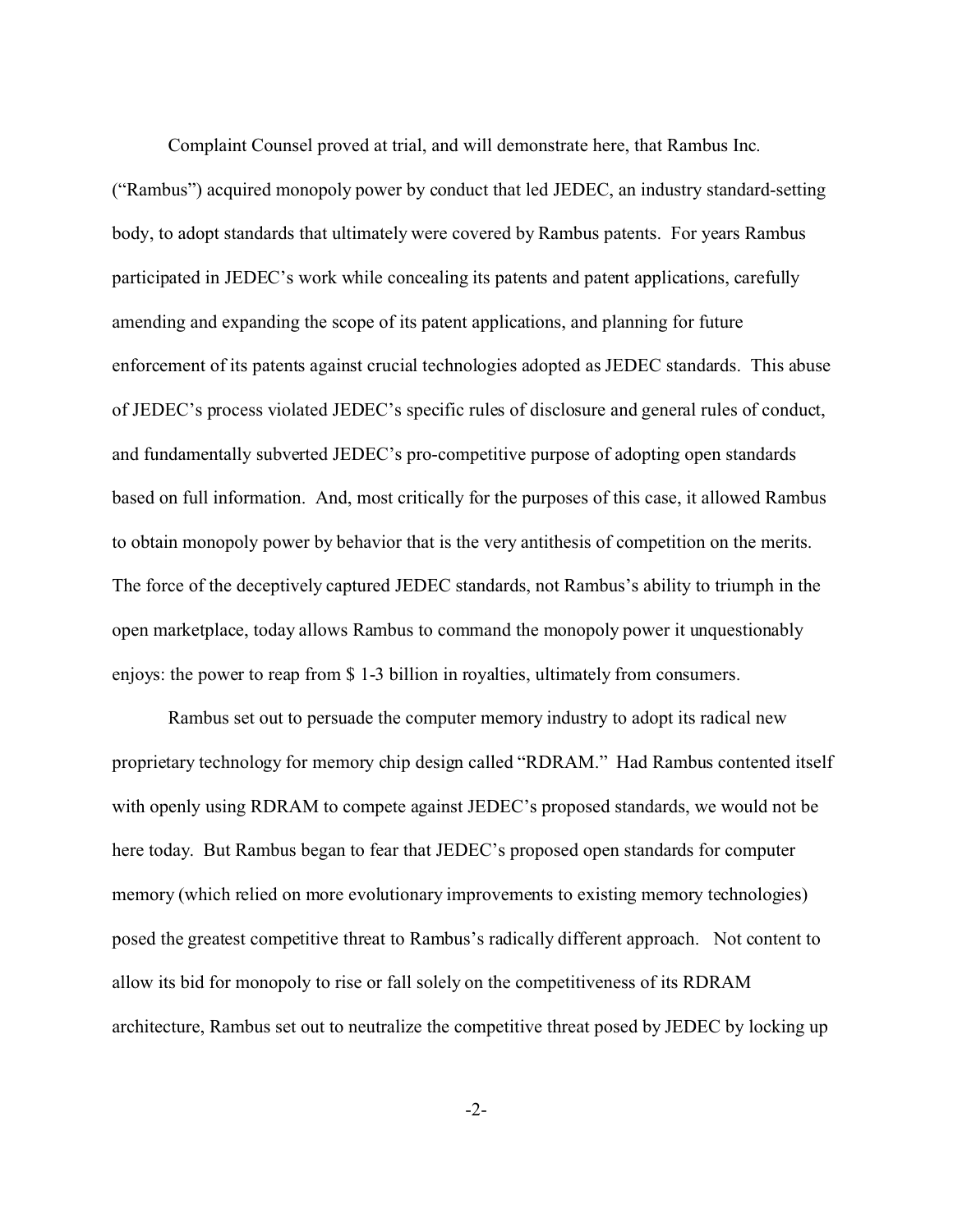JEDEC's supposedly "open" standards with patents.

The plan Rambus launched to achieve this end spanned much of a decade. In 1991, Rambus voluntarily joined JEDEC. For more than four years Rambus participated in JEDEC's standard-setting activities, all the while actively pursuing and amending its patents and applications in order to make certain that its intellectual property rights would cover the technologies incorporated in JEDEC's standards. Before and after resigning from JEDEC in 1996, Rambus concealed its plans to secure patent power over the JEDEC standards, making no disclosure of its patents and pending patent applications related to JEDEC's ongoing work – though on two occasions it did disclose to JEDEC other Rambus patents that were not related to JEDEC's ongoing work. Rambus's deliberate failure to disclose its relevant intellectual property violated JEDEC's rules and Rambus's duty to act in good faith, and struck at the very core of JEDEC's standard-setting process. JEDEC's rules required that its standards could not be based on patented technologies without careful and informed consideration, and assurance that the patented technology would be available to everyone on reasonable and non-discriminatory terms.

As a result of Rambus's conduct, JEDEC unknowingly adopted standards that contained technologies ultimately subject to Rambus patents – just as Rambus planned. Rambus's conduct deprived JEDEC members of the opportunity to make an informed evaluation of those technologies against other alternatives, or to negotiate in advance for more favorable royalty terms – just as Rambus planned. Rambus waited until 2000, after its own proprietary RDRAM technology had failed to be accepted and the JEDEC standards were in place, before it accused memory manufacturers and others of infringing its patents by using the JEDEC standards. By this time, the industry had become locked in to the JEDEC standards because of the vast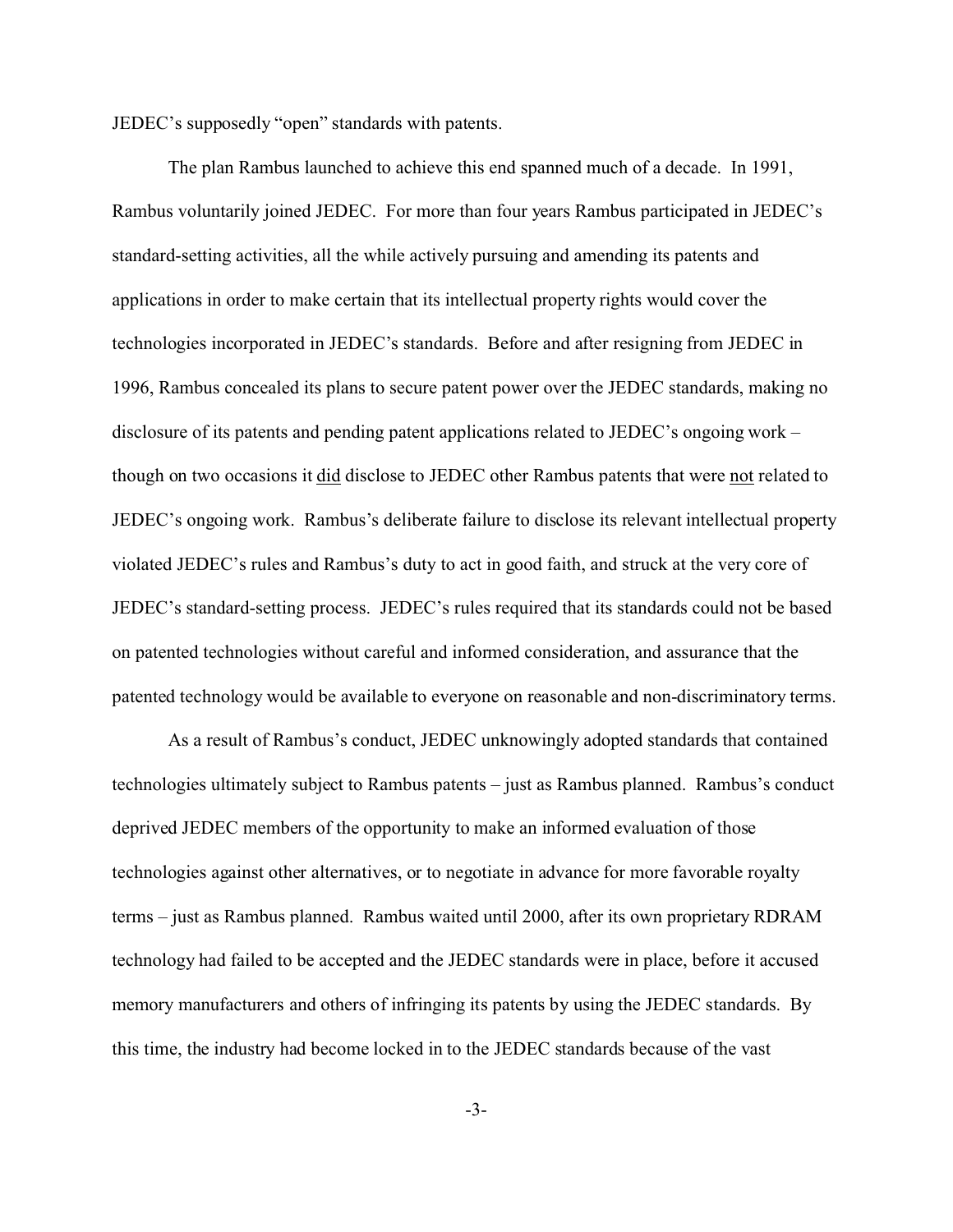expenditure of resources in designing and manufacturing interrelated compatible products – just as Rambus planned. Having waited for the industry to become locked in, Rambus acquired monopoly power – power it intends to exploit by collecting royalties between \$1-3 billion, costs that in the long run will likely be borne by consumers.

Almost two years ago the Commission assigned Judge Timony to determine whether Rambus had engaged in monopolization, attempted monopolization, or unfair methods of competition in violation of Section 5 of the FTC Act, 15 U.S.C.  $\S$  45. Judge McGuire (who assumed the case two months before trial upon Judge Timony's retirement) has now ruled that there was no violation by Rambus. His Initial Decision is riddled with legal and factual error.

The decision departs radically from the appropriate antitrust analysis. It dismisses the Commission's complaint as a matter of law for failure to "state[] a legally cognizable cause of action under Section 5 of the FTC Act," ID 253, holding that the theory set forth in the Commission's complaint "Lacks a [r]easonable [b]asis in [l]aw." ID 254, 258.<sup>1</sup> The import of this holding is that the Commission not only erred in issuing the complaint, but would lack statutory authority ever to hear a case based on "a company's alleged anticompetitive conduct before a standard setting organization." ID 253, 259.

As a distinct, alternative legal ground for the decision, the decision erroneously concludes that a violation of the FTC Act for standards abuse can be found only for breach of a "clear and

<sup>&</sup>lt;sup>1</sup> This brief uses the following forms of citation: "ID" refers to the Initial Decision by page; "IDF" refers to the Initial Decision Findings by paragraph; "CCFF" refers to Complaint Counsel's Proposed Findings of Fact by paragraph; "CCRF" refers to Complaint Counsel's Reply Findings by paragraph; "Tr." refers to the trial transcript by page, with the name of the witness in parentheses; "CX," "RX," "JX," and "DX" refer to trial exhibits, by number and page; deposition and other non-trial testimony contained in the record is referred to by exhibit number and page, with the name of the witness in parentheses.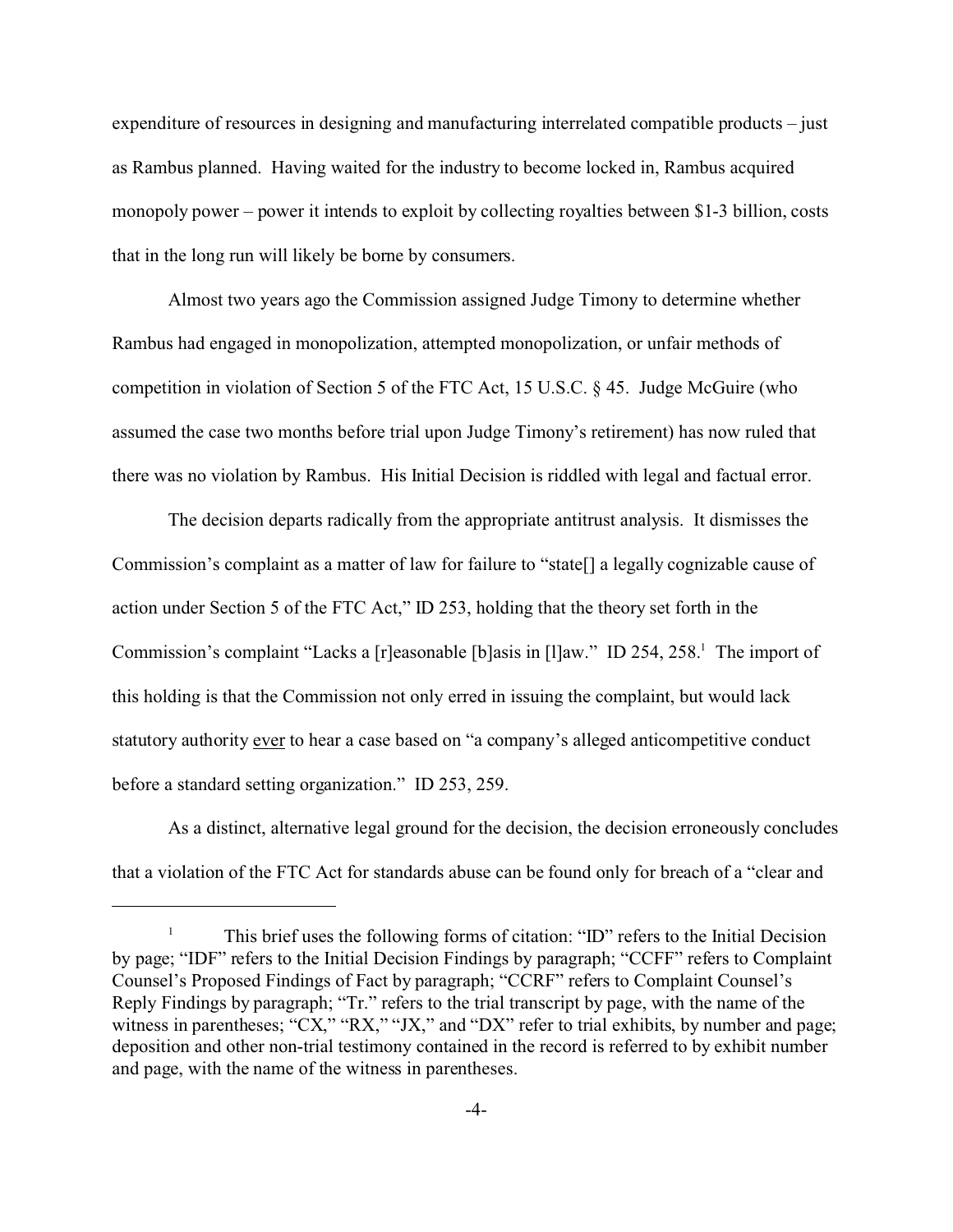unambiguous obligation or duty" specifically set forth in the standards organization's rules. ID 259-61. This holding, based largely on patent law and common law fraud, ignores the antitrust law principles developed in the standards area and is contradicted by long-established precedent, including two decisions of the United States Supreme Court.

Infected with these basic legal errors, the Initial Decision virtually ignores Rambus's conduct, and puts not Rambus but JEDEC and its members on trial. In doing so, the decision ignores the most critical "party" in this Commission action: consumers.

Scouring the record for evidence of any inconsistencies in the minute details of JEDEC's disclosure policy, the decision makes a series of findings based on JEDEC's perceived shortcomings for having drafted disclosure rules that the ALJ deemed insufficiently clear and unambiguous, and on the perceived errors of JEDEC's members in not having discerned for themselves the potential scope of Rambus's patents. It disregards as irrelevant JEDEC's basic rules that all standardization programs "shall be carried on in good faith" and shall not result in "restricting competition, giving a competitive advantage to any manufacturer, [or] excluding competitors from the market." CX0204 at 5. It ignores all documents and testimony showing that JEDEC members in fact had both a specific duty to disclose patents and patent applications and an expectation that such disclosures would be made. Moreover, in its flyspecking quest for inconsistencies, the decision ignores the central issue: whatever the fine nuances or questions it finds at the margins of JEDEC's rules, Rambus's conduct – expressly intended to contravene JEDEC's fundamental purposes – was far outside those margins.

On the basis of these numerous legal and factual errors, the decision concludes that Rambus's failure, while it was a member, to disclose to JEDEC one patent and four patent

-5-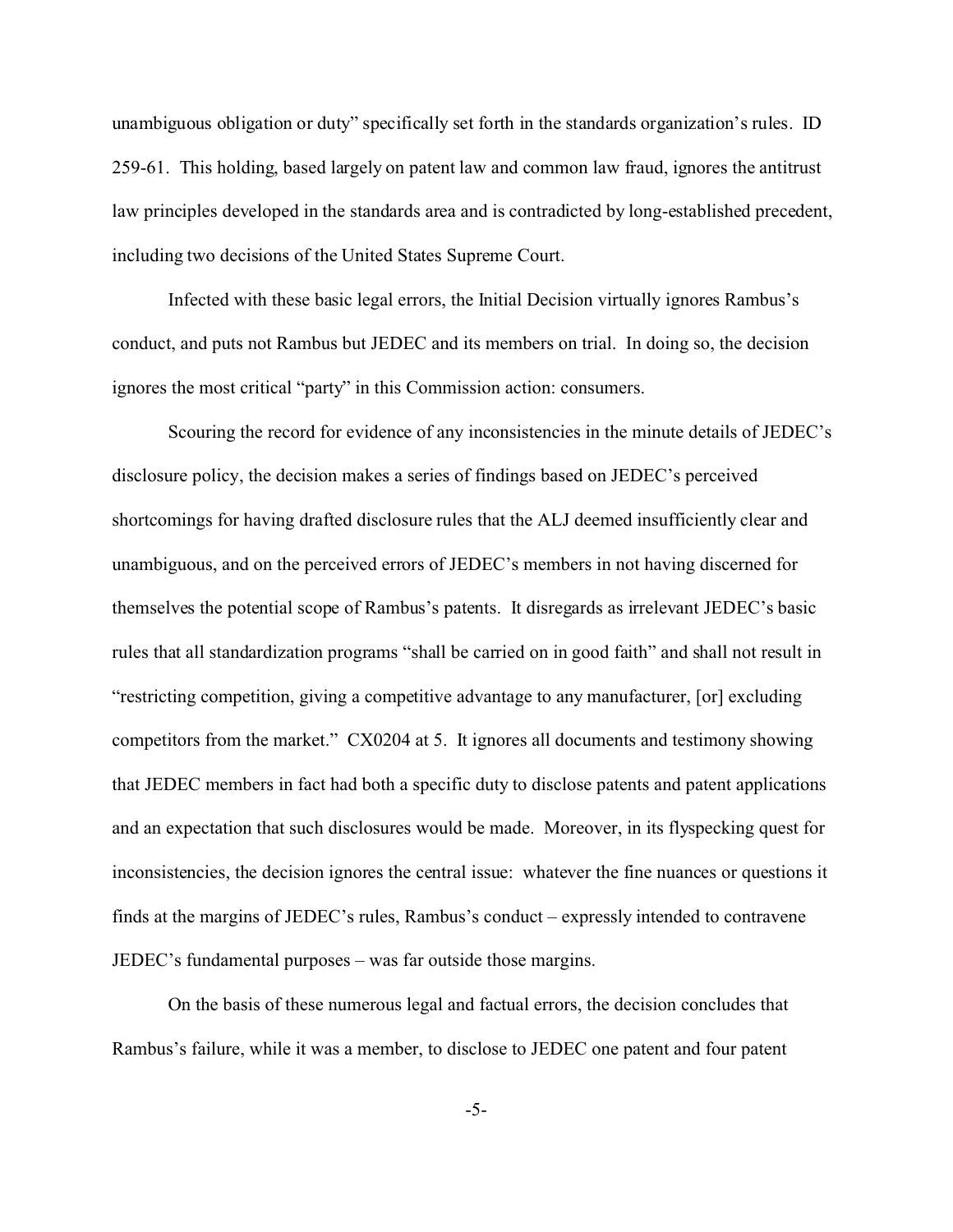applications did not violate any "clear," "unambiguous," and "mandatory" duty under the JEDEC disclosure rules. ID 274-77. This decision is wrong in its premises, wrong in its analysis, and wrong in its outcome. Moreover, the decision's crabbed and, as we will show, implausible interpretation of JEDEC's rules is also fatally flawed in its failure to recognize or even consider the fundamental purpose of the JEDEC disclosure obligation – to prevent opportunism and thereby protect against the economic power of an industry-wide standard being hijacked to serve the anticompetitive interests of a single member. This purpose is particularly significant in this antitrust action, in that it helps explain two points the decision fails to grasp: (1) why Rambus's deceptive failure to disclose was "exclusionary" in the antitrust sense; and (2) why Rambus's violations of JEDEC's rules and policies raise issues of public antitrust concern going far beyond mere private contractual disputes.

Having evaluated the legality of Rambus's conduct using an incorrect standard based on a fundamental misinterpretation of the antitrust laws, the decision adopts wholesale, with little independent review or critical analysis, Rambus's proposed findings on the remaining issues in the case. In doing so, it repeatedly applies incorrect standards of law, misapplies economic concepts, and ignores large volumes of evidence. Among the more flagrant of these errors, the decision:

– accepts at face value business justifications asserted by Rambus that do not plausibly explain its course of conduct and are contradicted by clear record evidence;

– disregards the question of whether JEDEC would have selected alternative technologies for its standards, and instead substitutes the ALJ's views about whether alternative technologies were "equal or superior in objective terms," ID 162-163, effectively replacing an informed decision made by the industry experts through the standards process with after-the-fact judgment by the ALJ;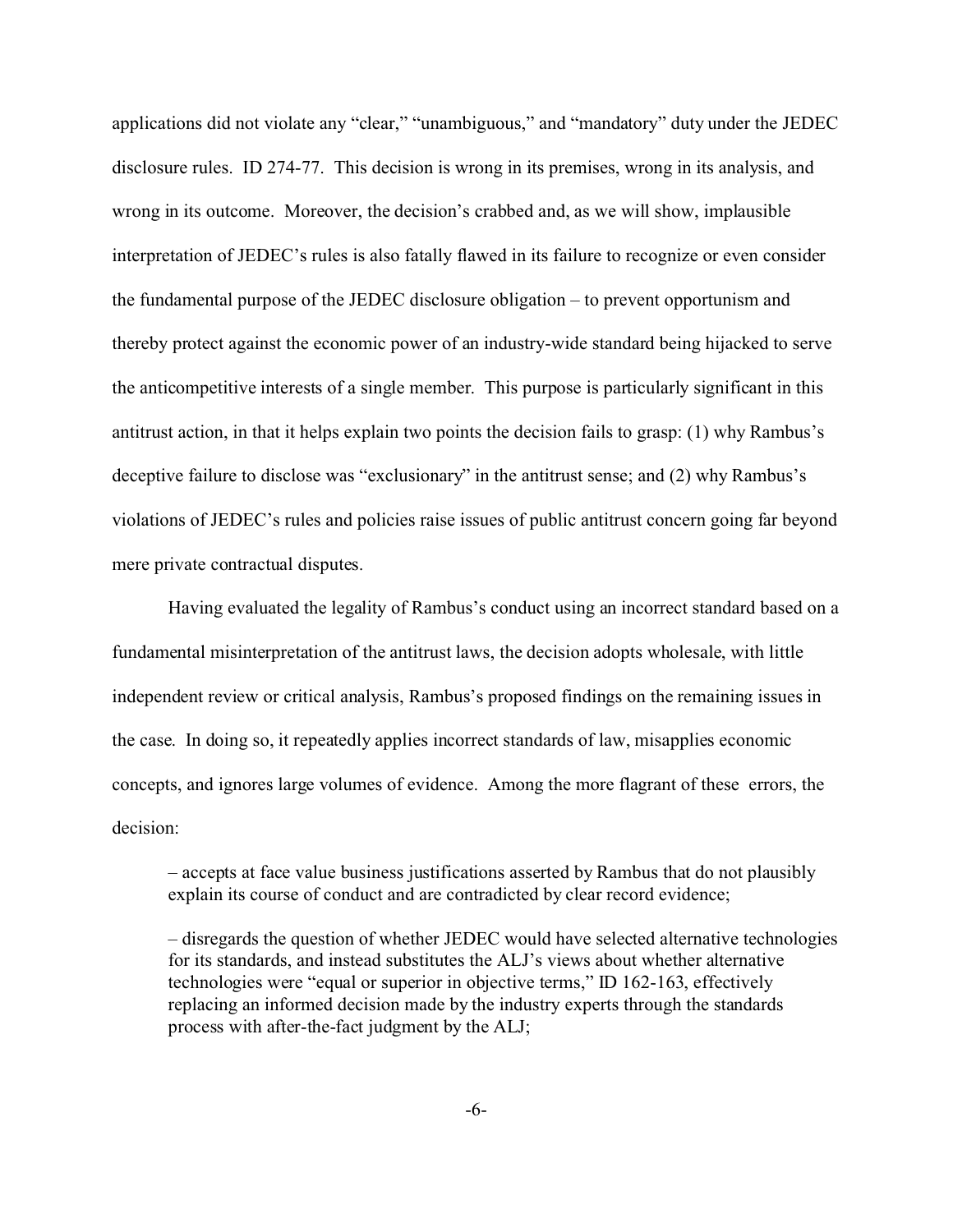– wrongly concludes that there were no anticompetitive effects from the Rambus conduct because the ALJ was not convinced that the cost of Rambus's royalty payments have been passed through to customers or consumers; and

– ignores, despite finding "wholesale destruction of documents" by Rambus, ID 243, the likely relevance of missing documents to issues such as Rambus's intent and alleged business justifications.

In sum, after reaching the wrong result on the threshold issue, the decision fails to weigh contradictory evidence to reach balanced, informed conclusions, but instead portrays each issue in an artificially simplistic manner, frequently applying incorrect legal standards and ignoring important evidence.

Because the Initial Decision cannot assist the Commission in reviewing this record,

Complaint Counsel request that the Commission set it aside entirely, and refer instead to the parties' proposed findings of fact when conducting its *de novo* review of the record. That review, applying the correct rules of antitrust law, should compel a decision by the Commission that Rambus violated Section 5 of the FTC Act.

### **A. Statement of Facts.**

#### **1. The Revolutionary Rambus RDRAM.**

In 1990 two inventors founded Rambus to capitalize on their invention of a revolutionary new architecture for DRAM<sup>2</sup> – the so-called Rambus DRAM, or RDRAM. Rambus's RDRAM architecture diverged radically from mainstream DRAM architectures. RDRAM had very few bus lines ("narrow bus"), shared bus lines for multiple functions ("multiplexing"), used a

<sup>2</sup> "DRAM" is Dynamic Random Access Memory, a form of computer memory that is used in computers and other products. This form of memory is used to temporarily store digitally recorded information such that it is as available to be accessed when needed. Descriptions of this and other technical terms are contained in the Glossary (Appendix A).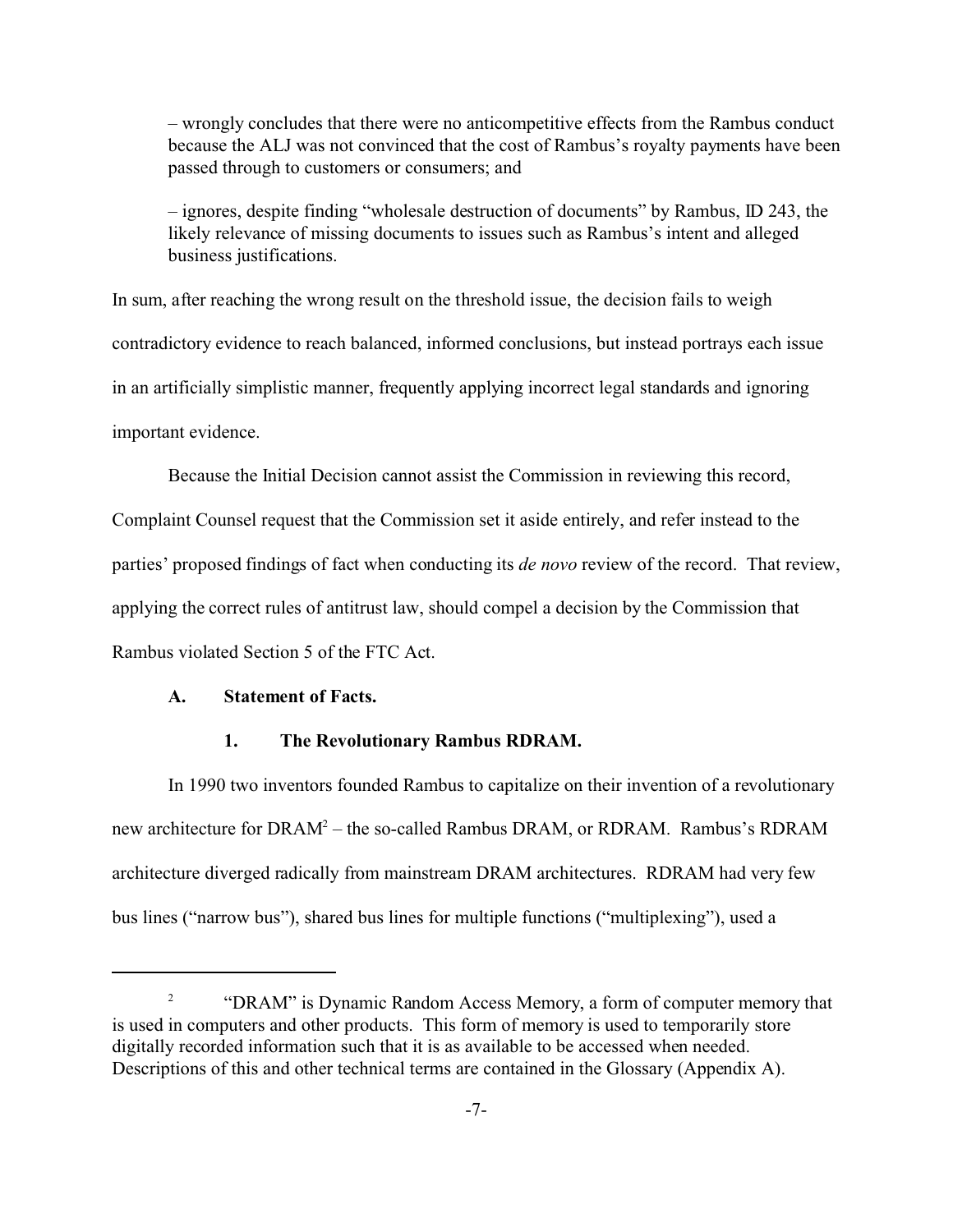"packetized" protocol, and operated at a very high frequency. RDRAM was innovative, fast, and elegant, but expensive and difficult to implement. CCFF 714-24, 1838-94. Traditional Synchronous DRAM (SDRAM) architecture was slower and simpler, but because it was similar to earlier generations of memory, it was relatively cheap, easy to use, and reliable. By operating multiple DRAMs simultaneously on a module, SDRAM could achieve performance comparable to RDRAM. CCFF 1838-61; *see also* Attachment 1 below.

Rambus never planned to manufacture memory. Its primary business plan was to persuade memory manufacturers and users to adopt the RDRAM architecture and pay Rambus a license fee.<sup>3</sup> CCFF 702-09; CX0543A at 3. Rambus attempted through 1999 and beyond to persuade the industry to adopt its RDRAM architecture, but ultimately had limited success.

### **2. Rambus Joins JEDEC.**

In December 1991, Rambus attended its first meeting of the JEDEC JC-42.3

Subcommittee, which was working on a standard for synchronous DRAMs, or SDRAMs. Operating at that time under the rules of the larger Electronic Industries Association ("EIA"), JEDEC was the most important standard-setting body for the semiconductor industry. Rambus promptly perceived that the open standard for SDRAMs under development by JEDEC would be the primary competition against Rambus's RDRAM. CCFF 876-77; 882-84.

JEDEC's purpose was to create open standards. CCFF 300-04. The EIA-issued Legal Guides contained a "Basic Rule" that standardization activities "not be proposed for or indirectly

<sup>3</sup> In 1990 Rambus began marketing its RDRAM architecture, and a small number of companies signed license agreements for the possible future use of RDRAM. In October 1991, the European Patent Office made available the international version of Rambus's '898 patent application. Rambus's subsequent U.S. continuation and divisional applications, however, remained confidential.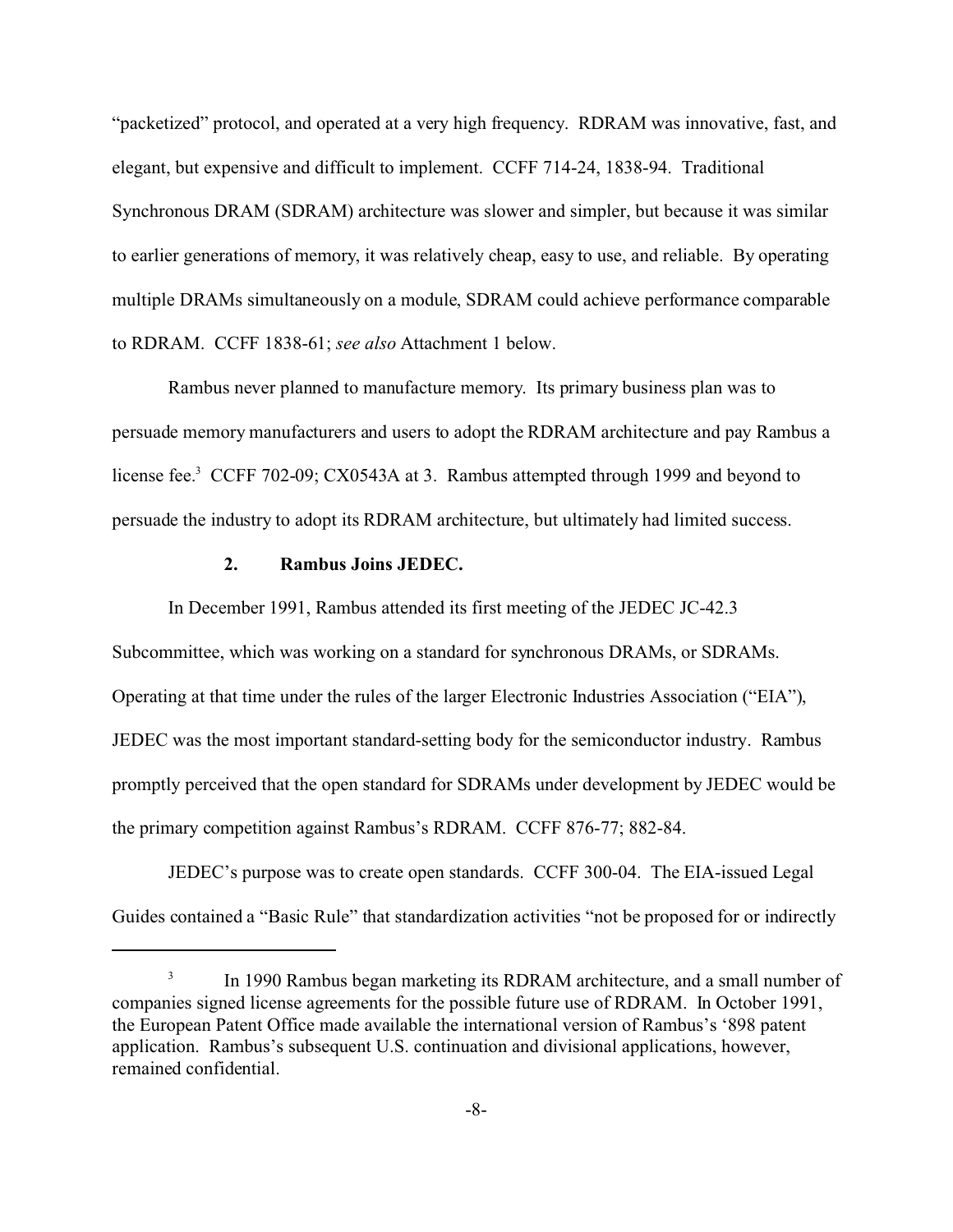result in . . . restricting competition, giving a competitive advantage to any manufacturer, [or] excluding competitors from the market." CX0204 at 5; CCFF 315, 389-95. Through the EIA, JEDEC was admonished to "[a]void requirements in [JEDEC] standards that call for the exclusive use of a patented item or process." JX0054 at 9; *see also* CX0203A at 11. These written "basic rules" embodied and expressed JEDEC's purposes, and provided standards of conduct that shaped JEDEC members' expectations about how other members would behave. Richard Crisp, Rambus's official representative to the JEDEC JC-42.3 Subcommittee on memory standards, acknowledged that Rambus's plan to license its memory patent portfolio was fundamentally inconsistent with JEDEC's prime objective: "The job of JEDEC is to create standards which steer clear of patents which must be used to be in compliance with the standard whenever possible." CX0903 at 2.

To help achieve open standards, JEDEC had a two-part policy that (1) obligated members to disclose any patents or patent applications that might relate to ongoing JEDEC work, and (2) prohibited JEDEC from incorporating patented technologies in standards unless the patent-holder committed to provide licenses on reasonable and non-discriminatory ("RAND") terms. CCFF 316-21. JEDEC and its JC-42 Committee took steps to ensure that all members understood the JEDEC patent policy. The Chairman, Mr. Jim Townsend, opened every meeting of the JC-42.3 Subcommittee with a discussion of the JEDEC patent policy. Mr. Townsend showed portions of the EIA manual and an informal "patent tracking list." Sometimes he also showed a memorandum referring to the EIA rules governing "patentable matters" and reminding participants of their obligation to indicate "the intent of your company to patent or not patent the subject matter." CX0042A at 7; CCFF 357-72. In October 1993 JEDEC published a revised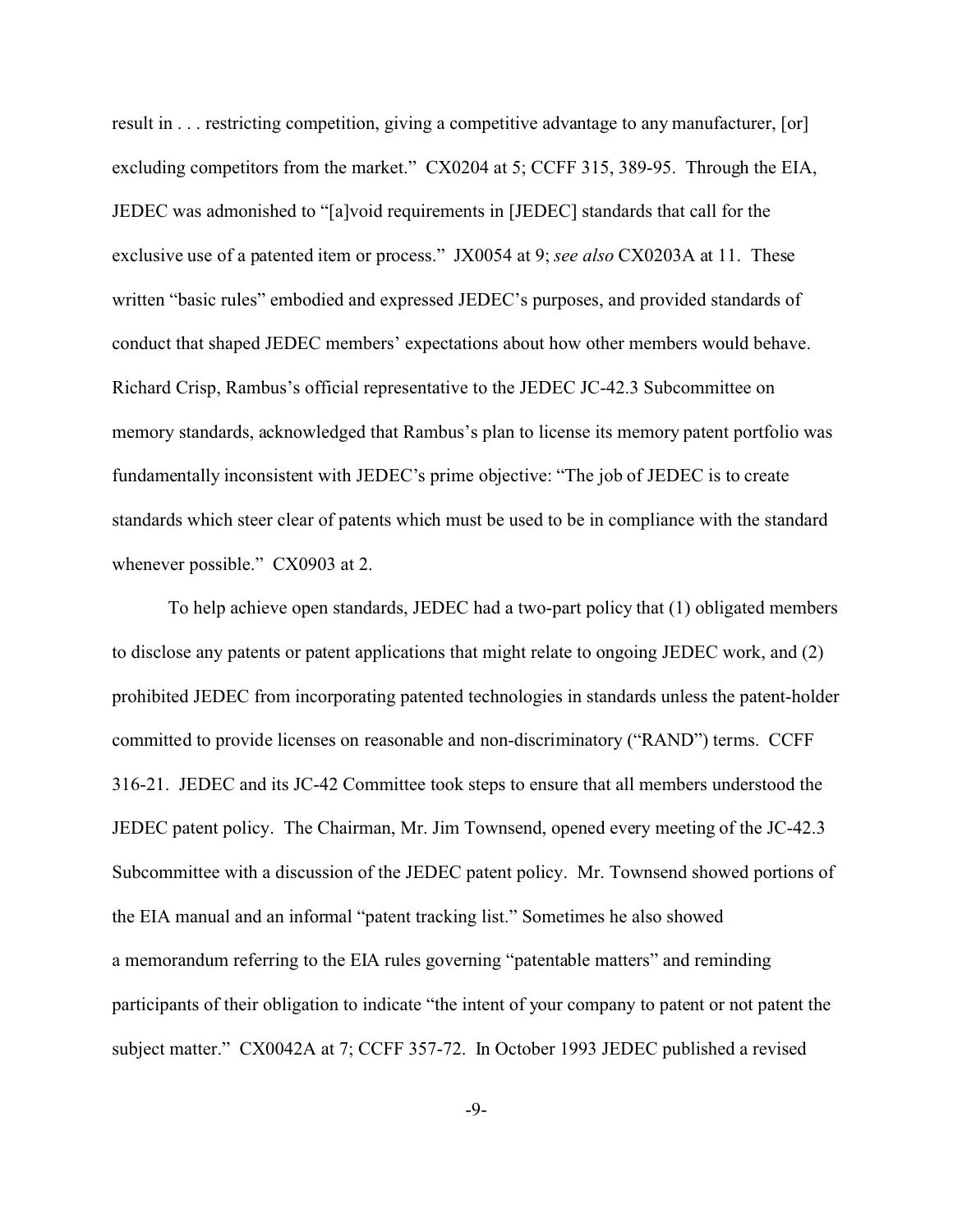version of its Manual of Organization and Procedure, which set forth the JEDEC disclosure policy:

> The Chairperson . . . must call to the attention of all those present the requirements contained in the EIA Legal Guidelines, and call attention to the obligation of all participants to inform the meeting of any knowledge they may have of any patents, or pending patents, that might be involved in the work they are undertaking.

CX0208 at 19; CCFF 408-18.<sup>4</sup> JEDEC added a reminder to the top of the sign-in sheet used at each meeting, stating, "Subjects involving patentable or patented items shall conform to EIA policy." CX0306 at 1; CCFF 375-81. JEDEC also informed members of their obligation to act in good faith, which was designed in part to prevent companies from exploiting any loopholes in the organization's specific rules for their own individual gain. CCFF 310-14.

These "basic" rules, specific rules, and duty of good faith shaped members' expectations regarding the JEDEC standards process. Members understood that they were required to act in good faith, CCFF 310-15, and abide by the JEDEC patent policy. CCFF 316, 319-20, 324. Members and non-members alike expected that the process would result in open standards available to everybody. CCFF 300-04; CX2107 (Oh, Dep.) at 29:07-31:07, 135:23-138:04. Members expected others to follow JEDEC procedures, and objected vehemently on the rare occasions when a member attempted to enforce a non-disclosed patent against a JEDEC standard. CCFF 423-34.

## **3. The Rambus Scheme: "Fees and Royalties . . . From Any Manufacturer."**

Rambus developed a plan to deal with competition from JEDEC: if the marketplace

<sup>&</sup>lt;sup>4</sup> At least twice before the revised manual was published, Mr. Townsend showed relevant draft portions to the JC-42.3 Subcommittee. CCFF 411-12.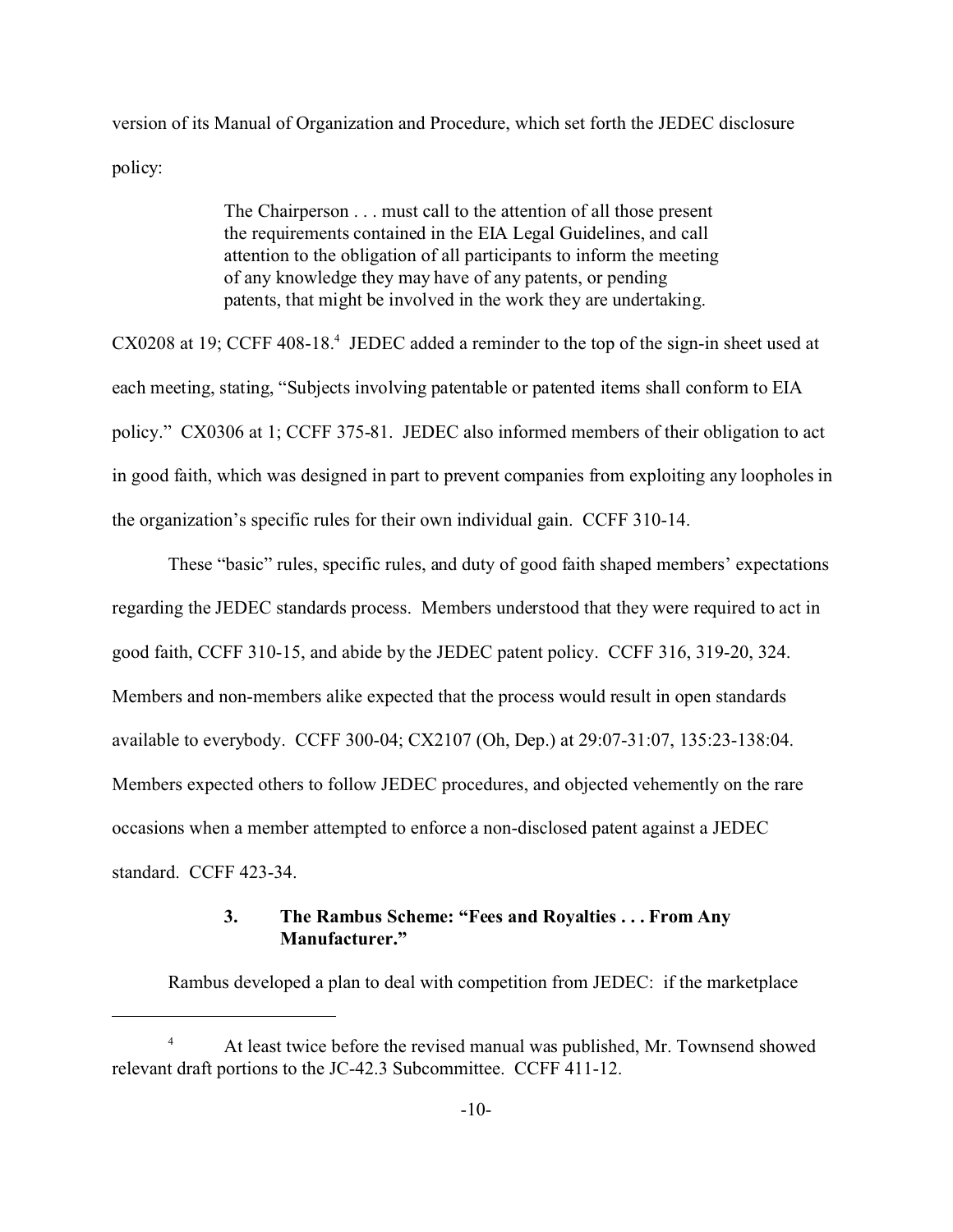failed to accept RDRAM, Rambus could use its patents against the emerging JEDEC standard. CCFF 757-66, 800-06. Rambus CEO Geoffrey Tate described this strategy in a June 1992 draft business plan. Rambus's "#1 strategy" against SDRAMs – its Plan A – remained to get the Rambus RDRAM architecture accepted in the marketplace. The plan went on to set forth Rambus's alternative strategy – its Plan B:

> Finally, we believe that Sync DRAMs [SDRAMs] infringe on some claims in our filed patents; and that there are additional claims we can file for our patents that cover features of Sync DRAMs. Then we will be in position to request patent licenses (fees and royalties) from any manufacturer of Sync DRAM. Our action plan is to determine the exact claims and file the additional claims by the end of Q3/92. Then to advise Sync DRAM manufacturers in Q4/92.

CX0543A at 17. In September 1992, Rambus's business plan repeated, "Sync DRAMs infringe claims in Rambus filed patents and other claims that Rambus will file in updates later in 1992." CX0545 at 21. The following month, Mr. Crisp reported to the Rambus Board of Directors on "the SDRAM status at JEDEC, [and] the Rambus patent strategy." CX0606 at 2; CCFF 938.

# **4. Rambus and the SDRAM Standard: "Preplanning Before Accus[ing] Others of Infringement."**

Rather than disclosing its belief that "Sync DRAMs infringe" Rambus's intellectual property, Rambus set out to maximize its leverage over the JEDEC standards. It began by exploring the risks of such a strategy. Although Rambus destroyed many documents relating to this period, the following is clear: As "preplanning before accus[ing] others of infringement," Rambus Vice-President Allen Roberts contacted Rambus's outside patent lawyer, Lester Vincent, in March 1992 and discussed "Advising JEDEC of patent application." CX1941 at 1 (emphasis in original). Even without knowing the JEDEC disclosure requirements, Mr. Vincent warned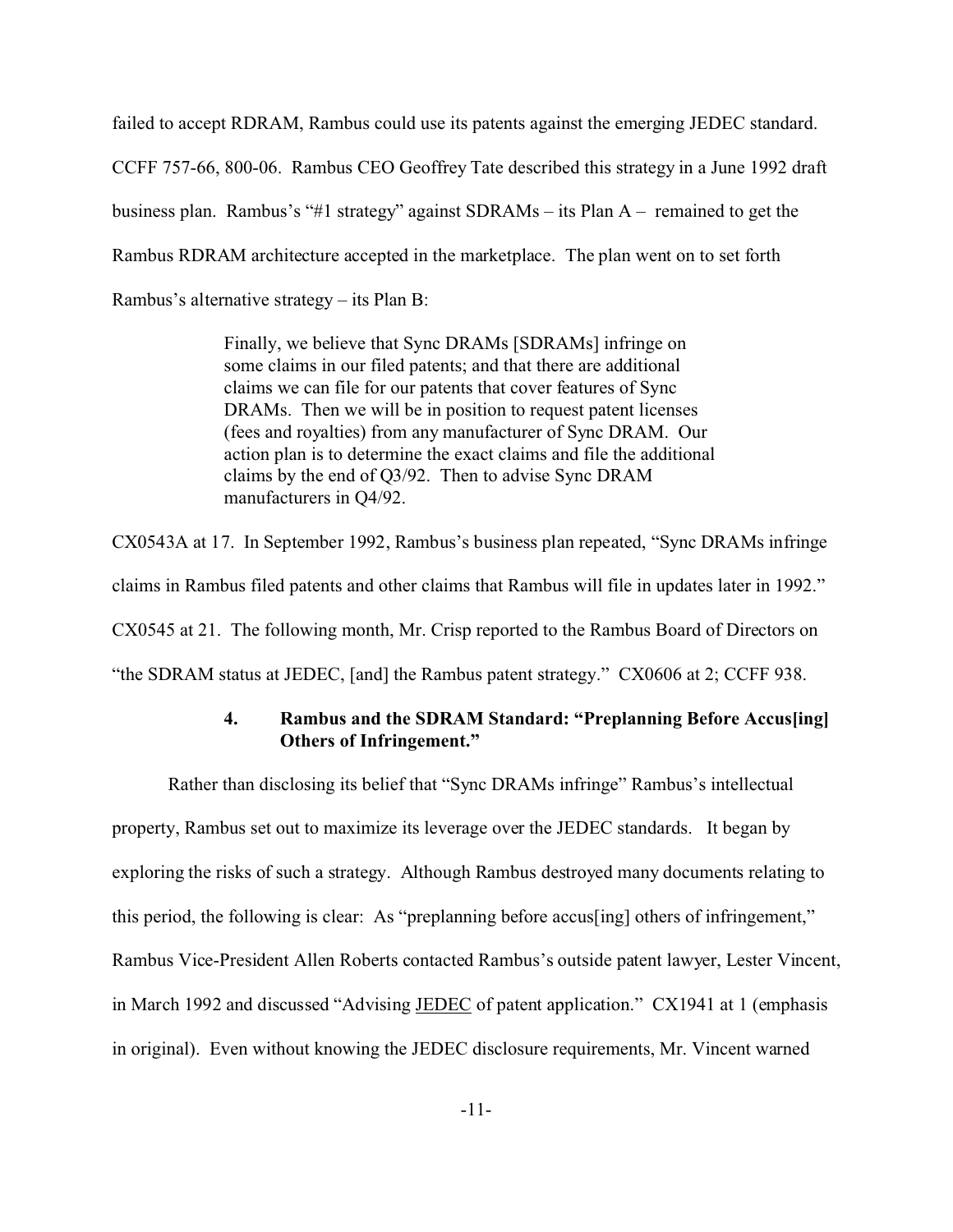Rambus of the risks of not disclosing its patent applications: "Cannot mislead JEDEC into thinking that Rambus will not enforce its patent." CX1942; CCFF 885-92. Mr. Vincent often repeated his warning that Rambus's conduct regarding JEDEC could cause it to lose its ability to enforce its patents. CCFF 850-51.

Despite Mr. Vincent's advice, Rambus representatives began working to ensure that Rambus would obtain patent claims covering technologies used in future SDRAMs, and to conceal those claims from JEDEC. CCFF 806, 809, 812-14, 854. Rambus observed technologies proposed at JEDEC, and then secretly sought to amend its patent applications to add claims covering those technologies. CCFF 810. Rambus anticipated technologies that JEDEC might consider, amended its patent applications accordingly, and then remained silent when those technologies were later proposed. CCFF 811. Rambus consistently positioned itself to enforce patents against JEDEC standards while concealing its potential patent rights from JEDEC.

Among the technologies that Rambus representatives saw proposed at the December 1991 and February and April 1992 JEDEC meetings were a mode register with programmable CAS latency<sup>5</sup> and programmable burst length.<sup>6</sup> CCFF 527-39, 876, 894. Shortly thereafter, Richard Crisp (with full support of his superiors at Rambus) led efforts to amend Rambus's patent applications to add claims covering these technologies. CX1946 (Vincent notes: "Richard Crisp wants to add claims to [the] original [patent] application" to cover programmable CAS latency);

<sup>5</sup> *See* Glossary. As we discuss below, JEDEC at the time considered numerous alternatives for each of the technologies that Rambus secretly patented.

<sup>6</sup> *See* Glossary.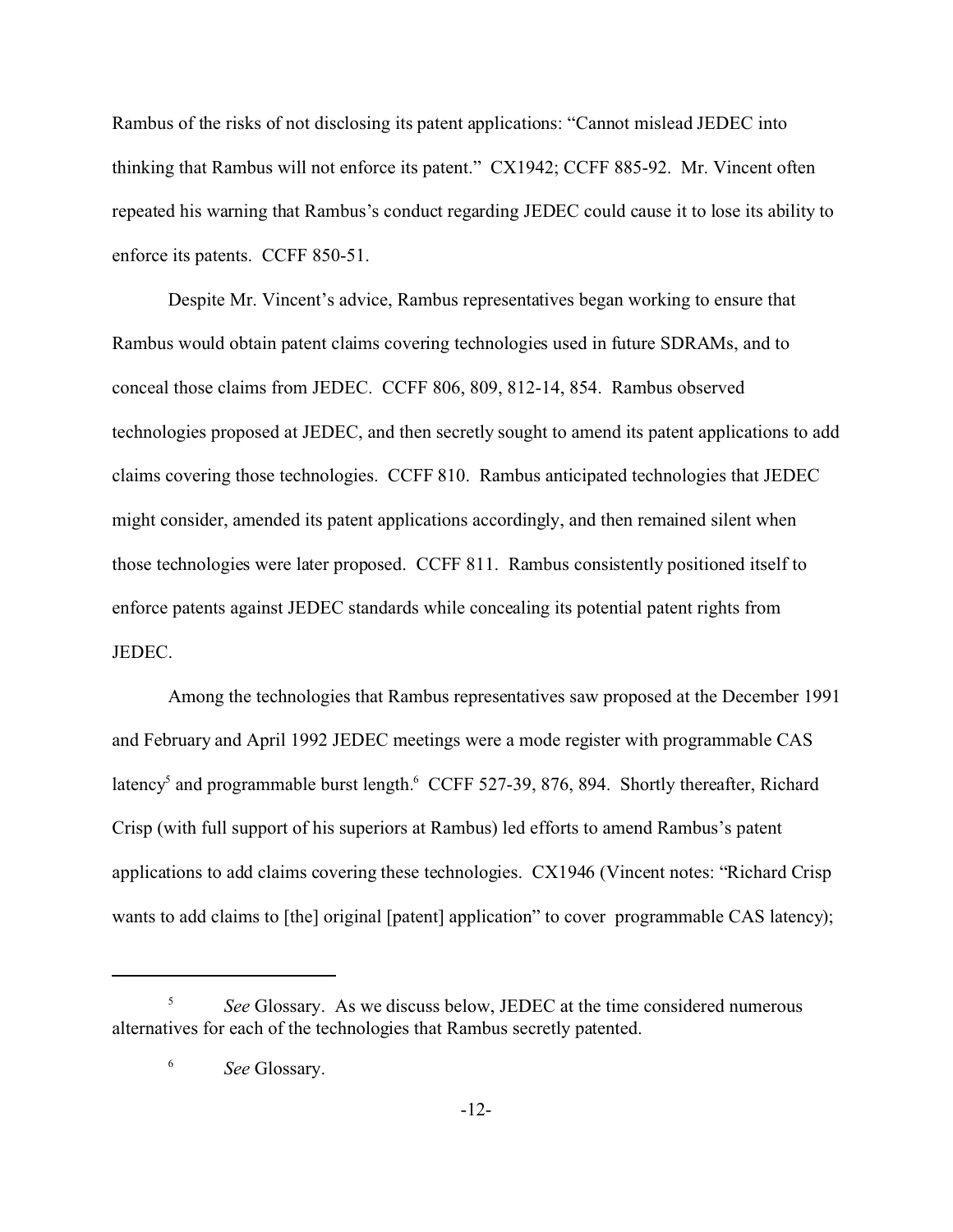CX1947 (Vincent notes: "Richard [Crisp] has claims for [pending patent applications] we have filed"); CCFF 900-01, 928. In May 1992, the JEDEC JC-42.3 Subcommittee asked Mr. Crisp whether Rambus had anything to say about whether Rambus had patents relating to a technology known as dual bank design.<sup>7</sup> Mr. Crisp shook his head "no." CCFF 902-06. But Mr. Crisp did add dual bank design to the technologies to be covered by Rambus patent applications. In September 1992, he met with Mr. Vincent to discuss adding claims covering programmable CAS latency and dual bank design to Rambus's pending patent applications, to "cause problems [with] Synch DRAM & Ram link."<sup>8</sup> CX1949 at 1. CCFF 932-36. Work continued and on May 17, 1993, Mr. Vincent filed an amendment to Rambus's pending '651 application adding claims to cover programmable CAS latency that were "directed against SDRAMs." CX0702; CCFF 939, 945-49, 955-58.

Even as Rambus observed the JEDEC JC-42.3 Subcommittee debate and ultimately incorporate these technologies in its SDRAM standard, Rambus remained silent. In June and July 1992, the JC-42.3 Subcommittee voted on whether to adopt a programmable mode register to set CAS latency and burst length in the SDRAM standard. The ballot contained a line to be marked if the recipient was "aware of patents involving this ballot." CX0252A at 2. Mr. Crisp returned a completed ballot to JEDEC (voting against the proposal) and spoke during the subsequent JEDEC meeting at which the ballot was debated and passed, but did not indicate anything about his ongoing work to amend Rambus's pending patent applications. CCFF 919-

<sup>7</sup> *See* Glossary.

RamLink was a standard for memory systems under development by a working group of the IEEE.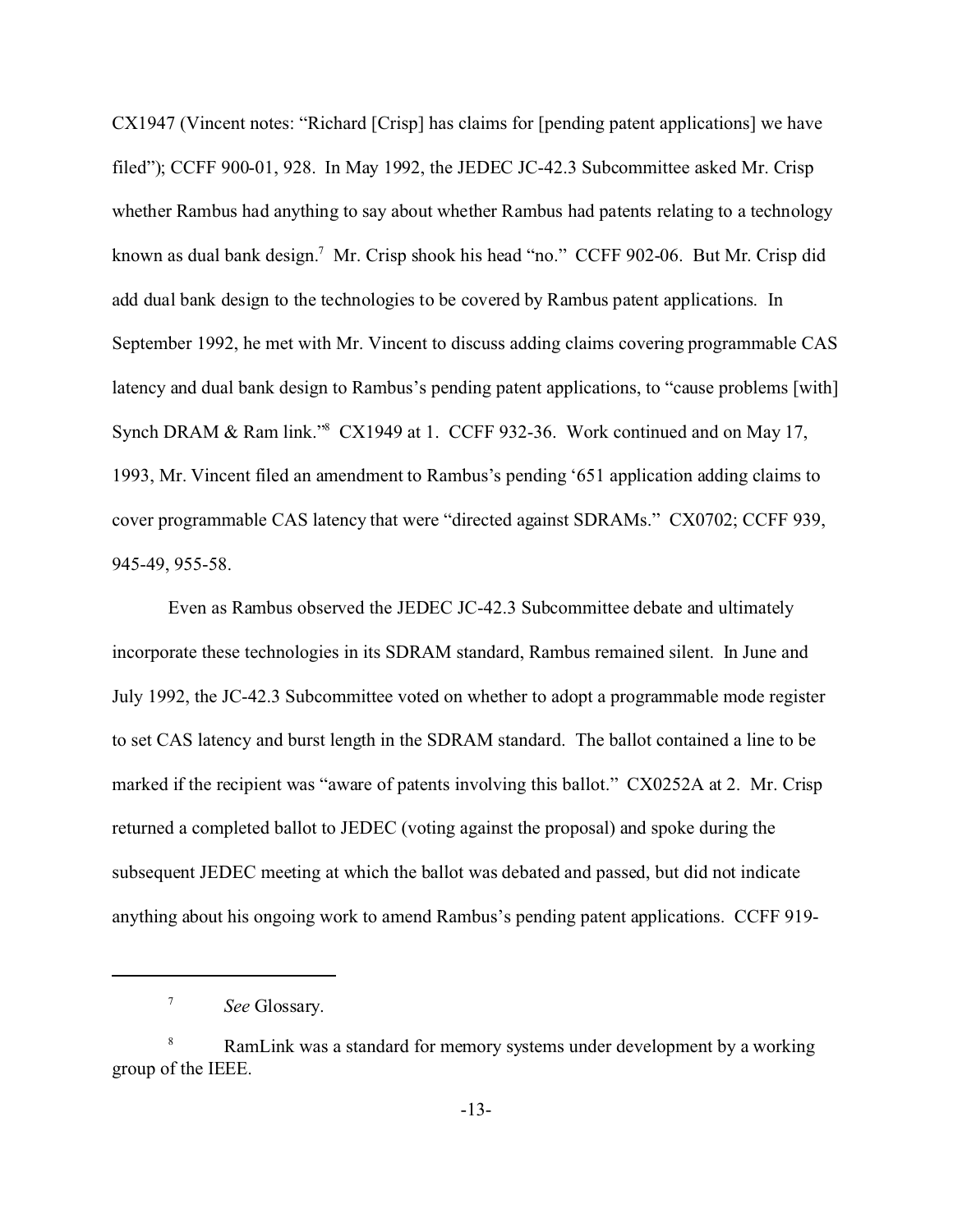27. The Subcommittee adopted the SDRAM standard in March 1993, and on May 19, 1993 (two days after Mr. Vincent filed Rambus's '651 amendment), the Subcommittee Chairman informed the JC-42.3 Subcommittee including Mr. Crisp that the JEDEC Council was set to approve the SDRAM standard. Throughout this time, Rambus made no patent-related disclosure to JEDEC.<sup>9</sup> The Council approved the standard, and the SDRAM standard was published later that year.<sup>10</sup> CCFF 558-62.

# **5. Rambus and the DDR SDRAM Standard: "Another Patenting Spree."**

After the SDRAM standard was adopted in 1993, the JC-42.3 Subcommittee began work on specific implementations of the standard and on the next generation or "future" SDRAM standard (which would later became known as double data rate SDRAM, or DDR SDRAM). CCFF 578-85. Rambus continued amending its patent applications to add claims covering JEDEC work.11 In June 1993 (after efforts begun by Mr. Crisp in September 1992), Rambus

<sup>9</sup> In September 1993, four months after the SDRAM standard was formally adopted and shortly before it was published, Mr. Crisp disclosed to JEDEC Rambus's first issued patent, the '703 patent. The claims of this patent were unrelated to JEDEC's ongoing work. Mr. Crisp made no mention of any of Rambus's pending patent applications or its ongoing efforts to amend those applications. Rambus made no further patent-related disclosure to JEDEC until it withdrew from the organization in June 1996. CCFF 976; *see also* CCFF 859-66.

<sup>&</sup>lt;sup>10</sup> Because the previous generation still met the needs of most of the industry, SDRAMs did not start to become widely adopted until sometime in 1996.

 $11$  The following summarizes the relevant technologies, the respective Rambus applications and patents during the time Rambus was a JEDEC member, and the date the application was amended or the patent issued addressing the respective technology (*See* CCFF 1122-1237):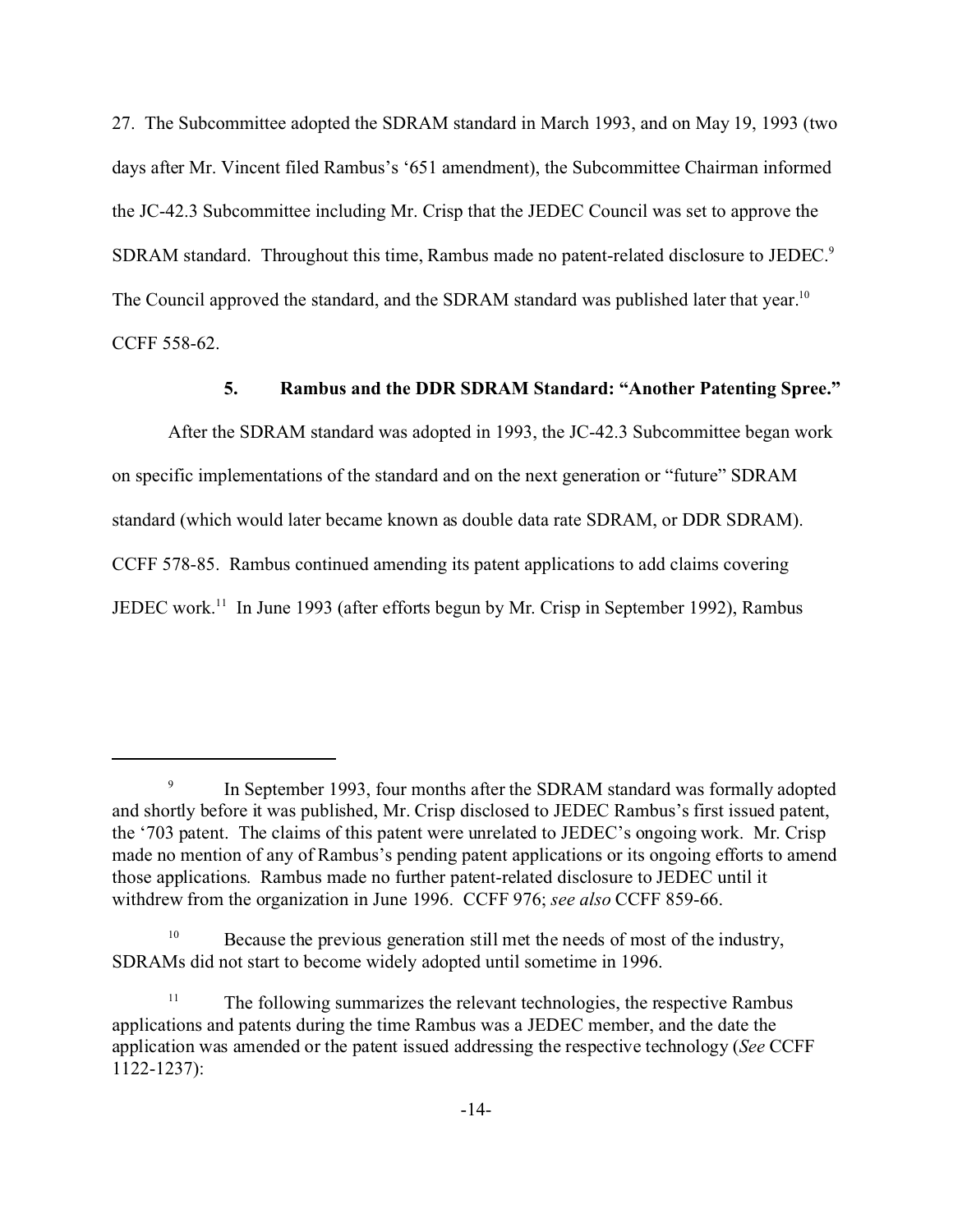filed an amendment to its pending '692 application adding claims covering on-chip  $\text{PLLs}^{12}$ "directed against future SDRAMs and RamLink." CX0702; CCFF 962-67. In March 1994, Rambus Vice-President David Mooring (who personally had attended three JEDEC meetings) proposed that Rambus "kick-off another patenting spree." CX0726. Rambus Vice-President Allen Roberts (Mr. Crisp's direct supervisor in 1992-93) led the effort*.* CCFF 987-93. In September 1994, Mr. Vincent filed an amendment to Rambus's pending '646 application, adding claims relating to dual-edge clocking,<sup>13</sup> multi-bank design, and auto-precharge<sup>14</sup> "for the MOST/SDRAM defense."<sup>15</sup> CX0745; CCFF 1004-08. In January 1995, Rambus filed an amendment to its pending '961 application adding new claims relating to programmable CAS

| Technology                | Application/Patent                                        | Amended/Issued                        |
|---------------------------|-----------------------------------------------------------|---------------------------------------|
| Programmable CAS Latency  | '651 application*<br>'961 application<br>'490 application | May 1993<br>January 1995<br>June 1995 |
| Programmable Burst Length | '961 application                                          | January 1995                          |
| On-chip PLL/DLL           | '692 application                                          | June 1993<br>October 1995             |
| Dual Edge Clock           | '646 application<br>'327 patent                           | September 1994<br>April 1996          |

\* The amendment to the '651 application was intended to add claims covering programmable CAS latency in SDRAMs. Rambus representatives believed that it did, but they later discovered that the claims were drafted more narrowly than they had intended. CCFF 958.

- <sup>12</sup> *See* Glossary.
- <sup>13</sup> *See* Glossary.
- <sup>14</sup> See Glossary.
- <sup>15</sup> MOST was a DRAM architecture that also threatened to compete with RDRAM.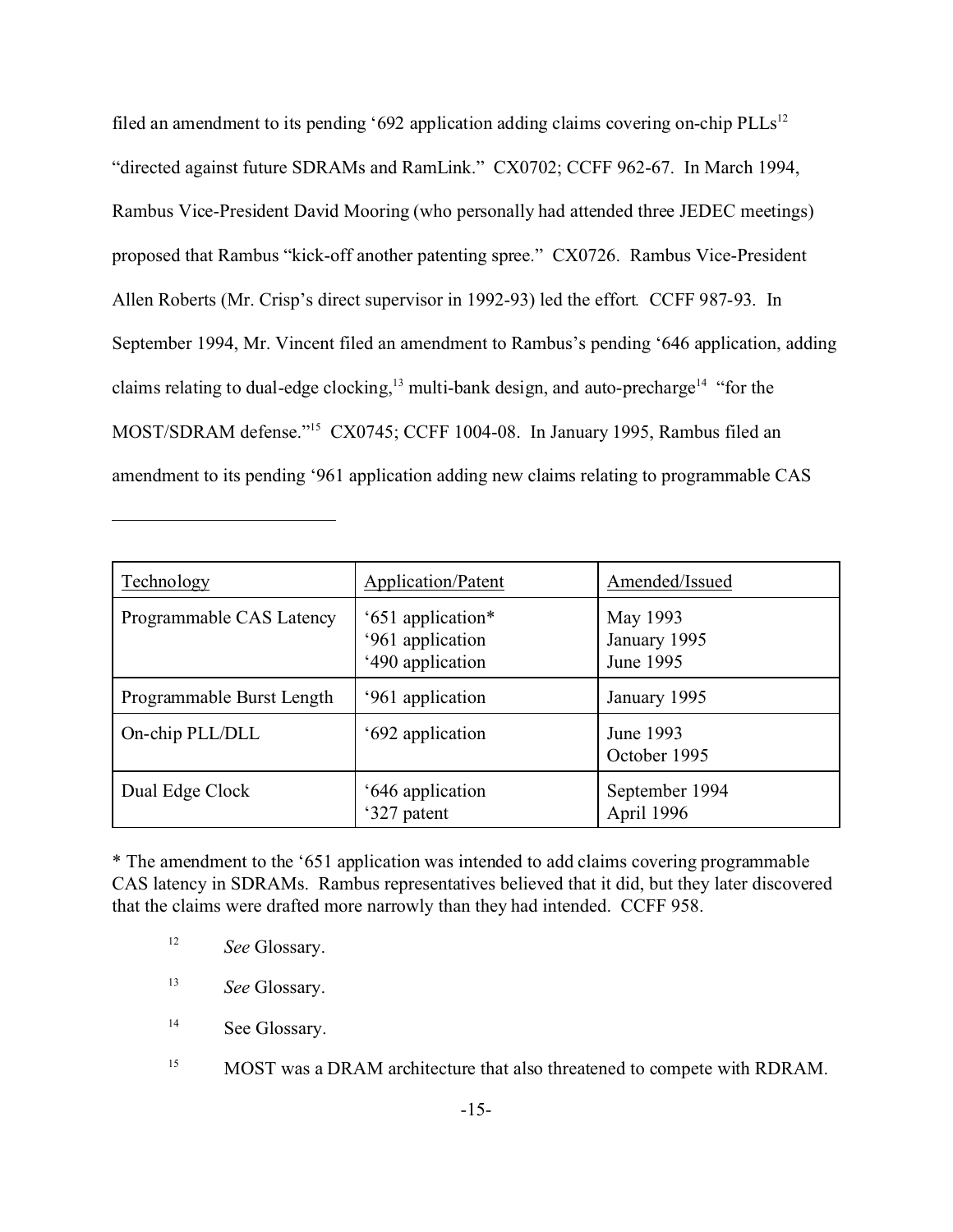latency and burst length. CCFF 1028. In June 1995, Rambus filed an amendment to its pending '490 application adding claims relating to programmable CAS latency. CCFF 1049.

In August 1995, Rambus hired its first in-house counsel – a patent attorney named Anthony Diepenbrock – for the primary purpose of "determin[ing] what should proactively be done to strengthen [the Rambus] IP position relative to competition." CX0831. CEO Geoff Tate directed staff to send Mr. Diepenbrock e-mails discussing "competitive technology developments" such as "JEDEC meeting reports" to assist his work. *Id.*; CCFF 1056-61.

In October 1995, Mr. Vincent filed a further amendment to Rambus's pending '692 application containing additional claims relating to on-chip PLL/DLL. CCFF 1069, 1074-75. Also in October 1995, the PTO issued a notice that Rambus's pending '646 application, which contained claims relating to dual-edge clocking, would issue shortly as a patent. CCFF 1076-77. In April 1996, the PTO issued Rambus's '646 application as the '327 patent – Rambus's first issued patent that directly covered ongoing JEDEC work. CCFF 1092-95; CX0942 (describing the '327 patent as part of a "minefield" threatening DDR SDRAM); CX0946 (referring to the "double-data-rate/327" patent).

During this time, Rambus prepared for enforcement of its patents against JEDECcompliant products. In early 1994, CEO Geoff Tate, CFO Gary Harmon and Vice-President Allen Roberts met with patent counsel Lester Vincent to discuss patent enforcement against current and future SDRAMs with specific reference to programmable CAS latency and on-chip PLL. CCFF 981. In September 1994, after Mr. Crisp alerted Rambus officers by email from a JEDEC meeting that "NEC PROPOSES PLL ON SDRAM!!!," CX0711 at 36, Vice-President Roberts wrote, "So if we want to fight this one (after the claim is issued), we better stock up our

-16-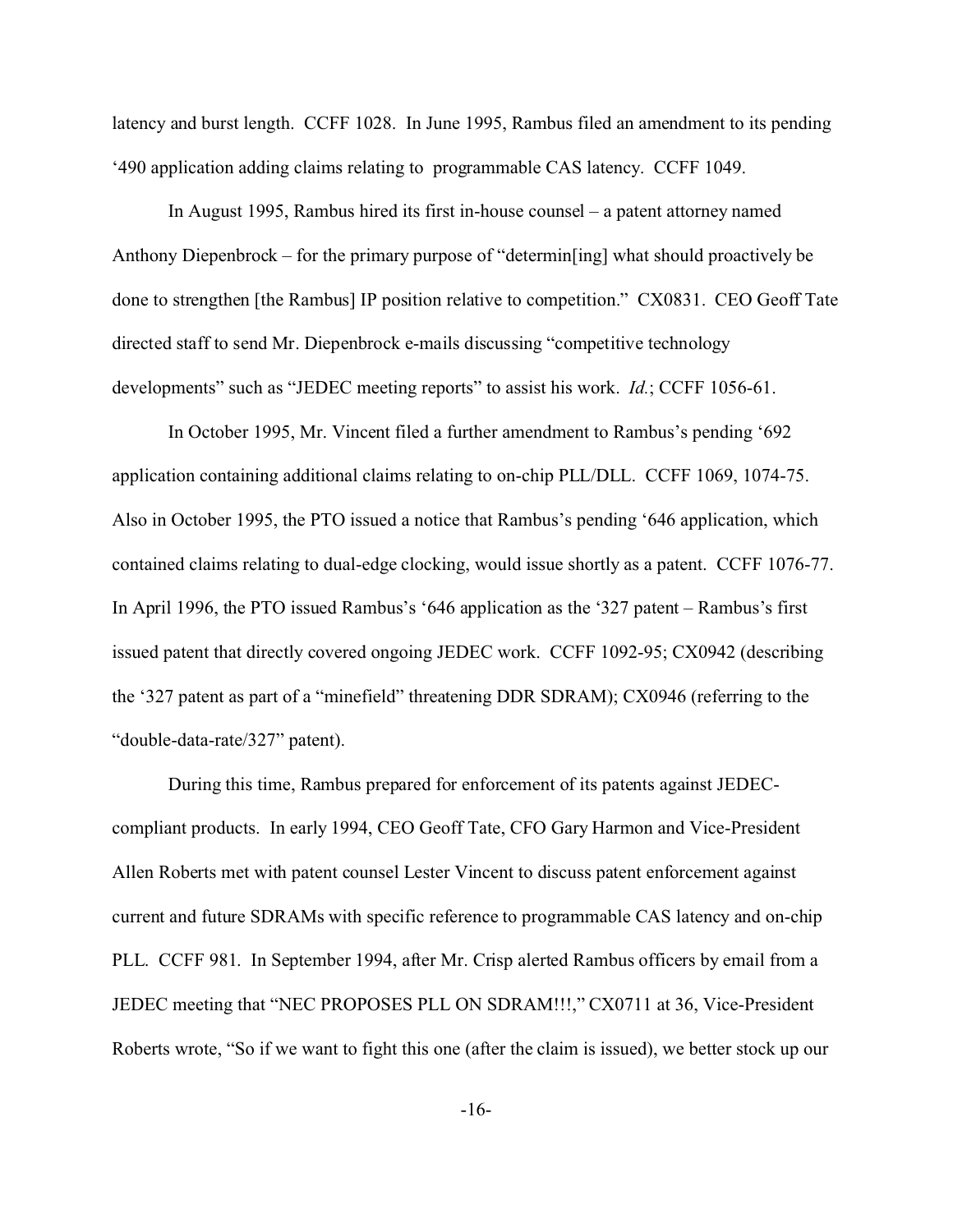legal warchest."<sup>16</sup> CX0757 at 1; CCFF 1009-17. Mr. Crisp agreed that "[i]t seems likely we will have to fight litigation at some point in the future." CX0757 at 1*.* The following month, Mr. Roberts asked CEO Geoff Tate and others, "Why can't we sue for using a PLL on an SDRAM if we [are] granted that patent?" CX0763. Mr. Crisp again agreed, describing Rambus's pending application covering on-chip PLLs as "one of our key technology patents," stating that Rambus "need[ed] to be able to collect on it," and concluding, "I would hope that we would sue other companies, in particular those that are not licensed [for RDRAM]." *Id.* CCFF 1018-25.

In September 1995, in response to rumors that other companies were considering using on-chip DLLs, Vice-President Roberts, in an e-mail entitled, "Let the IP war begin," wrote to Rambus executives and Mr. Crisp, "I think we are going to need to generate a IP crush plan on this. [On-chip DLLs] are claims which we have filed but have not been issued." CX0833. Mr. Diepenbrock gave a presentation within Rambus listing on-chip DLL and dual-edge clocking as technologies that could be used in a potential "Offensive" IP strategy. CX1267; CCFF 1069.

As Rambus pursued its secret planning for future patent enforcement against JEDECcompliant SDRAMs, it continued to participate in JEDEC. During 1994 and 1995, the JC-42.3 Subcommittee considered a number of technologies for incorporation into the next generation standard. These included programmable CAS latency and burst length, dual bank design, autoprecharge, and externally supplied reference voltage (all to be carried over from the SDRAM standard), as well as on-chip PLL/DLL, dual-edge clocking, and source synchronous clocking.<sup>17</sup>

<sup>&</sup>lt;sup>16</sup> Mr. Roberts' e-mail, and most of his message, has vanished. The sentence quoted above survives as embedded text in a reply e-mail sent by Mr. Crisp.

<sup>&</sup>lt;sup>17</sup> See Glossary.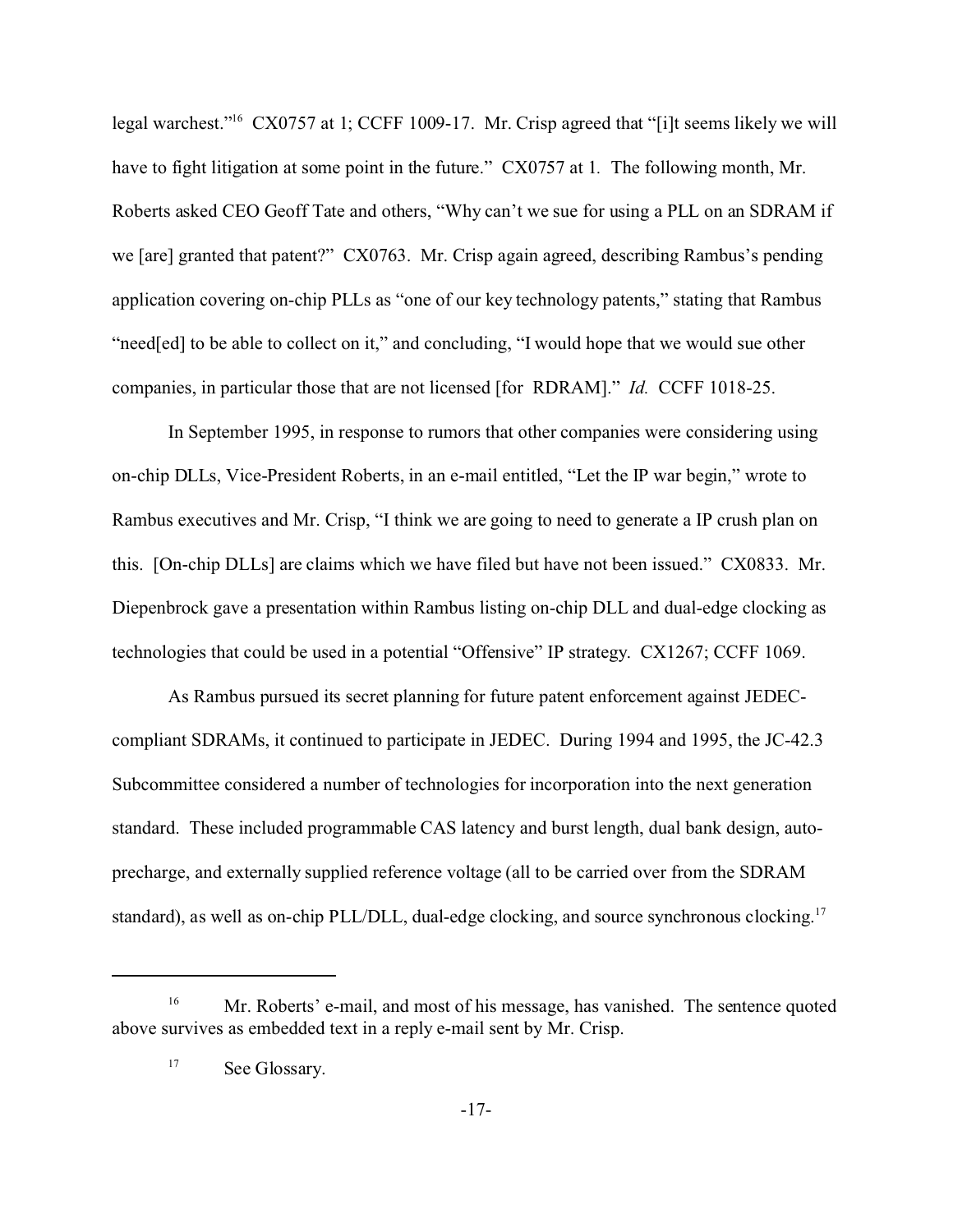CCFF 586-648. In late 1995, the JC-42.3 Subcommittee's work on the next generation standard intensified. A survey ballot indicated strong support among JC-42.3 Subcommittees members for on-chip PLL/DLL, and mixed support for dual-edge clocking.<sup>18</sup> CCFF 609-12, 637-38. During the first half of 1996, a number of proposals discussed dual-edge clocking and on-chip PLL/DLL technologies for the next generation standard.<sup>19</sup> CCFF 613-16, 639-41.

Rambus continued to conceal its plans to assert patents against JEDEC-compliant SDRAMs. Between May 1994 and March 1995, Mr. Crisp informed Rambus executives and engineers of at least four proposals in JEDEC, involving three separate technologies, that he believed might infringe Rambus patent rights.<sup>20</sup> See CX0711 at 26, 31; *id*. at 36-37; *id*. at 52, 54; *id*. at 56, 58; CCFF 996-99, 1009-15, 1031-38. On each occasion, he raised the patent issue with Rambus executives but not with JEDEC. CCFF 859-66. Rambus plainly believed its pending patent applications covered ongoing JEDEC work.

Rambus not only failed to disclose relevant patent information, but it affirmatively misled

<sup>&</sup>lt;sup>18</sup> A form of dual-edge clocking called "toggle mode" was considered in 1991-92 for the SDRAM standard. However, the JC-42.3 Subcommittee decided in April 1992 not to use dual-edge technology in the SDRAM standard because it was not necessary and many members had not developed a sufficiently symmetric clock signal. But members decided at that time to consider using dual-edge clock technology in the next generation standard. CCFF 623-32. As noted above, on-chip PLL was first proposed in September 1994. CCFF 600-607.

<sup>&</sup>lt;sup>19</sup> Although Rambus stopped attending JC-42.3 Subcommittee meetings after December 1995, it remained a member through June 1996 and continued to receive meeting minutes. Mr. Crisp circulated a copy of the January 1996 minutes within Rambus, with a cover note directing attention specifically to a Micron presentation regarding clocking and PLL/DLLs for future SDRAMs. CCFF 1098.

<sup>&</sup>lt;sup>20</sup> For example, in September 1994, Richard Crisp observed a proposal at JEDEC relating to on-chip PLL. Mr. Crisp immediately informed executives and others at Rambus, and asked, "What is the exact status of the patent with the PLL claim?" CX0711 at 36-37.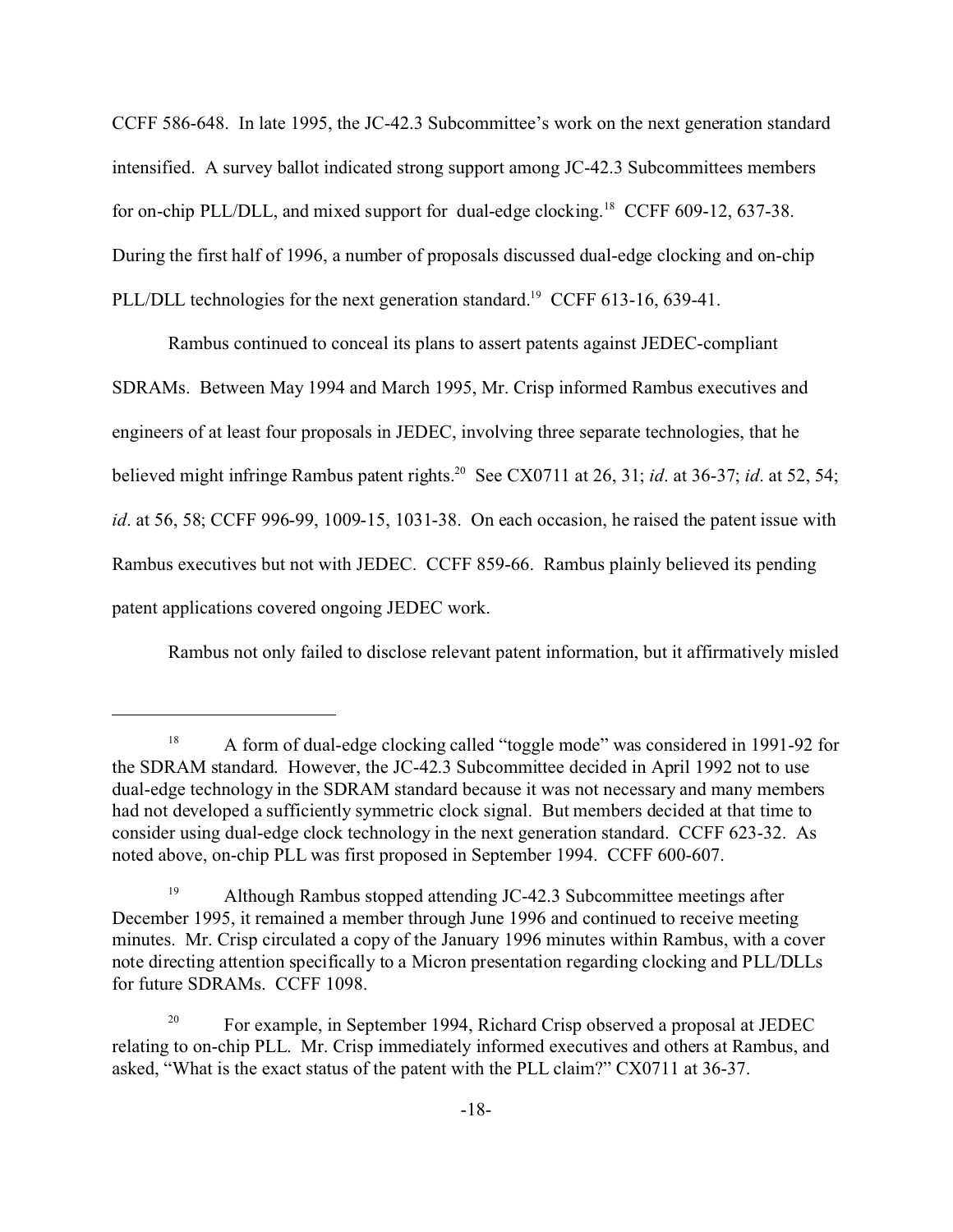JEDEC. In September 1993, Richard Crisp disclosed Rambus's '703 patent to JEDEC – a patent containing claims entirely unrelated to JEDEC's ongoing work. JEDEC members who reviewed this patent concluded that Rambus did not have patent rights over ongoing JEDEC work.<sup>21</sup> CCFF 1275-76.

Rambus later used this disclosure to persuade JEDEC that it was complying with the JEDEC disclosure policy. In May 1995, members of an independent IEEE working group developing a standard known as RamLink or SyncLink made a presentation at JEDEC. CCFF 1043. The IEEE architecture differed substantially from the JEDEC architecture, but shared a number of attributes with the Rambus architecture. CCFF 1507-08, 1517. Following the presentation, the JC-42.3 Chairman asked Mr. Crisp to report at the next meeting whether Rambus had any patents relating to the RamLink/SyncLink proposal. CCFF 1044. In an e-mail to Rambus executives and others, Mr. Crisp identified five potential intellectual property issues, including programmable CAS latency. He suggested that Rambus determine what it had "that may work against them," but recommended that "[i]f it is not a really key issue . . . then I think it makes no sense to alert them to a potential problem they can easily work around." CX0711 at 68, 73; CCFF 1045-47.<sup>22</sup> In June 1995, after having reviewed a collection of Rambus patents and applications, Mr. Crisp concluded that Rambus's patent applications "should be able to block"

<sup>&</sup>lt;sup>21</sup> When JEDEC members believed Rambus patents related to a technology, they dropped it. In March 1997, certain JEDEC members recognized that the claims in Rambus's '703 patent were similar to a proposal by NEC for a loop-back clock. Members objected to the proposal on patent grounds, and it was immediately dropped. CCFF 2433-40.

<sup>&</sup>lt;sup>22</sup> *See also* CX0783 at 2 (Crisp: "I certainly do not want to bring this intellectual property issue [with SyncLink] up without careful consideration. I especially do not want it all over JEDEC . . .").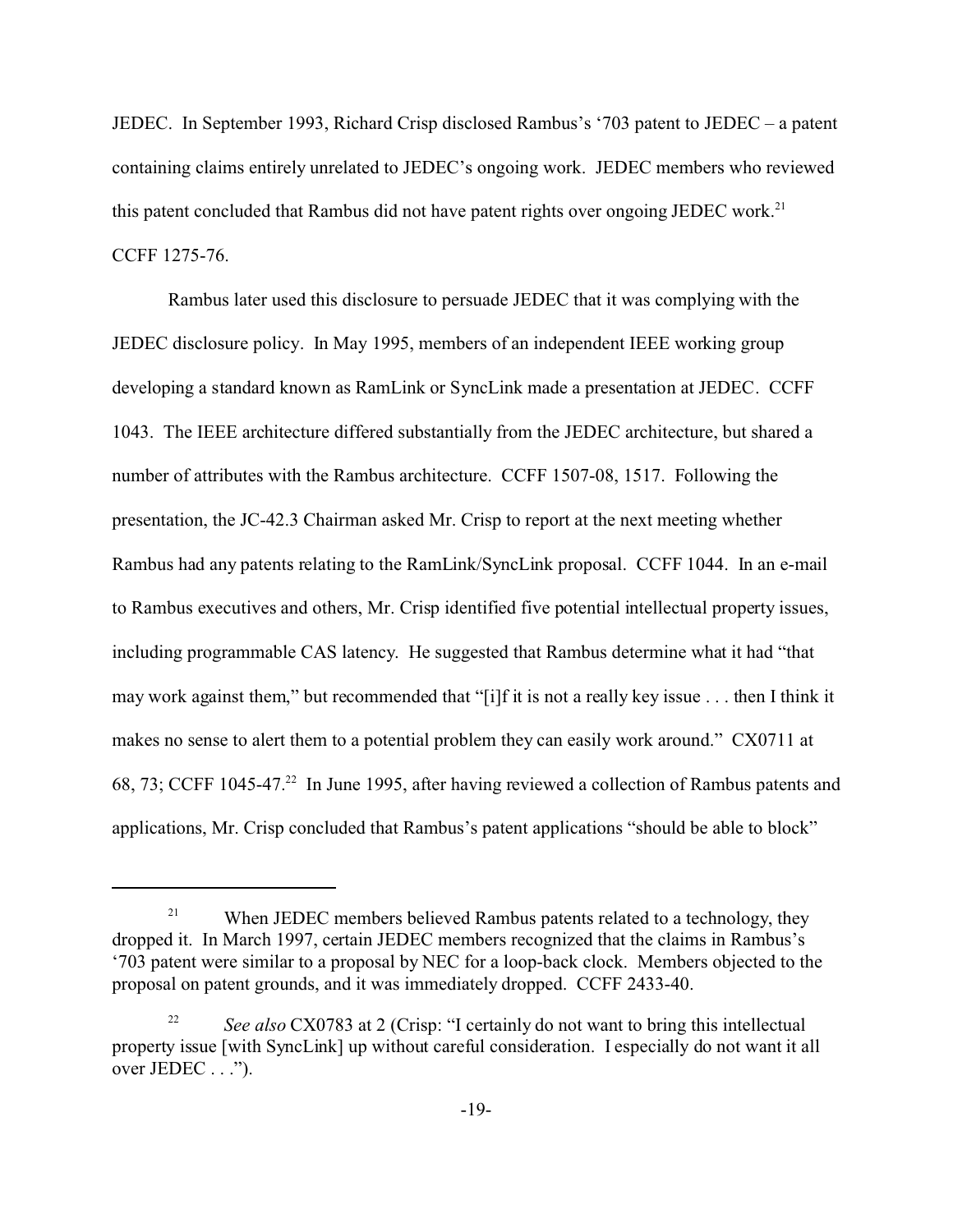SyncLink – "we just need to sweat through the details" in order to "get a claim to shoot synclink in the head." CX0797 at 1. After attending the next IEEE meeting, he wrote to Rambus executives, "It is essential that we be absolutely sure we have the standard adequately covered by patents. I am more convinced of this than ever." CX0711 at 110, 113-14. Mr. Crisp met with Mr. Vincent in August 1995 to discuss amending Rambus's pending patent applications to add claims covering aspects of SyncLink. CCFF 1050-55.

At the JC-42.3 Subcommittee meeting in September 1995, Mr. Crisp presented a letter to the JC-42.3 Subcommittee that concluded:

> At this time, Rambus elects to not make a specific comment on our intellectual property position relative to the Synclink proposal. Our presence or silence at committee meetings does not . . . make any statement regarding potential infringement of Rambus intellectual property.

JX0027 at 26. JEDEC members reacted negatively to this statement; Subcommittee Chairman Gordon Kelley sstated "he heard a lot of words, but did not hear anything said." CX0711 at 166. Mr. Crisp mollified them, however, by reminding them that Rambus had disclosed a patent to JEDEC in the past (the '703 patent), implying that Rambus complied with the disclosure requirement. CX0711 at 166, 167; CCFF 1062-68.

Rambus's outside counsel Lester Vincent and in-house counsel Tony Diepenbrock continued to express concerns about the legal risk associated with Rambus's behavior at JEDEC. CCFF 850-51; CX1958 at 12-21. In September 1995, in response to these concerns, Mr. Crisp acknowledged that Rambus had "not really made the [JEDEC] committees aware" of Rambus's patents, and suggested that Rambus "re-evaluate our position relative to what we decide to keep quiet about, and what we say we have." CX0837 at 2. Mr. Crisp insisted, however, that Rambus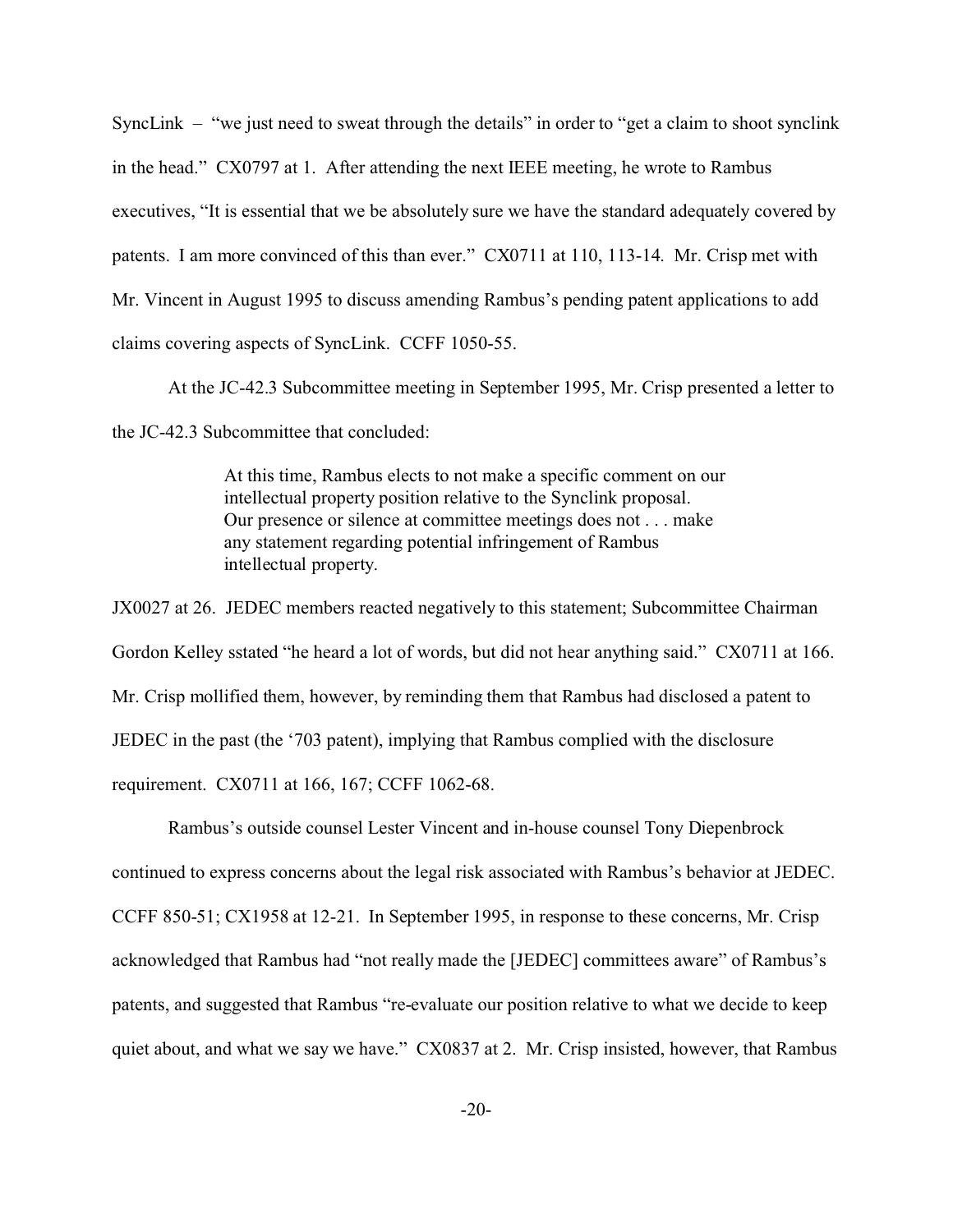continue its efforts to amend its patent applications to cover the competing architectures: "We should also redouble our efforts to get the necessary amendments completed, the new claims added and make damn sure this ship is watertight before we get too far out to sea." *Id.* Contrary to Mr. Crisp's suggestion, Rambus did not make any disclosure at the next meeting.

## **6. Rambus Withdraws from JEDEC: "To the Extent Anyone Is Interested ..."**

In December 1995, Mr. Vincent forwarded to Rambus a copy of the Federal Trade Commission's proposed consent decree in the *Dell* matter, involving failure to disclose a patent to a standards organization.<sup>23</sup> CX1990. Rambus discussed the implications of that decision with its lawyers in early 1996, and decided to withdraw from JEDEC. CCFF 1083-91. On June 17, 1996, Rambus submitted its letter to JEDEC withdrawing from the organization. The letter, signed by Mr. Crisp, stated "[t]o the extent anyone is interested, I have enclosed a list of Rambus U.S. and foreign patents." But the attached list had one key exception: Rambus omitted its '327 patent, its only issued patent with claims relating to technologies discussed by JEDEC.<sup>24</sup> Rambus did not identify any of its pending patent applications. CX0888; CCFF 1109-14.

## **7. The Industry Adopts DDR SDRAM**.

After Rambus withdrew, the JC-42.3 Subcommittee continued its work on the future SDRAM standard. During 1997 JEDEC adopted the key technologies of the future SDRAM standard, by then named DDR SDRAM. The new standard built on technologies from the

<sup>23</sup> *Dell Computer Corp.*, 121 F.T.C. 616 (1996).

<sup>&</sup>lt;sup>24</sup> On June 17, 1996, the same day Rambus sent JEDEC its withdrawal letter and the list omitting the '327 patent, Mr. Diepenbrock discussed with Mr. Vincent potential enforcement of the '327 patent against a particular device that used a dual-edge clock. CX0889 at 2.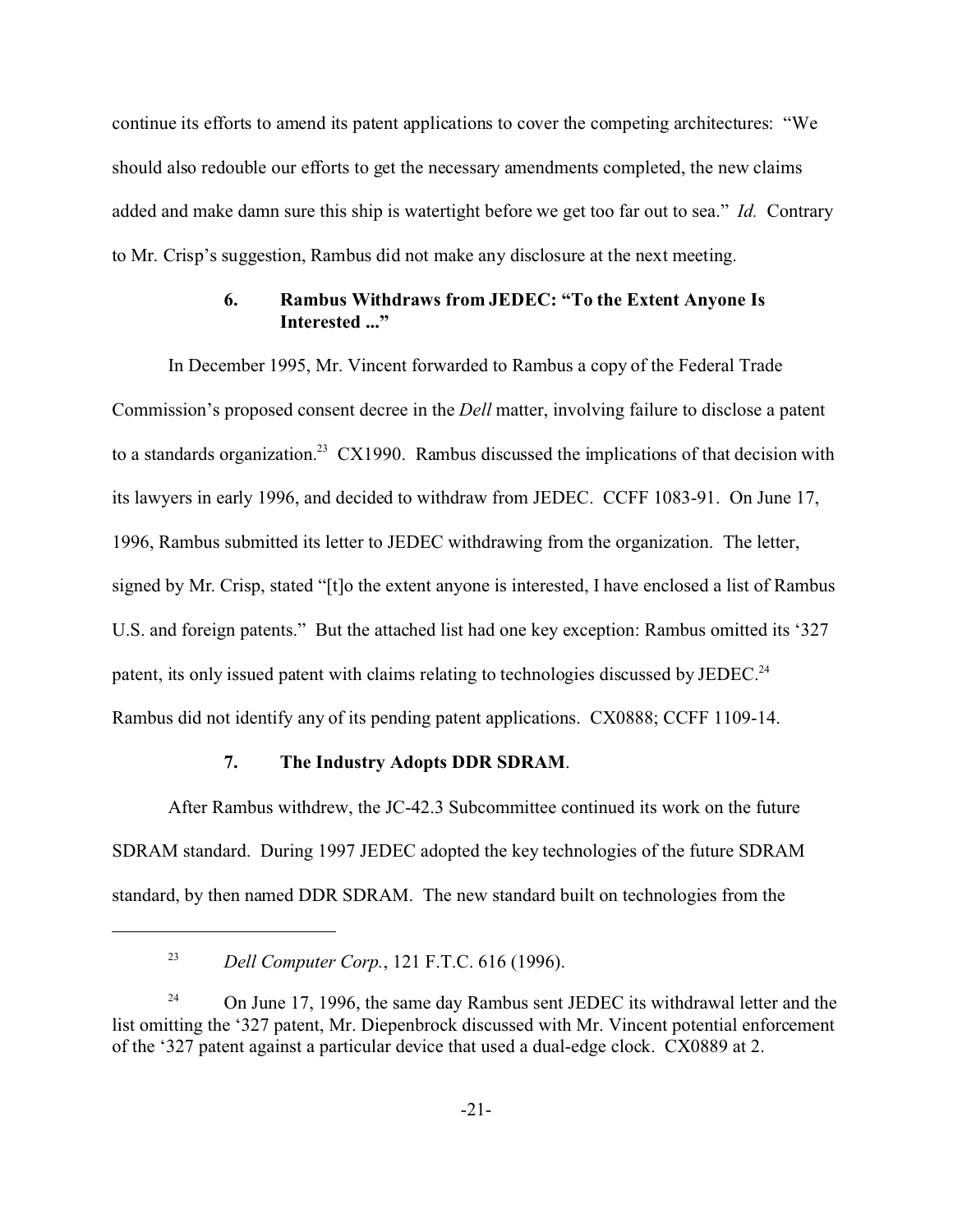SDRAM standard (including programmable CAS latency, programmable burst length, dual bank design, and auto-precharge) but also incorporated additional technologies proposed while Rambus was still a member, including on-chip DLL and dual-edge clocking. CCFF 653-57. The completed standard was passed by the JC-42.3 Subcommittee in 1998, approved by the council, and published in 1999.

The industry began implementing the DDR SDRAM standard even before the standard was final. Many memory manufacturers began to design DDR SDRAMs as early as 1997, and many companies began design of products to interface with or incorporate DDR SDRAM memory long before the standard was finalized. By late 1999, many memory manufacturers had completed their designs of these products, and some had produced samples, completed testing procedures, and begun or were ready to begin mass production. CCFF 2509-26.

#### **8. Rambus Prepares to Enforce Its Patents.**

#### **a) "Our Leverage Is Better to Wait."**

After withdrawing from JEDEC, Rambus continued to conceal its belief that its patent rights would cover technologies incorporated in the JEDEC standards, which offered the only substantial competition to its RDRAM architecture. In February 1997, after an internal "DDR [SDRAM] threat assessment meeting," CEO Geoff Tate circulated an e-mail telling Rambus staff: "do \*NOT\* tell customers/partners that we feel DDR may infringe – our leverage is better to wait." CX0919. *See also* CCFF 1676-1700; CX0939 at 1 (Chairman Bill Davidow: "One of the things we have avoided discussing with our partners is [the] intellectual property problem" – that "we think [SyncLink] and SDRAM-DDR infringe our patents"); CX0942 (CEO Geoff Tate: "our policy so far has been NOT to publicize our patents and i think we should continue with

-22-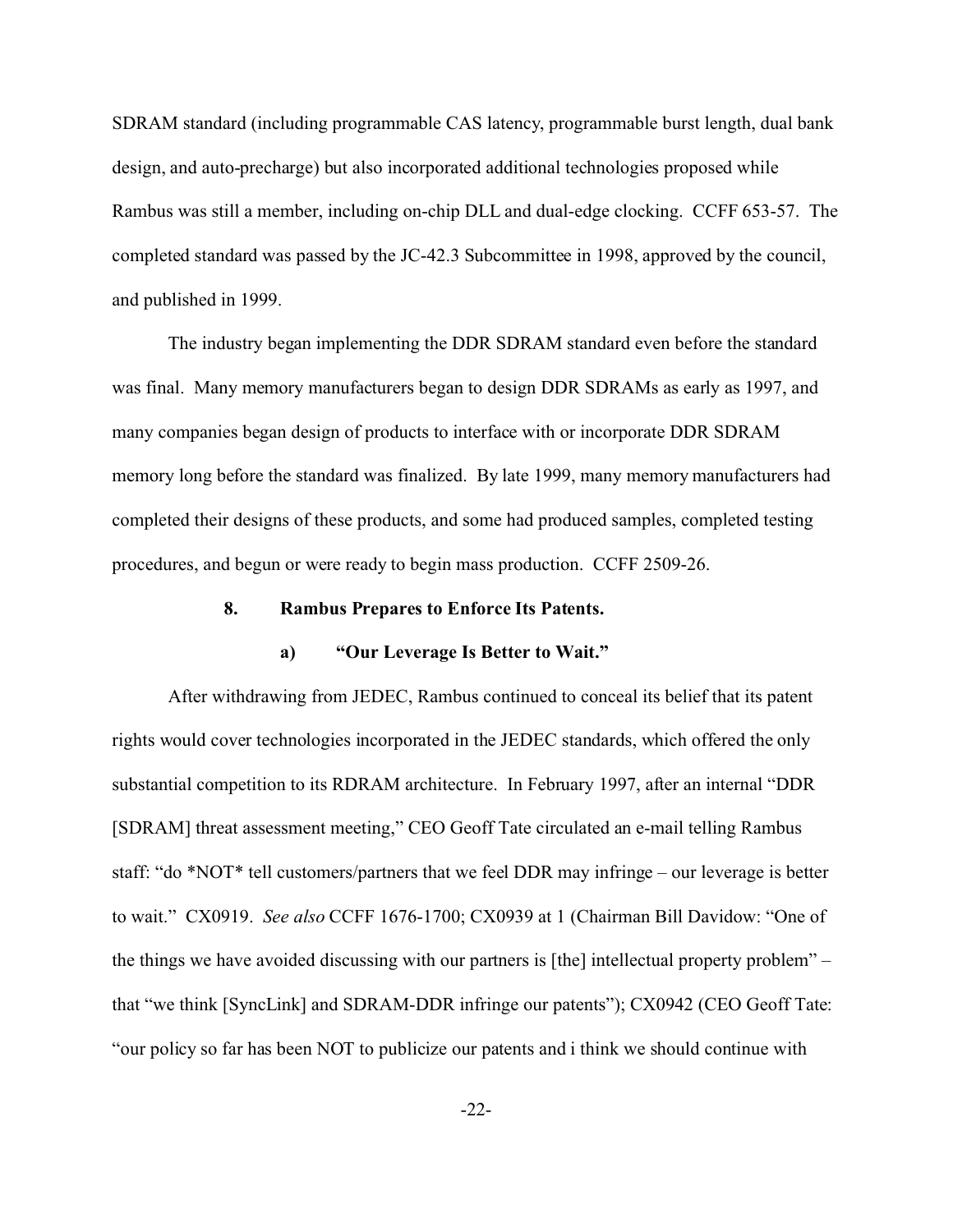this.").

In the meantime, Rambus continued to build its patent portfolio covering the technologies in the JEDEC standards. In 1997, Rambus's pending application covering on-chip PLL/DLL issued as a patent. CCFF 1644-45; CX0946. By 1999, it obtained issued patents covering various technologies used in JEDEC's SDRAM and DDR SDRAM standards, including programmable CAS latency and burst length, as well as additional patents covering dual-edge clocking and on-chip DLL. CCFF 1631-75. These patents all derived from Rambus's original 1990 application and grew out of the same family of patent applications pending while Rambus was a JEDEC member. CCFF 730-31, 858.

#### **b) "Shred Day 1998."**

Soon after leaving JEDEC, Rambus began to prepare for the final phase of its scheme. In October 1997, Rambus hired Mr. Joel Karp to negotiate license agreements with manufacturers of SDRAMs and other memory that competed with RDRAMs (although Rambus was careful not to let the industry know why he was hired). CCFF 1701-09; CX0960; CX0963. In late 1997 and early 1998, Mr. Karp began planning a "Strategic Patent Licensing Program" against DDR SDRAM. CX0551; CCFF 1710-17.

Rambus knew litigation would likely arise out of its efforts to enforce its patents. In the spring and summer of 1998, Mr. Karp met repeatedly with CEO Geoff Tate to discuss document retention and destruction. CCFF 1718-35. In the summer of 1998, Rambus implemented a "document retention plan" that led on a single day, "Shred Day 1998," to Rambus collecting in burlap bags and shredding over 20,000 pounds of documents. CCFF 1736-43; CX1052. Richard Crisp threw out all of the paper in his office, including any documents he had relating to JEDEC

-23-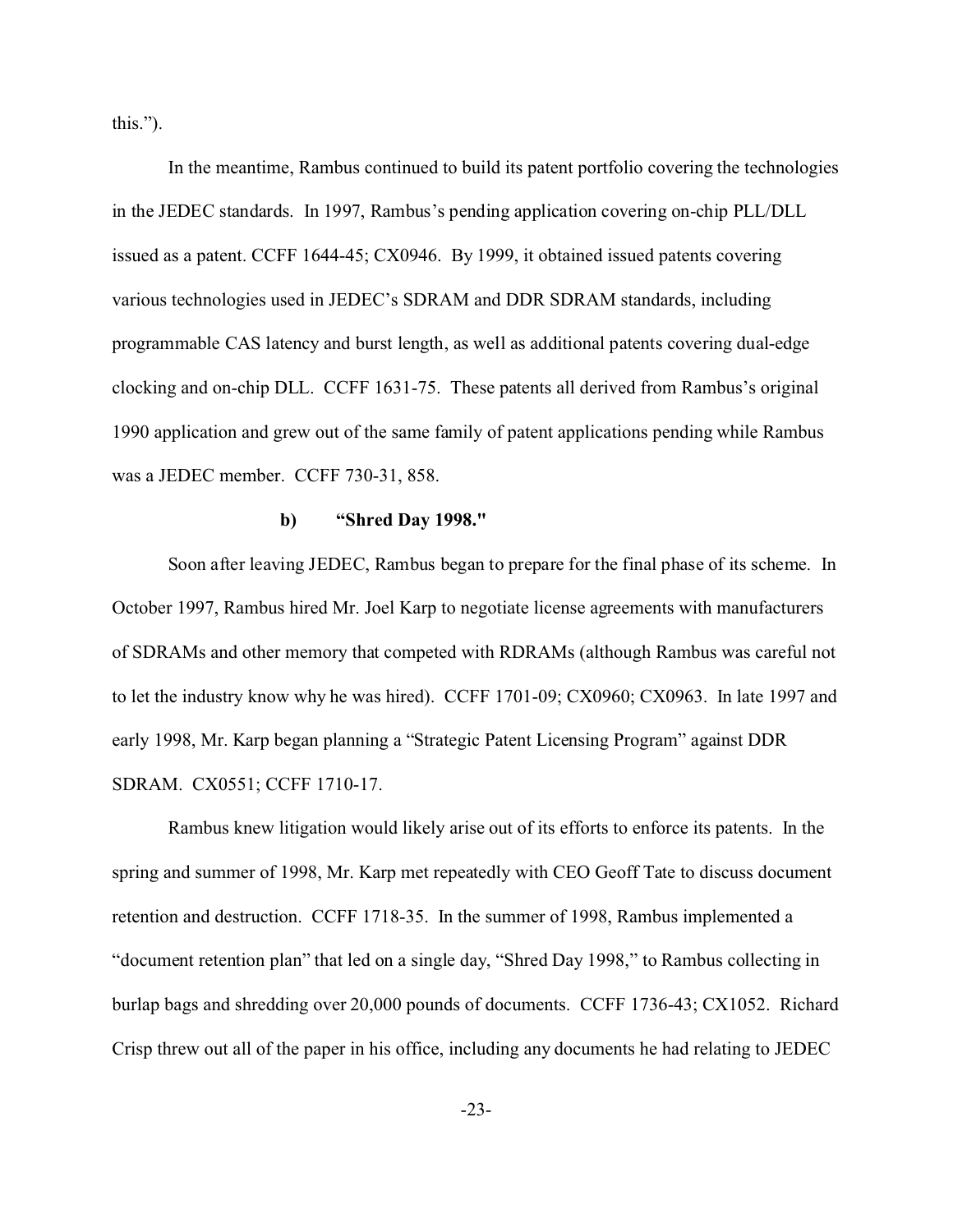and Rambus's patent prosecution work.<sup>25</sup> CCFF 1738. On Rambus's instructions, outside patent counsel Lester Vincent destroyed handwritten notes, correspondence to and from Rambus, and other documents – other than correspondence with the PTO – in his files.<sup>26</sup> CCFF 1744-52. Rambus's "document retention plan" remained in force for two years; except for a brief hiatus when Rambus sued Hitachi, document destruction continued until Rambus sued Infineon in 2000. CCFF 1736, 1750, 1752.

## **9. Rambus Springs Its Trap: "Let the IP War Begin."**

Throughout the 1990's, Rambus continued with its Plan  $A -$  efforts to convince the industry to adopt RDRAM. In 1996, Intel agreed to develop a chipset to interface exclusively with RDRAM and its future Pentium III and IV processors. CCFF 1600-15. But by late 1999, it was clear that the industry was unlikely to generally adopt the RDRAM architecture. RDRAM suffered from large size, low yield, and high test and packaging costs compared to DDR

<sup>&</sup>lt;sup>25</sup> Certain of Richard Crisp's e-mails apparently no longer exist. CCFF 1753. Many of his e-mails survived due to oversight; Crisp transferred a block of his e-mails from one laptop to another via Rambus's server, and forgot to delete the file from the server. CCFF 1753. Mr. Crisp later joked about trying to find a document from 1996 or 1997 relating to DDR SDRAM "that hasn't fallen victim to the document retention policy :-) ". CX1079.

<sup>&</sup>lt;sup>26</sup> Two ALJs in this matter and a district court judge have expressed serious concern about Rambus's destruction of evidence. Order, February 26, 2003 (Timony, J.) at 8 (entering adverse presumptions against Rambus because of "Rambus's intentional destruction of documents that it knew or should have known were relevant to reasonably foreseeable litigation."); Order, April 15, 2003 (McGuire, J.) at 4 ("significant and ongoing concerns" about Rambus's destruction of documents); *Rambus, Inc. v. Infineon Techs. AG,* No. CIV. 3:00CV524, 2004 WL 547536 (E.D. Va., March 17, 2004) at \*20 ("It is beyond question that Rambus instituted a document destruction policy and thereby intentionally destroyed documents . . . relevant to this case."); *id.* at \*24 (evidence "strongly indicates that Rambus explicitly linked . . . the shredding of documents with preparing for patent litigation").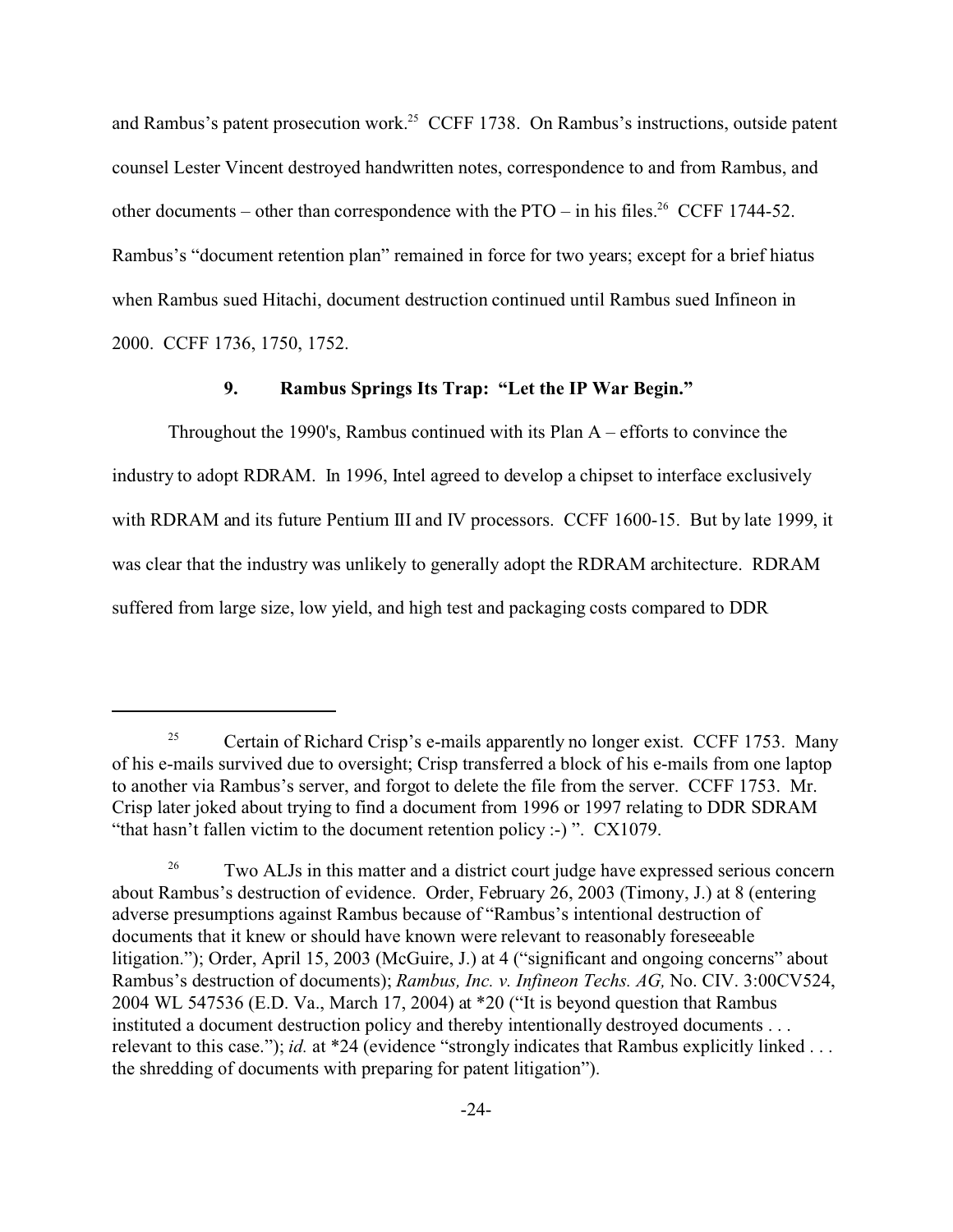SDRAM. CCFF 1838-76.<sup>27</sup> More importantly, by October 1999 technical problems caused Intel to end its exclusive support of RDRAM and develop chipsets to support SDRAM and DDR SDRAM. CX2887; CCFF 1877-96, 1911-18. Market share that had been projected for RDRAM went instead to SDRAM and DDR SDRAM. CCFF 1897-1905, 1910. Plan A failed.

Beginning in late 1999, Rambus implemented Plan B. For the first time, it informed memory manufacturers and others that JEDEC-compliant SDRAMs and DDR SDRAMs infringed Rambus's issued patents. CCFF 1950-94; CX1371 at 33 *et seq*. Under threat of litigation, seven memory manufacturers, accounting for approximately one-half of the worldwide DRAM market, signed license agreements by the fall of 2000, committing to pay Rambus royalties on their sales of JEDEC-compliant products. CCFF 1995-2013. Three memory manufacturers refused to sign license agreements, and are in litigation with Rambus. CCFF 2014-32. Rambus has threatened to sue certain manufacturers of chipsets and other computer components that interface with memory, although it has not yet done so. Rambus has asserted that its patents cover programmable CAS latency and burst length, on-chip DLL, and dual-edge clocking as used in JEDEC standard products. But Rambus apparently believes that its patents cover additional technologies discussed in JEDEC while Rambus was a member, including

CX1708 at 3.

 $27$  Richard Crisp recognized from the time he attended his first JEDEC meeting in April 1992 that these factors would be a serious disadvantage to RDRAM:

It really looks like there is a lot of momentum against us in the main memory arena. . . . The things they [JEDEC members] seem most concerned about (price, latencies, and power) are all thinigs we don't really do well. . . . It seems unlikely that we are going to be able to do better on price than the SDRAMs (license fees in need of recapture, royalties to be paid, bigger die size)."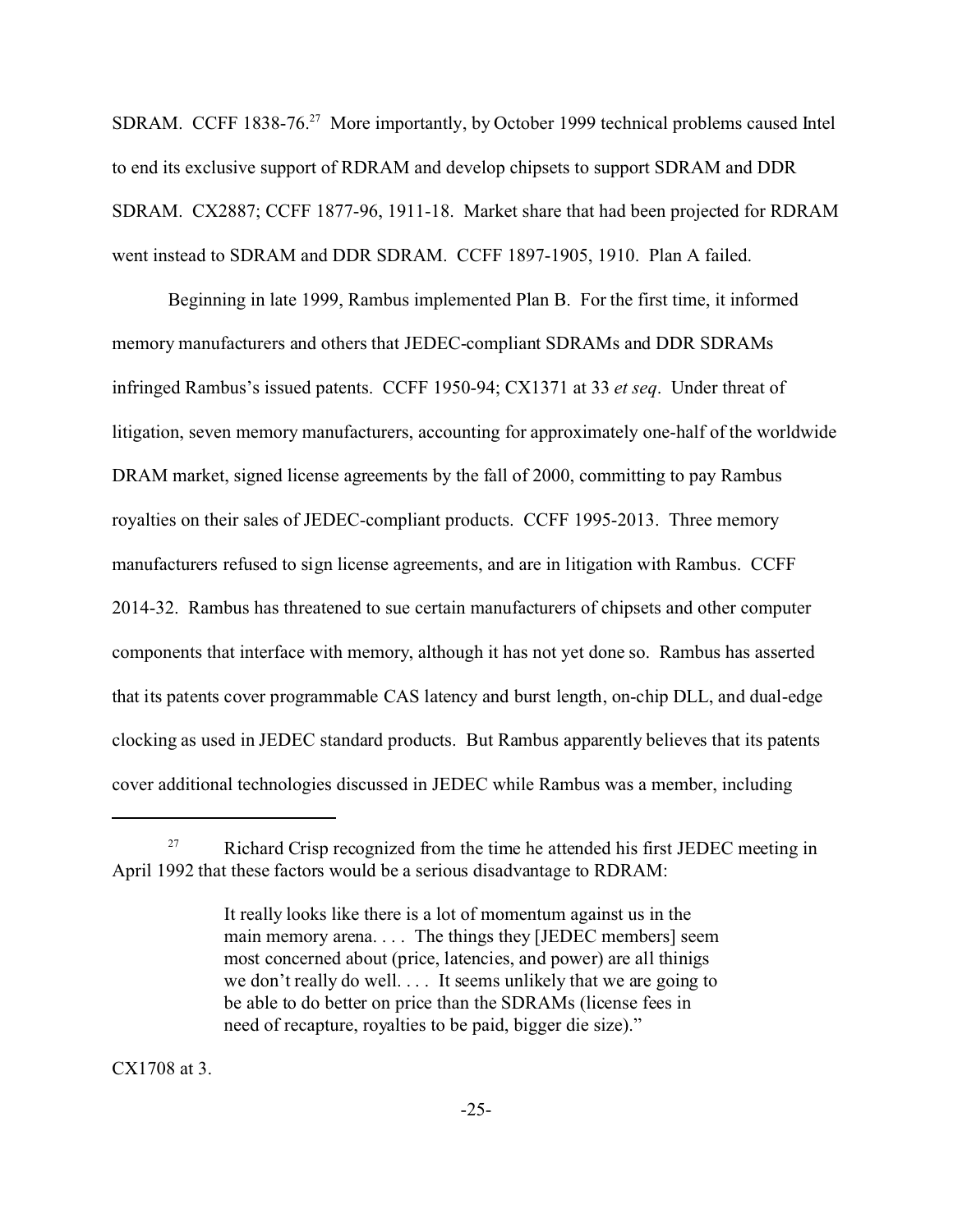multi-bank design, auto-precharge, source synchronous clocking, externally supplied reference voltage, and low swing signaling. CCFF 1959-74, 3113-82. Rambus's patents over the JEDEC standard technologies has positioned it to, in Rambus's words, "Collect royalties on all DRAM and controllers forever." CX1386 at 8; *see also* CX1380A at 3 ("5 Year Objectives: All/90%+ DRAMs/controllers pay us royalties . . . – We are ratcheting up royalty rates over time to the value of the IP"). Rambus expects to collect between \$1-3 billion in royalties on sales of JEDEC-compliant memory and interface products. CX1391A at 32 (possibility of market share increasing to 100%, average royalty rates increasing to 5%, and royalties increasing to \$3 billion by 2005); CCFF 2033-54. Over time, these costs are likely to be passed on to consumers. CCFF 3050-51.

## **B. Proceedings Below.**

The Complaint, issued on June 18, 2002, charged Rambus with violating section 5 of the FTC Act by monopolization, attempted monopolization, and unfair trade practices. The case, originally assigned to Chief ALJ James P. Timony, was reassigned to current Chief ALJ Steven J. McGuire on February 28, 2003, two months before the beginning of trial. Fifty-four days of trial began on April 30, 2003, and concluded on August 1, 2003. After post-trial briefing and closing arguments, the ALJ closed the record on October 9, 2003.

On February 25, 2004, the Secretary issued the Initial Decision dismissing the Complaint in its entirety. Complaint Counsel filed a notice of appeal on March 1, 2004.

### **C. Standard of Review.**

Commission Rule of Practice  $\S 3.51(c)$  requires that the administrative law judge presiding over a matter "consider[] [] the record as a whole" and base the initial decision on

-26-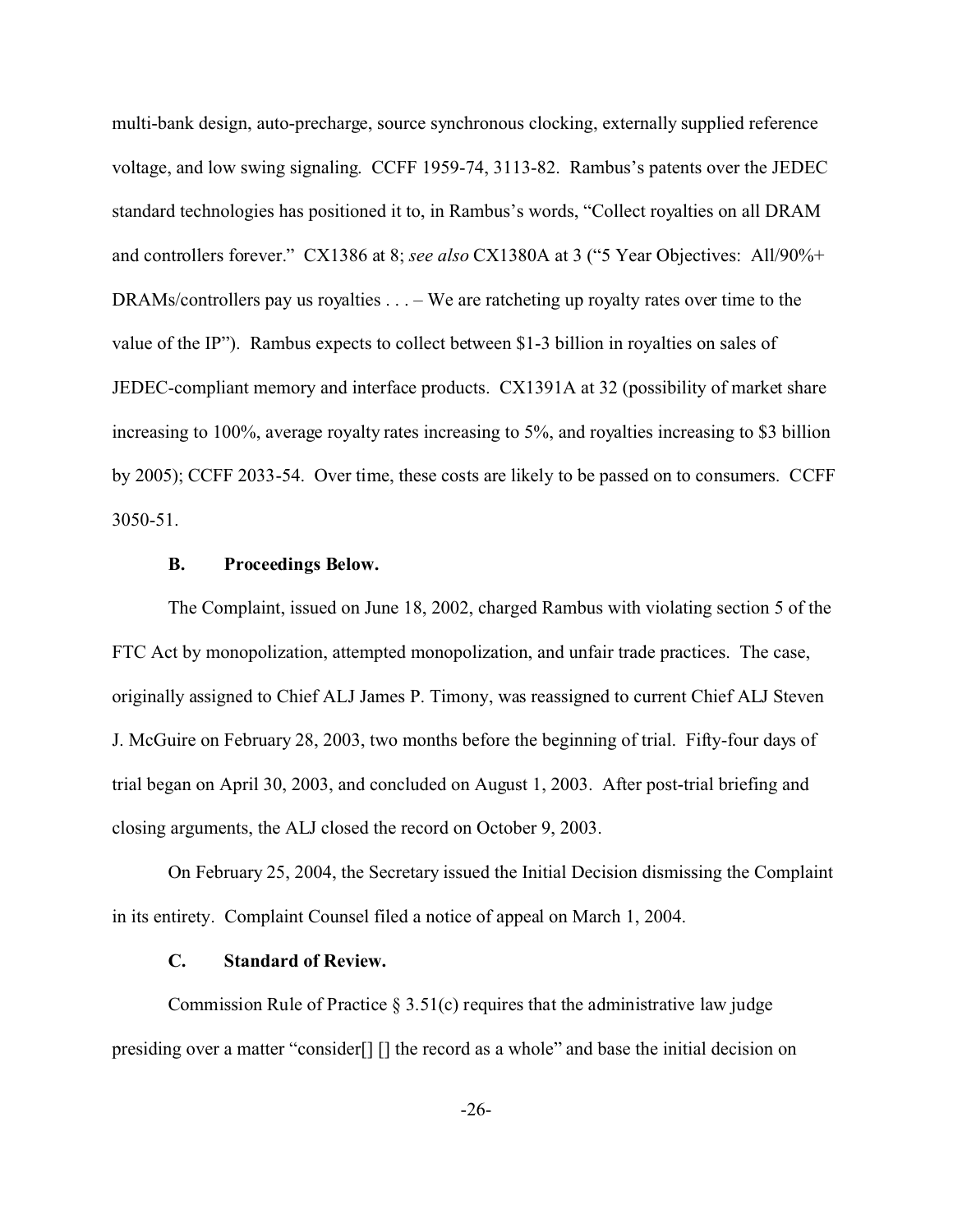"reliable and probative evidence." 16 C.F.R. § 3.51(c). The ALJ failed to do so; instead, "he relied to an extraordinary degree upon [Respondent's] proposed findings and conclusions of law," made findings of fact "based to a considerable extent on bits and pieces of unsupported and self-serving testimony, much of which is contradicted by documentary evidence," and "simply ignored" much of the evidence introduced by complaint counsel. *Adolph Coors Co.*, 83 F.T.C. 32, 177 (1973). As a result, the Commission should review the entire record de novo and enter its own findings of fact and conclusions of law. 16 C.F.R. § 3.54(a).

#### **QUESTIONS PRESENTED**

- 1. Is it exclusionary conduct for a company to acquire monopoly power by pursuing a secret and deliberate pattern of conduct to obtain patents covering an industry standard, when the company chose to join the standards body, the purpose of the standards body was to set open standards, and the rules required members to disclose patents and applications related to the standard-setting work?
- 2. Where JEDEC when considering its standards had available various options (including choices of alternative technologies), but the industry's implementation of the standards precludes those options today, has the Rambus course of conduct distorting JEDEC's standards choices made a significant contribution to Rambus's monopoly power?

#### **SUMMARY OF ARGUMENT**

Antitrust law prohibits the acquisition of monopoly power by anticompetitive, or "exclusionary" means. The ALJ found that Rambus indeed has acquired monopoly power, but did not acquire that power by exclusionary means, for two reasons: First, the ALJ concluded that Rambus did not violate a "clear and unambiguous" JEDEC disclosure rule. Second, the ALJ decided that Rambus's entire course of conduct was irrelevant, because no matter what Rambus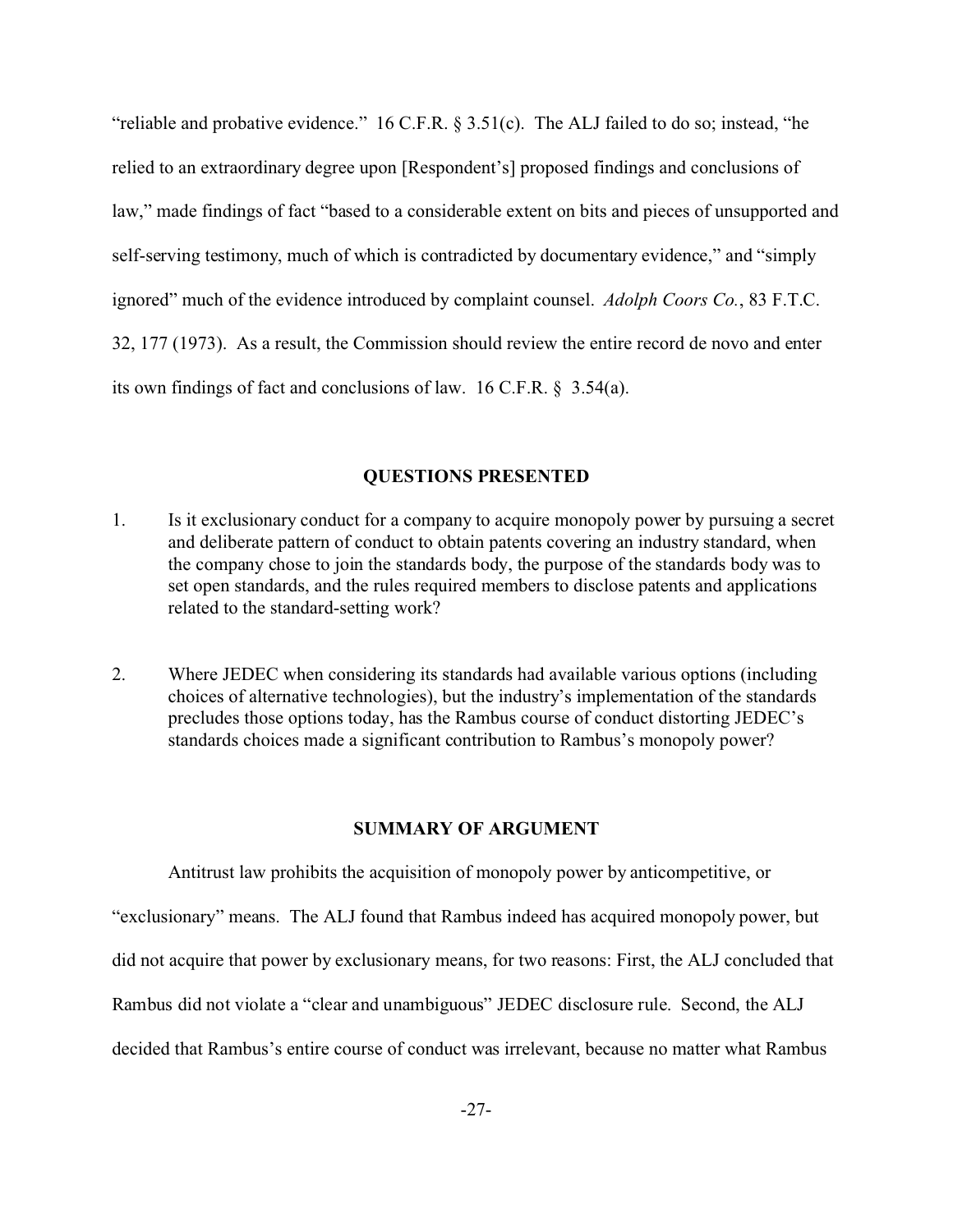or JEDEC did, Rambus's technologies would have been adopted wholesale by JEDEC, at exactly the same prices as Rambus is now demanding. Both of the ALJ's conclusions are wrong.

First, Rambus's conduct was exclusionary. The standards process creates the potential for individual members to hijack a standard's economic power by engaging in opportunistic conduct. JEDEC's purposes and procedures were designed to prevent such conduct and protect its standards from being used for individual benefit or to exclude competitors. They were, therefore, fully consistent with the goals of the antitrust laws. Rambus voluntarily joined and renewed its membership in JEDEC and participated regularly in JEDEC activities over a fouryear period. Yet simultaneously (and continuing after its withdrawal from JEDEC), Rambus engaged in a prolonged, deliberate course of conduct that undermined the fundamental purpose of JEDEC to adopt open standards, contravened JEDEC's procedures of adopting patented technologies only on the basis of full information and a commitment to RAND terms, and violated Rambus's duty of good faith and its specific JEDEC obligation to disclose patents and patent applications that might be involved in JEDEC work. Rambus asserts that its individual interest in maintaining the secrecy of its patent applications justifies its behavior. While outside the JEDEC context its excuse might be plausible, within JEDEC this "justification" has no merit. Rambus's deliberate conduct in violation of its JEDEC obligations and contrary to JEDEC's purposes and procedures, in circumstances that lead to concrete harm to the marketplace, constitutes exclusionary conduct.

Second, Rambus's exclusionary conduct led to specific anticompetitive harm. Rambus's patents covering technologies incorporated in the JEDEC standards enable Rambus to increase price, reduce output and exclude competitors with respect to technologies used in over 90% of

-28-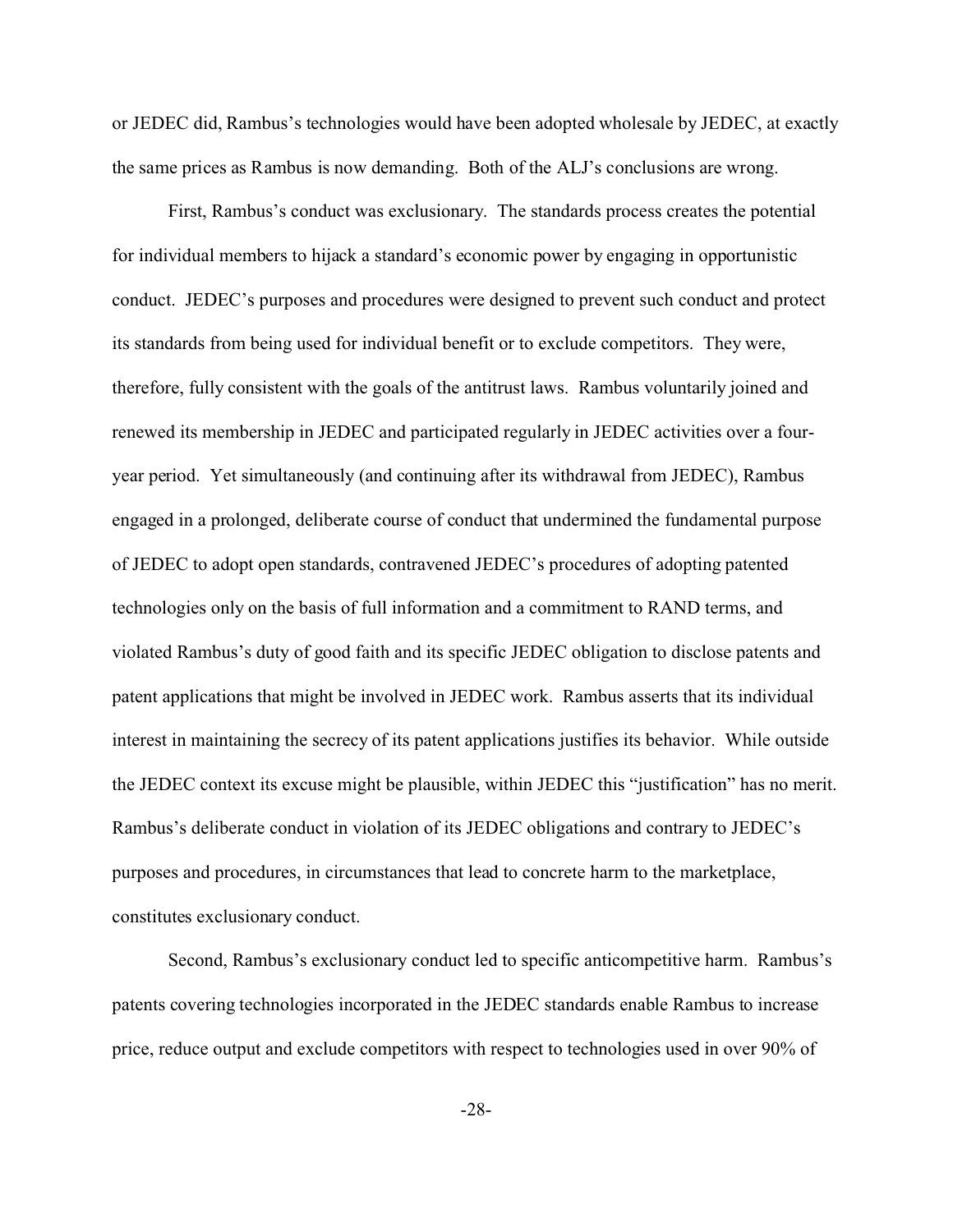DRAMs sold today. Rambus in fact has exercised that power by imposing royalties – price increases that are likely in the long run to be passed on to consumers. It also has threatened to exclude individual companies from the market. Rambus's monopoly power is durable because of the high after-the-fact cost of switching from the technologies in the JEDEC standards. Rambus expects to earn \$1-3 billion in monopoly profits from its conduct.

The record establishes the requisite causal link between Rambus's course of conduct and its acquisition of monopoly power. Information on Rambus's potential patent rights was highly material when JEDEC was considering various options for its standards (including choices of alternative technologies). Rambus's concealment of this material information was capable of contributing to JEDEC's choice to select technologies covered by Rambus's patents. Even if the Commission were to apply a strict but-for test of causation, the record demonstrates (to the extent it is possible to recreate the hypothetical but-for world that Rambus's conduct prevented) that absent Rambus's conduct, JEDEC members likely would have adopted alternative technologies or, at a minimum, would have negotiated in advance to secure lower royalties.

To restore competition in the technology markets associated with the JEDEC standards and to prevent further consumer harm, the Commission should enter the proposed order.

#### **ARGUMENT**

### **I. Rambus's Conduct Was Exclusionary.**

Section 2 of the Sherman Act, 15 U.S.C.  $\S$  2, and a corresponding claim under  $\S$  5 of the FTC Act, 15 U.S.C. § 45, seek to distinguish between legitimate and improper means of obtaining monopoly power. In particular, the antitrust laws seek to distinguish monopoly power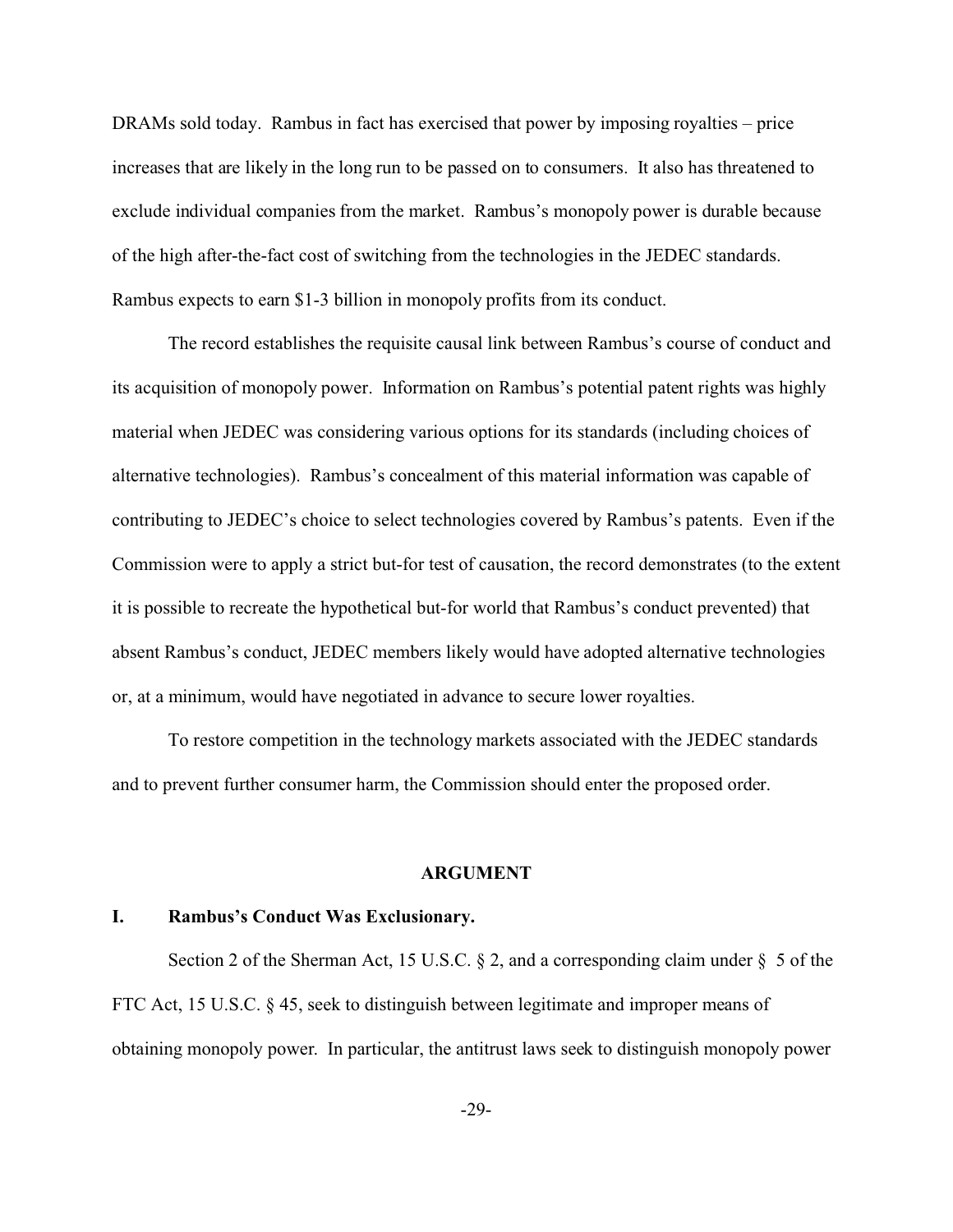acquired by means of competition on the merits from monopoly power acquired by means that do not further efficiency or competition, or do so in an unnecessarily restrictive manner. *Aspen Skiing Co. v. Aspen Highlands Skiing Corp.,* 472 U.S. 585, 605 n.32 (1985) (quoting 3 Philip Areeda & Donald Turner, *Antitrust Law* 78 (1978)).<sup>28</sup>

Rambus worked for a decade to ensure its patents covered the technologies incorporated in the JEDEC standards. While Rambus disputes that it violated the specific terms of the JEDEC disclosure policy, there is no doubt that Rambus's scheme and its outcome were antithetical to the express and intended purposes of the JEDEC standard-setting process. JEDEC sought to incorporate proprietary technologies into standards only on the basis of informed discussion, and only with assurances of reasonable and non-discriminatory prices and access. Rambus sought exactly the opposite. Its scheme worked, and today Rambus has the power to control which firms may practice the standards, and on what price and terms. Long-standing antitrust precedent and economic analysis establish that subversion of the standard-setting process – such as that executed by Rambus – presents risks of anticompetitive behavior and public injury of precisely the kind that the antitrust laws were designed to prevent.

<sup>&</sup>lt;sup>28</sup> Conduct is exclusionary if it impairs the opportunity of rivals in a manner that does not further competition's basic goals of lower prices, better products or greater efficiency. *See generally,* 3 Philip Areeda & Herbert Hovenkamp, *Antitrust Law* ("*Areeda & Hovenkamp*"), ¶ 651a (2002); *Town of Concord v. Boston Edison Co. ("Town of Concord"),* 915 F.2d 17, 22 (1st Cir. 1990); Einer Elhauge, *Defining Better Monopolization Standards*, 56 Stan. L. Rev. 253 (2003) (distinguishing between conduct that impairs the opportunities of rivals by improving the monopolist's own efficiency and conduct that impairs the opportunities of rivals by impairing rival efficiency). On the other hand, conduct does not violate the antitrust laws, even if it harms rivals by impairing their opportunities, if that conduct furthers "competition's basic goals – lower prices, better products and more efficient production methods." *Town of Concord,* 915 F.2d at 22.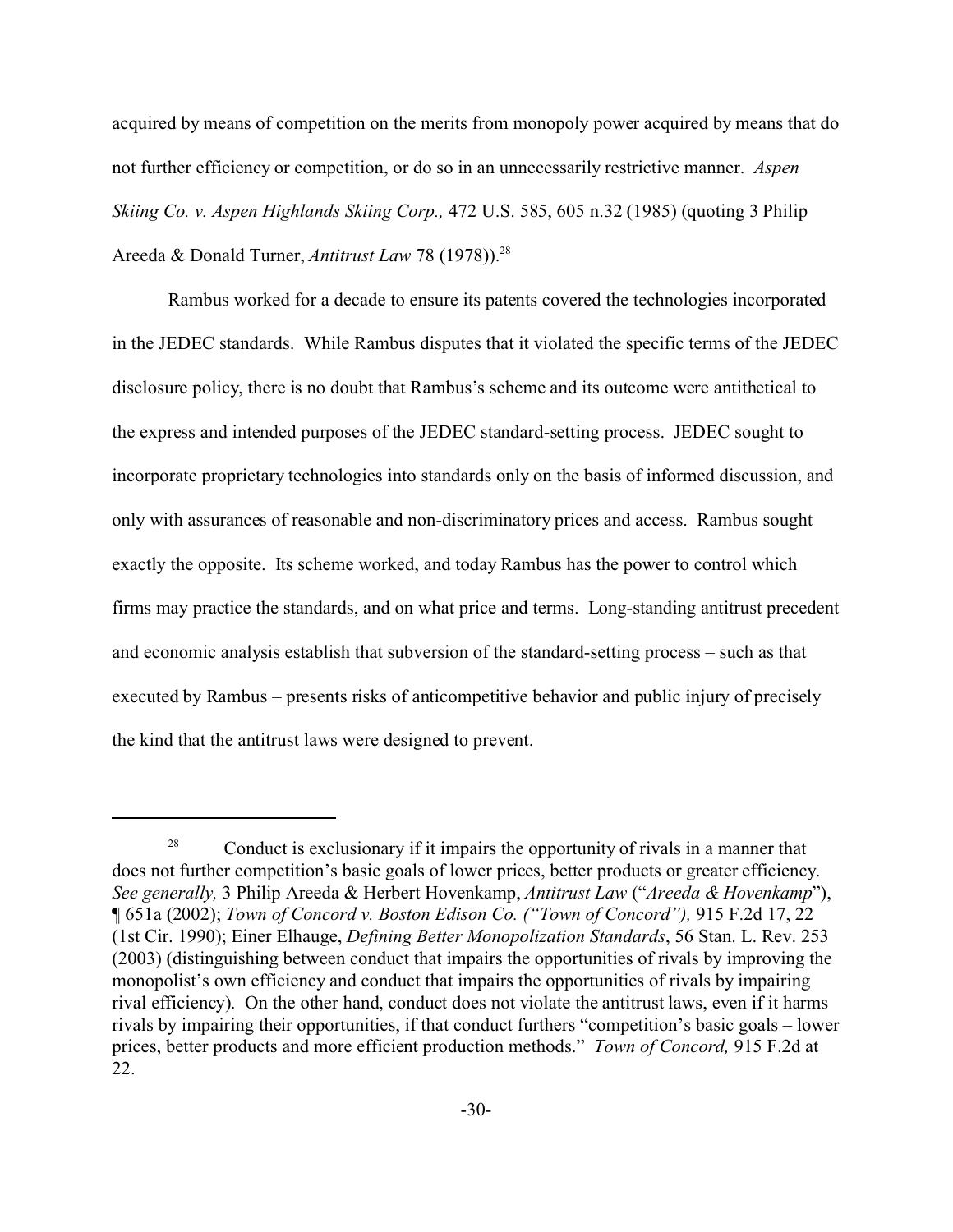## **A. The Abuse of the JEDEC Standards Process by Rambus Was Exclusionary Within the Meaning of the Antitrust Laws.**

*"The [JEDEC] meeting opened with a lot of controversy regarding Patents. . . . Micron says the [JEDEC patent disclosure] policy exists due to anti-trust concerns."*

*CX0711 at 16 (e-mail from Richard Crisp to Rambus executives and engineers, March 1994).*

Antitrust law has long been concerned with the risk that one or a small number of participants can capture the economic power of an industry-wide standard and turn what should be a procompetitive activity into a source of exclusionary power. Standard-setting bodies have recognized the potential for such opportunism, and many (such as EIA and JEDEC) have adopted rules and procedures to prevent it. Rambus's conduct – intended to subvert those purposes and violate those procedures – is not competition on the merits and should be condemned under the antitrust laws.

# **1. Antitrust Law Seeks to Prevent Anticompetitive Harm Resulting From Individual Members Hijacking the Economic Power of Industry-Wide Standards through Opportunistic Conduct.**

*"The most valuable patents are ones that must be used in order to be in compliance with a standard."*

*CX0903 at 2 (e-mail from Richard Crisp to Rambus executives and engineers, August 1996).*

> *"Two possible legal theories for non-enforcement [of a patent involved in an industry standard]: 1) Estoppel? 2) Antitrust?"*

*CX1958 at 12 (presentation handout apparently sent to Richard Crisp by Rambus counsel Lester Vincent, May 1993)* 

Collaborative industry standard-setting may achieve tremendous gains in efficiency. The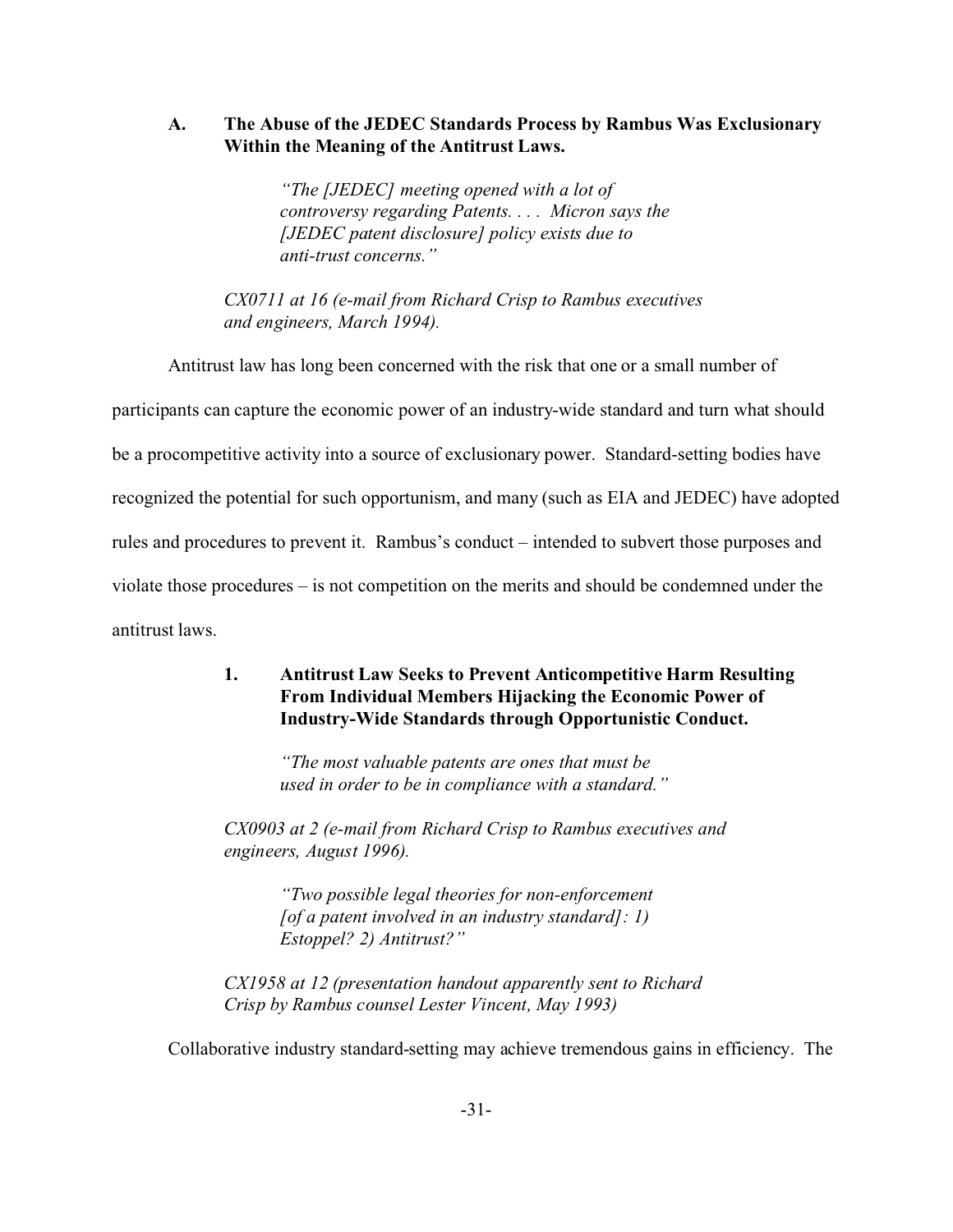benefits of standard-setting include speeding the development and implementation of new technologies, opening markets to new entry, and promoting intense price competition, reduced costs, and greater efficiency. Standard-setting can be particularly valuable in the case of interface standards, which promote compatibility and interchangeability among separate components and products. Because of these benefits the antitrust laws generally accord rule of reason treatment to legitimate, properly-motivated standard-setting efforts.

For at least the better part of a century, however, the courts, the Commission, and economic scholars have recognized that, because of the market power that can result, the private standard-setting process presents the risk of serious anticompetitive harm. *See, e.g., Standard Sanitary Mfg. Co. v. United States*, 226 U.S. 20, 41 (1912) (agreement among members of a trade association, *inter alia*, not to market "seconds" of enameled ironware plumbing products). At the core of this antitrust risk is the potential for a standard, if it becomes widely adopted, to result in the exclusion from the marketplace of competing products, services, or technologies. CCFF 2600-30; Tr. 7187-7202, 7225-56, 7288-7308 (McAfee). 29 Adopting a particular product

<sup>&</sup>lt;sup>29</sup> *See* Standards and Certification, Final Staff Report, FTC Bureau of Consumer Protection, at 28 (April 1983) ("Practically all successful standards and certification programs carry the potential for significant power over the marketplace."); *id.* at 34 ("[W]here reliance on a particular standard or seal is significant, noncompliance becomes so competitively disadvantageous from the point of view of producers that voluntary standards become mandatory."). Economists have focused in particular on standards in industries that require compatibility among products or components. *See, e.g.,* Michael Katz and Carl Shapiro, *Systems Competition and Network Effects,* 8 J. Econ. Perspectives 93, 105-06 (1994) ("In markets with network effects, there is a natural tendency toward *de facto* standardization, which means everyone using the same system."); Richard Gilbert, *Symposium on Compatibility: Incentives and Market Structure*, 40 J. Indus. Econ. 1 (1992) ("Variety may be the spice of life, but the price of variety is high in markets where products and services need to be compatible to function properly"); Carl Shapiro, *Setting Compatibility Standards: Cooperation or Collusion,* Working Paper at 7 (2000) ("... an initial industry-wide standard can have significant efficiency and welfare consequences for three reasons: (1) cooperation may lock in a different product design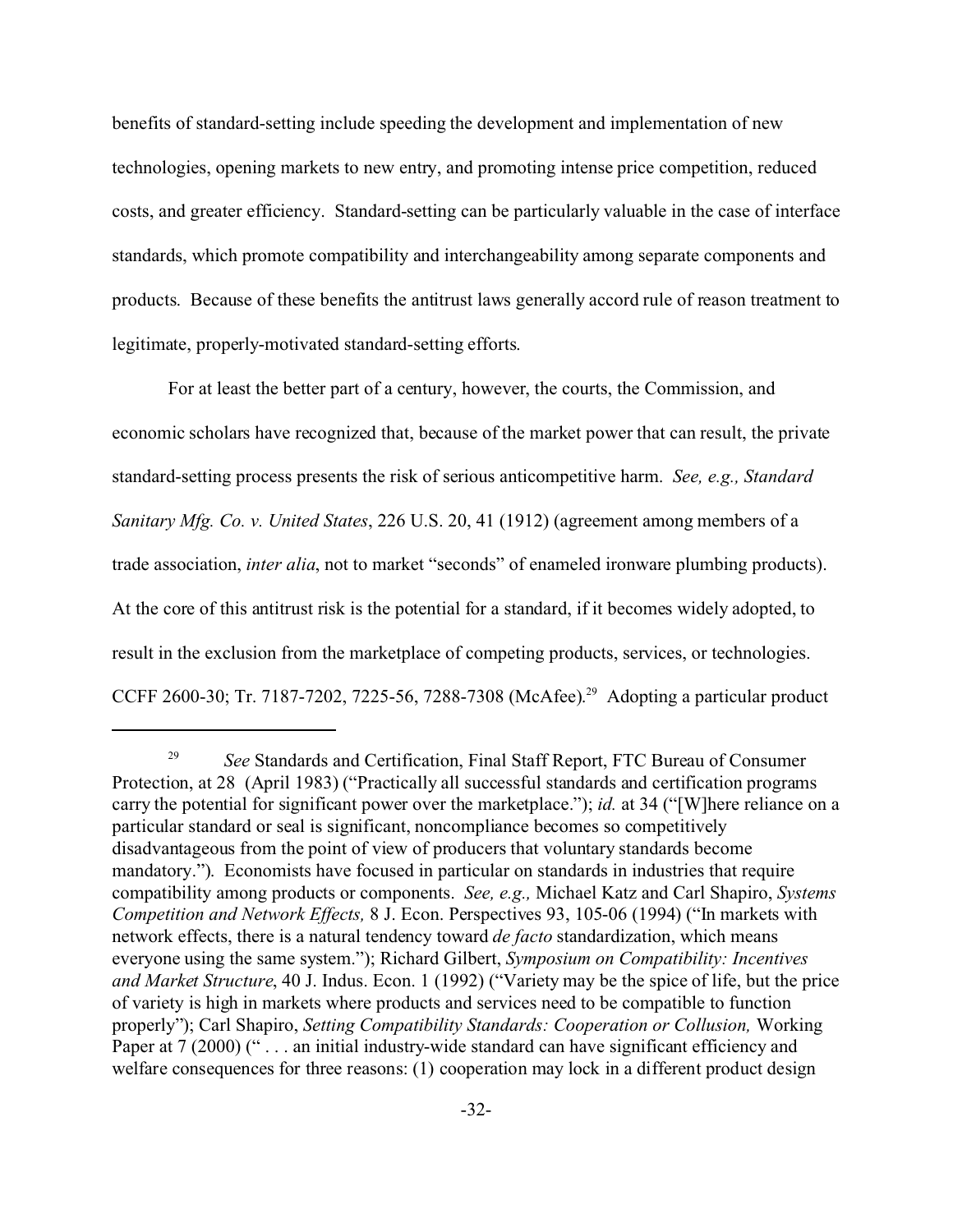or technology as part of an industry-wide standard may have durable results in the market, as it can be very difficult to displace that product or technology.<sup>30</sup> Thus, a standard can have the potential to exclude from the market over the long term viable and otherwise competitive technologies that are not included in the standard.

This exclusionary power gives rise to the antitrust risk that one or a group of companies may improperly use the standard-setting process to exclude rival products or technologies from the marketplace, and thus increase their individual or collective market power. Such conduct has long been recognized as a potential antitrust violation. *See, e.g., Radiant Burners, Inc. v. Peoples Gas Light & Coke Co.,* 364 U.S. 656 (1961) (agreement of utilities to permit only installation of gas burners compliant with industry standards); *National Macaroni Mfrs. Ass'n v. FTC*, 345 F.2d 421 (7th Cir. 1965) (association standard for durum wheat as component in macaroni products); *cf. Fashion Originators' Guild of America v. FTC,* 312 U.S. 457 (1941) (association agreement to refuse distribution to firms that sold copied fashion designs).

than would emerge from competition; (2) cooperation may eliminate a standards war prior to tipping; and (3) cooperation is likely to enable multiple firms to supply the industry standard . . ., whereas a standards war may lead to a single, proprietary . . . product."); Michael Katz and Carl Shapiro, *Network Externalities, Competition, and Compatibility, 75 American Econ. Rev. 424,* 424-25 (1985); Stanley Besen and Joseph Farrell, *Choosing How to Compete: Strategies and Tactics in Standardization ("Choosing How to Compete"*), J. Econ. Perspectives 117, 117-19 (1994); Daniel Swanson, *Evaluating Market Power in Technology Markets when Standards are Selected in which Private Parties Own Intellectual Property Rights,* Working Paper Presented at the Joint Hearings regarding Competition and Intellectual Property Law and Policy in the Knowledge Based Economy ("*Evaluating Market Power*") at 4 (April, 2002).

<sup>30</sup> Tr. 7295-7308 (McAfee); Besen and Farrell, *Choosing How to Compete,* J. Econ. Perspectives at 118-119 ("Because buyers want compatibility with the installed base, better products that arrive later may be unable to displace poorer, but earlier standards."); Joseph Farrell, *Standards and Intellectual Property,* 30 Jurimetrics J. 35, 37 (1989) ("[I]t can be hard for users or vendors to coordinate a switch from an old standard to a new one, even if all would like to do so.").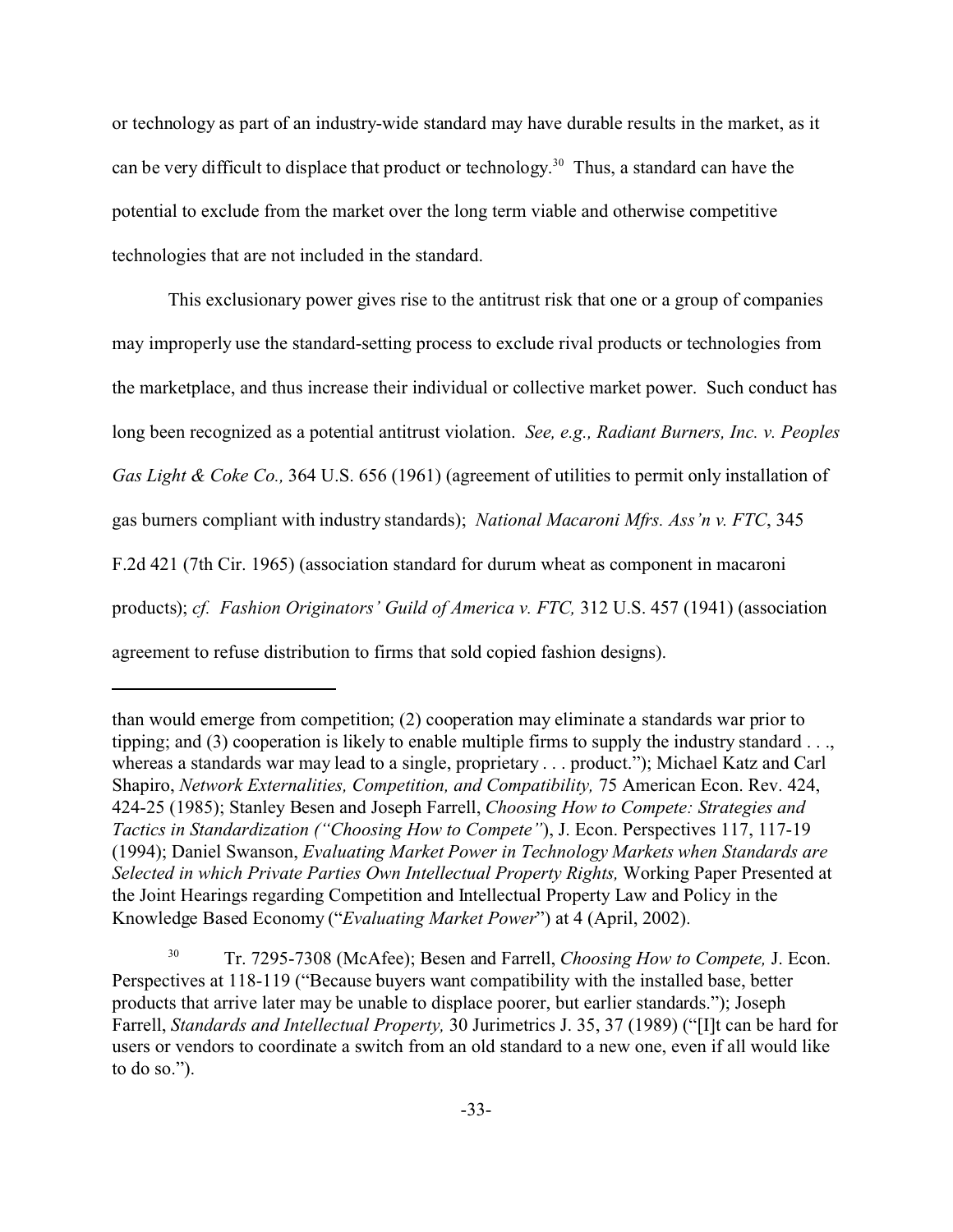Even where a standard-setting organization itself seeks to follow open, unbiased

procedures to achieve pro-competitive standards, there is a significant risk that the exclusionary

power of a standard may be captured as a result of opportunistic behavior, or hold-up, by one or

more members.<sup>31</sup> As one court has put it:

In such cases, the principal concern has been the use of standard setting as a predatory device by some competitors to injure others; normally there is a showing that the standard was deliberately distorted by competitors of the injured party, sometimes through lies, bribes, or other improper forms of influence, in addition to a further showing of market foreclosure.<sup>32</sup>

Because such opportunistic behavior serves only to transfer wealth, $33$  it has no efficiency

<sup>32</sup> *DM Research, Inc. v. College of Am. Pathologists*, 170 F.3d 53, 57-58 (1st Cir. 1999) (footnote omitted).

<sup>33</sup> *See generally* Timothy Muris, *Opportunistic Behavior and the Law of Contracts* ("*Opportunistic Behavior*"), 65 U. Minn. L. Rev. 521 (1981). In the context of relationships

<sup>31</sup> *See* Tr. 7257-88; 7306-08 (McAfee); Swanson, *Evaluating Market Power* at 3 ("Although competition may exist in the technology market in advance of the selection of a proprietary standard, the act of selection has consequences that can possibly lead to reduced competitiveness and increased *ex post* market power."). Whether the incorporation of a technology into a standard could give the owner of that technology market power was discussed as part of the recent Joint Hearings regarding Competition and Intellectual Property Law and Policy in the Knowledge Based Economy**,** sponsored jointly be the Commission and the Department of Justice. *See e.g., Statement of Allen M. Lo, Juniper Networks, Inc.* (April 18, 2002); *Statement of Scott K. Peterson, Hewlett-Packard Co.,* (April 18, 2002); *Statement of Amy A. Marasco, American National Standards Institute* (April 18, 2002); *Statement of Donald Deutsch, Oracle Corporation* (April 18, 2002); *Statement of Richard Rapp and Lauren Stiroh, Standard Setting and Market Power* (April 18, 2002). The misuse of standards to exclude competitors was also discussed in the reports relating to the 1983 Hearings on Standards and Certification. *See* Statement of Timothy J. Muris, Director, Bureau of Consumer Protection, Accompanying the Final Staff Report on the Standards and Certification Rule at 9 (April 1, 1983) ("As the Staff Report discusses, and as the *Hydrolevel* case dramatically illustrates, standard setting can be misused to exclude competitors unreasonably, injuring consumers. The Commission can pursue anticompetitive restraints as unfair methods of competition, using a rule of reason approach, or as unfair acts or practices under the Commission's unfairness protocol, in each case weighing the benefits and costs of the challenged activity.").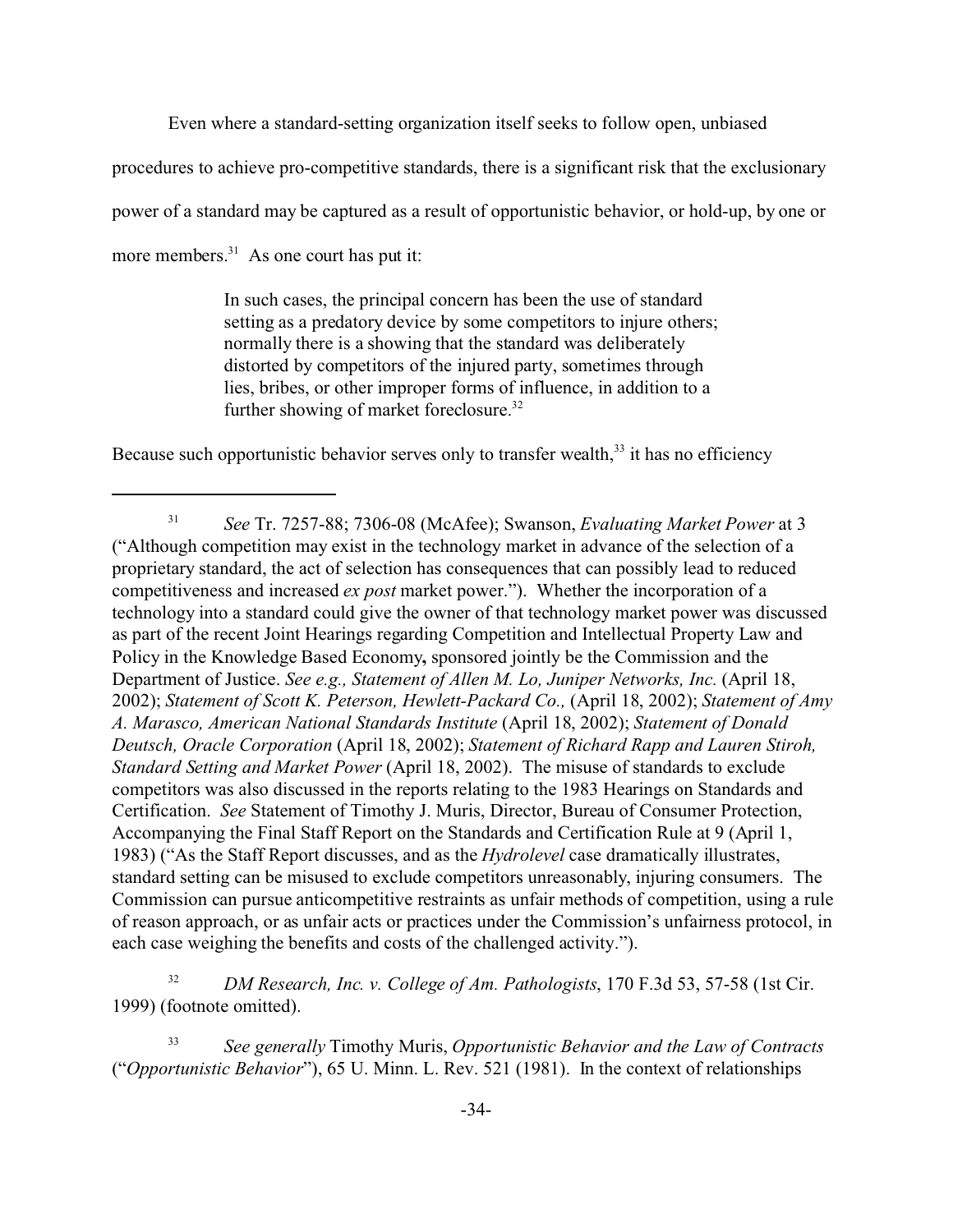rationale.<sup>34</sup> Such behavior can be costly because it forces market participants to incur costs to avoid being subjected to opportunism.<sup>35</sup>

Standard-setting organizations frequently adopt rules and procedures intended to prevent, to the extent possible, opportunistic behavior by members to hijack the economic power of industry-wide standards.<sup>36</sup> Such measures often include procedures intended to ensure that any

<sup>34</sup> Muris, *Opportunistic Behavior*, 65 U. Minn. L. Rev. at 555 n.91 ("Prohibiting the ... behavior when its only result is to transfer wealth discourages such behavior and accordingly reduces the amount of resources spent on it and protecting against it."). One reason for an implied duty of good faith under contract law is to limit those costs. *See, e.g., id.* at 552-72. Such action by the judiciary furthers the goal of efficiency - if the courts declined to imply a duty of good faith, the costs of contracting would increase, resulting in decreased gains from trade. *Id*. at 524.

<sup>35</sup> The inquiry as to whether opportunistic conduct should be considered anticompetitive is highly fact specific, especially with respect to whether the opportunistic behavior not only transfers rents but may result in market power. *See Eastman Kodak Co. v. Image Technical Servs. Inc. ("Kodak"),* 504 U.S. 451 (1992); Timothy Muris, *Improving the Economic Foundations of Competition Policy,* Remarks at the George Mason University Law Review's Winter Antitrust Symposium (Jan. 15, 2003). *See generally,* Benjamin Klein, *Market Power in Antitrust: Economic Analysis after Kodak,* 3 Sup. Ct. Econ. Rev. 43 (1993); Benjamin Klein, *Market Power in Franchise Cases in the Wake of Kodak: Applying Post-Contract Hold-up Analysis to Vertical Relationships,* 67 Antitrust L.J. 283 (1999); Carl Shapiro, *Aftermarkets and Consumer Welfare Making Sense of Kodak,* 63 Antitrust L.J. 483 (1995); Timothy Muris, *The FTC and the Law of Monopolization,* 67 Antitrust L.J. 693, 704-707 (2000).

<sup>36</sup> *See* Mark Lemley, *Intellectual Property Rights and Standard-Setting Organizations ("Standard-Setting Organizations")*, 90 Cal. L. Rev. 1889 at 1902-06 (2002).

governed by contracts, opportunism can occur "when a performing party behaves contrary to the other party's understanding of their contract, but not necessarily contrary to the agreement's explicit terms, leading to a transfer of wealth from the other party to the performer." *Id. at* 521; *see generally,* Benjamin Klein, Robert Crawford & Armen Alchian, *Vertical Integration, Appropriable Rents, and the Competitive Contracting Process*, 21 J.L. & Econ. 297 (1978); Oliver Williamson, *Transaction Cost Economics: The Governance of Contractual Relations*, 22 J.L. & Econ. 233 (1979). Opportunistic behavior in contract performance is limited by the terms of contacts where such behavior is anticipated, and in the implication of good faith performance of contracts where the conduct was not specifically anticipated. Muris, *Opportunistic Behavior*, 65 U. Minn. L. Rev. at 524.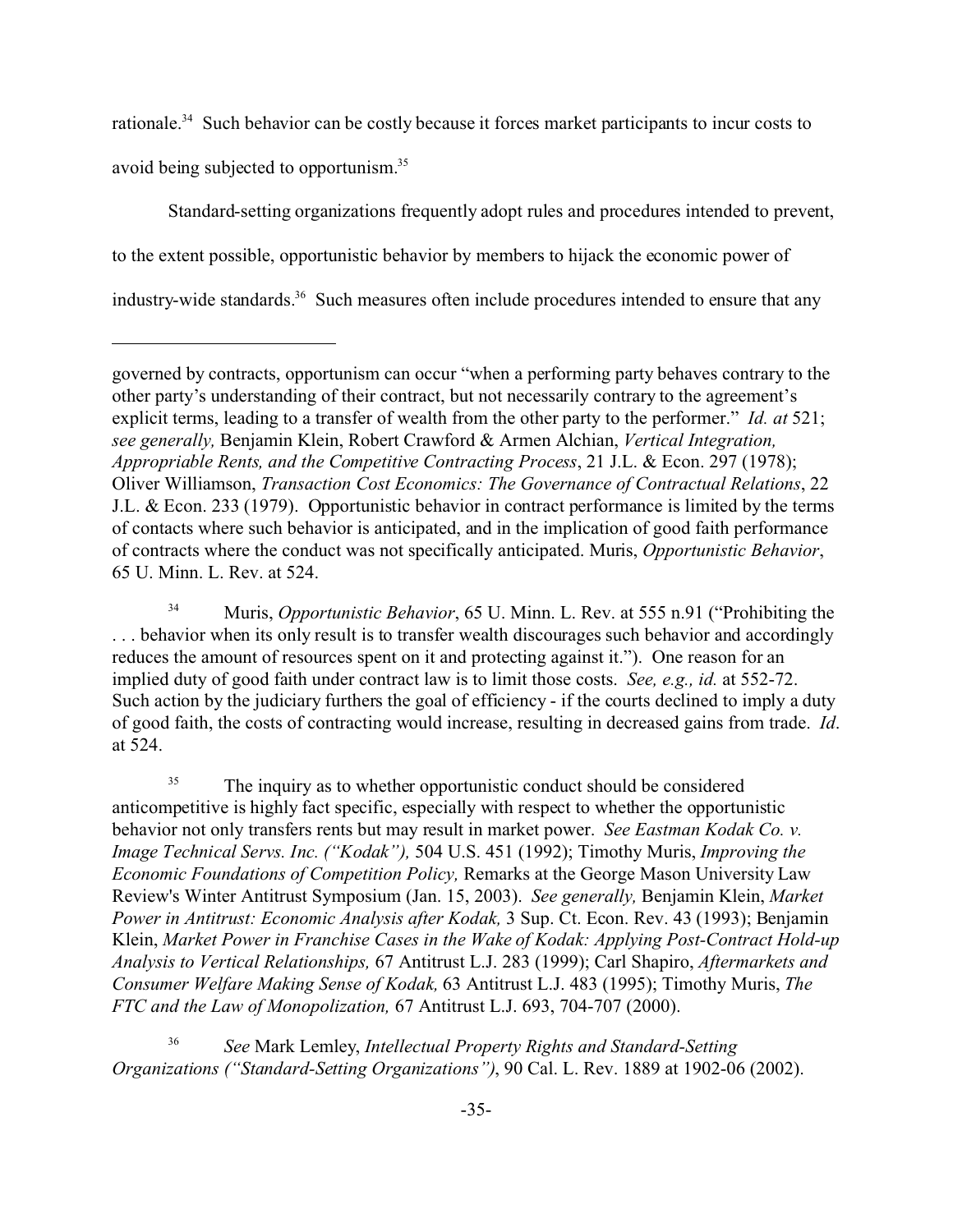decision to use patented technologies is made openly and knowingly, based on full information.<sup>37</sup>

The antitrust laws and the FTC Act provide a remedy when a member of such an organization nevertheless captures the standard – whether by violating the organization's express rules or by circumventing those rules in a manner "contrary to the other [parties'] understanding  $\ldots$  but not necessarily contrary to [the rules'] explicit terms<sup> $38$ </sup> – and thereby acquires monopoly power. The Supreme Court has confirmed this point on two occasions.

In *American Society of Mechanical Engineers, Inc. v. Hydrolevel Corp*. ("*Hydrolevel*"), 456 U.S. 556 (1982), plaintiff Hydrolevel sued a standards organization ("ASME") and two member companies under both Section 1 and Section 2 of the Sherman Act, 15 U.S.C. §§ 1, 2. Hydrolevel alleged that an employee of each company manipulated the standards organization's procedures to harm Hydrolevel's competing product. After the two companies settled, a jury found ASME liable under Section 1 of the Sherman Act. Explicitly recognizing the risks of anticompetitive harm flowing from the misuse of the power of a standards organization to further the individual anticompetitive aims of particular members, the Supreme Court affirmed the imposition of civil antitrust liability against the standards organization for failing to prevent an individual member from issuing an interpretation of ASME's standard that in effect declared the

<sup>38</sup> Muris, *Opportunistic Behavior*, 65 U. Minn. L. Rev. at 521.

<sup>37</sup> Tr. 7271-88 ( McAfee); *See generally* testimony at FTC and United States Department of Justice, Joint Hearings Regarding Competition and Intellectual Property Law and Policy In the Knowledge-Based Economy, Day 13, Standard-Setting Practices; Statement of Richard Rapp (April 18, 2002) at 5 ("In the absence of knowledge about proprietary IP rights in the technologies under consideration, manufacturers may find themselves the victims of opportunism after the standard has been set. That is, the patent holder may charge a royalty that reflects a premium arising from irreversibility - the cost of revising the standard to save the cost of royalty.").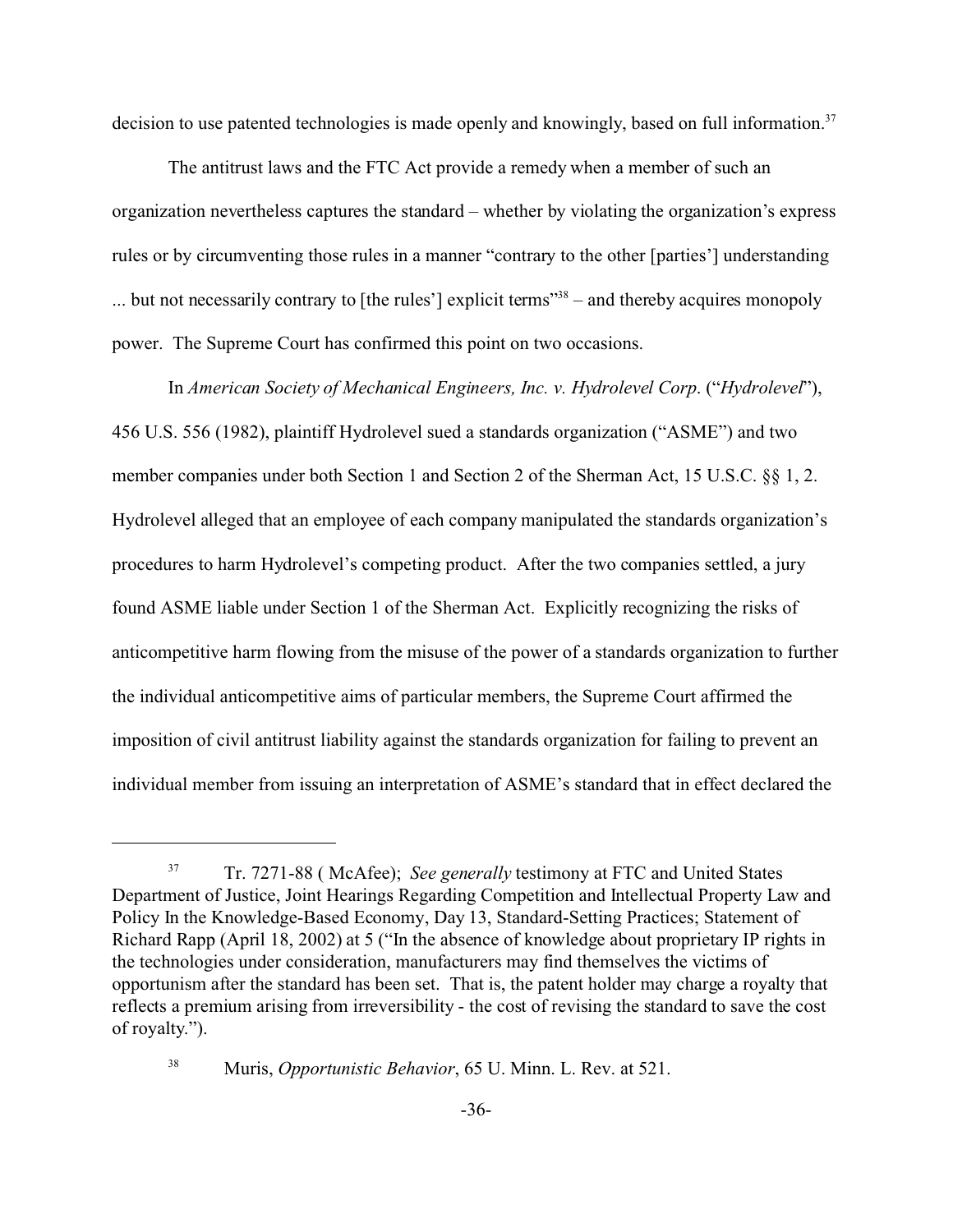competitor's product unsafe. *Id.* at 571-73. The Supreme Court held that literal compliance with the organization's rules did not prevent the imposition of antitrust liability. On the contrary, it ruled that the organization could be held liable because its rules were not adequate to prevent anticompetitive abuse. *Id.* at 572.

Anticompetitive manipulation of a standards organization also was the conduct at the core of the antitrust violation in *Indian Head, Inc., v. Allied Tube & Conduit Corp.*, 817 F.2d 938 (2d Cir. 1987), *aff'd sub nom. Allied Tube & Conduit Corp. v. Indian Head, Inc.,* 486 U.S. 494 (1988) ("*Allied*"). The defendant Allied, a producer of metal electrical pipe, was charged with manipulating the National Fire Protection Association voting procedures to obtain a standard that favored Allied's metal pipe and disadvantaged competing plastic pipe producers.<sup>39</sup> The NFPA Board determined that the rules had been circumvented but not violated, 817 F.2d at 941, and at trial, the jury likewise found that Allied "did not violate any rules of the Association," but nonetheless rendered a verdict finding that Allied's conduct "did 'subvert' the consensus standard-making process of the Association" and violated the Sherman Act. 486 U.S. at 498; *see also* 817 F. 2d at 941.<sup>40</sup>

On appeal, Allied argued that its conduct as a matter of law did not constitute an unreasonable restraint of trade. 817 F.2d at 947. The Court of Appeals rejected this argument,

<sup>&</sup>lt;sup>39</sup> Specifically, Allied recruited 155 persons to register as voting members of NFPA and then packed the annual membership meeting where the crucial standard vote was taken. 817 F.2d at 940-41.

<sup>&</sup>lt;sup>40</sup> The trial court set aside the jury verdict on grounds that, as a matter of law, Allied's conduct was protected from liability by the *Noerr-Pennington* doctrine. *Id.* at 942. The Court of Appeals overturned this ruling, *id.* at 943, and ordered the jury verdict reinstated. *Id.* at 947.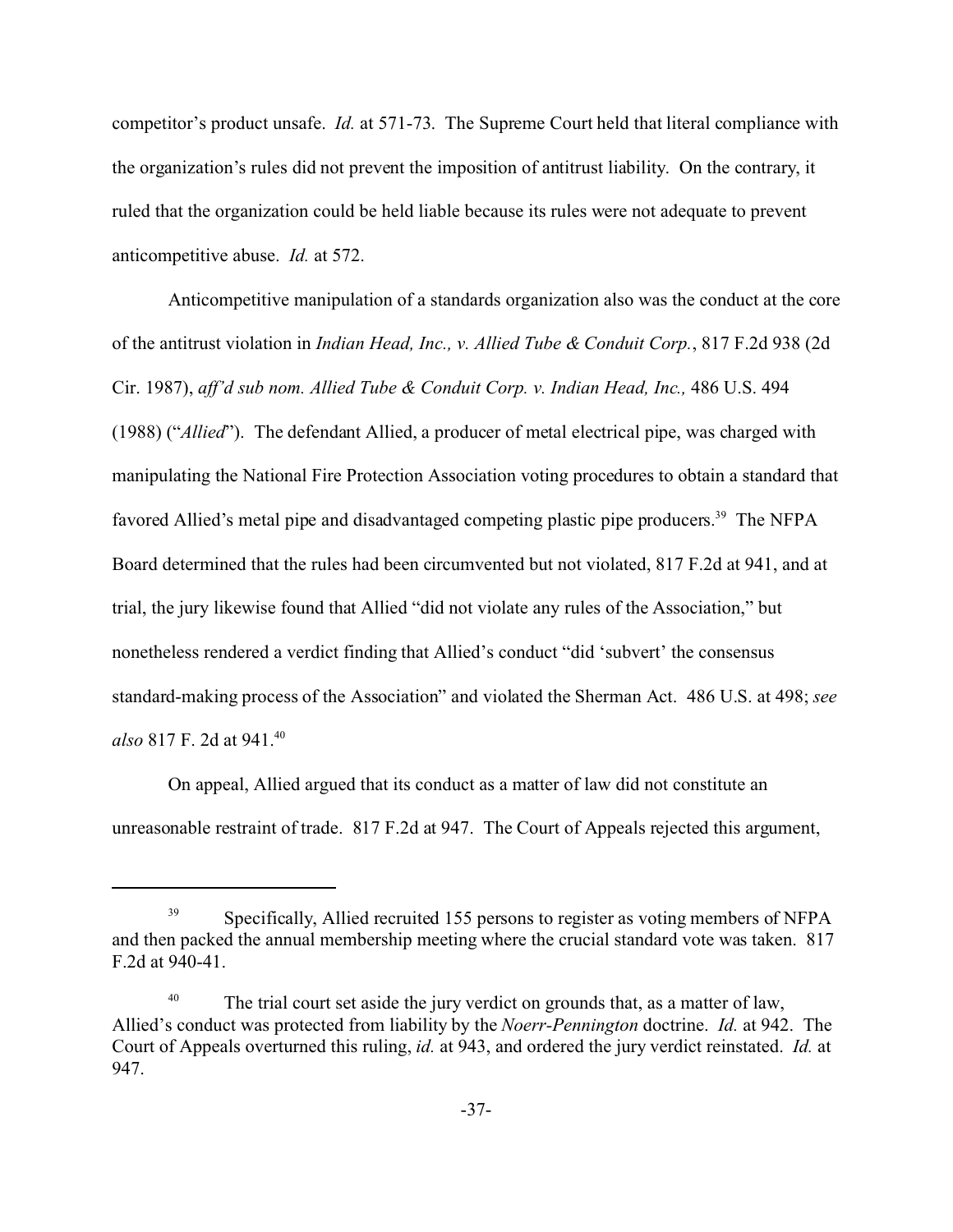upholding the jury verdict that, by recruiting sham members and packing the meeting, Allied had "subverted" the substantive, consensus-based standards process. The court held this conduct violated the intent (although not the letter) of the NFPA voting procedures. *Id.* "We refuse," the Court of Appeals said, "to permit a defendant to use its literal compliance with a standard-setting organization's rules as a shield to protect such conduct from antitrust liability." *Id.*

The Supreme Court, after initially granting certiorari on the question of antitrust liability, rejected Allied's arguments and dismissed the grant of certiorari on that issue as "improvident." 486 U.S. at 499, n.3.<sup>41</sup> The Court emphasized that the validity of Allied's conduct was to be tested "under the standards of conduct set forth by the antitrust laws that govern the private standard-setting process." 486 U.S. at 509. Antitrust legality did not turn alone on the question of compliance with the rules of the standards organization, the Court said, but on the larger question of whether the pro-competitive purposes of private standard-setting had been subverted:

> The antitrust validity of [Allied's] efforts is not established, without more, by petitioner's literal compliance with the rules of the Association, for the hope of procompetitive benefits depends upon the existence of safeguards sufficient to prevent the standardsetting process from being biased by members with economic interests in restraining competition. An association cannot validate the anticompetitive activities of its members simply by adopting rules that fail to provide such safeguards.

*Id.* (footnote omitted).

In these cases, the Supreme Court clearly established that a company's conduct in a standard-setting organization is to be evaluated under the antitrust laws not solely in terms of

The Court held that Allied's conduct was not protected from antitrust liability under the *Noerr-Pennington* doctrine, and affirmed the decision of the Circuit Court. 486 U.S. at 498. The result was to reinstate the jury verdict against Allied.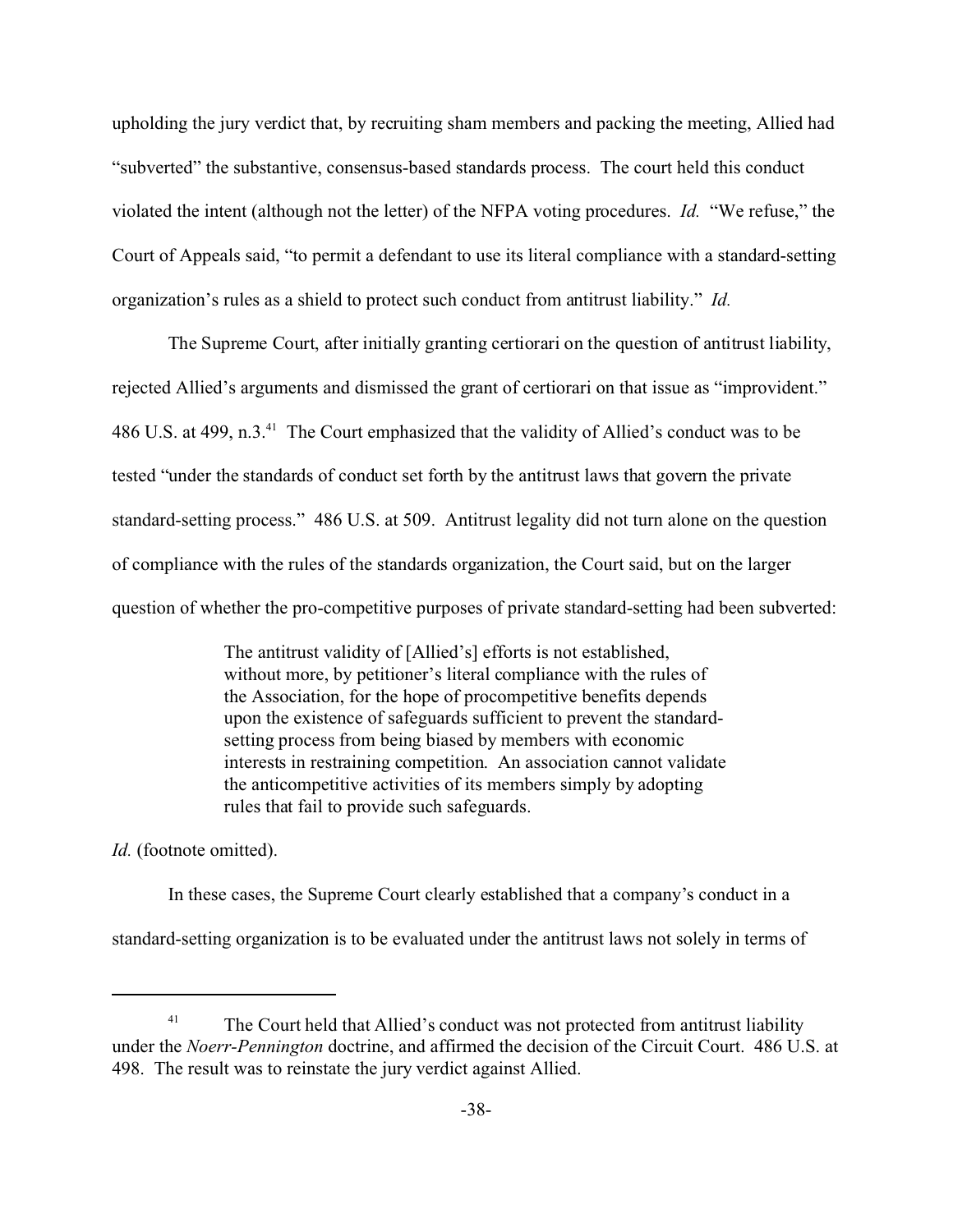whether it was in literal compliance with the organization's rules, but also whether it subverted the hope of procompetitive benefits arising out of the standard-setting process. As a district court noted in discussing *Allied*, "[w]here . . . the decisionmaking process of a private standard-setting has been subverted, a standard produced by that process does not promote competition."<sup>42</sup>

The Initial Decision is directly contrary to this and other precedent. The ALJ held that the legal theory underpinning the Commission's complaint "Lacks a Reasonable Basis in Law" (ID 254) because there is no legal ground under Section 5 of the FTC Act to challenge a corporation's abuse of the standards process through violation of a standards organization's rules, failure to disclose patent applications, or breach of good faith. ID 258. The ALJ thus held as a matter of law that the Commission is without power under its authorizing statute to address the conduct challenged in the Complaint. The ALJ further held that "[e]ven if a cause of action exists under the FTC Act based upon a company's alleged anticompetitive conduct before a standard setting organization," such a violation can be found only for breach of a "clear and unambiguous" obligation or duty set forth in the specific rules or policies of the standards organization. ID 259. Both rulings are wrong. As we showed above, in *Hydrolevel* and *Allied* the Supreme Court has held exactly the opposite. Conduct that intentionally subverts the procompetitive purposes and circumvents the procedures and expectations of a standards organization in a manner likely to cause anticompetitive harm is an antitrust violation regardless of whether it technically violates the organization's specific rules.

The ALJ misinterpreted *Allied* as applying only to "egregious unlawful activity" in the

<sup>42</sup> *Sessions Tankliners, Inc. v. Joor Mfg. Inc. ("Joor"),* 786 F. Supp. 1518, 1530 (C.D. Cal. 1991), *rev'd on other grounds* 17 F.3d 295 (9th Cir. 1994).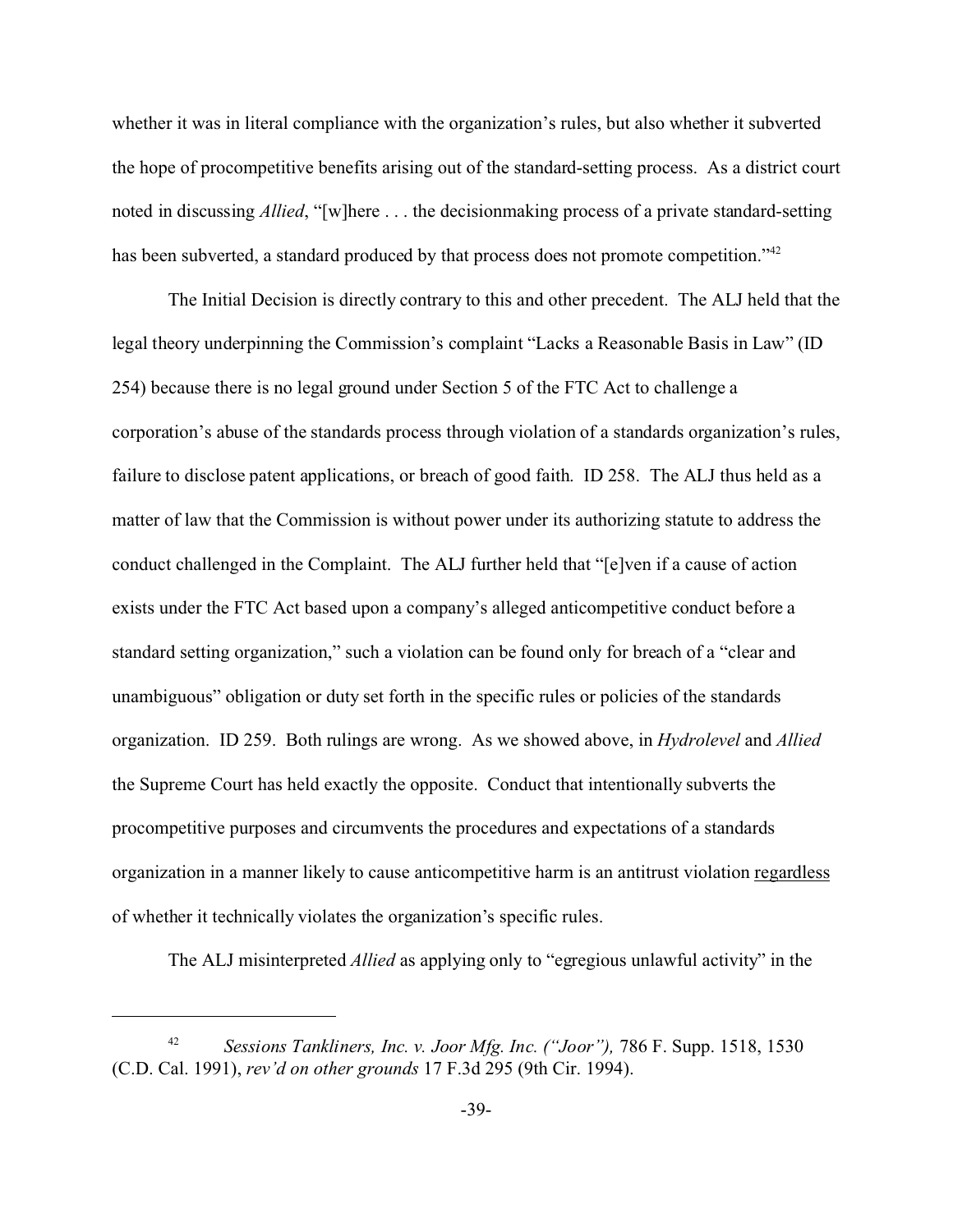form of "agreements among some or all members acting in cartel-like fashion to exclude rival technologies." ID 290. But both *Hydrolevel* and *Allied*, though decided under Section 1 of the Sherman Act, involved antitrust violations arising not from the agreement of competitors acting as a cartel, but the opportunistic behavior of particular participants in the standards processes. In each case, what raised unethical conduct to the level of antitrust violations was not the fact that the conduct was executed by means of agreement, but the effect of the conduct. The perpetrators seized the economic power of standards bodies by circumventing the bodies' rules and used them to exclude competition in furtherance of their individual, anticompetitive purposes.

Indeed, the ALJ's view, that *Allied* applies only to the narrow situation where multiple firms work together to subvert the purposes of a standards organization, is inconsistent with decisions holding that the presence of the standards organization itself supplies the concerted conduct element of a violation of Sherman Act § 1. *E.g., Hydrolevel Corp. v. Am. Soc. Mech. Engineers*, 635 F.2d 118, 124 (2d Cir. 1980)*, aff'd* 456 U.S. 556 (1982) (affirming Sherman Act § 1 liability for standards abuse by the standards organization itself as conspirator); *Joor,* 786 F. Supp. at 1530 (on remand in the aftermath of *Allied*, holding that a single firm's actions in securing a standard through knowing misrepresentations established antitrust liability under Sherman Act § 1; the element of concerted conduct was found by the involvement of the standards organization itself).

*Allied* and *Hydrolevel* both make clear that anticompetitive abuse of the standards process can occur in various ways. Though the process that Rambus used to undermine the JEDEC decision-making was secretive, as opposed to the blatant vote-packing in *Allied,* it was for that very reason all the more dangerous. JEDEC and its members had no opportunity to take

 $-40-$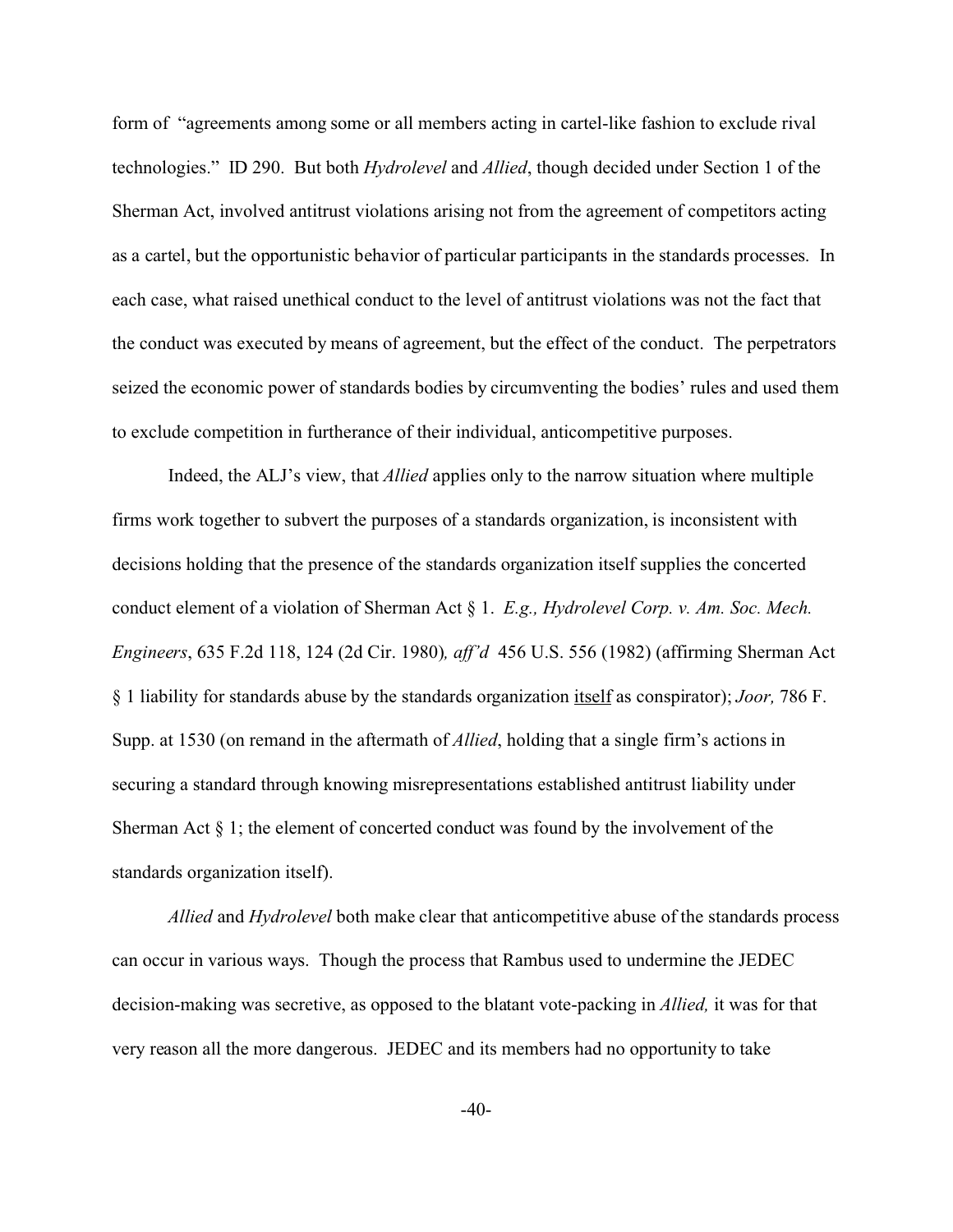corrective action until after Rambus's monopoly power was solidified.

## **2. Rambus Participated Voluntarily in JEDEC, But Subverted JEDEC's Procompetitive Goals, Basic Rules and Disclosure Policy.**

# **a) JEDEC's Purposes and Procedures Were Intended To Prevent Its Standards from Being Used to Exclude Competitors.**

*"The job of JEDEC is to create standards which steer clear of patents which must be used to be in compliance with the standard whenever possible."*

*CX0903 at 2 (e-mail from Richard Crisp to Rambus executives and engineers, August 1996).*

JEDEC's goals and procedures were fully consistent with "competition on the merits."

The JEDEC standard-setting process involved competition of a specific type – competition among various available technologies to be included in a standard. JEDEC's general purposes, and the procedures it implemented to achieve those purposes, provide important guide-posts to how JEDEC and its members expected this competition to occur. JEDEC's purposes and procedures were designed to avoid opportunistic hold-up behavior, and the anticompetitive outcomes that such behavior can produce.

 The EIA Legal Guides, applicable to all JEDEC standard-setting activities, articulated "basic rules" under which standardization programs, including those of JEDEC, were to be conducted.43 These basic rules expressly embraced the principles of pro-competitive standardsetting in terms intended to prevent a single participant or a small group of participants from using JEDEC standards to obtain market power. They required that:

<sup>&</sup>lt;sup>43</sup> JEDEC specifically provided that its meetings are to "be conducted within the current edition of EIA legal guides . . . incorporated herein by reference." JEDEC Manual of Organization and Procedure, JEP 21-I, § 9.1, CX0208 at 18. See CCFF 305-309.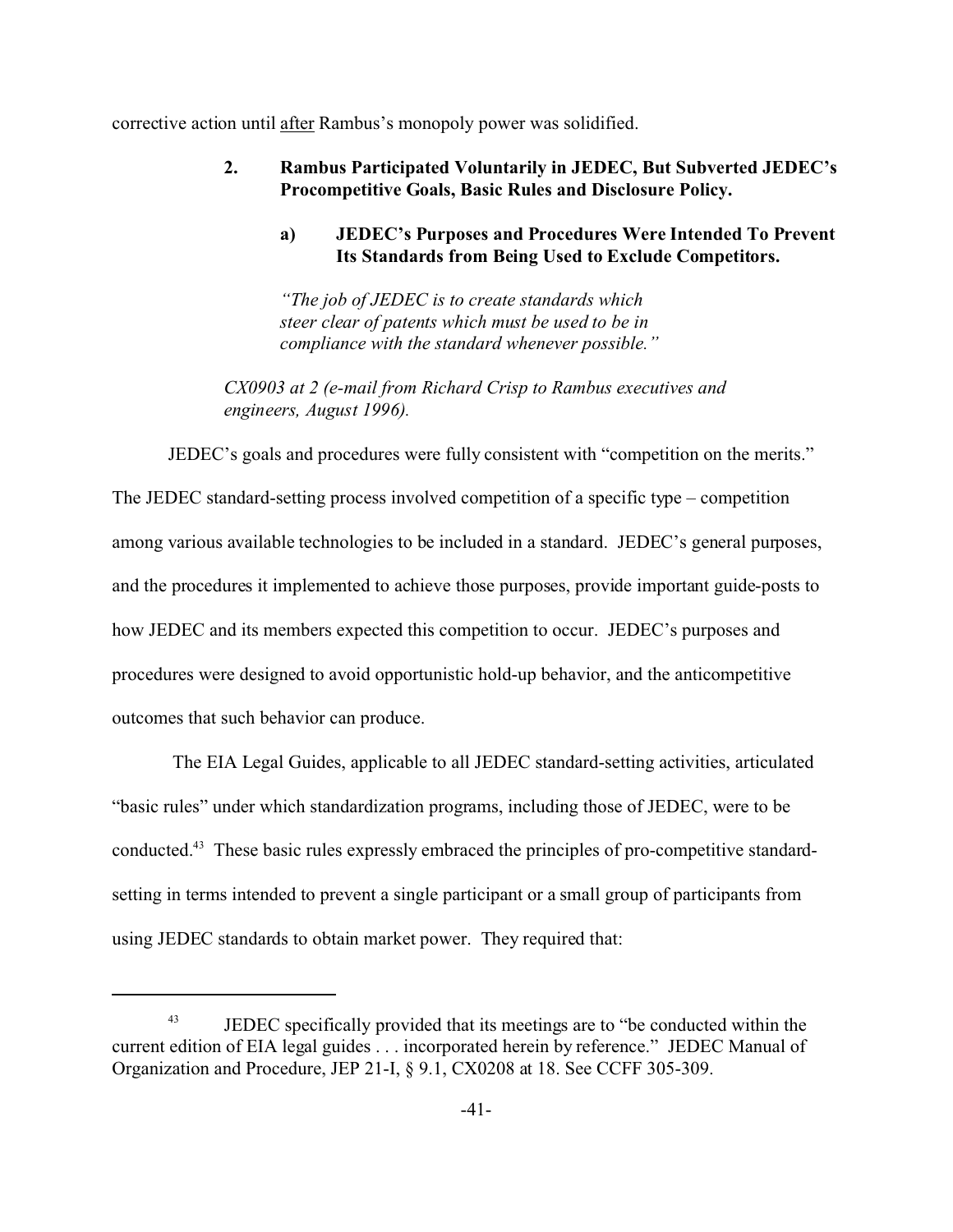"[Standardization programs] shall not be proposed for or indirectly result in . . . restricting competition, giving a competitive advantage to any manufacturer, [or] excluding competitors from the market  $\dots$ ."

EIA Legal Guides (3/14/83), CX0202 at 6; see CCFF 315.

The basic rules also state that standardization efforts "shall be carried on in good faith under policies and procedures which will assure fairness and unrestricted participation."<sup>44</sup> This basic rule was intended to prevent a participant from exploiting a loophole in the organization's specific rules and procedures in order to achieve a result contrary to JEDEC's fundamental purposes. <sup>45</sup> This express provision reinforces the implied duty of good faith that arises from any joint undertaking such as cooperative standard-setting.<sup>46</sup>

EIA and JEDEC adopted specific procedures in furtherance of these basic rules. To minimize the possibility that a patent-holder could use its patent opportunistically to exclude competitors from practicing the standard, the JEDEC operating manual stated that standards "that require the use of patented items should be considered with great care."<sup>47</sup> JEDEC emphasized that any decision to incorporate a patented technology in a standard should be taken knowingly, based on full information. The JEDEC manual provided:

"[C]ommittees should ensure that no program of standardization

<sup>46</sup> *E.g., Agere Systems Guardian Corp. v. Proxim, Inc.*, 190 F. Supp.2d 726, 739 (D. Del. 2002) (allowing pleading of counterclaim for breach of implied duty of good faith and fair dealing against patent holder that sued user of industry standard for infringement based on patent not disclosed in standards process).

 $47$  CX0208, § 9.3, at 19.

<sup>&</sup>lt;sup>44</sup> EIA Legal Guides  $(3/14/83)$ , CX0202 at 6.

<sup>45</sup> See CCFF 315, 300-304.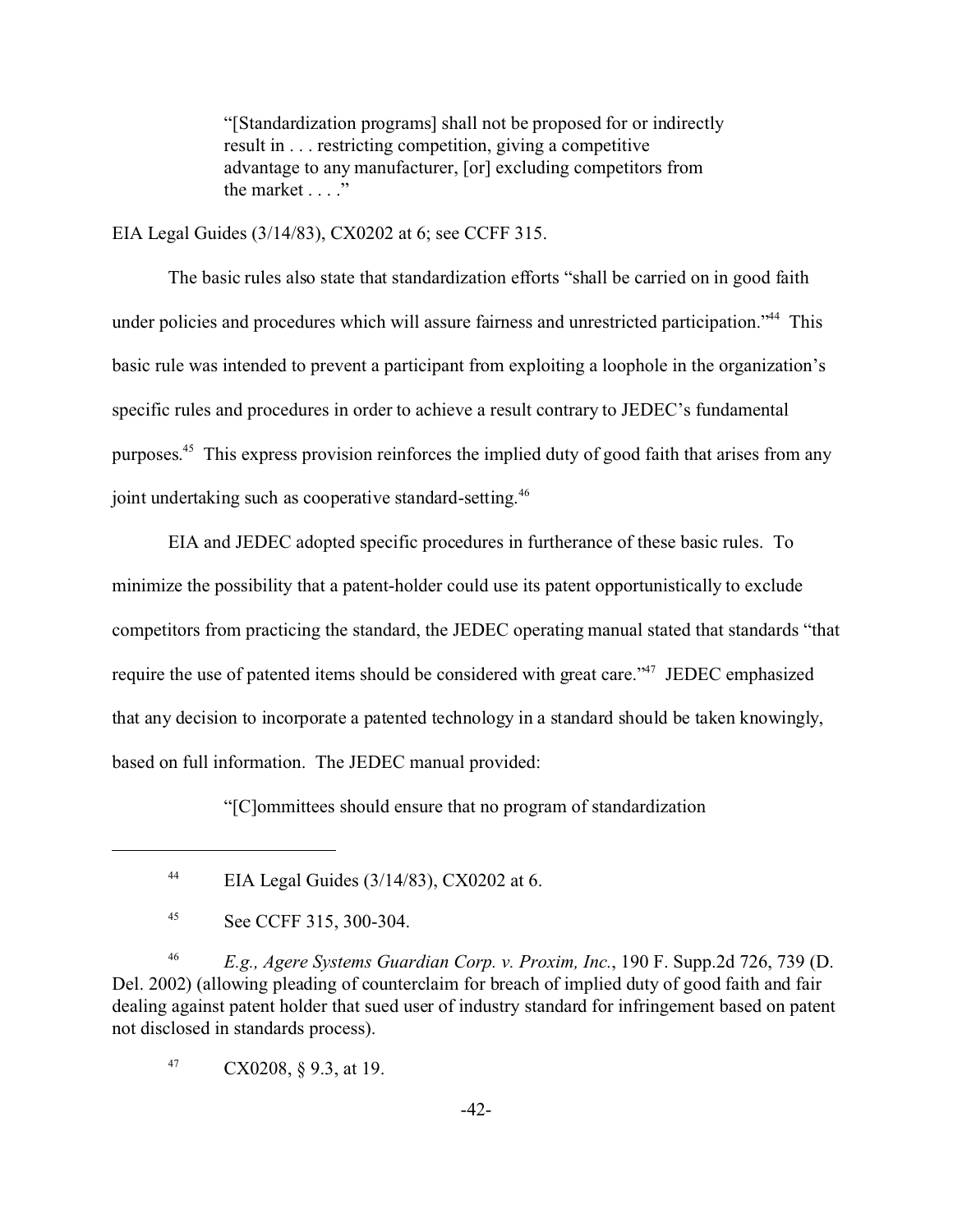shall refer to a product on which there is a known patent unless all the relevant technical information covered by the patent is known to the formulating committee, subcommittee, or working group."

CX0208,  $\S$  9.3, at 19.<sup>48</sup> Additionally, the JEDEC rules prohibited adopting a standard that required the use of a patent unless the holder of the patent provided written assurance that "a license will be made available without compensation to applicants desiring to implement the standard," or that "a license will be made available to all applicants under reasonable terms and conditions that are demonstrably free of any unfair discrimination."<sup>49</sup> These requirements also served to align the purposes of JEDEC with the principles of antitrust law – the provisions sought to prevent a patent-holder from using a JEDEC standard to unreasonably restrict the access of some or all competitors to the marketplace.<sup>50</sup>

To ensure that the JEDEC committees received the necessary information regarding patented technologies, JEDEC rules required all participants to disclose relevant patents or patent applications. JEDEC amended its manual in 1993 specifically to set forth this obligation:

> "The Chairperson . . . must call to the attention of all those present the requirements contained in the EIA Legal Guidelines, and call attention to the obligation of all participants to inform the meeting of any knowledge they may have of any patents, or pending patents, that might be involved in the work they are undertaking."

This rule did not preclude JEDEC from promulgating a standard that incorporated patented technology "if technical reasons justify the inclusion;" rather, it sought to ensure that the potential costs associated with a patented technology were understood and considered as part of the decision-making process. *Id.*

<sup>49</sup> CX0208, § 9.3, at 19.

<sup>&</sup>lt;sup>50</sup> CCFF 2683-2690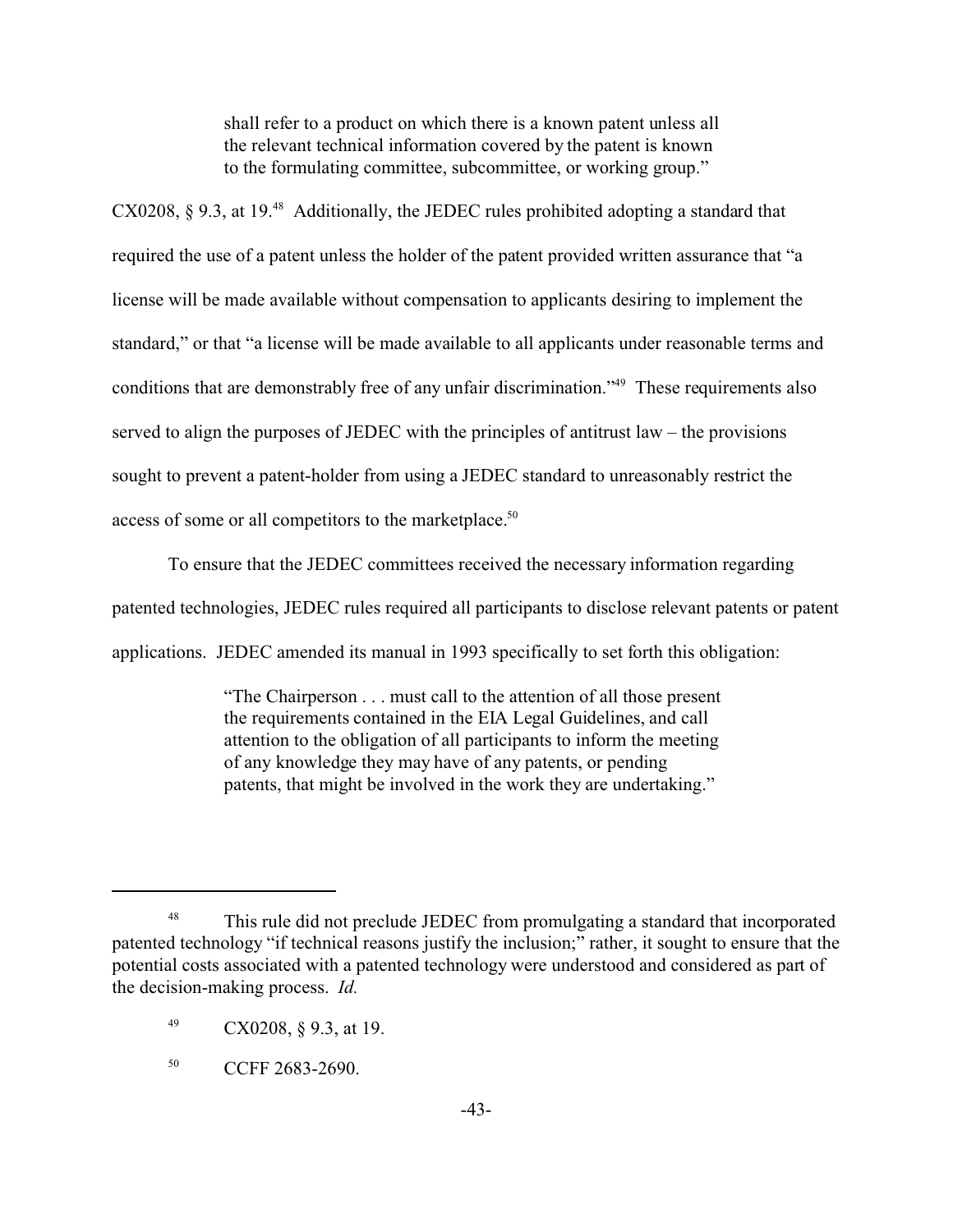$CX0208$  at  $19.^{51}$ 

JEDEC also followed a series of procedures to remind members of this obligation. Jim Townsend, Chairman of the JC-42 Committee, began each meeting with a presentation summarizing the patent policy. From time to time, the Chairman also circulated (and included in the meeting minutes) memoranda to various members asking them to research their company's position regarding "patents held or applied for" relating to particular matters and indicate "the intent of [their] company to patent or not patent the subject matter." *See, e.g.,* CX0336 at 1; CX0042A at 7; CX0342 at 1; CX0347 at 2; JX0018 at 14; JX0019 at 17. JEDEC modified the meeting sign-in sheet to add a reminder of the EIA/JEDEC policy regarding "patentable or patented items," CX0306 at 1, and added a line to committee ballot forms asking all recipients to indicate during their voting responses if they were aware of patents related to the subject of the ballot. CX0252A at 2.

JEDEC members expected that their standard-setting work would be conducted pursuant to these procedures. Members expected that JEDEC's standards would be open, free of unknown patents, and available to everybody. CCFF 300-04. Members wanted to make informed choices, and to avoid using patented technologies unless they first had the opportunity to evaluate alternatives, consider the strength of a RAND commitment, and make an informed decision. CCFF 316-17. Members understood that they were expected to disclose relevant patents and patent applications (CCFF 316, 318-20), and relied on others to act in good faith and to disclose relevant patent information on a timely basis. As EIA General Counsel John Kelly explained:

<sup>&</sup>lt;sup>51</sup> The manual also specifically defined the term "patent" to include patent applications: "For the purpose of this policy, the word 'patented' also includes items and processes for which a patent has been applied for and may be pending." CX0208 at 19.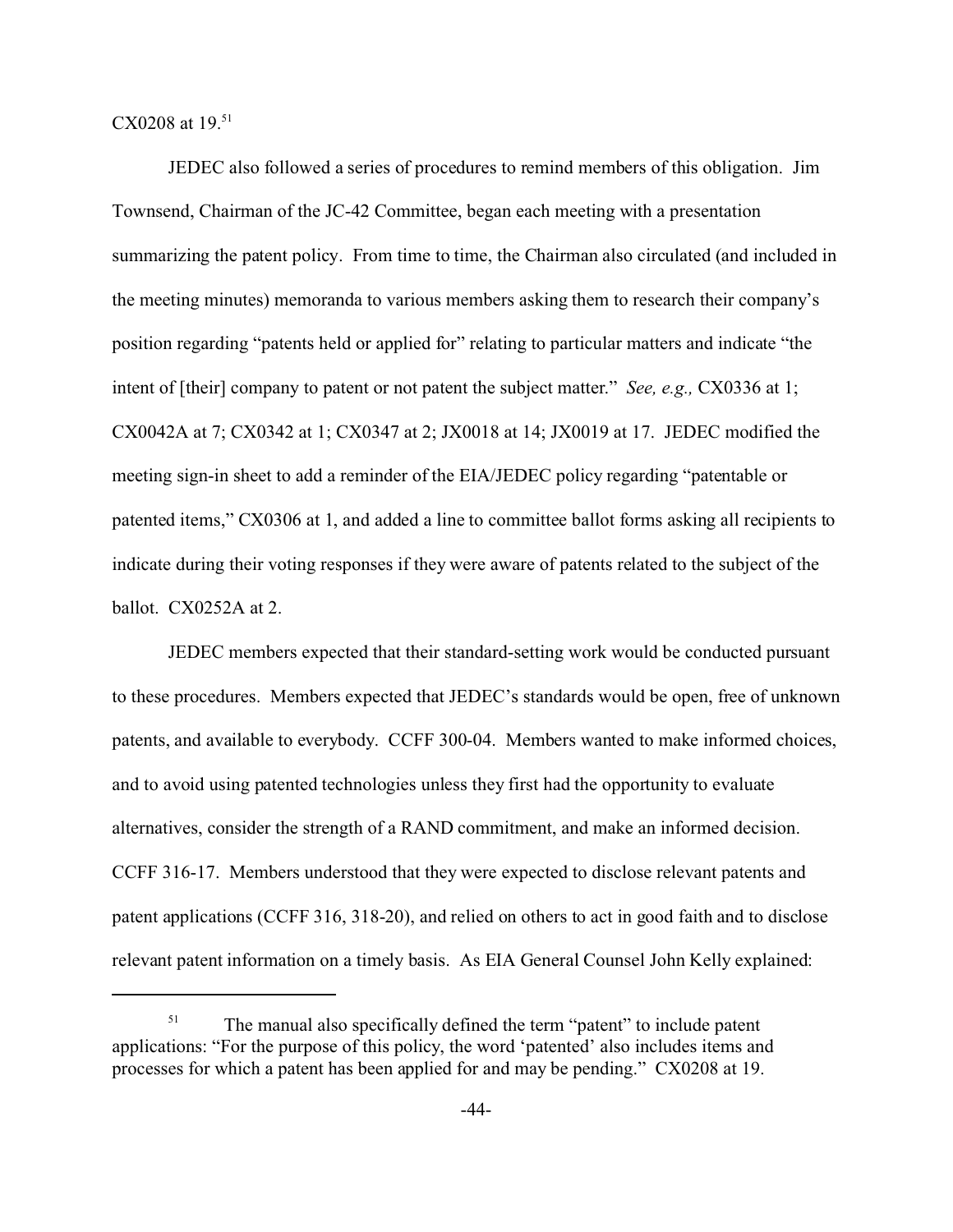[W]e're [not] in a position to conduct patent searches to determine as a matter of fact whether any patents are involved in the standards work that we perform. We rely on the participants in the process to surface patent issues to our attention . . . but if we don't know, we're not in a position to go out and find out . . .

Tr. 1836-37 (J. Kelly); *see also* Tr. 6702-03, 6709-10 (Lee) (discounted marketplace rumor about Rambus patents in part because he relied on Rambus to disclose relevant patents at JEDEC); Tr. 1693-94 (Landgraf) (patents disclosed to allow decision whether to modify the proposal or to inquire about licensing terms); Tr. 6598 (Lee) (disclosure "was to be able to allow the committee to avoid the use of patents and incorporating them in the standard."); Tr. 1343 (Sussman) (early disclosure allows members not to waste time and to focus on an alternative). Indeed, Richard Crisp recognized the importance JEDEC members attached to early disclosure and informed his management of "a big ruckus" caused by a late patent disclosure. CX0711 at 187 (Crisp e-mail: "Hitachi stated that they had a patent [. . . .] This created a big ruckus. [The] criticism of Hitachi was that they waited until the ballots had been passed before mentioning that they had a patent.").

In the rare instances when a member tried to enforce a non-disclosed patent against JEDEC-compliant products, members protested strongly. Beginning in September 1993, for example, JEDEC learned that Texas Instruments was enforcing patents that it had never disclosed against products using "Quad CAS" technology, which had been incorporated in JEDEC standards. The reaction was overwhelming – Texas Instruments was lambasted in three successive meetings. JX0017 at  $6-7$ ; JX0018 at  $7-8$ ; JX0019 at  $4-5$ ; CX0711 at 1 (Crisp e-mail: "TI was chastized for not informing JEDEC"); CX0711 at 15, 16 (Crisp e-mail: "The meeting opened with a lot of controversy. . . . The whole issue got pretty nasty. . . . [Sanyo representative Howard Sussman] made a motion that TI withdraw from JEDEC pending resolution of the patent

-45-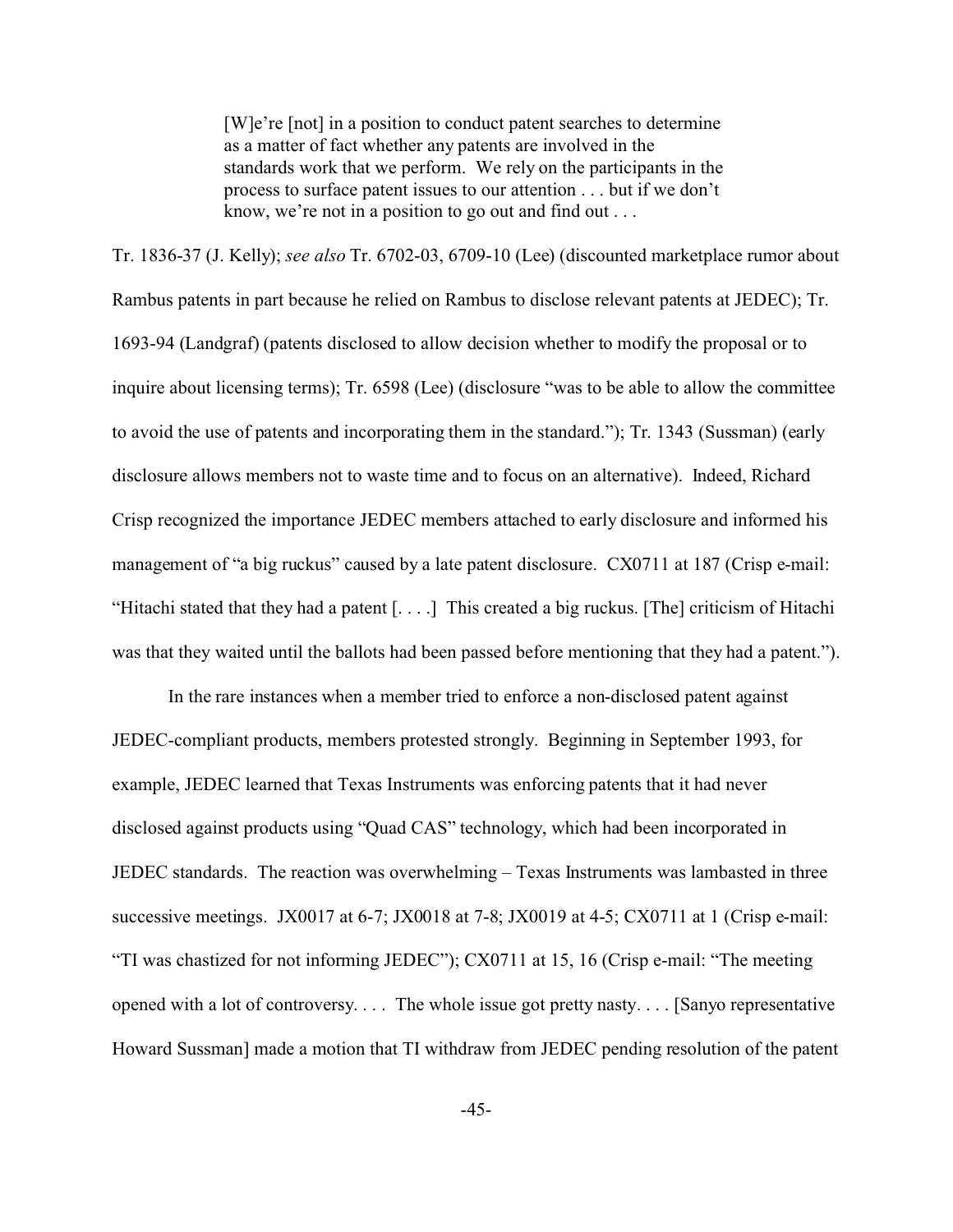issue!"). The committee voted unanimously to rescind existing standards and halt work on inprogress standards containing Quad CAS technology.<sup>52</sup> CCFF 424-32. Subcommittee Chairman Gordon Kelley wrote to Texas Instruments:

> I am and have been concerned that this issue [TI's failure to disclose patents relating to Quad CAS technology] can destroy the work of JEDEC. If we have companies leading us into their patent collection plates, then we will no longer have companies willing to join the work of creating standards . . ..

CX2384. When TI claimed that the JEDEC patent policy required clarification, the JEDEC committee members (with Richard Crisp present) voted unanimously that they thought the policy was clear. CCFF 428; JX0019 at 4-5; Tr. 5028-29 (Kellogg). EIA General Counsel John Kelly nevertheless responded to TI in a memorandum circulated to the full JEDEC committee, "Written assurances must be provided by the patent holder when it appears to the committee that the candidate standard may require the use of a patented invention." CX0355 at 2 (emphasis in original). As John Kelly commented at the time, "It is unfortunate that the matter ended this way. But TI left us with no other options!" CX0348 at 1.

Indeed, JEDEC has been remarkably consistent. The record reflects only three other instances over the previous 20 years in which a company failed to disclose a relevant patent or patent application at JEDEC and subsequently attempted to enforce its patent rights against companies practicing a JEDEC standard. In each such instance (by SEEQ, Wang and Texas Instruments), JEDEC and its members objected vociferously and took whatever steps they could both to resist the assertion of patents and to prevent a repeat of such conduct in the future. CCFF

<sup>&</sup>lt;sup>52</sup> This solution was not available to JEDEC when Rambus asserted patents against the SDRAM and DDR SDRAM standards because those standards had already been widely implemented throughout the industry.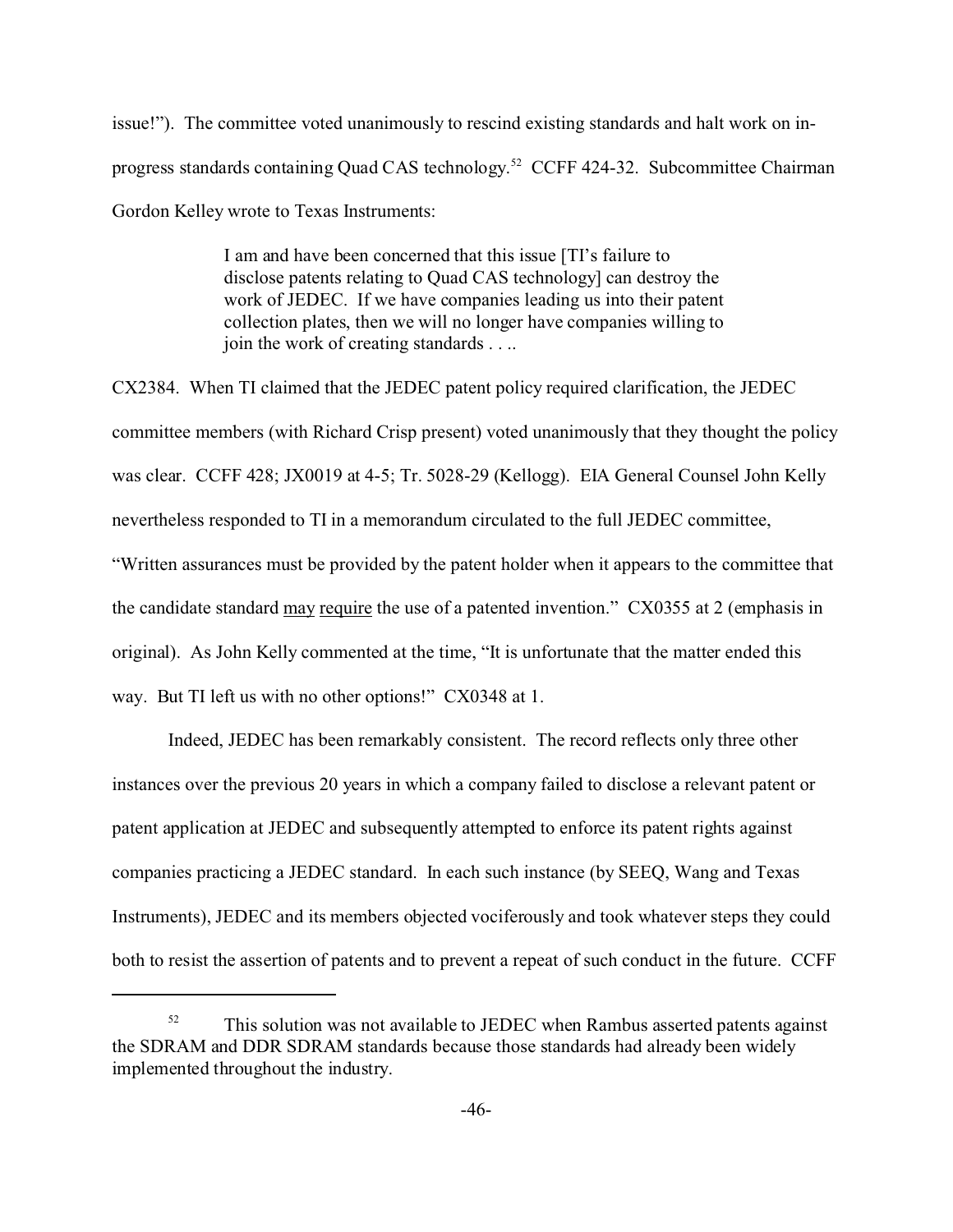#### 423-34.

Against this stark record, the decision (like Rambus itself in its briefing below) fails to identify:

- a single instance in which a JEDEC member failed to disclose a relevant patent or patent application to JEDEC and later enforced the patent against companies practicing a JEDEC standard, without provoking immediate and vigorous protests from JEDEC members for failing to comply with the JEDEC patent policy.
- a single witness who testified that it was consistent with JEDEC purposes and procedures, with their expectations, or with the principles of good faith, for a JEDEC member intentionally to conceal from JEDEC patents, patent applications or ongoing patent work relating to claims that they intended to enforce in the future against companies practicing a JEDEC standard.

Instead, the decision (following Rambus's lead) cobbles together bits and pieces of evidence, frequently taken out of context. Although Rambus tries to spin these together in an attempt to justify its conduct, the record refutes any assertion that Rambus's overall course of conduct was consistent with JEDEC's purposes and procedures or with Rambus's obligations as a JEDEC member.

In sum, in accordance with JEDEC's basic rules, specific rules and procedures, JEDEC and its members expected to be able to compare and choose among technologies based in part on information as to whether any of those technologies might be subject to another member's royalty demands. "Competition on the merits" in the JEDEC context consisted of permitting JEDEC members to make an informed choice among alternative technologies, with full knowledge as to the differing performance capabilities and potential prices of each. As explained below, however, even if antitrust liability did turn on a clear and unambiguous obligation under the JEDEC rules, as incorrectly required by the ALJ, the record here amply establishes that such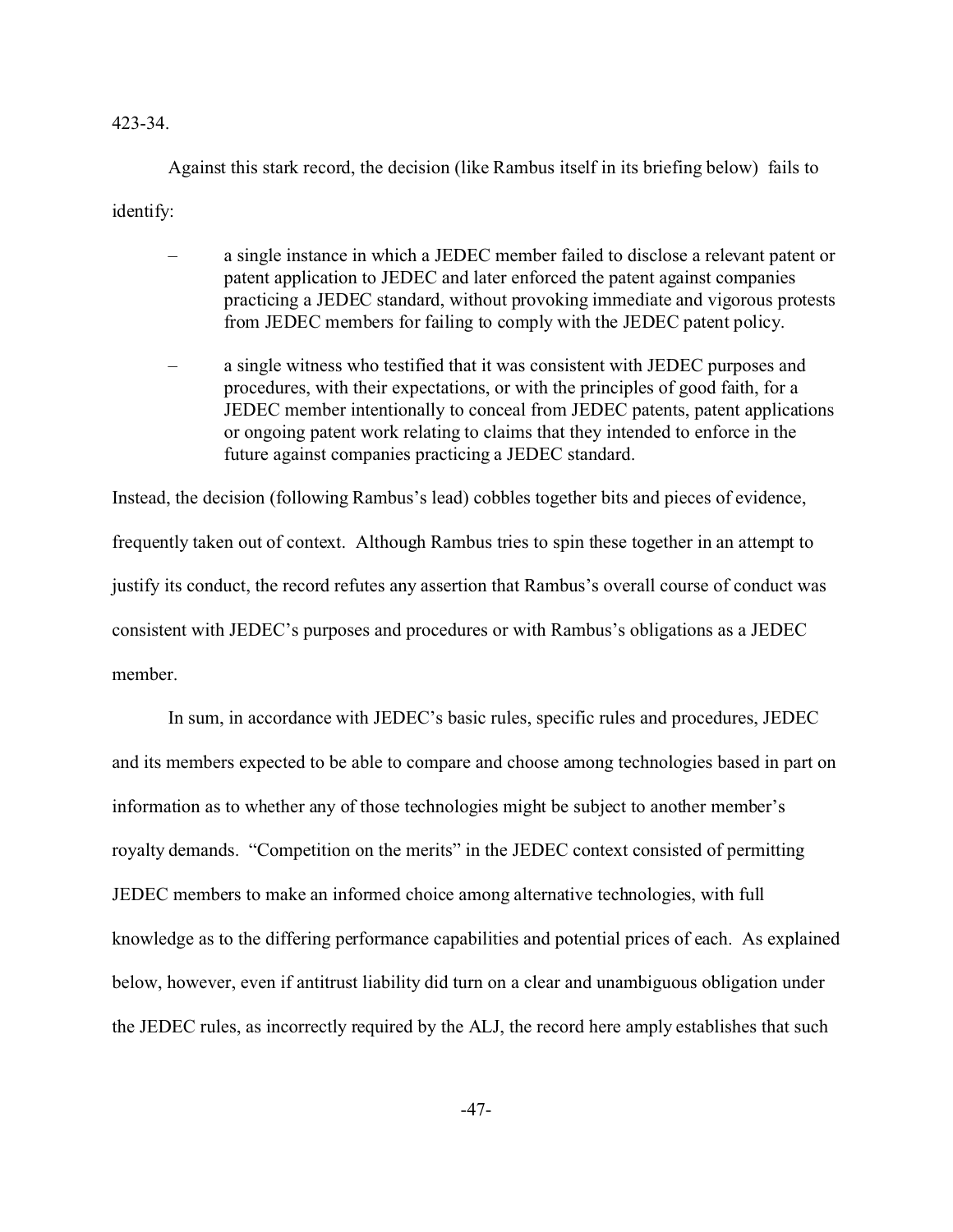a test would be satisfied.<sup>53</sup>

# **b) Rambus's Course of Conduct Violated JEDEC's Basic Rules, Violated the Duty of Good Faith, and Violated JEDEC's Specific Disclosure and Licensing Policies.**

*It is contrary to industry practice and understanding for an intellectual property owner to remain silent during the standard-setting process – and . . .later attempt to assert that its intellectual property . . . allows it to exclude others from practicing the standard.*

*CX2957 at 2 (affidavit of Joel Karp of Samsung – later Rambus Vice President of Intellectual Property – May 1996).*

As described in the Statement of Facts, beginning within weeks after Rambus first joined JEDEC, and continuing for nearly a decade, Rambus successfully pursued a calculated plan that resulted in its control, through patent rights, of the JEDEC standards that today govern virtually all DRAM memory and related chips sold world-wide. This plan conflicted with the basic rules of the JEDEC standard-setting process, violated the duty of good faith, and violated the literal requirements of the JEDEC rules.

Rambus intentionally violated each of JEDEC's patent-related rules, both basic and specific. Whereas JEDEC required that "all the relevant technical information covered by the patent [be] known to the formulating committee" before a patented technology was incorporated in a standard,<sup>54</sup> Rambus intentionally concealed information about its claims to relevant

<sup>&</sup>lt;sup>53</sup> Because JEDEC's rules, properly interpreted, reinforce the procompetitive aims of the antitrust laws, this case does not present the question of whether the antitrust laws standing alone require patent disclosure obligations as a general matter for every standards organization. The antitrust implications of patent disclosure rules (or lack of rules) must necessarily be evaluated as a fact-specific, case-by-case inquiry.

<sup>54</sup> CX0208 at 19 (JEDEC Manual, § 9.3).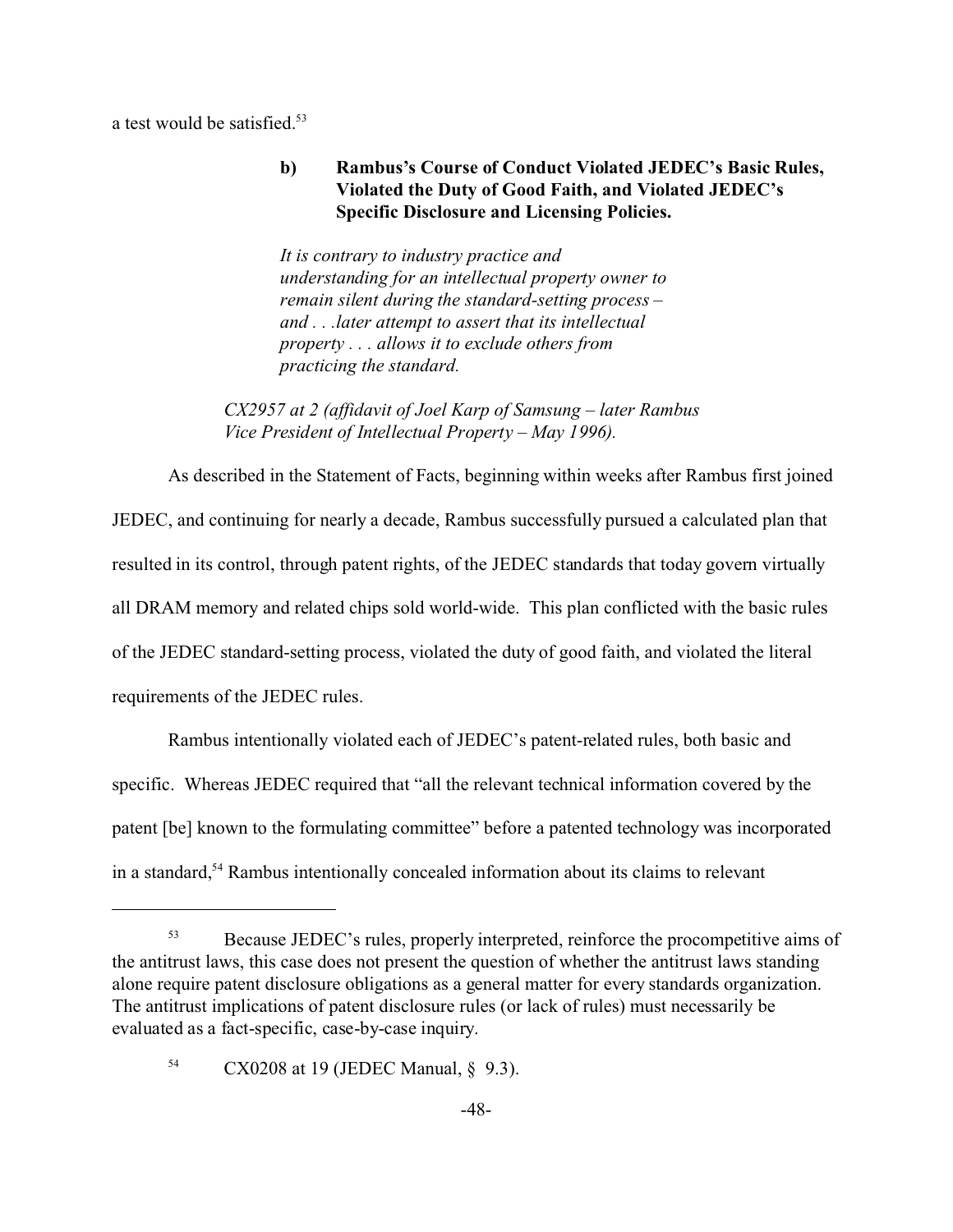technologies. Whereas JEDEC sought to ensure that possible non-proprietary alternatives would be considered and that patented technology would be incorporated in its standards only "if technical reasons justify the inclusion,"<sup>55</sup> Rambus representatives deprived JEDEC of the opportunity to conduct a specific comparison based on full information. Whereas JEDEC prohibited patented technology from being incorporated in a standard unless the patent holder committed in advance to license the technology to all comers on reasonable and nondiscriminatory terms, Rambus was determined to "reserve[] the sole right to decide whether or not to license" any party, to set the rate or rates for any license, and to "enforce its patents against any unlicensed party without limitation." CX1243 at 1 (draft letter to IEEE, January 1996).

In sum, whereas JEDEC sought to ensure that its standard-setting activities would not result in "restricting competition, giving a competitive advantage to any manufacturer, [or] excluding competitors from the market,"<sup>56</sup> Rambus positioned itself to have the power to decide which companies can produce JEDEC-compliant DRAMs and how much it will charge them in royalties to do so.

The Commission should reject Rambus's efforts to isolate individual elements of its course of conduct, and instead should evaluate Rambus's overall course of conduct as a whole. *Continental Ore Co. v. Union Carbide & Carbon Corp.*, 370 U.S. 690, 699 (1962).57

<sup>57</sup> *Id.* ("[P] laintiffs should be given the full benefit of their proof without tightly compartmentalizing the various factual components and wiping the slate clean after scrutiny of each.")

<sup>55</sup> CX0208 at 19 (JEDEC Manual, § 9.3).

<sup>56</sup> CX0202 at 6.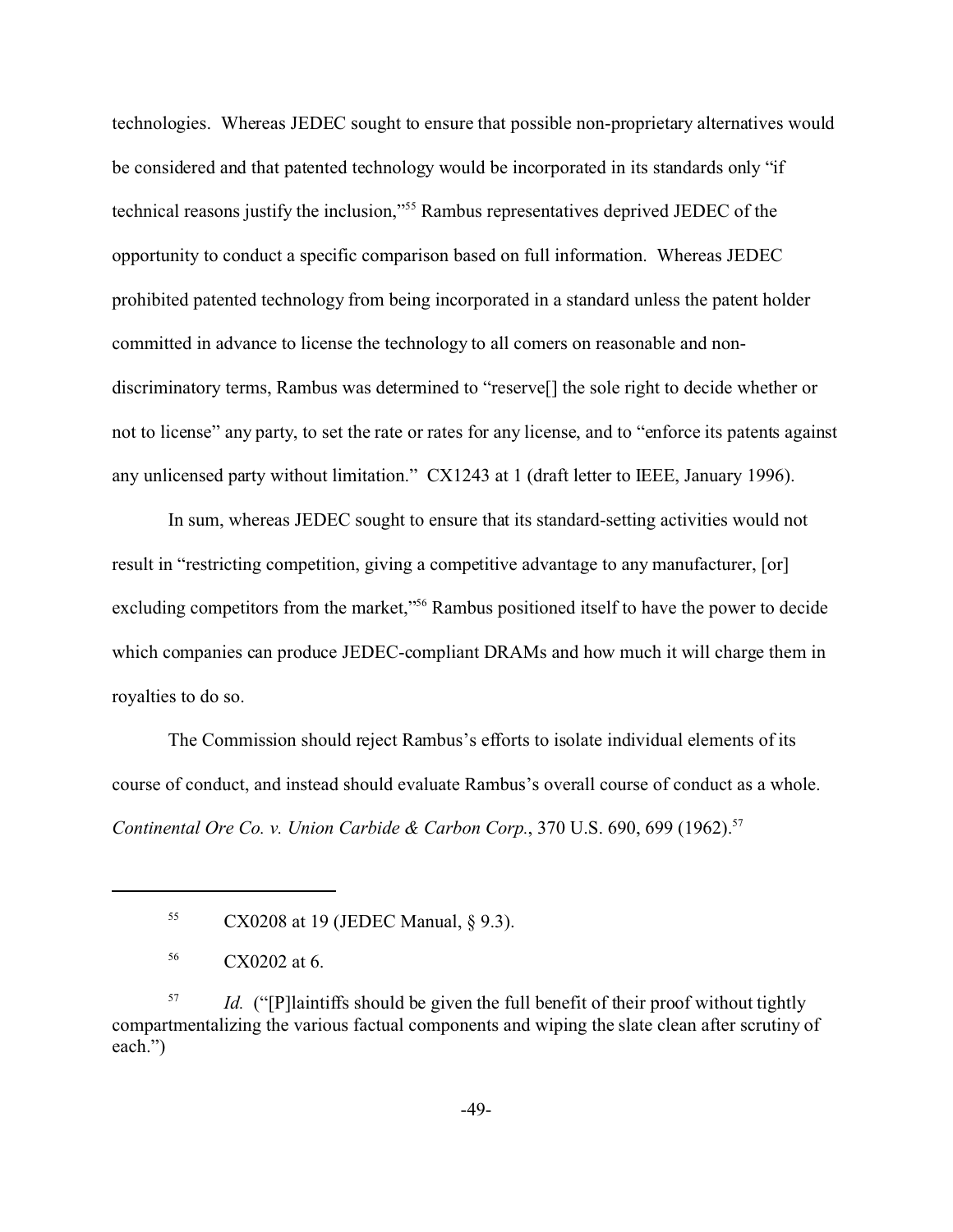Nonetheless, Rambus violated the specific requirements of the JEDEC disclosure policy, even construed most narrowly. Rambus strategically failed to disclose to JEDEC its '327 patent, its pending '651 application (which it believed covered technologies considered and adopted by JEDEC), and its '961, '490, '692, and '646 applications (which Rambus believed covered, and did in fact cover, technologies considered and adopted by JEDEC). CCFF 1122-1237. Rambus also failed to disclose to JEDEC its belief that five additional technologies adopted or considered by JEDEC were likely to infringe its patents. CCFF 3113-82.

Rambus also made affirmative statements, remained silent in the face of statements by others, and otherwise falsely implied that it was abiding by the terms of the disclosure policy and had nothing relevant to disclose. In May 1992, a member raised concerns about the possibility of Rambus patents relating to two-bank technology. When the Chairman asked if Mr. Crisp had a comment about that, he shook his head, "no." The Chairman then said, "they don't have anything to say about that." CCFF 904. Another member stated that he had seen Rambus's foreign patent application and that it should not be a concern for the JEDEC standardization effort. CCFF 906. Mr. Crisp remained silent in response to both comments.

In July 1992, Rambus returned a ballot voting against use of programmable CAS latency and burst length in the SDRAM standard. Despite Mr. Crisp's ongoing work with Rambus patent counsel to add claims covering these technologies, he did not check the ballot line to be marked if the voting entity knew of any patent issue. At the subsequent meeting, Mr. Crisp spoke out against use of these technologies on technical grounds, but again did not mention patent issues. CCFF 919-27.

In September 1993, Mr. Crisp disclosed to JEDEC Rambus's '703 patent, although the

-50-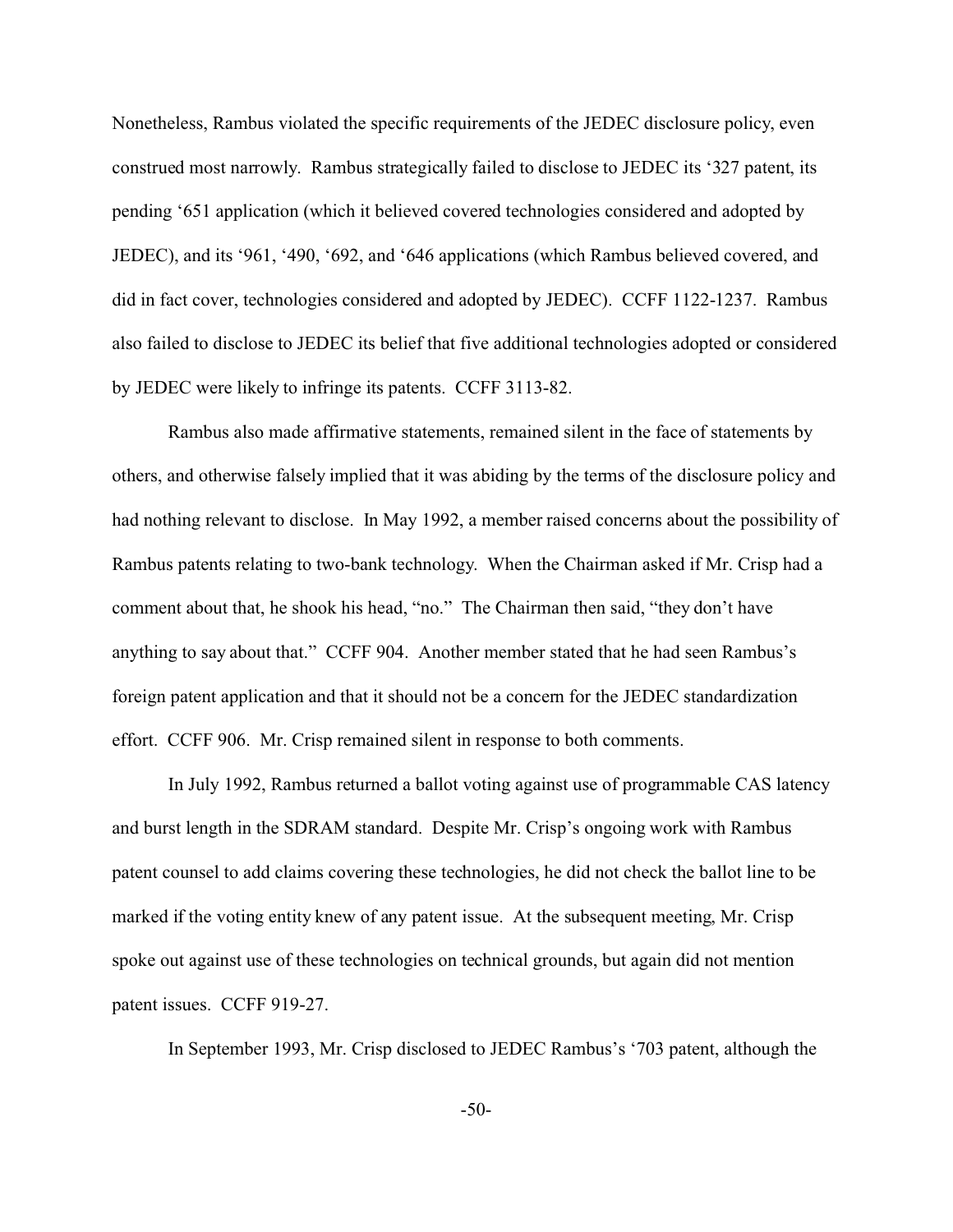claims were unrelated to JEDEC's ongoing work. CCFF 968-76. In September 1995, to deflect criticism for Rambus's failure to answer directly a question as to whether it had patents relating to a SyncLink presentation at JEDEC, Mr. Crisp reminded JEDEC members that he had actually disclosed a patent to JEDEC in the past. CCFF 1066.

In June 1996, Rambus submitted to JEDEC a letter attaching a list of all of its issued patents, with an egregious exception: it omitted from the list its '327 patent, the one issued patent directly relevant to ongoing JEDEC work. CCFF 1109-14.

Abundant evidence of the anticompetitive intent of Rambus confirms the exclusionary nature of its conduct.<sup>58</sup> The record evidence clearly establishes that Rambus representatives were keenly aware of the relationship between ongoing JEDEC work and Rambus patent applications. Richard Crisp, who instigated many efforts to broaden Rambus's patents to cover ongoing JEDEC work, had numerous meetings and conversations with others at Rambus and outside counsel as part of those efforts. CCFF 885-92, 900-01, 917, 932-39, 945-49, 955-58, 962-67, 987-93, 1000-08, 1028, 1049-55, 1069, 1074-77. On other occasions, while observing JEDEC presentations he recognized that Rambus patent applications likely covered JEDEC work

<sup>58</sup> In Section 2 analysis, intent serves primarily to confirm the exclusionary character of a course of conduct. As the Supreme Court explained in *Aspen Skiing Co.,* "[e]vidence of intent is merely relevant to the question whether the challenged conduct is fairly characterized as 'exclusionary' or 'anticompetitive' . . . or 'predatory' . . . ." *Aspen Skiing Co. v. Aspen Highlands Skiing Corp.*, 472 U.S. 585, 602 (1985); *see also United States v. Microsoft Corp. ("Microsoft"),* 253 F.3d 34, 59 (D.C. Cir. 2001) ("our focus is upon the effect of that conduct, not upon the intent behind it."); *Ball Mem'l Hosp. v. Mutual Hosp. Ins.,* 784 F.2d 1325, 1339 (7th Cir.) ("[t]he focus must be on the objective basis, not the mental state"), *reh'g denied en banc*, 788 F.2d 1223 (7th Cir. 1986). Thus, to the extent courts consider anticompetitive intent, they seek to determine "whether the underlying purpose of the firm's conduct was to enable the firm to compete more effectively." *Illinois ex rel. Burris v. Panhandle E. Pipe Line Co.*, 935 F.2d 1469, 1481 (7th Cir. 1991).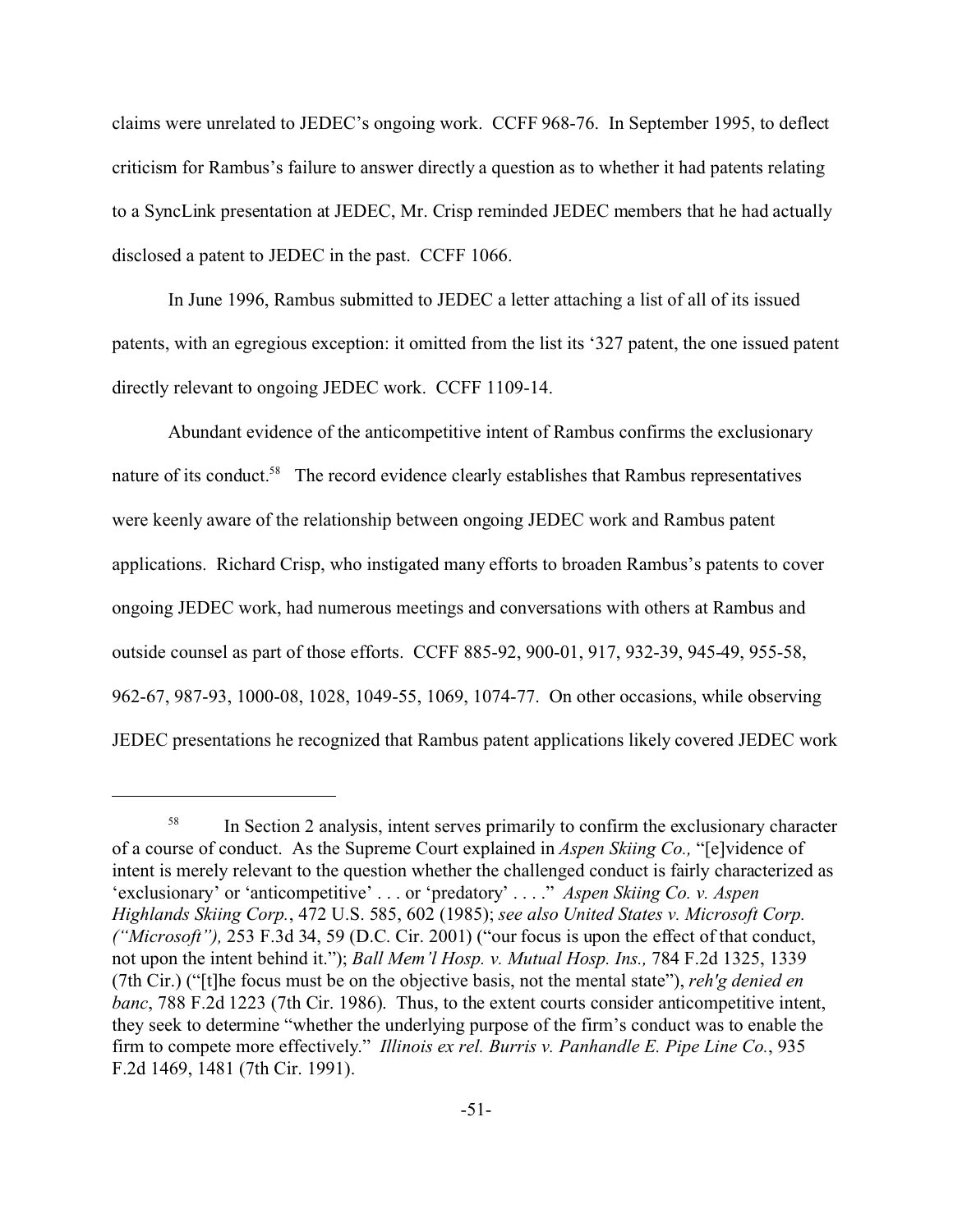and informed Rambus management. CCFF 884, 911-18, 996-99, 1009-17, 1031-38, 1041-46, 1071-73, 1078-82, 1096-99. Others at Rambus shared this knowledge of Rambus patent applications and JEDEC work, including CEO Geoff Tate and Vice President Allen Roberts. Indeed, both during and after the time it was a JEDEC member, Rambus made extensive plans for future patent litigation against JEDEC standard SDRAMs. CCFF 885-92, 962-67, 981, 993, 1000-03, 1012-24, 1029-30, 1056-61, 1069.

Rambus's scheme extended far beyond simple awareness of the relevance of its patent applications to ongoing JEDEC work. Rambus's course of conduct was not an accidental failure to disclose. *See, e.g.*, *Dell Computer Corp.*, 121 F.T.C. 616 at 629-30 (1996) (Comm. Azcuenaga dissenting, distinguishing between knowing misrepresentation or manipulation and constructive knowledge or unsubstantiated inferences); 2 Herbert Hovenkamp et al., *IP and Antitrust*, ("Hovenkamp, *IP*") § 35.5, at 35-40 to 35-41 (2002). Rather, the record establishes that Rambus for years intentionally worked to obtain patent coverage, without JEDEC's knowledge, over the technologies incorporated in the JEDEC standards.

Rambus' anticompetitive intent was confirmed in 1998 when, preparing to enforce its patents against the industry, it engaged in a massive effort to destroy documents that might be discoverable in litigation. *See Rambus, Inc. v. Infineon Techs. AG,* No. CIV. 3:00CV524, 2004 WL 547536 (E.D. Va., March 17, 2004) at \*24 (evidence "strongly indicates that Rambus explicitly linked . . . the shredding of documents with preparing for patent litigation"). Not only did Rambus shred thousands of pounds of documents within the company, it also instructed its outside counsel Lester Vincent (who had advised them on the equitable estoppel risks of their course of conduct) to purge his files. CCFF 1718-58. Common sense dictates that Rambus did

-52-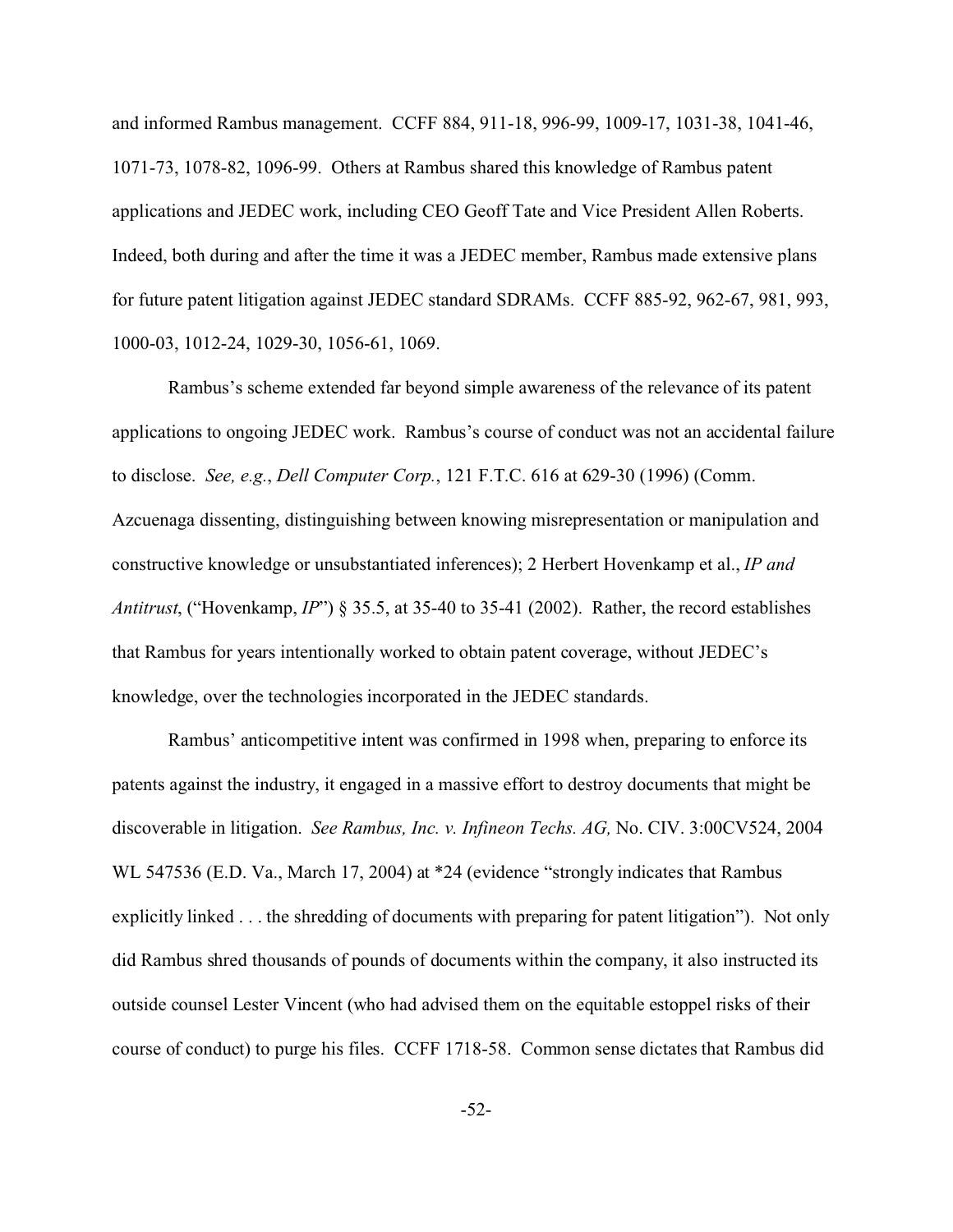not go to such lengths to destroy documents showing that it acted with legitimate intent to pursue a procompetitive business purpose.

### **3. Rambus's Subversion of JEDEC's Process Had No Procompetitive Justification.**

*"I said there could be [an] equitable estoppel problem if Rambus creates [the] impression on JEDEC that it would not enforce its patent or patent appl[icatio]n"*

*CX1942 (Handwritten notes of Lester Vincent, Meeting with Richard Crisp and Allen Roberts, March 1992).*

> *"– No further participation in any standards body . . . do not even get close!!"*

*CX1928 (handwritten notes of Lester Vincent, undated (apparently from early 1996 shortly after learning of the Dell proposed consent agreement))*

As discussed above, because JEDEC's goals and procedures were reasonably tied to

procompetitive benefits, evidence that Rambus deliberately subverted those goals and procedures for its own independent gain establishes that Rambus's conduct was exclusionary. Even if the Commission were to consider the justifications Rambus proffered, however, the inquiry would yield the same result. The record in this case confirms that Rambus's conduct did not serve to reduce prices, improve the quality of anyone's products, or increase anyone's efficiency.<sup>59</sup>

<sup>&</sup>lt;sup>59</sup> A business reason proffered to justify a monopolist's exclusionary conduct must describe how its conduct advanced competition on the merits. *Microsoft,* 253 F.3d at 59 (the monopolist must assert "a procompetitive justification – a nonpretextual claim that its conduct is indeed a form of competition on the merits because it involves, for example, greater efficiency or enhanced consumer appeal"); *id.* at 71 (Microsoft's asserted justification for its exclusive contracts with internet access providers – that it wanted "to keep developers focused upon its APIs" was not an unlawful goal, "but neither is it a procompetitive justification . . ."); *see also Kodak,* 504 U.S. at 483-486 ("[l]iability turns, then, on whether 'valid business reasons' can explain Kodak's actions."); *id*. at 485 (proffered "free riding" justification inconsistent with the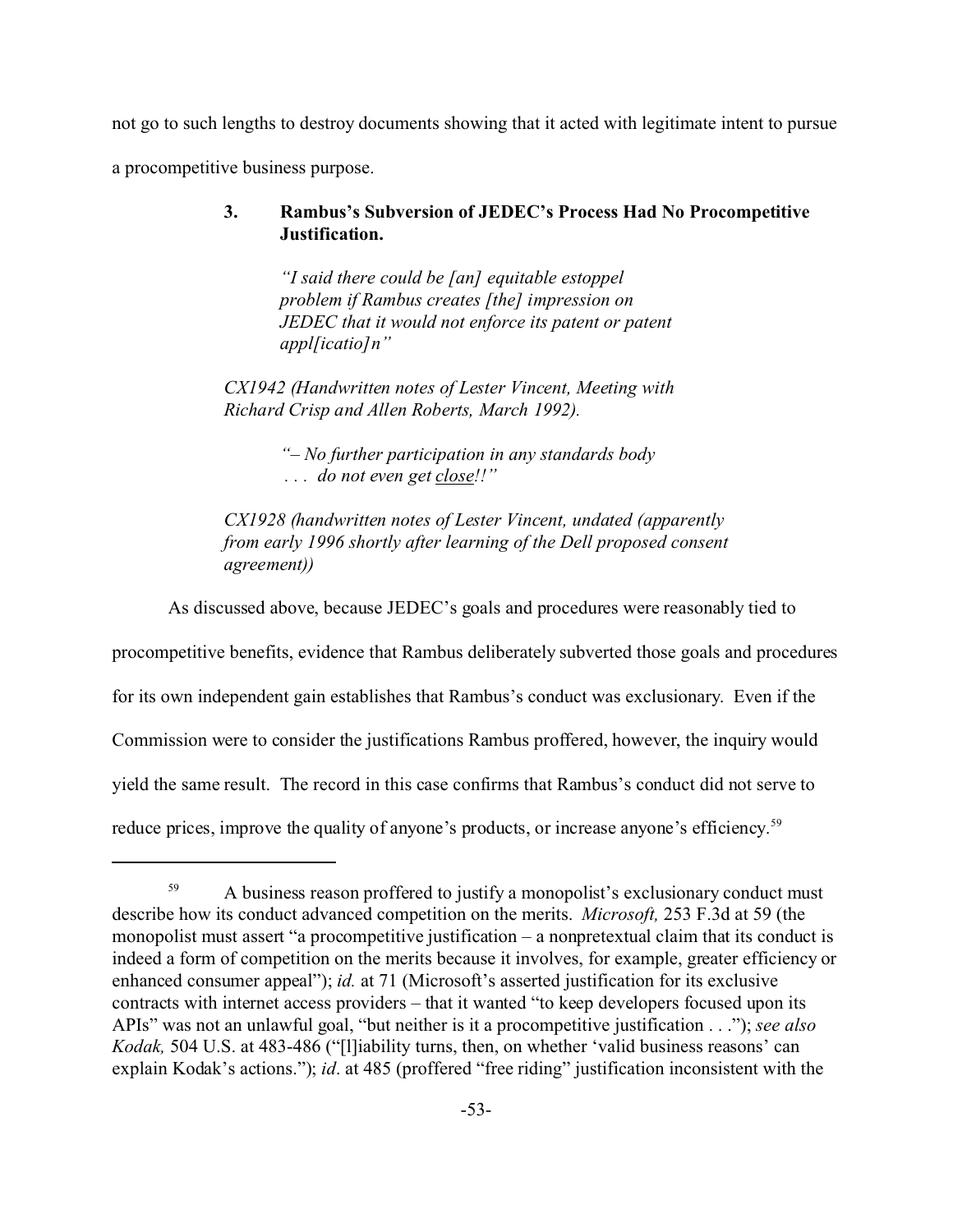Rambus proffered three general justifications for its failure to disclose its intellectual property interests: reducing the likelihood of interference proceedings in the Patent and Trademark Office,<sup>60</sup> preserving rights in foreign countries if applications have not yet been filed there, and protecting trade secrets. These proffered justifications fail because (1) they disregard and fail to justify the actual conduct at issue; and (2) they are not supported by the evidence.

First, while the justifications Rambus proffers may or may not explain a company's abstract interest in maintaining the confidentiality of its intellectual property, they provide no support for Rambus's conduct here – voluntarily joining an organization in which the disclosure of relevant intellectual property was required by the organization's rules, expected by the membership, compelled by the duty of good faith, and necessary for the organization to function as intended. As we explain above, JEDEC's rules sought to ensure that no one company would coopt its standards for its own individual benefit to the disadvantage of others, and that technologies would be evaluated on the basis of full information concerning potential patent rights. Commitment to the JEDEC disclosure rules assured JEDEC members that, if they were going to disclose information on otherwise confidential patent applications, they would receive a

antitrust laws). A proffered justification must also be nonpretextual – on its face, it must be consistent with the conduct in question and the effects of that conduct – and it must be substantiated by the record evidence. *See, e.g., Kodak,* 504 U.S. at 484 (questioning Kodak's alleged "high quality service" justification as inconsistent with Kodak's argument regarding lifecycle pricing); *Microsoft,* 253 F.3d at 66-67 (general claims that integration of the browser into the operating system was "highly efficient" providing "substantial benefits customers and developers" rejected because "[Microsoft] neither specifie<sup>[d]</sup> nor substantiate<sup>[d]</sup> those claims."); *see also id.* at 63-64.

 $60$  It is questionable whether a justification based on denying a third party the opportunity to submit relevant information to assist the PTO in evaluating the validity of a pending patent application is cognizable under the antitrust laws. This, however, is not a question that the Commission needs to decide in this case.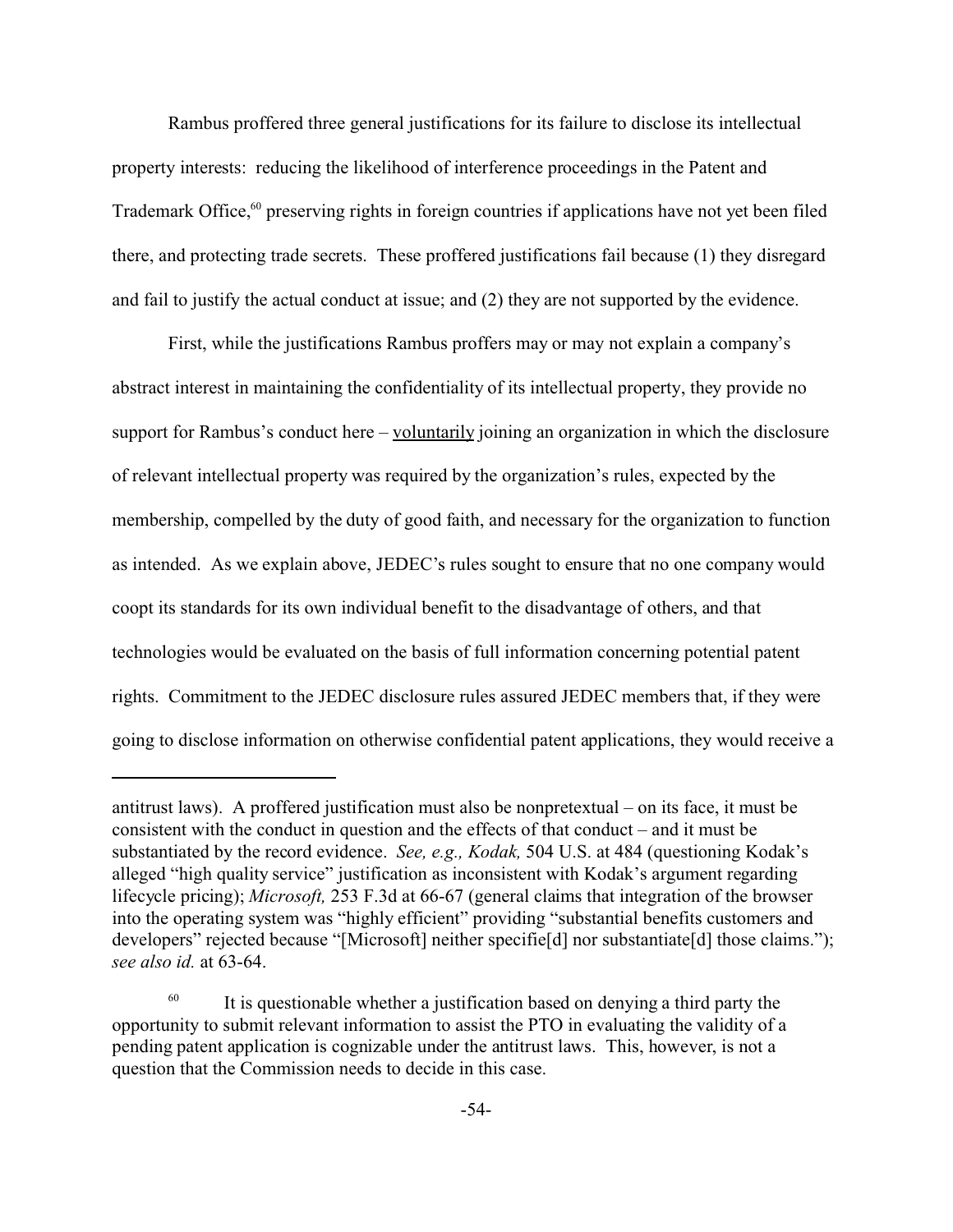corresponding benefit – the good faith commitment of other members to share their information on equal terms. It further confirmed for industry participants (JEDEC members and nonmembers alike) that they would not be subject to a deliberate patent ambush if they committed to and invested in implementing a JEDEC standard. Rambus's purported justifications ignore this critical factual context, and are therefore irrelevant.

Second, the evidence not only fails to support, but actually contradicts, the proffered justifications. Apart from the testimony of its experts, which consisted of theoretical assertions based entirely on assumptions, Rambus offered only two pieces of supporting evidence. Rambus relied on attorney Lester Vincent's generic advice to Rambus not to disclose patent applications. This advice was unrelated to JEDEC, however. Rambus also relied on a single e-mail from Richard Crisp, in which he referred to "not disclosing our trade secrets any earlier than we are forced to." CX0837 at 2. The cryptic comment fails to explain how Rambus's overall course of conduct at JEDEC was necessary to protect trade secrets.

Neither piece of evidence confirms that Rambus was in fact worried at the time about loss of trade secrets, loss of foreign rights, or interference proceedings, let alone what trade secrets might be lost, in which foreign countries, or which applications might be vulnerable to interference proceedings. Neither piece of evidence establishes that, even if they in fact existed, these concerns influenced Rambus's conduct. Fundamentally, neither piece of evidence establishes why, if Rambus was truly concerned about these issues, it chose to join and participate in a standard-setting organization which required disclosure of relevant patent information.

Indeed, the record evidence reveals that Rambus's proffered after-the-fact justifications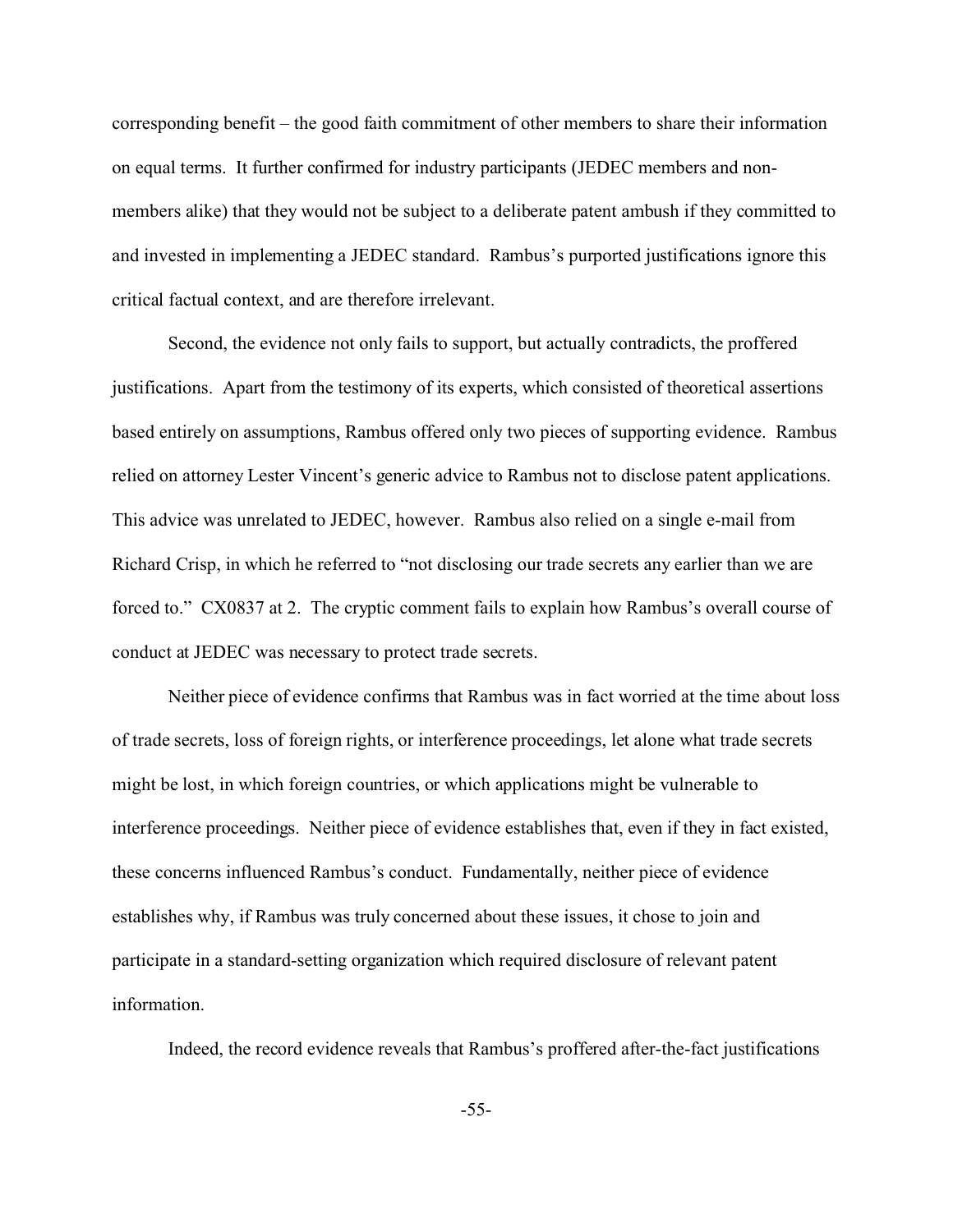are inconsistent with the realities of this case.<sup>61</sup> The contemporaneous evidence establishes that Lester Vincent informed Richard Crisp and Vice President Allen Roberts from the outset, and others at Rambus over time, that Rambus had strong business reasons not to follow the course of conduct that it chose. Mr. Vincent repeatedly told them that, by joining and participating in JEDEC and not disclosing the existence of relevant patent applications, Rambus risked having the resulting patents held unenforceable pursuant to the doctrine of equitable estoppel. CCFF 850-51; CX3125 (Vincent dep.) at 320-21). Rambus deliberately chose to conceal relevant patent applications, not out of concern of interference proceedings or loss of foreign patent rights, but to prevent JEDEC members from considering the selection of alternative technologies until after they had become locked in to use of the Rambus technologies. *See* CX0711 68 at 73 ("it makes no sense to alert them to a potential problem they can easily work around."); CX0919 ("do \*NOT\* tell customers/partners that we feel DDR may infringe – our leverage is better to wait").

### **B. The Initial Decision Is Thoroughly Tainted by the ALJ's Fundamental Misapplication of Antitrust Law Principles.**

The ALJ's analysis of Rambus's conduct was tainted by his mistaken belief that only specific violations of "clear and unambiguous" organization rules can give rise to antitrust liability. This mistake of law led the ALJ in his fact-finding to put JEDEC and its members on trial, rather than Rambus. Rather than engaging in a balanced review of Rambus's conduct in light of JEDEC's purposes, policies, and rules, he hunted for purported ambiguities in the rules,

 $61$  Rambus questioned only Richard Crisp on this subject, and only briefly. Tr. 3473 (Crisp). Rambus deliberately passed up the opportunity to ask either Lester Vincent or Anthony Diepenbrock, or to call its CEO, its President, its CFO, or either of its former Vice Presidents for Intellectual Property, to explain the reasons for Rambus's conduct. These circumstances warrant a presumption that the testimony of these witnesses would not have supported Rambus's purported justifications.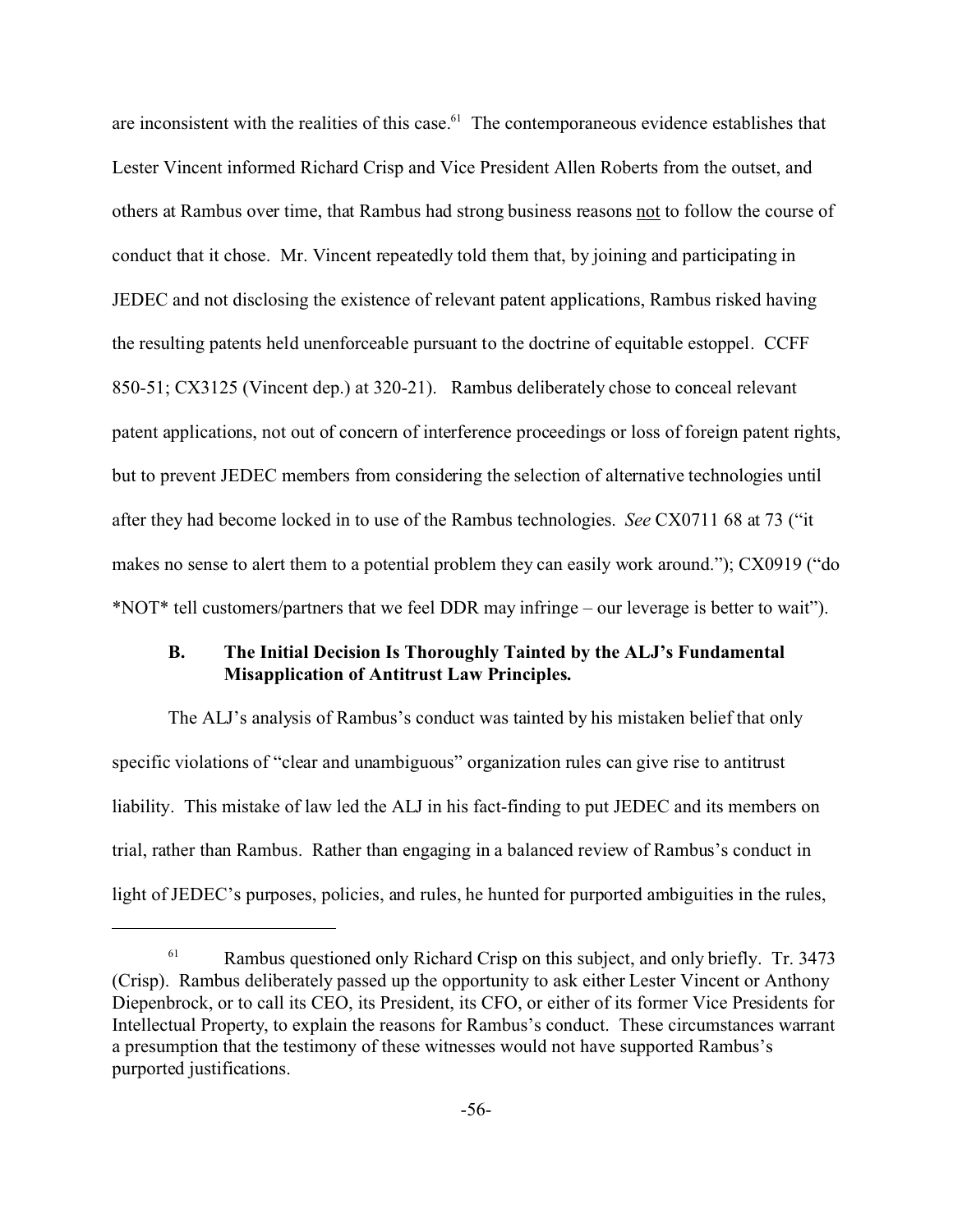interpreted those rules without reference to the overall purposes of the organization, and in virtually every possible instance contorted the rules to read them in the light most favorable to Rambus. Indeed, the ALJ's disregard of the plain meaning of the rules and his search to find "ambiguities" reached preposterous extremes.<sup>62</sup>

If there were any ambiguity in JEDEC's specific disclosure rules, those rules should have been interpreted in light of JEDEC's purpose to adopt open standards, avoid "restricting competition, giving a competitive advantage to any manufacturer, [or] excluding competitors from the market," CX0202 at 6, and require that standardization efforts "shall be carried on in good faith under policies and procedures which will assure fairness and unrestricted participation." *Id*. As EIA General Counsel John Kelly testified, one of the purposes for the basic rule of good faith was to prevent members from trying to find and exploit loopholes in the JEDEC disclosure policy. Tr. 1840-50, 2054-55 (J. Kelly).

In addition to his fundamental error of applying an incorrect legal standard, the ALJ also made numerous other errors in evaluating Rambus' conduct under the JEDEC policies, including improper reliance on the Federal Circuit interpretations of fact in *Rambus, Inc. v. Infineon Techs. AG* ("*Infineon*"), 318 F.3d 1081 (Fed. Cir.), *cert. denied*, 124 S.Ct. 227 (2003). The *Infineon* case involved a claim arising under Virginia common law of fraud, was decided under the "clear and convincing" standard of proof, and was based on a different and much less extensive trial

 $62$  For example, the ALJ dismisses the language from JEDEC's 21-I Manual requiring committee Chairpersons to "call attention to the obligation of all participants to inform the meeting of any knowledge they may have of any patents, or pending patents, that might be involved in the work they are undertaking." CX0208 at 19. According to the ALJ, this is not evidence that JEDEC participants are under such an obligation to disclose but rather nothing more than an "indirect reference to an otherwise undefined duty that cannot form the basis of an antitrust claim." ID 263-64.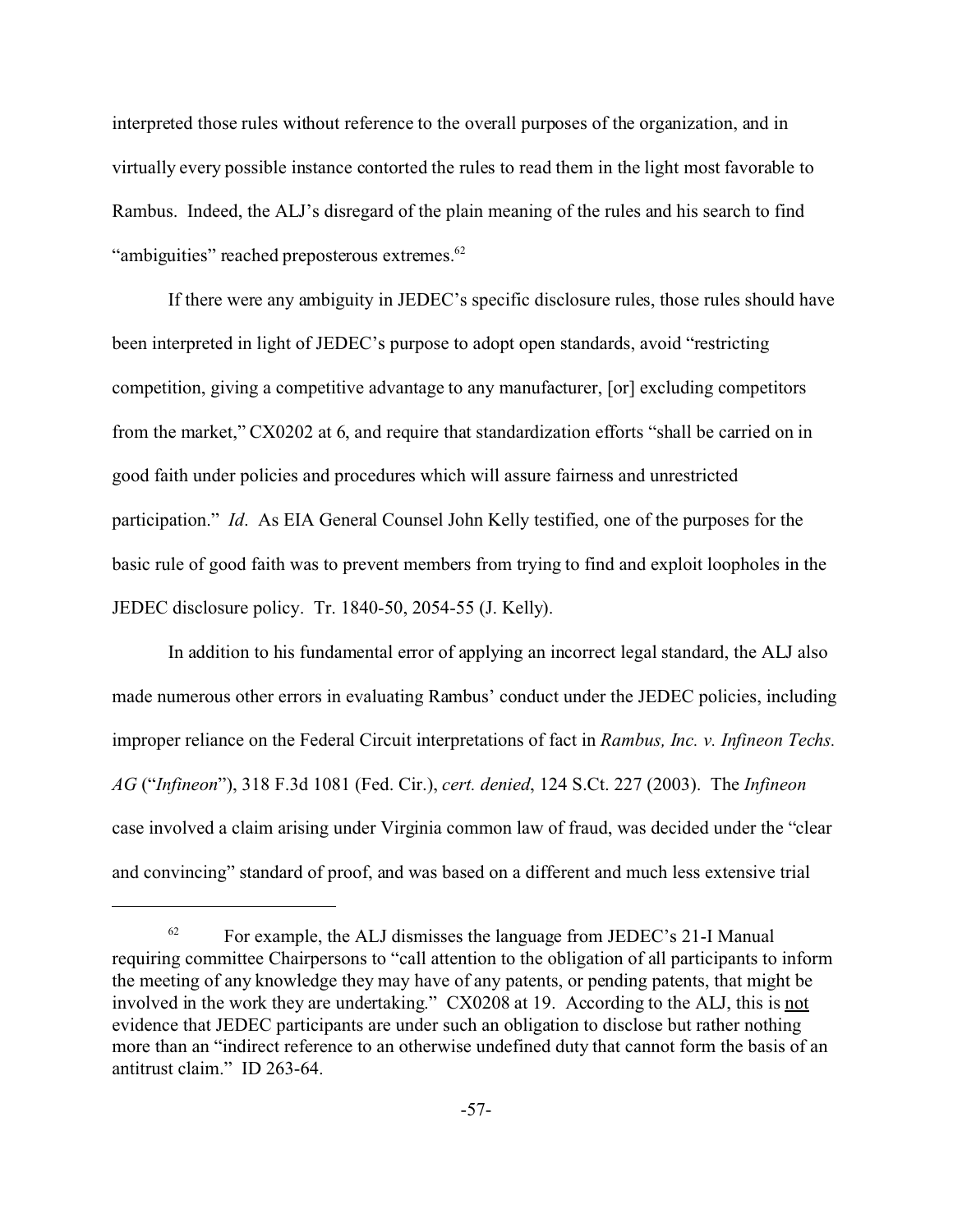record. Even setting these factors aside, the *Infineon* majority decision is highly suspect, as reflected in the compelling points set forth in the vigorous dissenting opinion. Testimony in this matter from the EIA General Counsel with specific responsibility to interpret the JEDEC disclosure policy during the years in question, contradicted the fact conclusions in the *Infineon* majority opinion. Tr. 2063 (J. Kelly: "I'm afraid the majority as a matter of fact got it wrong."). Nevertheless, the ALJ ignored all these factors and, although supposedly determining antitrust liability, under a simple preponderance of the evidence standard, on the basis of this record, relied on the Federal Circuit decision to support no fewer than nine separate factual propositions in the space of nineteen pages.<sup>63</sup>

The ALJ relied on *Kingsdown Medical Consultants, Ltd. v. Hollister, Inc.,* 863 F.2d 867, 874 (Fed. Cir. 1988), and similar cases, to conclude that Rambus's campaign to amend its patents to cover JEDEC standard technologies was lawful. ID 285. The *Kingsdown* decision, however, was decided under the patent laws, and holds simply that a patent holder does not violate those

<sup>63</sup> ID 260, 264, 265, 269, 271, 273-74, 276, 277, 278-79. An important example of the ALJ's misplaced reliance on the Federal Circuit opinion appears at ID 277-79. The ALJ relied almost entirely on the *Infineon* litigation in finding that "Respondent had no duty to disclose regarding DDR-SDRAM because Rambus had withdrawn from JEDEC prior to formal consideration of the standard." ID 278 (emphasis added). There are three fundamental flaws with this conclusion. First, whatever may have been admitted into or omitted from the record in the *Infineon* litigation, there is absolutely no evidence whatsoever in this record that JEDEC even recognized the concept of "formal" consideration of a standard, let alone that it had any implication with respect to a duty to disclose. Rather, the evidence is entirely to the contrary. Tr. 1985 (J. Kelly) (the duty to disclose is "not tied to any procedural formality in the process at all."); CCFF 318-20, 339-45. Second, the overwhelming weight of the evidence establishes that JEDEC's consideration of the DDR SDRAM standard in fact began long before Rambus withdrew from JEDEC. CCFF 578-85. Third, even if JEDEC had not begun consideration of the DDR SDRAM standard, uncontradicted record evidence in this case establishes that specific work involving the technologies at issue while Rambus was a member triggered an obligation to disclose. CCFF 600, 606, 612-15, 628-30, 634-35, 639-40. Rambus could not evade this disclosure obligation by withdrawing from JEDEC. CCFF 343-44.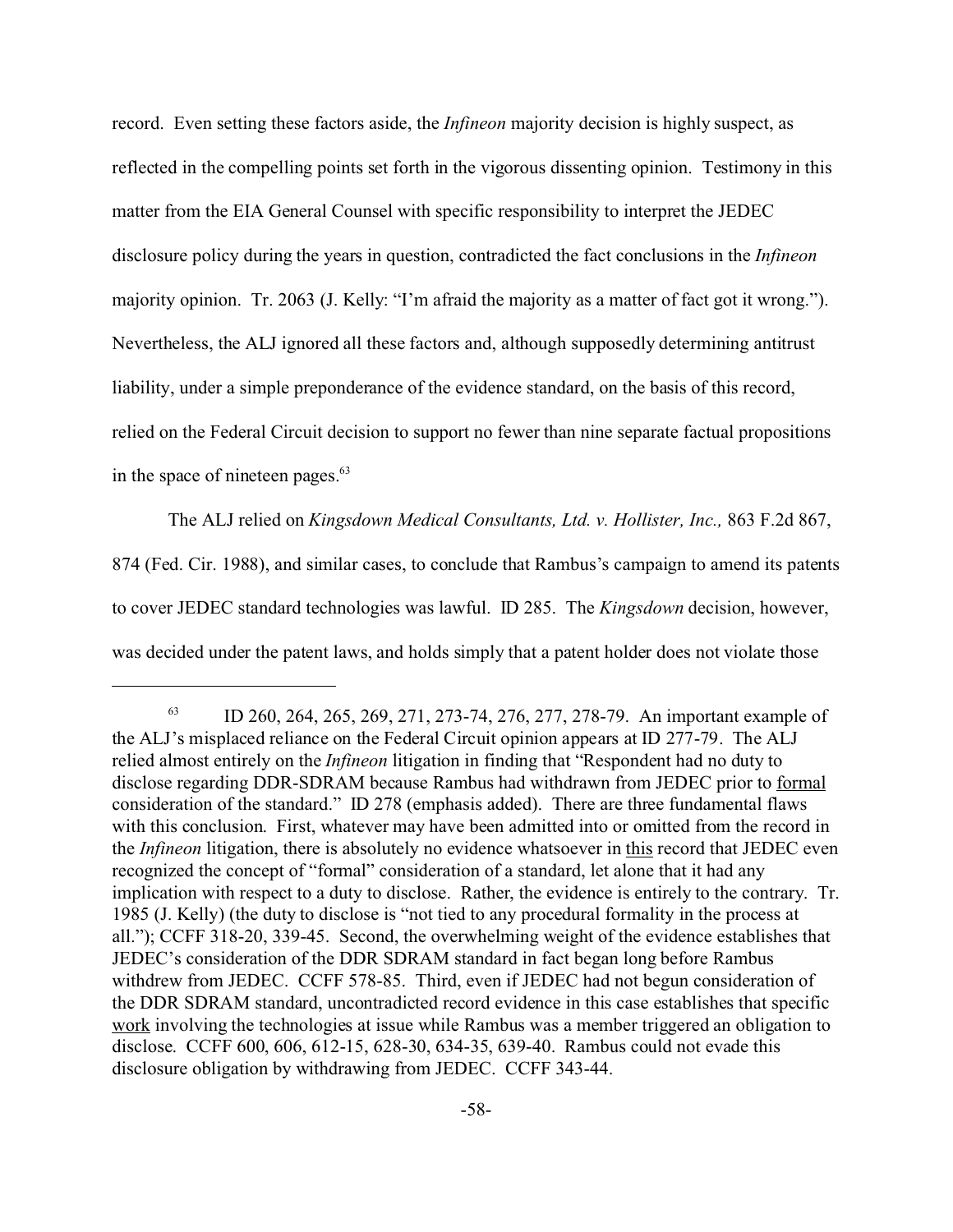laws by amending a pending application to add claims intended to cover a single competitor's product. The decision says absolutely nothing about liability under the antitrust laws, much less about liability of a patent holder with respect to conduct relating to a standards organization. The complaint in this matter goes far beyond the simple conduct at issue in *Kingsdown*, and that patent case provides no basis to uphold the antitrust legality of Rambus's wide-ranging course of conduct that led to monopoly.

Transfixed by his illusion that any ambiguity in the specific JEDEC rules was grounds for validating the Rambus conduct, the ALJ wrongly disregarded virtually all of the trial testimony of JEDEC participants concerning their understanding of the JEDEC disclosure policy. Most egregious was his treatment of EIA General Counsel John Kelly: After finding that Mr. Kelly was the person specifically responsible for interpreting the JEDEC patent policy, IDF 244, the ALJ simply disregarded his one-and-a-half days of testimony. Even a cursory review of Mr. Kelly's testimony reveals that it is impossible to reconcile with the ALJ's interpretation of the JEDEC patent policy.64 The ALJ compounded his error by likewise ignoring most of the

<sup>64</sup> *See generally* Tr. 1749-2175 (J. Kelly). For example, Mr. Kelly contradicted the ALJ's conclusion that the requirement of good faith did not apply to JEDEC members but only JEDEC supervisors (Tr. 1840: the basic rules in the EIA Legal Guides are "mandatory" for EIA participants; Tr. 1841: "[C]ompanies need to participate in the process openly and honestly and fairly and in good faith and not in bad faith, because bad faith undermines the confidence of everyone in the process;" Tr. 2053-55: "all participants are under a duty under the EIA Legal Guides to act in good faith;" "clearly there are no intended loopholes"). He contradicted the ALJ's conclusion that JEDEC encouraged but did not require early disclosure of patents and applications (Tr. 1837-38: The EIA/JEDEC patent policy "requires an early disclosure of intellectual property; that is, patents or patent applications that are or may be related to the work of a standard-setting committee;" Tr. 1972: a participant "is required to disclose as much information as possible as early as possible in the process;" *see also* Tr. 1975, 1984-85). Mr. Kelly's testimony confirms that, based on this record, it was improper for the ALJ to rely on the Federal Circuit opinion in *Infineon* (Tr. 2063-66: "I'm afraid the majority as a matter of fact got it wrong.").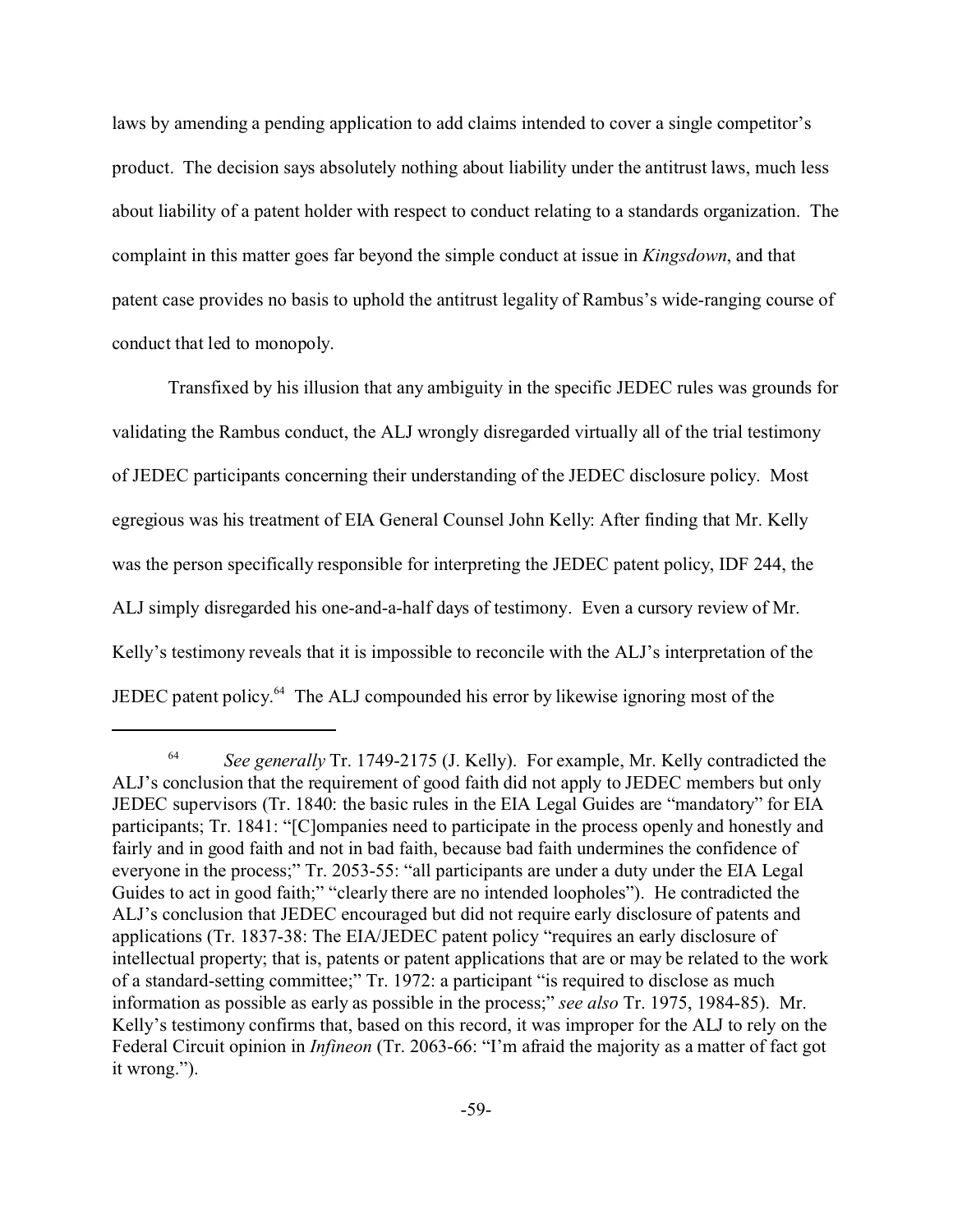testimony of other fact witnesses,<sup>65</sup> and relying only on selected snippets frequently taken out of context. Witness after witness demonstrated the effectiveness of Jim Townsend's repeated messages at meeting after meeting: Despite the passage of 8-12 years, the testimony was remarkable for its consistency in describing the key elements of the disclosure policy. CCFF 318-20.

The record properly viewed in its entirety leaves no doubt that Rambus successfully subverted JEDEC's rules. Rambus's plan achieved exactly the opposite of what JEDEC intended: Instead of a standards process that gave careful consideration to possible intellectual property rights, with proprietary technologies adopted only on the basis of informed discussion and with assurances of reasonable and non-discriminatory access, JEDEC adopted the technologies in question without material information on crucial intellectual property issues. Instead of standards that do not restrict competition, give a competitive advantage to any company or exclude others from the market, Rambus's conduct has resulted in standards that today give it the power to control which firms may practice the standards, and to dictate the price and terms under which they may do so. Rambus's conduct was exclusionary in the most fundamental sense, and constitutes an unfair method of competition.

<sup>65</sup> This mistake derives in large part from a misapplication of the *Gypsum* rule. ID 264-265, 269. *United States v. United States Gypsum Co.*, 333 U.S. 364, 395-96 (1948), teaches that if trial testimony is contradicted by contemporaneous documents, the trial testimony should be afforded little weight. But in this matter, even if the ALJ were correct that the contemporaneous documents embodying the JEDEC policies and rules contained ambiguities, *Gypsum* provides no reason to disregard the trial testimony of witnesses explaining any ambiguities, particularly where that testimony is consistent with other contemporaneous documents and evidence.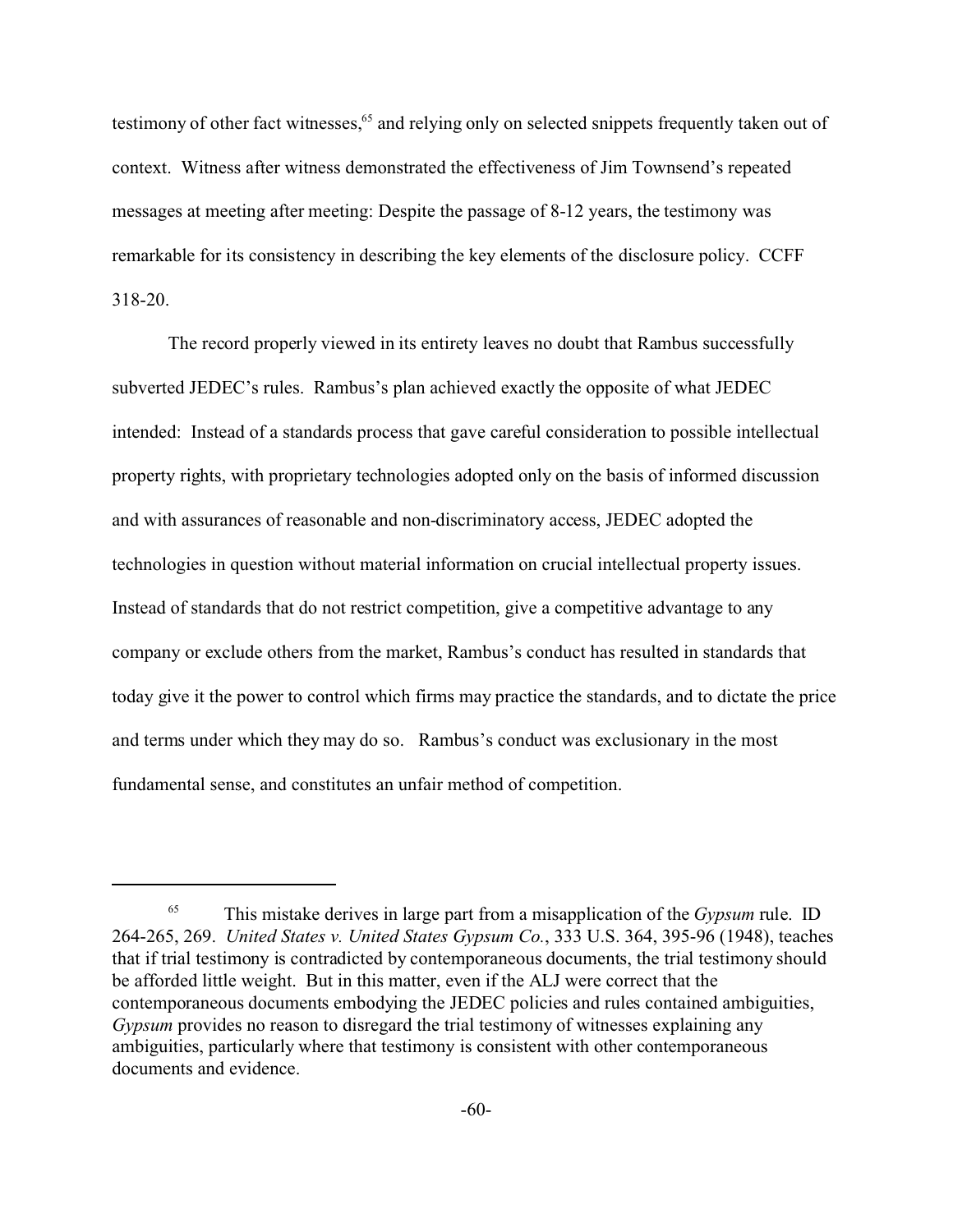**II. Rambus's Exclusionary Conduct Contributed to Rambus's Unlawful Acquisition of Durable Monopoly Power.**

There is no debate that the four technology markets alleged in the complaint constitute well-defined product markets (IDF 1010-140); that each relevant technology market is worldwide in scope (IDF 1016-17); and that Rambus today possesses monopoly power in those markets (IDF 1018-29). Further, Rambus did not have this monopoly power at the time it joined JEDEC, and thus has acquired it since that time. CCFF 3015-16. Despite recognizing these key facts, the ALJ erroneously concluded that Rambus's monopoly power does not constitute anticompetitive harm because he believed that power had not been fully exercised, and was not causally linked to Rambus's course of conduct. Both conclusions are wrong.

First, the law is clear that Rambus's acquisition of monopoly power is in itself anticompetitive harm, regardless of whether that power has been exercised. Moreover, the record confirms that Rambus has exercised that power to increase prices, that the impact is likely to be passed on to consumers, and that Rambus's monopoly power is durable because firms today cannot readily switch from the JEDEC-standard technologies.

Second, the record establishes that Rambus's course of conduct contributed to Rambus's monopoly power. Prior to the adoption of the JEDEC standards, each of the relevant markets contained a number of viable and price-constraining technologies. CCFF 2790-2821. In each instance, JEDEC members selected a single technology from those options for inclusion in the standard. Rambus's conduct distorted the JEDEC selection process by depriving JEDEC of highly material information – that Rambus planned to collect royalties based on patents covering certain technologies being considered by JEDEC for incorporation into its standards. Rambus

-61-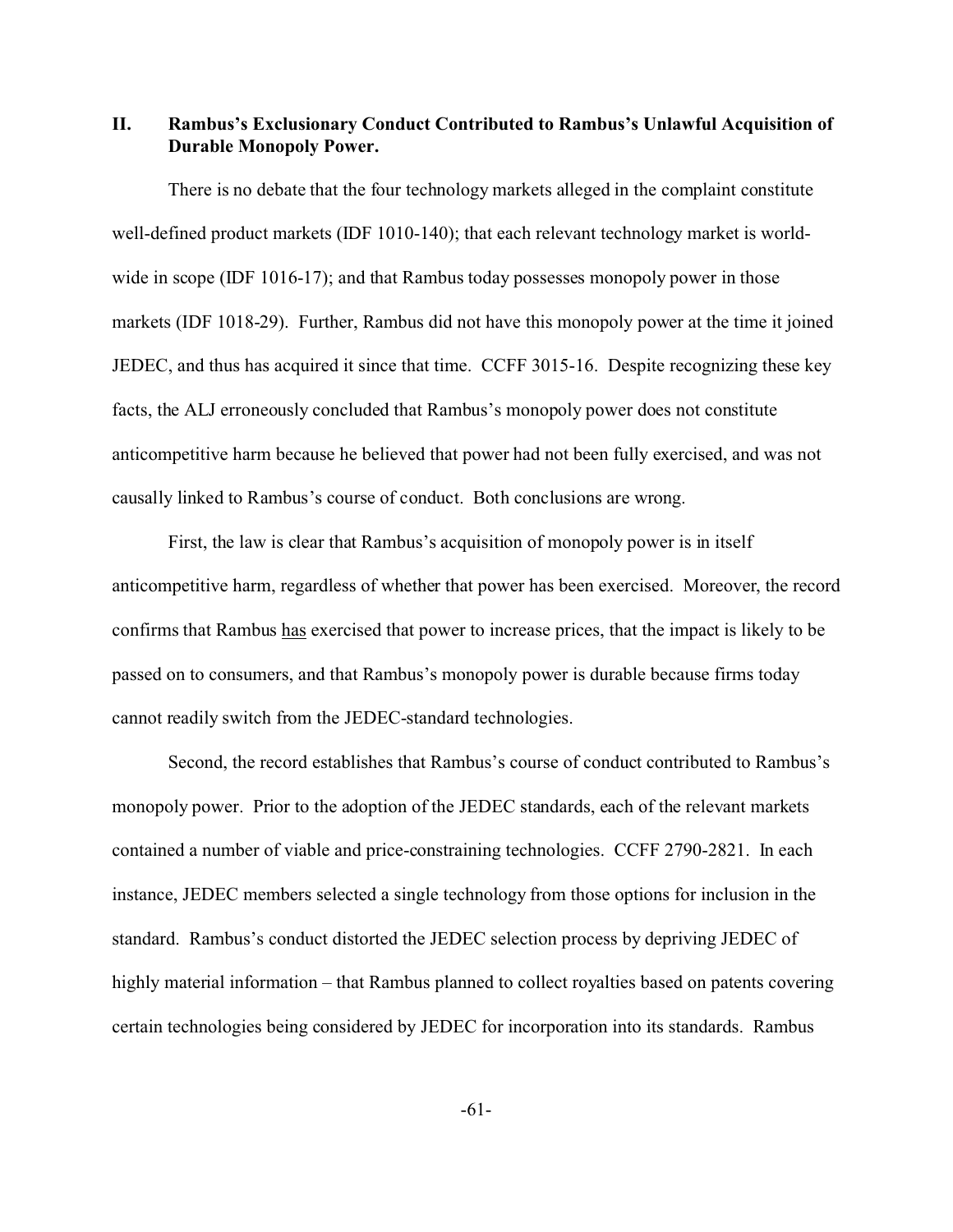led JEDEC members to select among various alternatives for its SDRAM and DDR SDRAM standards thinking the alternatives would all be free, when in fact Rambus intended that the four technologies at issue would come with an enormous hidden price tag.

### **A. Rambus Possesses Durable Monopoly Power in the Relevant Technology Markets.**

Rambus has monopoly power. Monopoly power is the power to control prices and exclude competition. *United States v. E.I. du Pont de Nemours & Co.*, 351 U.S. 377, 391 (1956); *Carpet Group Intern. v. Oriental Rug Importers*, 227 F.3d 62, 74 (3d Cir. 2000). The offense of monopolization is complete with the acquisition or maintenance of monopoly power; that power does not have to be exercised.

The ALJ improperly accepted Rambus's argument that its acquisition of monopoly power in the four relevant markets does not constitute anticompetitive harm because there is no evidence that prices in the downstream market for DRAMs have increased. ID 323-24. The ALJ was wrong on the law and wrong on the facts. Acquisition of monopoly power constitutes anticompetitive harm, regardless of whether that power has been exercised at the time of a lawsuit. *American Tobacco Co. v. United States*, 328 U.S. 781, 811 (1946) (the material consideration "is not that prices are raised and that competition actually is excluded but that power exists to raise prices or to exclude competition when it is desired to do so."); *Berkey Photo, Inc. v. Eastman Kodak Co.*, 603 F.2d 263, 275 (2d Cir. 1979); *see also* Timothy Muris, *Anticompetitive Effects in Monopolization Cases: Reply* ("*Anticompetitive Effects*"), 68 Antitrust L.J. 325, 328 n.19 (2000). In any event, Rambus has in fact imposed a dramatic price increase in the form of substantial license fees on nearly half of the manufacturers of downstream DRAM

-62-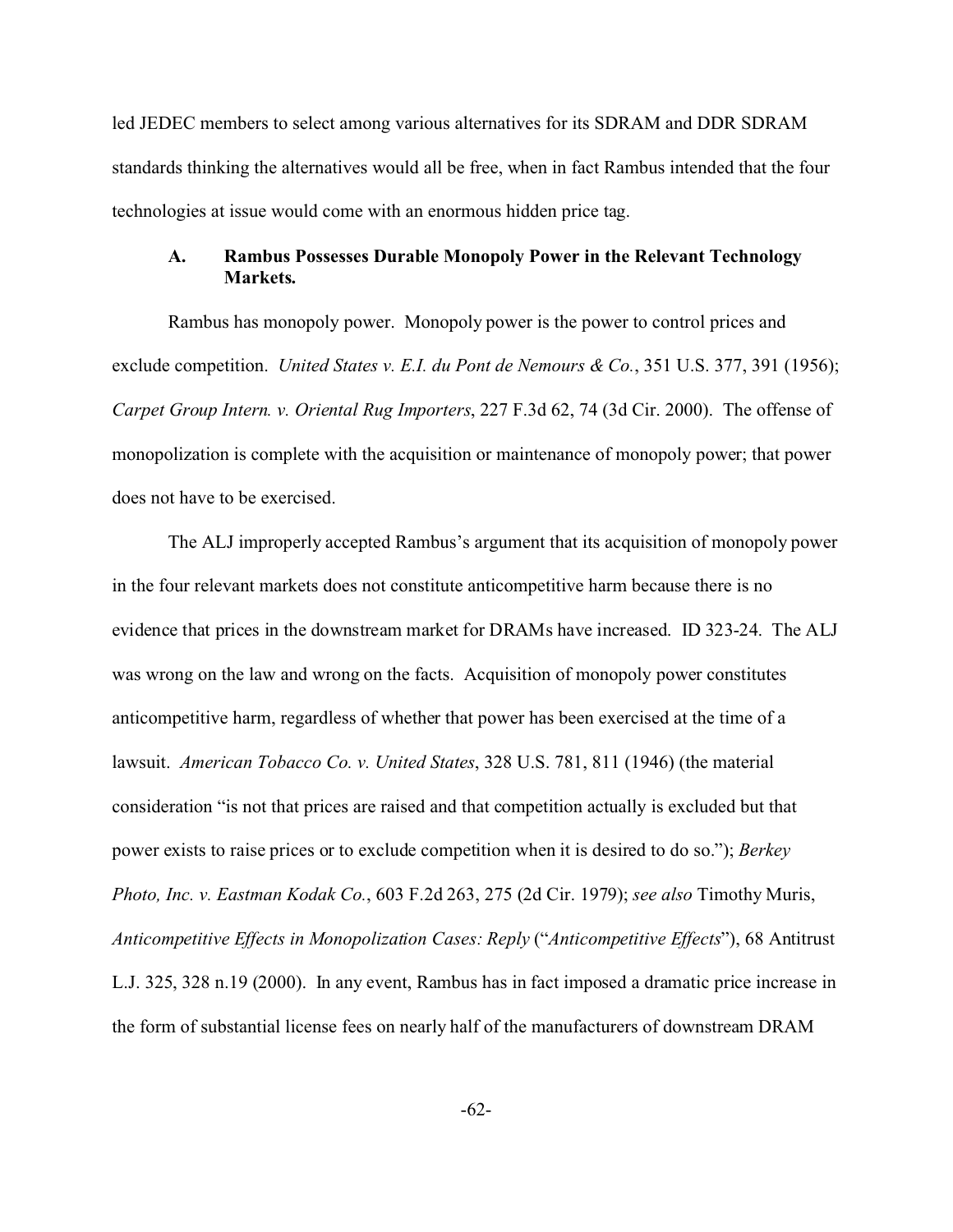products. CCFF 1975-80, 1995-2013. Furthermore, those price increases are likely to be passed on to customers and consumers in the long run. CCFF 3050-51.

### **1. Rambus Has The Power To Increase Price, Reduce Output and Exclude Competitors in the Relevant Technology Markets.**

*"Solidify the Franchise – Collect royalties on all DRAM and controllers forever."*

*CX1386 at 8 (Rambus internal presentation, BHAG [Big Hairy Audacious Goals] for 200x, September 2000).* 

Rambus has acquired monopoly power in at least four well-defined technology markets: (1) the market for technologies used to specify DRAM latency; (2) the market for technologies used to specify burst length; (3) the market for technologies used to facilitate synchronization of data capture; and (4) the market for technologies used to accelerate the rate of data transfer. IDF 1013. Each of the markets is worldwide. IDF 1016. Rambus has the power to increase price and reduce output in each. *See* ID 252 ("Complaint Counsel have demonstrated that Respondent has monopoly power in the relevant markets."); Tr. 10046 (Rapp) (Rambus's economic expert: "Q. . . . it is the case, isn't it, that, in your view, Rambus today possesses market power in each of the relevant markets defined by Professor McAfee? A. Yes.").

Rambus's monopoly power arises from patents that it claims are necessary to make, sell, or use DRAMs that comply with the JEDEC standard. Tr. 7427-28, 7432-33 (McAfee). JEDEC standards dominate the industry, and over 90% of DRAMs sold today comply with the JEDEC SDRAM and DDR SDRAM standards. CCFF 259-62, 267, 2039-40. Customers will not purchase anything other than JEDEC-compliant DRAMs for commodity applications. CCFF 263. Rambus's patents permit it to assert claims of infringement against DRAM complying with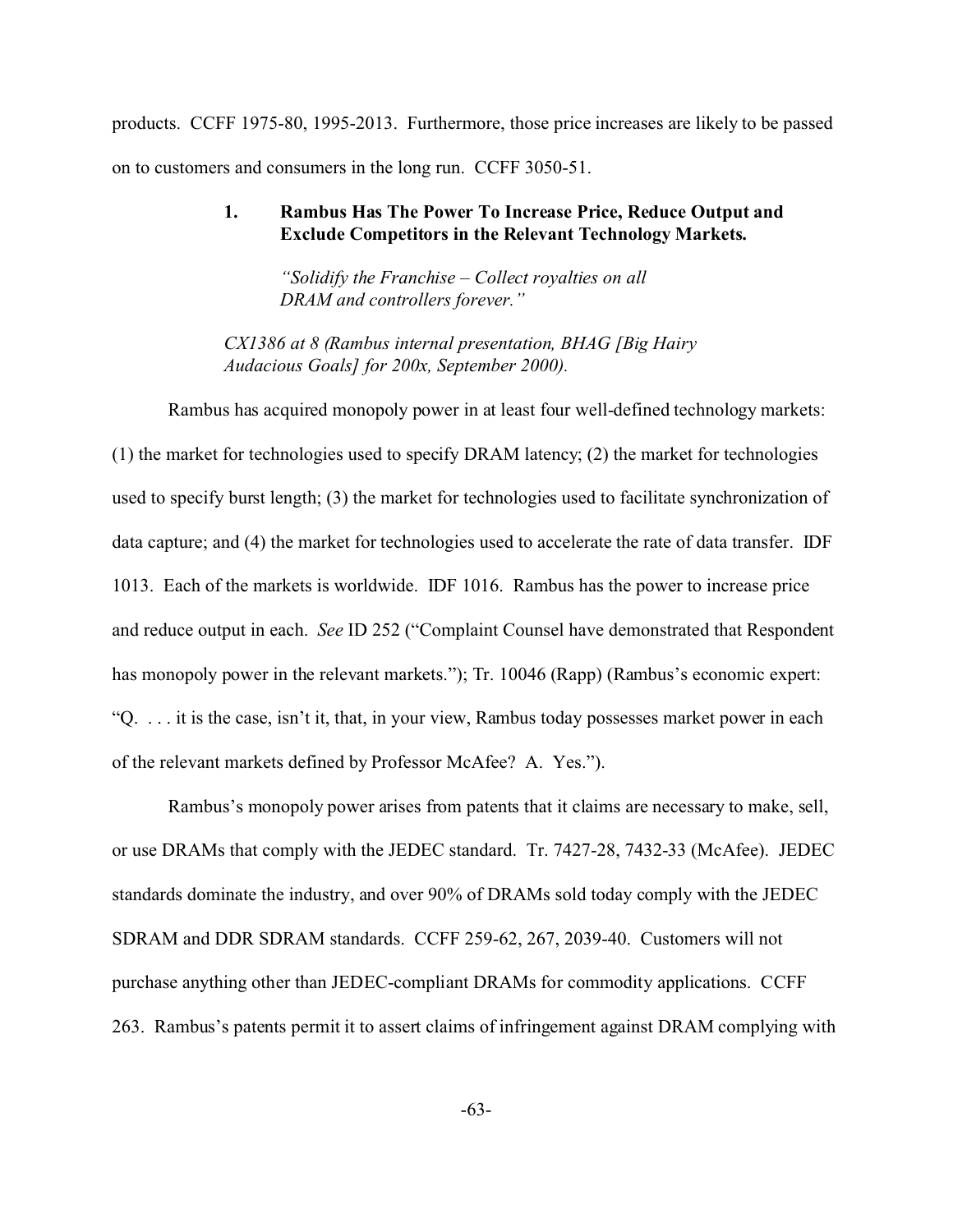the JEDEC SDRAM and DDR SDRAM standards, which constitute approximately 90% of the DRAM market.<sup>66</sup> CCFF 2905-2913. In other words, Rambus's patents permit it to raise the price for technologies used in 90% of DRAMs sold today, and to exclude companies from selling such DRAMs.

This indirect evidence of monopoly power is fully borne out by substantial direct evidence showing that Rambus has, and has exercised, monopoly power. Whereas the four relevant technologies and the formerly available price-constraining alternatives used to be free, Rambus increased price in the relevant technology markets substantially (an increase in royalties from 0% to .75% and 3.5% respectively of the selling price of the downstream SDRAM and DDR SDRAM products). CCFF 1995-2013.<sup>67</sup> Rambus expects its monopoly power to yield \$1-3 billion in royalties. CCFF 2041-43. Rambus's unilateral ability to control prices, to price discriminate at will, and to threaten to exclude selected competitors confirm its monopoly power.68 CCFF 1989-94, 2962-85.

Internal Rambus documents confirm that Rambus's patents covering technologies in the JEDEC standards, along with patents covering its own RDRAM architecture, give it a market share consistent with monopoly power. CCFF 2911; *see e.g.,* Rambus Presentation re: BHAG for 200x (9/15/00) CX1386 at 4 ("Today - We are on the cusp of achieving our original BHAG [big hairy audacious goal] - SDRAM+DDR+RDRAM>> 90% of the DRAM market - SDRAM/DDR: ~20% paying us royalties now; all by 01/E"). *See also,* Rambus presentation re: Promotions (11/18/99) CX1353 at 7 ("Intellectual Property - . . . Strategic patent portfolio 1: SDRAM/DDR/Controllers all infringe"); Harmon presentation (9/00) CX1382 at 13 ("Rambus: Three Ways to Win:...Rambus receives royalties on competitive alternatives.").

<sup>67</sup> *See, e.g.,* CX1154 (Tate: one year after launching patent enforcement campaign, "we are close to getting royalties from HALF of the entire dram market!").

 $68$  CX1379 at 13 ("Settle – Now - Best terms, Later - Higher, but still good; Fight – Then settle - Even higher terms, Until decision - No guarantee of a license"); CX1097 at 1 (Tate: "if [Hitachi] insist[s] on a fight to the finish we have said we want an injunction: NO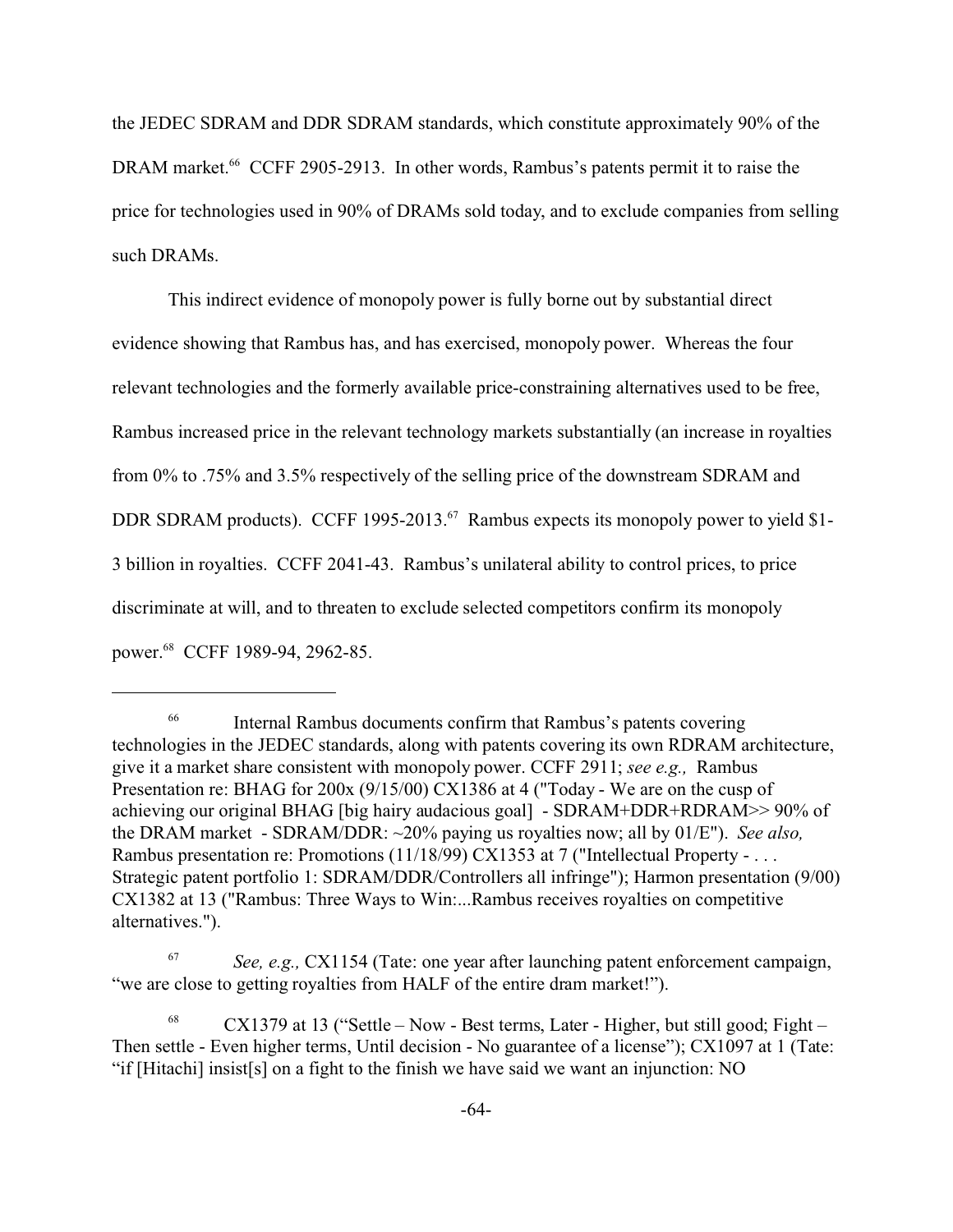#### **2. Rambus's Monopoly Power Is Durable.**

*"Barriers to Entry: . . . Once a DRAM or vend[or] [has] committed to [an] architecture [it is] unlikely to change."*

*CX0533 at 15 (Rambus business plan, June 1989).* 

After the JEDEC standards were implemented throughout the industry, it became far more difficult, costly, and time-consuming to switch technologies than it would have been to adopt different technologies in the first place. CCFF 2500-84. Thus, JEDEC's selection of a technology and the industry's implementation of the resulting standards served to eliminate other options from the relevant market. CCFF 2901-2904. The industry is now effectively locked in to use of the technologies contained in the JEDEC standards. Whereas before the standards were adopted, Rambus could obtain patents covering only one of several available, price-constraining technologies in each of the relevant markets, today Rambus has patents allowing it to dictate the terms of access to the sole viable technology remaining in each relevant market. CCFF 2914-22; Tr. 7421, 7459-65 (McAfee).

Because of the large investments made by DRAM manufacturers, chipset makers, other component producers, computer OEMs, and other end-product companies to design and manufacture products compliant with the JEDEC standards, and the coordination difficulties and delays that would be involved in trying to change those standards, any attempt to change the technologies contained in those standards would be costly, complicated, and time-consuming.

Replacing the four technologies at issue would require DRAM manufacturers to redesign

LICENSE."). Evidence that a firm sets prices without concern for the loss of sales to rivals indicates that the firm has no real rivals. *See e.g., Microsoft,* 253 F.3d at 57-58 (direct evidence of monopoly power includes setting price without considering rivals' prices).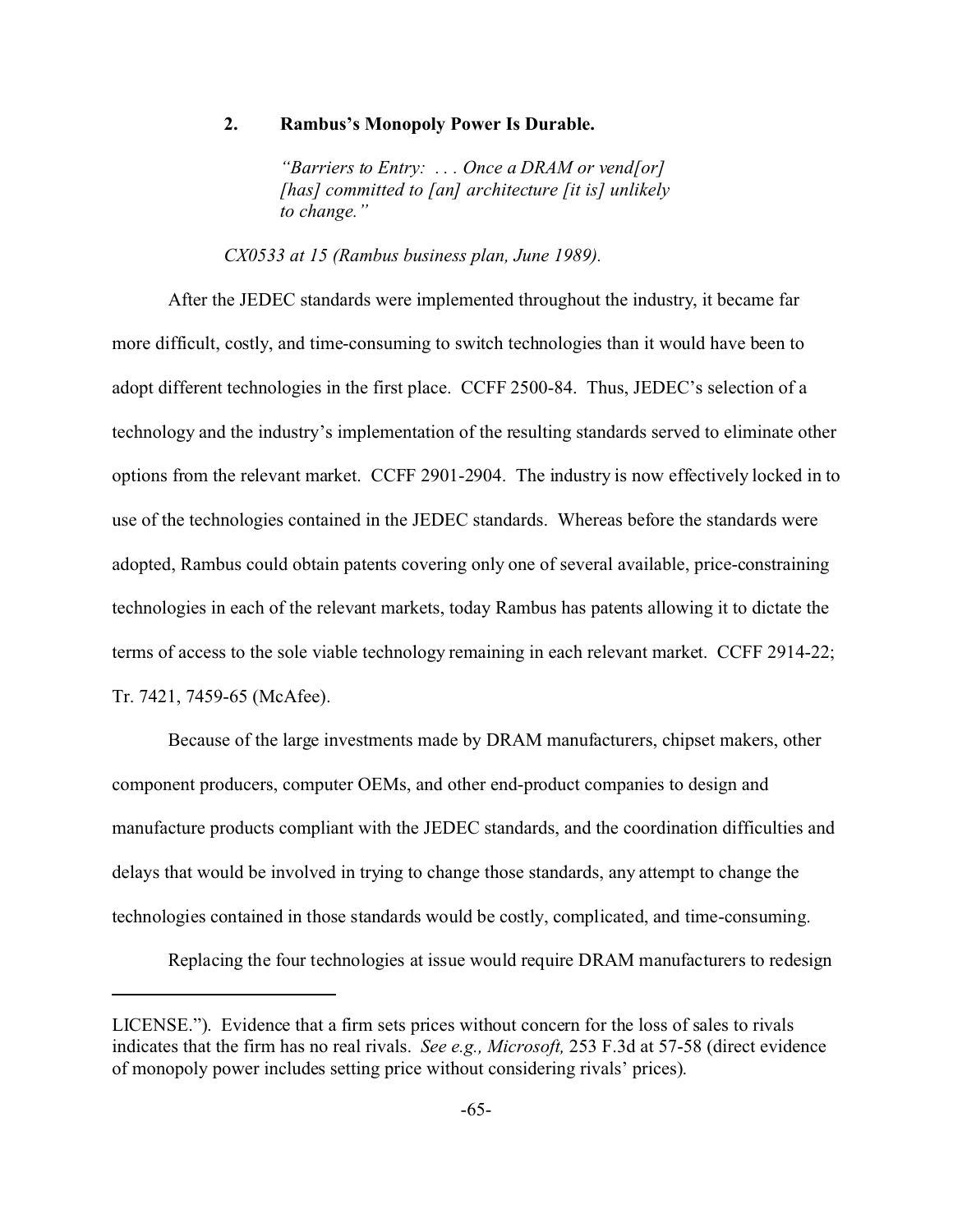their existing DRAM products. CCFF 2541-46. In addition to the redesign cost and time, DRAM manufacturers would have to verify the new designs, have new manufacturing masks created, produce sample wafers, exhaustively test sample chips, identify and correct errors, have revised manufacturing masks created, produce revised sample wafers, test revised sample chips, have revised sample chips validated and qualified by customers, have additional sets of masks produced, and ramp up production of the new DRAMs. CCFF 2528-40.<sup>69</sup> Replacing these technologies would take months for each individual DRAM product and could cost individual DRAM manufacturers **{ }** in direct and opportunity costs. CCFF 2532-37 (*in camera*). DRAM manufacturers could theoretically avoid some of these costs by waiting until they redesigned their existing products to switch technologies, but only by increasing substantially the complexity, duration and cost of their redesigns. CCFF 2538-40.

Even more importantly, replacing the four technologies at issue would have substantial implications for a wide range of component and end-product manufacturers. Memory does not operate independently. Rather, it forms an integral part of the central electronic complex of computers and other products. CCFF 13-16, 25-28; Tr. 5008-11 (Kellogg). In a personal computer, for example, memory must interface across the memory module and motherboard with the memory controller (also referred to as the "north bridge," part of the chipset); it must also operate compatibly with other components, including the central processing unit, the BIOS, and other peripherals. Tr. 3655-61 (Heye); DX-30; Tr. 275-83 (Rhoden); Tr. 4768 (Macri) (**{** 

 $^{69}$  For a description of the DRAM design and manufacture process, see CCFF 35-65; Tr. 4140-55 (Shirley); Tr. 4306-50 (Rezcek).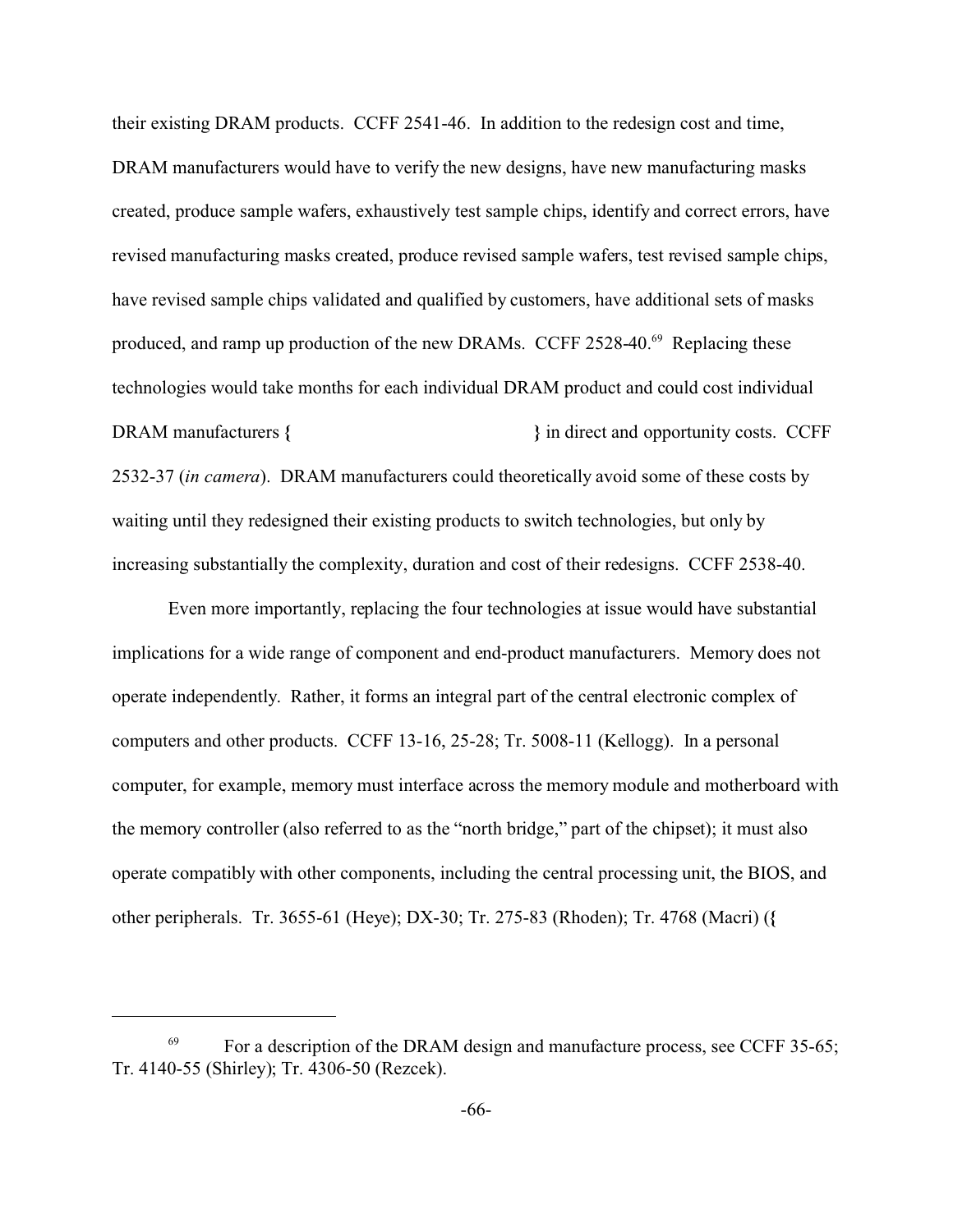**}** (*in camera*)).

Replacing the four technologies at issue would create DRAMs that would be incompatible with other components and end-products. CCFF 2541-62. As the record establishes:

- No one company could unilaterally alter the design of DRAMs; because of the requirement of interoperability and the tight interface tolerances involved, the industry as a whole must agree on any replacement of technologies in the standards. CCFF 2547-52.
- Component manufacturers, such as chipset manufacturers, would incur substantial redesign, qualification and testing costs if the technologies in DRAMs were changed. Other components (such as the motherboard, the processor, the BIOS, and the module) might also have to be redesigned, depending on what technologies were selected to replace the four in question. CCFF 2550-62; 2580- 84.
- OEMs would have to ensure that all of the various components were redesigned, tested and manufactured on schedule and that they worked properly with one another; OEMs might also have to undertake costly redesign of their systems. *Id*.; *see also* Tr. at 5877-84 (Bechtolsheim) (a change in the design of SDRAMs and DDR SDRAMs could cost Cisco up to \$1 billion and take one year for it to redesign its own products in response); Tr. at 2781-99 (Krashinsky) (changing the technologies at issue was "way too expensive" for Hewlett Packard).

Replacing the four technologies at issue also would create backwards compatibility

problems. Backwards compatibility is important for three reasons: it ensures that products in the marketplace today can function with replacement parts and upgrades produced in the future; it permits new product designs to be based as much as possible on past designs, thus minimizing the cost and maximizing the speed and efficiency of new product introductions; and it permits new products to be introduced that work with both the latest generation and previous generation of DRAM, thus minimizing the risk of shortages of or malfunctions in the latest generation of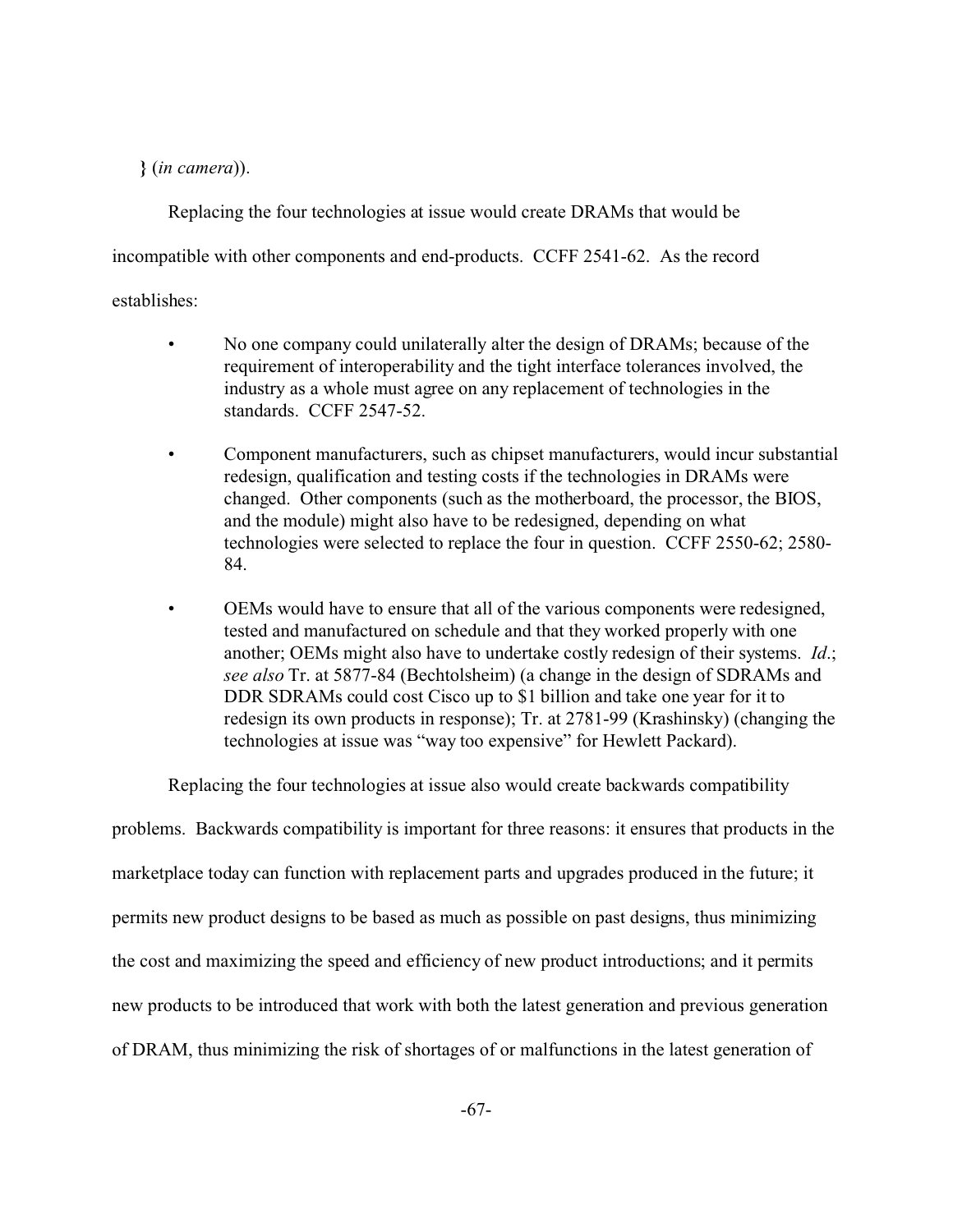DRAM. CCFF 2543-46, 2648, 2680, 3244-49, 3254, 3260. The record evidence demonstrates that, if the four technologies in question were replaced with alternatives:

- Replacement DRAMs bought in the aftermarket might not work in existing equipment. Tr. 5568, 5572, 5574-75, 5577 (Jacob).
- Manufacturers would not be able to reduce cost by reusing the relevant elements of prior product designs. CCFF 2541-46.
- It would be substantially more difficult and costly for manufacturers to reduce the risk of new product launches by designing for both the latest generation and the previous generation of memory. CCFF 2579-84, 3245-49, 3254, 3260.

Furthermore, securing agreement within JEDEC on specific replacement technologies would be difficult and time-consuming, which could delay substantially the introduction of new products. CCFF 2576-84. Reaching agreement would be far more difficult now than before the standards were adopted because of the specific investments companies have made. For example, in the early 1990's, Intel and AMD could have adopted any burst length, including a single fixed burst length. But after programmable burst length was incorporated in the standard, Intel developed its products to use a burst length of four, and AMD optimized its products around a burst length of eight. After the fact, AMD would be harmed by selection of a fixed burst length of four to replace programmable burst length, as would Intel by a selection of a fixed burst length of eight. CCFF 2579-81; *see also* Tr. 3994 (Polzin); Tr. 4448-57 (Peisl) (possible to add features but very difficult to remove features from a implemented standard).

In sum, replacing the four technologies in the JEDEC standards would result in substantial out-of-pocket and opportunity costs to DRAM manufacturers, component manufacturers, and OEMs; create significant coordination problems; and delay new product innovation. The result of these costs, difficulties and delays would not be to provide any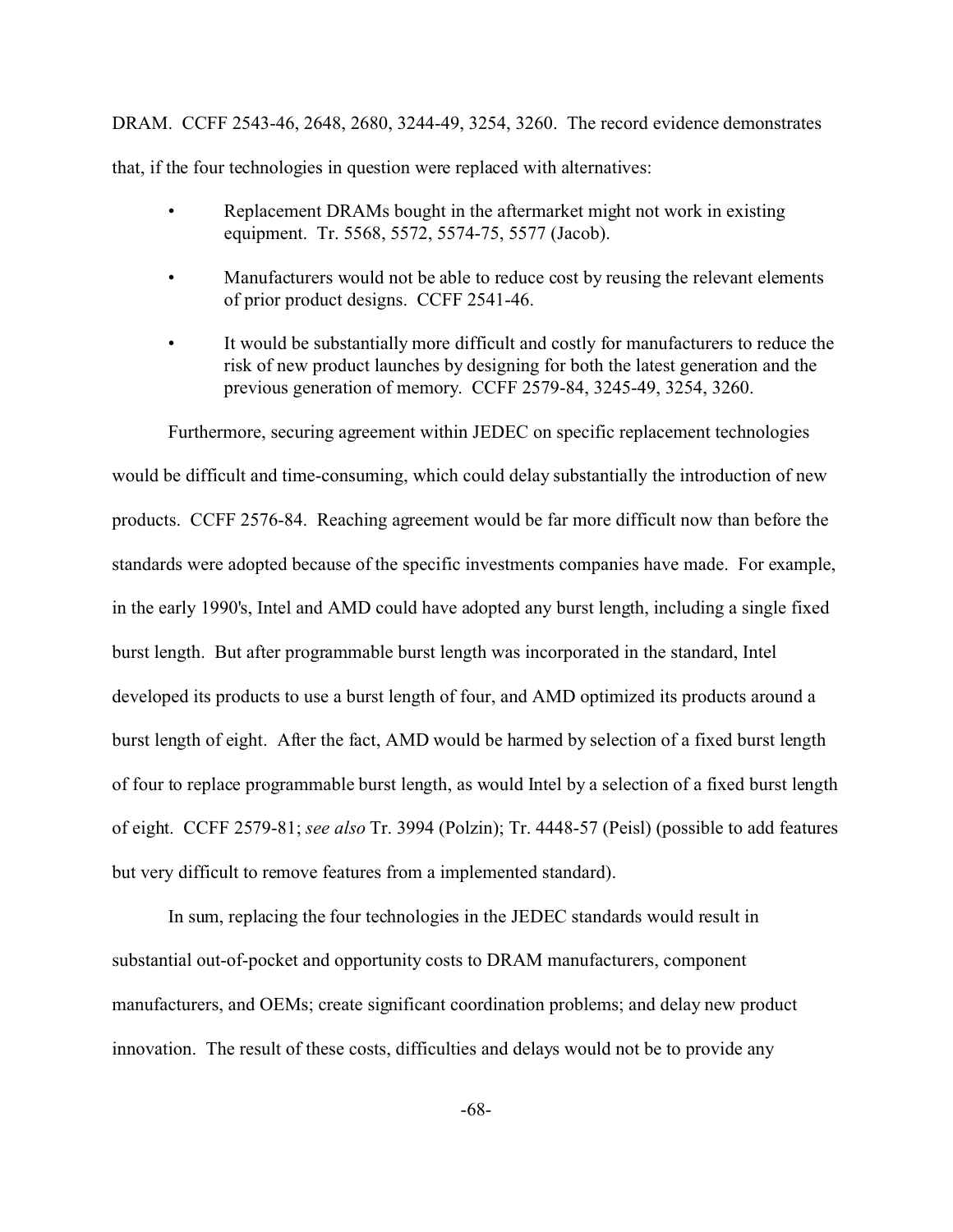improved products or other benefits to consumers; rather, it would simply place the industry in the position it would have been in had JEDEC selected among the price-constraining alternatives at the time it was setting the standards. For all of these reasons, it was too costly, timeconsuming, and disruptive for the industry to change after the standards were widely implemented. CCFF 2106, 2527.

The ALJ's finding that the industry was not locked in to use of the four technologies in question was based on misinterpretation of the record evidence. He relied on evidence that industry members regularly introduce new DRAMs. But introducing a smaller or faster, but otherwise identical, version of an existing DRAM, is not the same as introducing a new DRAM design that changes four of the technologies that control how the DRAM interacts with the rest of a computer system. This more ambitious effort to adopt a new architecture would involve agreeing on new technologies for the standards; redesigning, testing and qualifying DRAMs incorporating the new technologies; and redesigning and testing interface components and end products using the new DRAMs. The process would take the industry two years or longer and cost billions. CCFF 2563-2584.<sup>70</sup>

The ALJ dismissed evidence of switching costs because Professor McAfee did not quantify them. ID 328. There is, of course, no reason to disregard reliable evidence of lock-in simply because it is not quantified. Coordination difficulties, for example, do not readily lend themselves to quantification. The ALJ simply ignored voluminous factual evidence from the

 $70$  The ALJ also cited to the Future DRAM Task Group's consideration of alternatives for the DDR-2 standard after Rambus began suing DRAM manufacturers as evidence that the industry was not locked in. ID 327. However, the record evidence demonstrates that JEDEC did not switch at that time precisely because the industry *was* already locked in. CCFF 3230-3261; CCRF 763.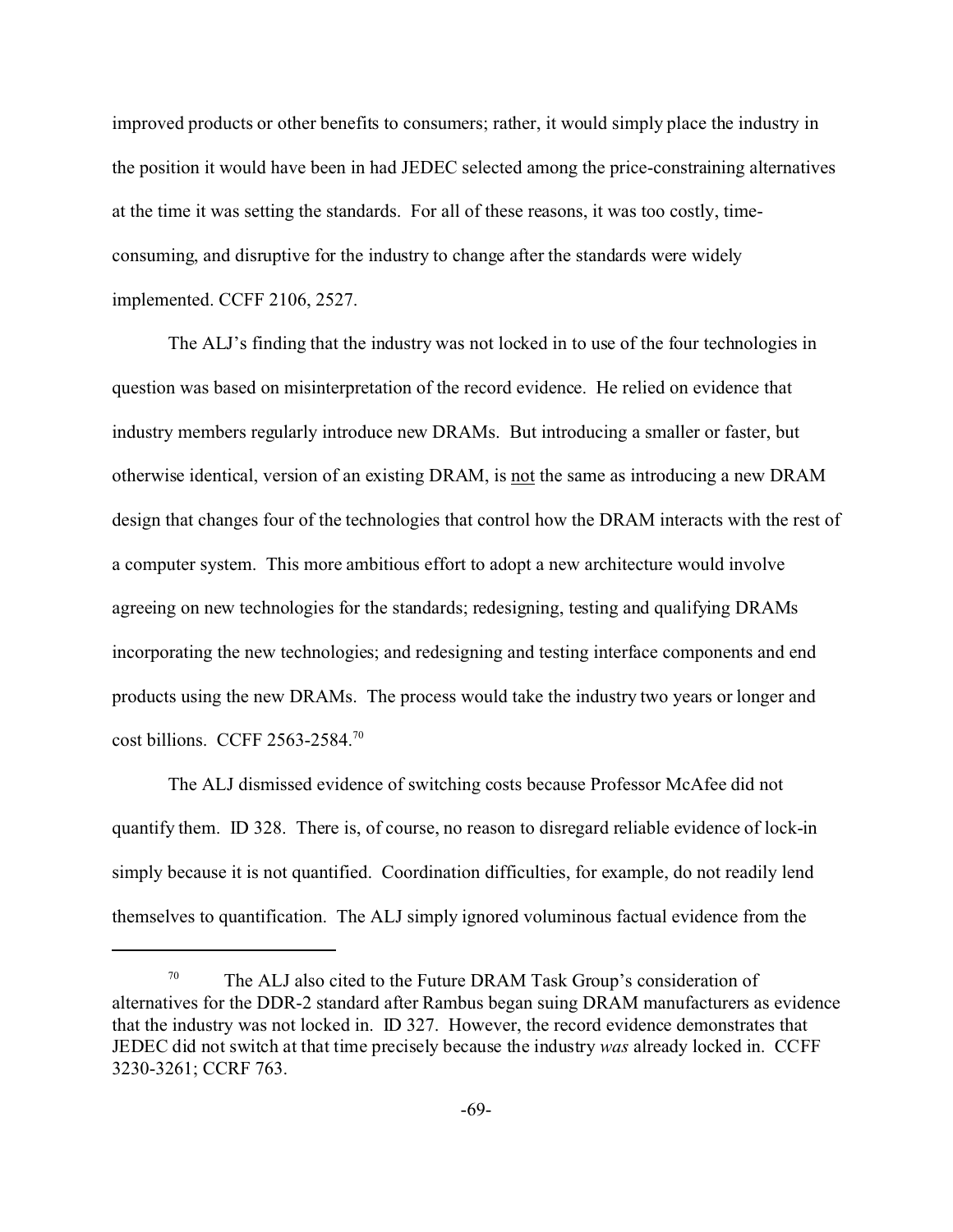industry participants confirming the importance of switching costs and coordination issues in this industry. CCFF 2547-2585; *see also* CCRF 1342. Furthermore, even if quantification of switching costs were essential, the ALJ completely ignored experienced fact witnesses who, based on actual industry experience, did quantify the switching costs of a DRAM manufacturer and a user. CCFF 2530-37 (Shirley – Micron); Tr. 5880-84 (Bechtolsheim – Cisco). In turn, Professor McAfee testified extensively, based on this and other record evidence, concerning the various elements of industry lock-in, including the importance of a single standard to the DRAM industry and related industries (CCFF 2600-2639) and the specific difficulties of changing an established industry standard (CCFF 2659-2756).

The ALJ magnified his errors by relying on the unsupported assumption that, because the percentage of the surface area of a DRAM chip that relates to complex "peripheral circuitry" dealing with control functions like those specified in the JEDEC standards is relatively small compared to the surface area relating to the uniform "memory array," the cost and complexity of modifying this peripheral circuitry would also be relatively small. ID 328. Substantial evidence from credible industry sources directly contradicts this simplistic assumption, however, and demonstrates that the cost to DRAM manufacturers, memory controller designers, module manufacturers, motherboard makers, BIOS programmers and computer OEMs of replacing technologies contained in the peripheral circuitry that control interoperability among all of these components would be substantial. CCFF 2547-2585.

In sum, the record evidence confirms that Rambus acquired, and has exercised, monopoly power, and that its monopoly power is durable because the cost, difficulty and disruption involved in replacing the four technologies in question today is sufficient to deter the industry

-70-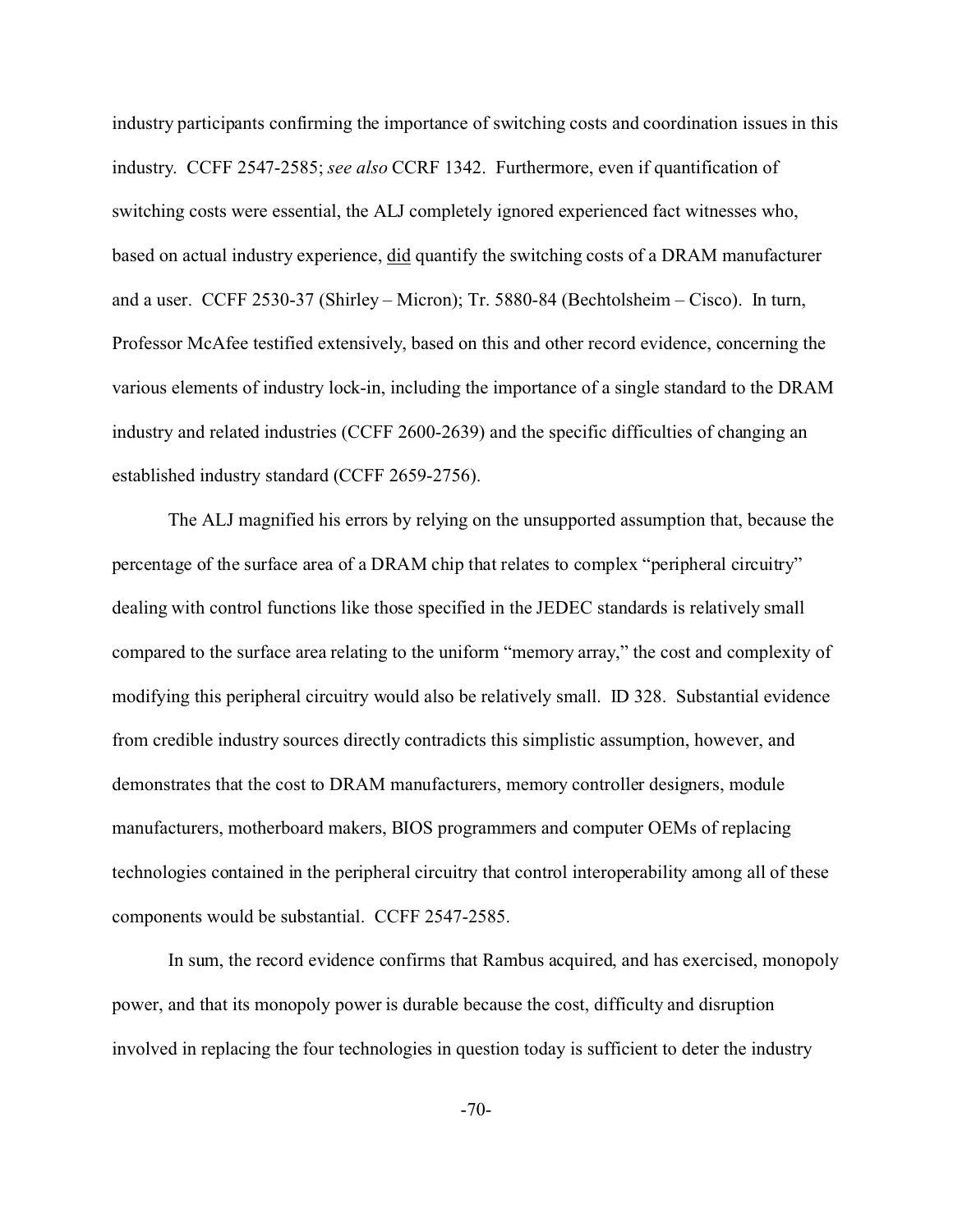from doing so despite Rambus's large price increase.

*. . .*

**B. Rambus's Monopoly Power Derived from Its Patents Covering Technologies Incorporated in the JEDEC SDRAM and DDR SDRAM Standards, Not Intel's Temporary Adoption of the RDRAM Architecture.**

> *"– Since 1996 we assumed Intel would drive a rapid transition from SDRAM to Rambus*

*– [Now] Intel has shifted to 'let the market decide,' [and] is enabling DDR . . . – We must be proactive on our IP with DRAM companies"*

*CX1379 at 4 (slide from October 1999, in Rambus-Intel Executive Meeting)* 

The ALJ's finding that Rambus's current monopoly power in the four technology markets at issue resulted from Intel's adoption of the RDRAM architecture, ID 303-04, makes no sense. In 1999, Intel reversed its decision to support RDRAM and instead developed chipsets to support SDRAM and DDR SDRAM. Indeed, this turning point marked the failure of Rambus's "Plan A," its hope to persuade the market to accept RDRAM as the prevailing memory architecture, and the catalyst for Rambus to implement "Plan B," its enforcement of patents against JEDECcompliant SDRAMs and DDR SDRAMs.

The undisputed record evidence established that, in 1995-96, Intel adopted the RDRAM architecture as the exclusive memory for purposes of interfacing with its future Camino 820 chipset, intended to support the Pentium III and Pentium IV processors. CCFF 1600-05. Beginning in late 1998, however, Intel encountered a series of technical problems in trying to implement the RDRAM interface. CCFF 1838-66; Tr. 4828-34 (MacWilliams). These problems led to repeated delays to Intel's Camino 820 chipset. CCFF 1877-94; Tr. 4852-53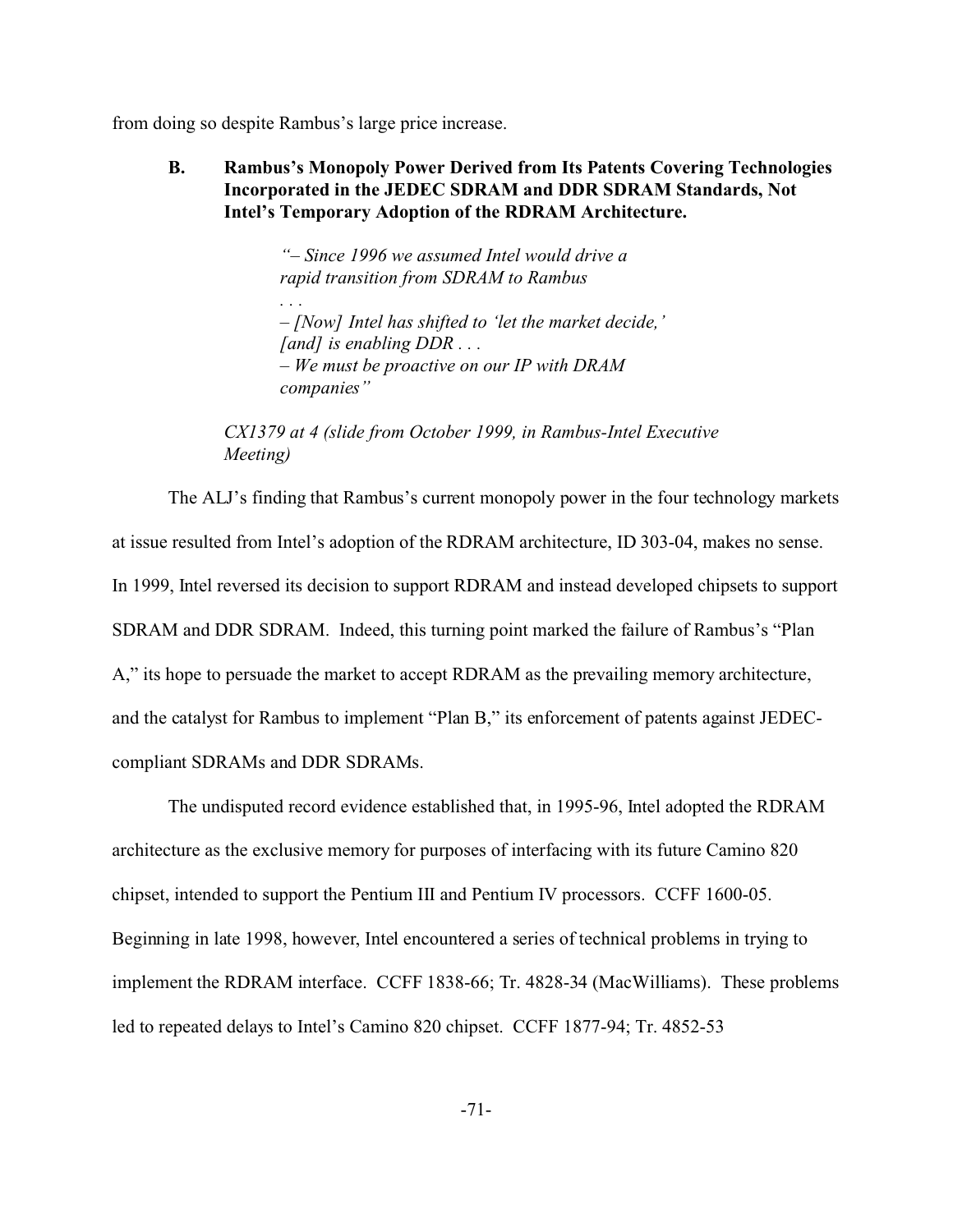(MacWilliams). In the meantime, Intel lost market share in the chipset market to competitors' chipsets that interfaced with SDRAM and DDR SDRAM. Tr. 4901-02 (MacWilliams). Intel thought that Rambus had not done enough beforehand to prepare the RDRAM architecture, and failed to adequately solve the problems once they arose. Tr. 4852 (MacWilliams) ("we expected these things to have been sorted out way back in the time where we had test chips or even before we had our direct RDRAM . . . and we were actually surprised to find issues popping up in '99 that were still related to the channel."); 4871-72, 4876-77 (MacWilliams); CX2887 at 2 ("[Intel's] customers are rapidly losing confidence in us and in the [RDRAM] technology, largely due to the lack of total, prioritized support from Rambus."). In 1999, "as a direct result of Rambus' failure to adequately deal" with these technical problems, Intel undertook a comprehensive review of the Intel-Rambus business relationship. CX2887 at 2; CCFF 1911-18. Intel withdrew its exclusive support of RDRAM and introduced controllers to interface with PC133 SDR SDRAM and later with DDR SDRAM. CCFF 1895-96, 1911-18.

Intel's withdrawal of exclusive support sounded the death knell for Rambus's hopes that RDRAM would dominate the industry. A chart published in the trade press in 2000 and reproduced in a Hynix business document dramatically depicts the effect of these technical problems and Intel's ultimate withdrawal of exclusive support – RDRAM's projected market share declined sharply from almost 80% to around 10%: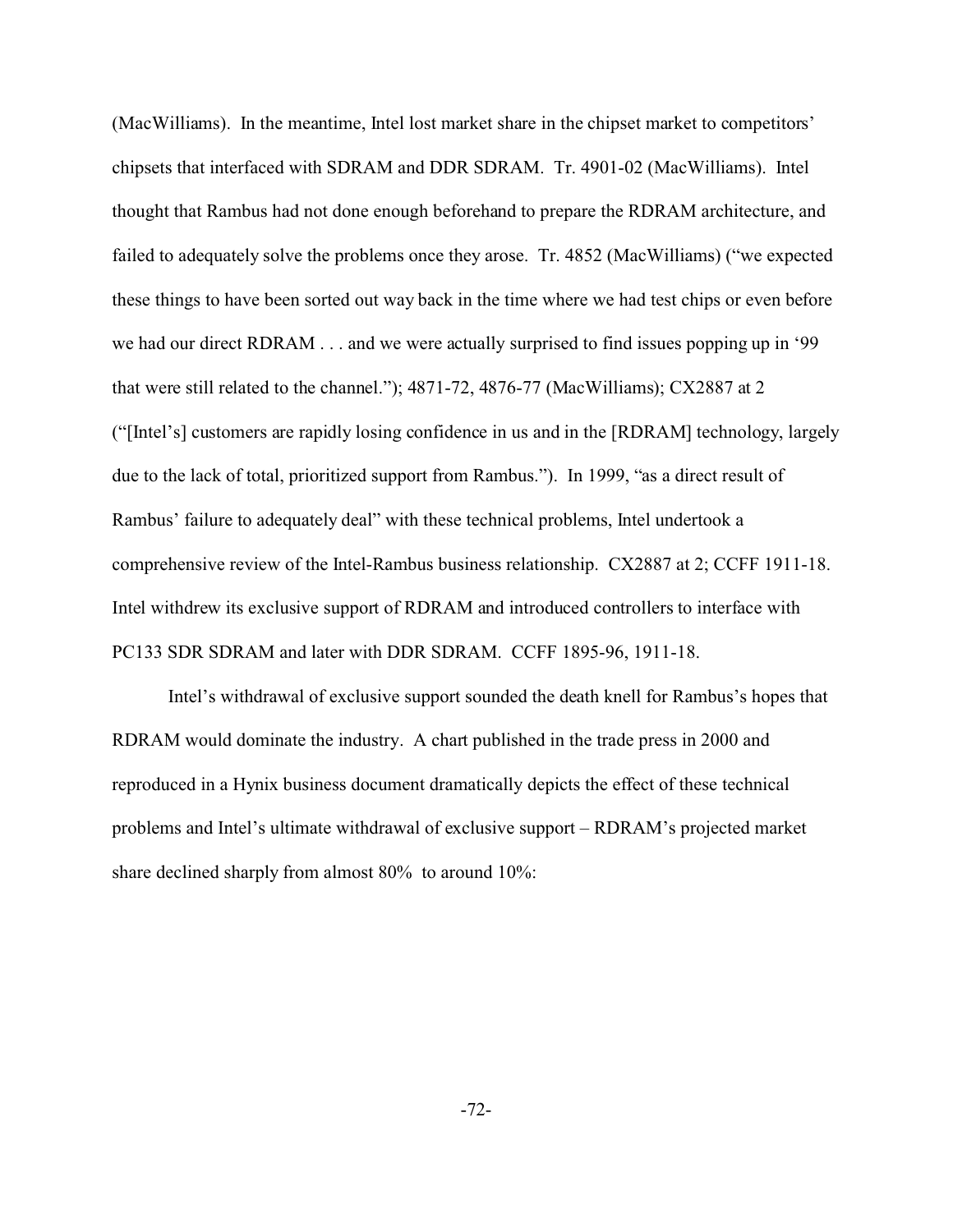

CX 2338 at 57; *see also* Tr. 9184-9208 (Tabrizi) (at 9208: "the expectation was Rambus [RDRAM] will be almost 80% of the market. With all the problems that Intel had and when Intel optioned the alternative [also supporting SDRAM and DDR SDRAM], the Rambus penetration came down to maybe around 10 percent or lower than that. Currently, [RDRAM's] total market is about 4 percent of the total DRAM market . . ."). The marketplace chose SDRAM and DDR SDRAM, and today the RDRAM architecture accounts for less than 5% of the DRAM market. *See* CCFF 1897-1905, 1910; DX141.71

 $71$  The ALJ also found that Rambus's monopoly power did not result from standardsetting work at JEDEC because the Intel PC100 specification set the standard for the industry. The ALJ misunderstood the PC100 specification; uncontroverted evidence establishes that the PC100 specification *was* the JEDEC SDRAM standard with a few additional parametrics. CCFF 266. In other words, the PC100 specification adopted programmable CAS latency and burst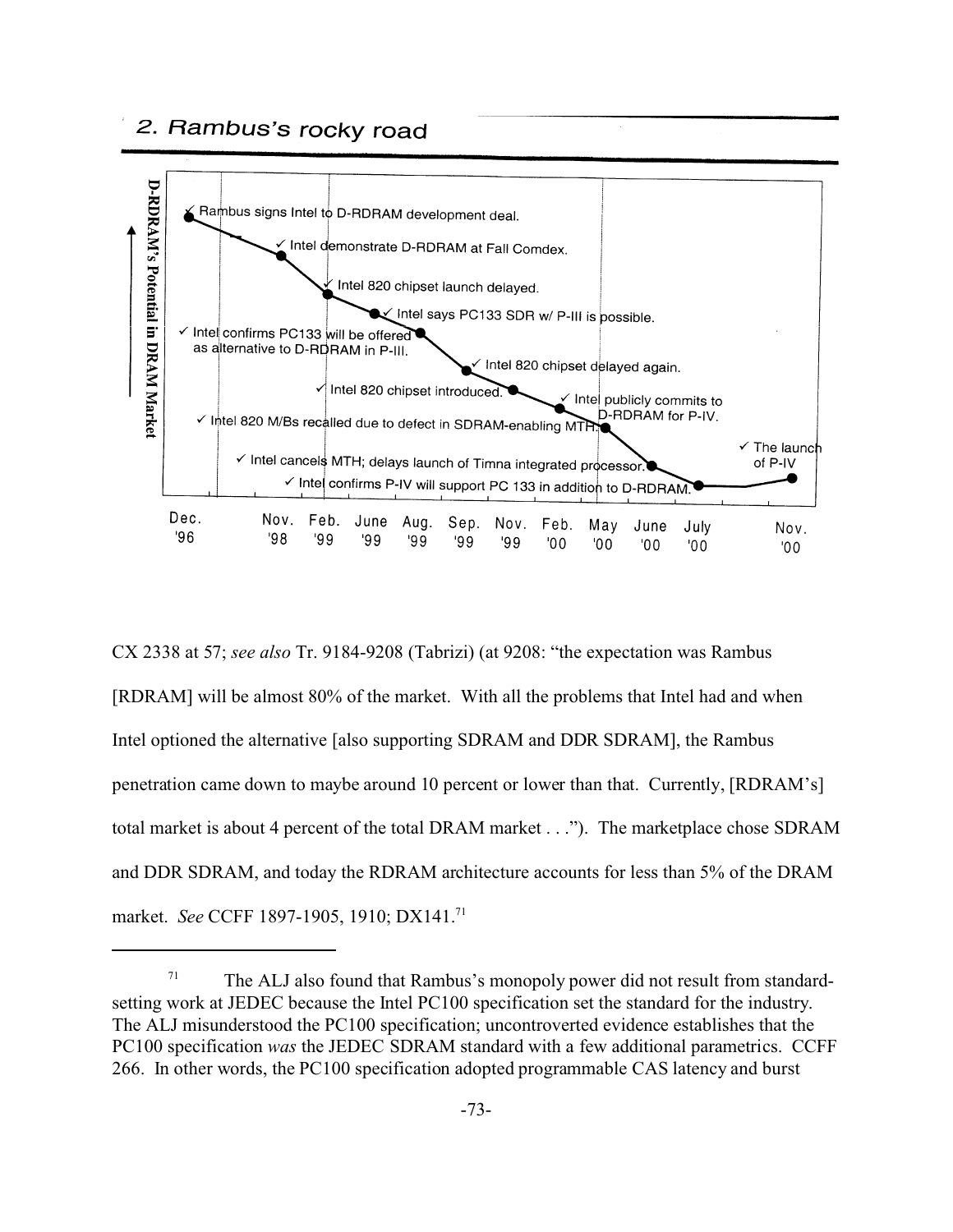### **C. Rambus's Acquisition of Monopoly Power Arose from its Exclusionary and Deceptive Course Of Conduct Regarding JEDEC.**

Rambus set out to acquire monopoly power by deceiving JEDEC into adopting standards covered by Rambus's patents. In fact, contemporaneous documents confirm Rambus representatives' belief that their years-long campaign of deception would be both necessary and sufficient to attain the monopoly they sought. And they were right. The record evidence more than suffices to establish the requisite causal link between Rambus's deceptive conduct and its acquisition of monopoly power.

#### **1. The Appropriate Focus Is Whether Information Withheld by Rambus Was Material.**

It is axiomatic that the antitrust laws protect competition, not competitors. Thus, courts evaluating a claim of monopolization under Section 2 of the Sherman Act look not for harm to an individual competitor, but harm to the competitive process, as well as a "causal link" between a monopolist's conduct and such harm. This "causal link" is satisfied if the monopolist's conduct "reasonably appear[s] capable of making a significant contribution to creating . . . monopoly power." *Microsoft,* 253 F.3d at 79; *see* 3 *Areeda & Hovenkamp* ¶ 651f, at 83-84 (earlier versions of which are cited with approval in *Microsoft*, 253 F.3d at 79); Muris, *Anticompetitive Effects,* 68 Antitrust L.J. at 325.

In a case such as this, where the anticompetitive act consists in substantial part of concealing information, the inquiry focuses on whether, considering the factual circumstances, the information concealed appears to have been "material," in the sense that its disclosure would

length because they were in the JEDEC SDRAM standard. In any event, the ALJ's finding is irrelevant to DDR SDRAM, for which Intel never issued any specification. CCRF 1325, 1519, 1523.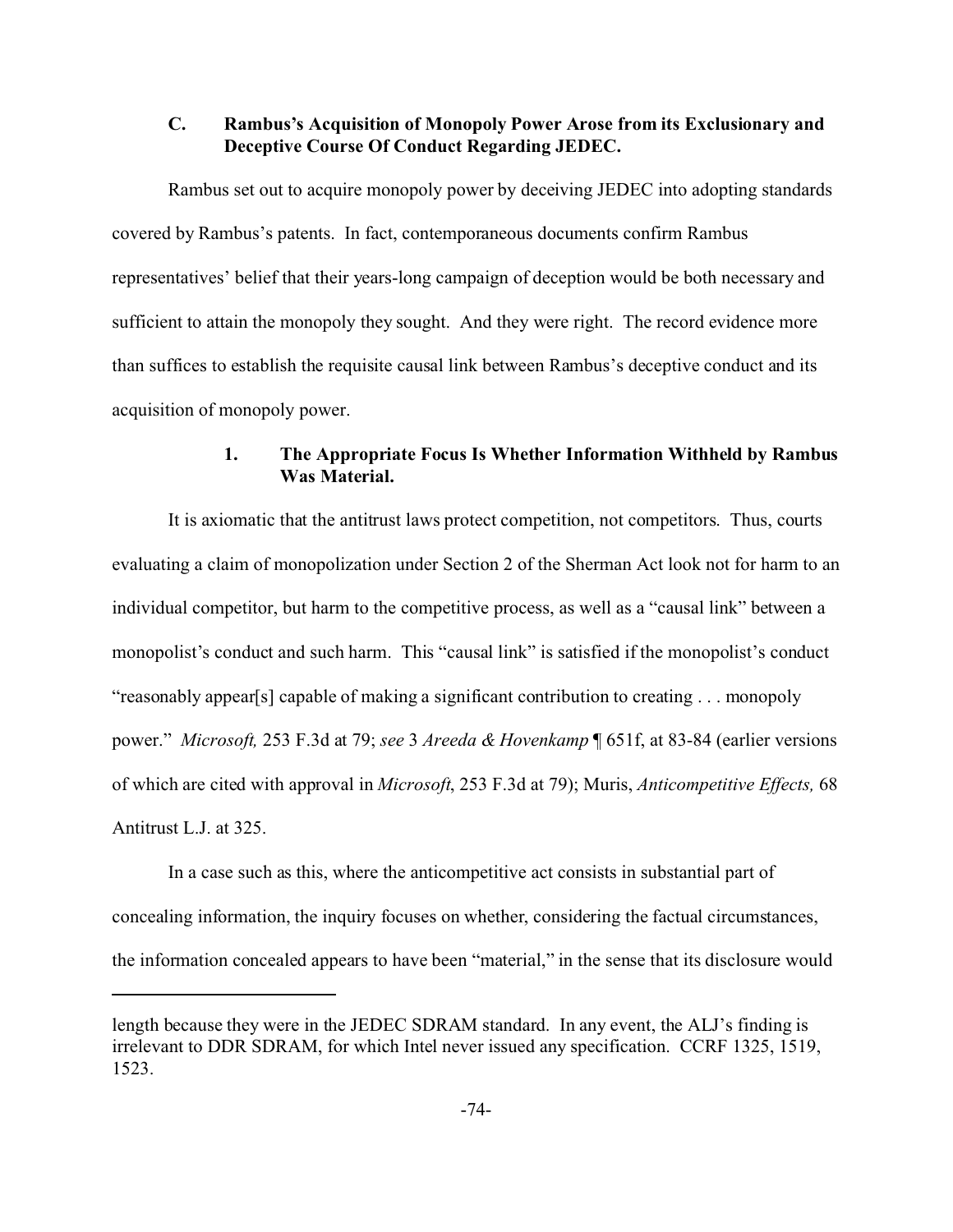have been likely to affect the decision-making process in question.<sup>72</sup> As explained by the

*Microsoft* court:

To require that  $\S 2$  liability turn on a plaintiff's ability or inability to reconstruct the hypothetical marketplace absent a defendant's anti-competitive conduct would only encourage monopolists to take more and earlier anti-competitive action.

*Microsoft*, 253 F.3d at 79. Thus, the causation test cannot and does not require that the "but for"

world be proven with certainty.<sup>73</sup> This is particularly true in government enforcement actions.

<sup>72</sup> *Cf*. *TSC Indus., Inc. v. Northway, Inc*., 426 U.S. 438, 449 (1976) (test for materiality in securities context: "there must be a substantial likelihood that the disclosure of the omitted fact wouold have been viewed by the reasonable investor as having significantly altered the 'total mix' of information made available").

<sup>73</sup> This is so, of course, because "neither the plaintiffs nor the court can confidently reconstruct a product's hypothetical technological development in a world absent the defendant's exclusionary conduct." *Microsoft*, 253 F.3d at 76-79. Thus, "[t]o some degree, 'the defendant is made to suffer the uncertain consequences of its own undesirable conduct.'" *Id.* at 79, *quoting* 3 Philip Areeda & Herbert Hovenkamp, *Antitrust Law*, ¶ 651c, at 78 (1996). Proving a hypothetical outcome in a but-for world is particularly difficult where, as here, that outcome would depend on the complex and interrelated hypothetical decisions of 60 or so JEDEC members and their corporate employers.

In *Affiliated Ute Citizens of Utah v. United States*, 406 U.S. 128, 153-54 (1972)*,* the Supreme Court applied a presumption that withholding material information from multiple individuals in a securities fraud case establishes causation, even where the decisions of affected individuals were unrelated:

> Under the circumstances of this case, involving primarily a failure to disclose, positive proof of reliance is not a prerequisite to recovery. All that is necessary is that the facts withheld be material in the sense that a reasonable investor might have considered them important in the making of this decision. *This obligation to disclose and the withholding of a material fact establish the requisite element of causation in fact.*

(citations omitted, emphasis added); *see also In re Apte*, 96 F.3d 1319, 1323 (9th Cir. 1996) (applying reasoning to fraud in bankruptcy context); *Morris v. Int'l Yogurt Co.*, 729 P.2d 33, 40 (Wash. 1986) (en banc) (applying standard to case involving franchise law violation).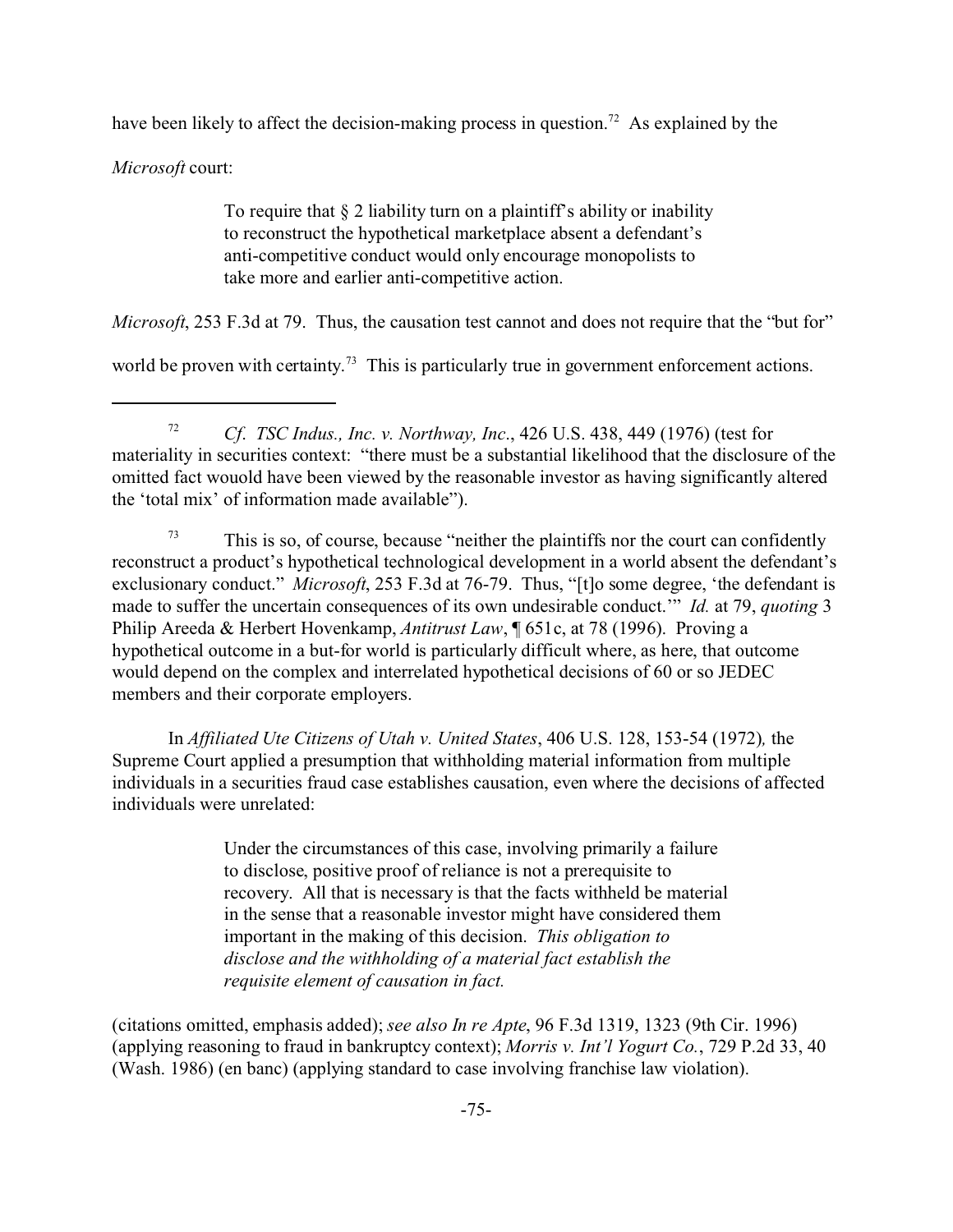"[N]o government seriously concerned about the evil of monopoly would condition its intervention solely on a clear and genuine chain of causation from an exclusionary act to the presence of monopoly." 3 *Areeda & Hovenkamp* ¶ 651d1, at 83-84.<sup>74</sup>

The ALJ erred by applying an inappropriate test of causation. He unsuccessfully tried to distinguish *Microsoft* and ignored *Areeda & Hovenkamp* altogether, relying instead on a standard set forth in private damages cases.<sup>75</sup> The ALJ further failed to comprehend the critical importance of the information in question to JEDEC. He did not even address the issue of the

The *Areeda & Hovenkamp* treatise explain the differing positions of the government and a private plaintiff using the following example:

> [w]hile the private plaintiff may sue a drunken driver only to recompense a completed wrong, such as wrongful death or property damage, the government may arrest and condemn the drunken driver who has not yet caused harm to anyone. The point is that drunken driving is highly likely to cause social harm, and it is less costly to arrest such a driver before rather than after that harm occurs.

3 *Areeda & Hovenkamp* ¶ 651d1, at 80.

 $75$  The ALJ further erred by introducing an additional requirement of "reasonable" reliance borrowed largely from the common law of fraud. ID 305. As discussed above, the courts have long debated whether any "reliance" requirement exists in private cases focusing on the nondisclosure of material facts. Even if the Commission could impose liability only upon a finding of reliance by JEDEC, however, there certainly is no requirement that such reliance be reasonable. The issue is whether consumers, who were not at the bargaining table and for whose interests neither JEDEC nor its members were perfect proxies, were injured by reason of JEDEC's failure to detect and prevent Rambus's subterfuge. Alden Abbott and Theodore Gebhard, *Standard Setting Disclosure Policies: Evaluating Antitrust Concerns in Light of Rambus*, 16 Antitrust 29, 32-33 (2002). Thus, the relevant question is whether JEDEC was in fact misled, not whether it could theoretically have better protected itself from Rambus's machinations.

Here, we do not need to decide whether such a presumption should apply – the record is replete with evidence that JEDEC sought the information in question and would have acted upon it to defeat Rambus's scheme.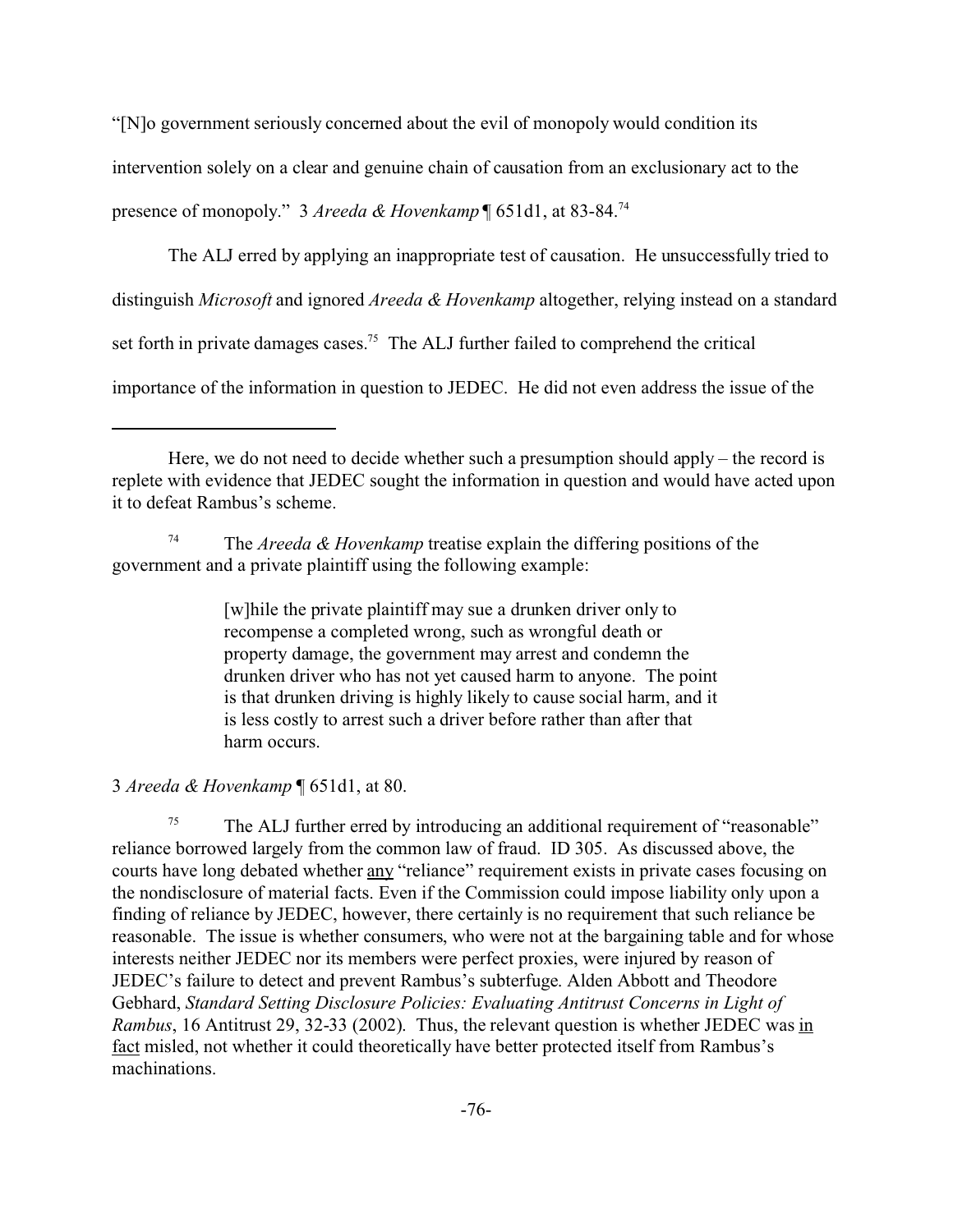materiality of the information in question. These errors tainted his entire causation analysis.

Regardless of what test is applied, however, the record in this case satisfies the element of

causation.

# **2. The Information Withheld By Rambus Was Material and Rambus's Concealment of That Information Was Likely to, and Did, Affect the Outcome of JEDEC's Selection of Technologies.**

*"I think it makes sense to review our current issued patents and see what we have that may work against [the SyncLink proposal at JEDEC]. . . . If it is not a really key issue . . . then I think it makes no sense to alert them to a potential problem they can easily work around."*

*CX0711 at 68, 73 (e-mail from Richard Crisp to Rambus executives and engineers, May 1995).*

The anticompetitive harm in this case arises from the distortion of the JEDEC selection

process. Rambus denied to JEDEC information material not only to the selection of appropriate

technologies for the standards, but also to maintaining the underlying open decision-making

process.

The record in this case establishes clearly the importance JEDEC attached to disclosure of the type of information Rambus withheld. Members' behavior confirms this; on the rare occasions when a company engaged in opportunism by attempting to enforce undisclosed patents, JEDEC members erupted.<sup>76</sup> JEDEC had available to it, and in fact considered, various

 $76$  The situation here stands in sharp contrast to an organization that is silent regarding intellectual property disclosure. *See* Hovenkamp, *IP*, § 35.5, at 35-40:

Some standard-setting organizations have no policy with respect to intellectual property ownership in the standards they promulgate. Misrepresentation before such a standard-setting organization should not raise competitive concerns, even if it violates some other duty, because the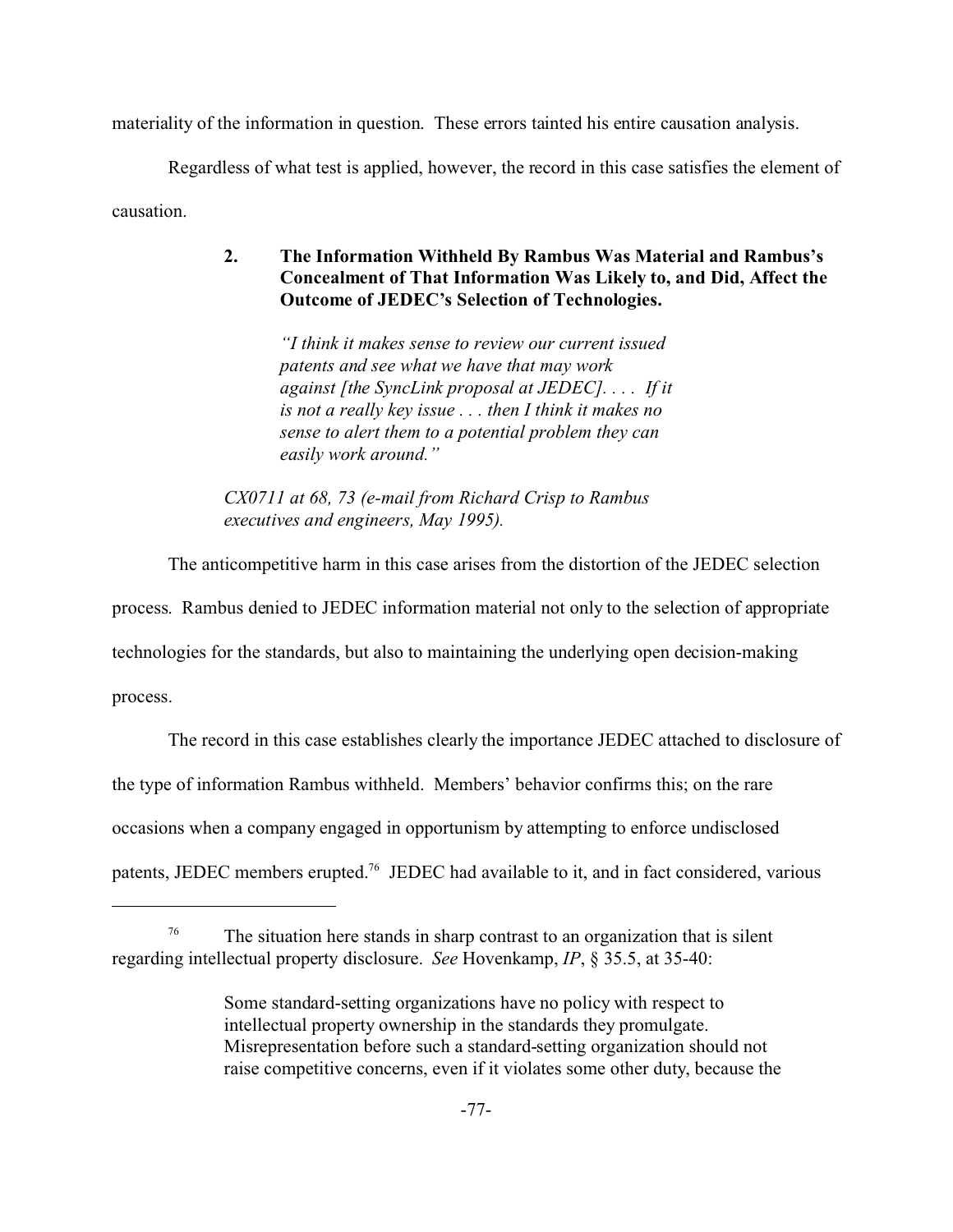viable and price-constraining alternatives to each of the four technologies at issue. Rambus's concealment of relevant information skewed the competitive process by which JEDEC selected among the available price-constraining alternatives.<sup>77</sup> The incorporation of the four technologies at issue into the JEDEC standards and the subsequent implementation of the JEDEC standards by the industry served to exclude the non-selected technologies from the relevant markets. The result of this distorted selection process was that Rambus emerged with monopoly power by virtue of its patent rights over the sole technology remaining in each relevant market, unconstrained by any prior commitments regarding the terms under which it would grant licenses. CCFF 3013.

# **a) JEDEC Purposes and Policies and Rambus's Own Conduct Demonstrate the Materiality of Patent Information Withheld by Rambus.**

*"[JEDEC Subcommittee Chairman Gordon] Kelley asked to have us state whether or not Rambus knows of any patents especially ones we have that may read on [the SyncLink presentation at JEDEC]."*

*CX0711 at 68, 73 (e-mail from Richard Crisp to Rambus executives and others, May 1995).*

As explained above, JEDEC's purpose was to adopt open standards available to

everyone, and its policies provided for avoiding patents where possible, requiring disclosure of

misrepresentation did not cause the adoption of the standard, and therefore presumably did not contribute to or create market power.

<sup>77</sup> *F. Buddie Contracting, Inc. v. Seawright,* 595 F. Supp. 422, 436-437 (N.D. Ohio 1984) ("Where a firm succeeds in tampering with the competitive bidding process in such a manner that competitive bidding becomes a farce, the Court believes that an unreasonable restraint of trade has occurred.").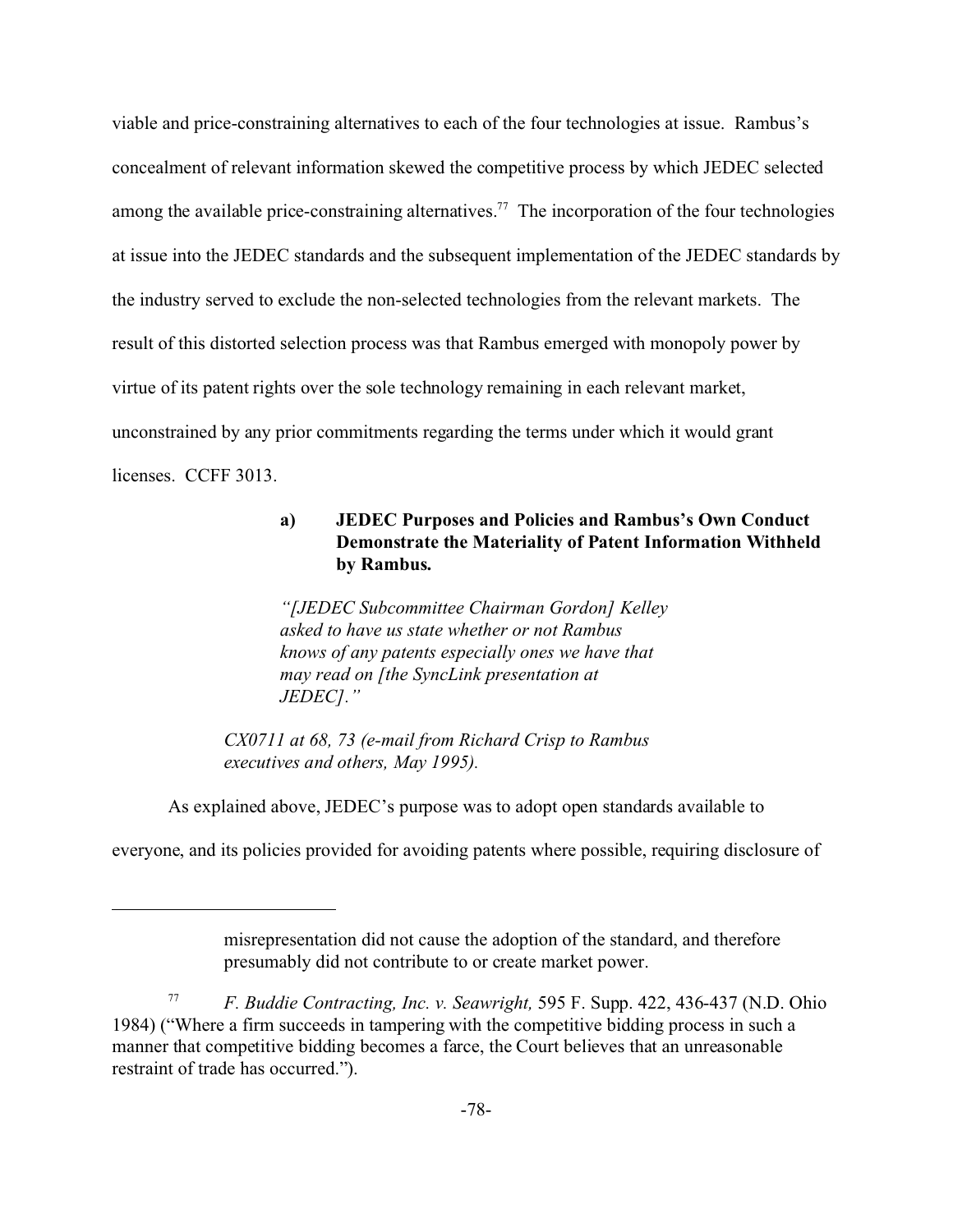relevant patents and applications, and prohibiting use of patented technologies in the absence of a RAND commitment. The purpose of the disclosure policy was to provide the committee with relevant patent information on a timely basis when it could consider alternatives. CCFF 317. JEDEC's basic purpose and the very existence of JEDEC's policies plainly demonstrate that JEDEC believed information of the type concealed by Rambus to be material.

Rambus representatives shared this belief. On multiple occasions, Rambus representatives stressed the importance of concealing information about its patents and patent applications from JEDEC and the industry. *See, e.g.*, CX0837 at 2 (Crisp was "castigated" for disclosing the '703 patent at JEDEC, even though it was unrelated to JEDEC work); CX0726 (Mooring: urging that Rambus "kick-off another patenting spree" directed at memory controllers while it had "a window of opportunity left while we still have confidential information"); CX0783 at 2 (Crisp: "I especially do not want [this intellectual property issue] all over JEDEC . . ."); CX0711 at 68, 73 (Crisp: "I think it makes no sense to alert them to a potential problem they can easily work around."); CX0919 (Tate: "1. Keep pushing our patents through the patent office 2. Do \*NOT\* tell customers/partners that we feel DDR may infringe – our leverage is better to wait"); CX0939 (Davidow: "One of the things we have avoided discussing with our partners" was Rambus's belief that DDR SDRAM would infringe its patents); CX0942 (Tate: "our policy so far has been NOT to publicize our patents and i think we should continue with this."); CX0947 (Rambus approved Q&As: "Q3: Do Double Data Rate (DDR) SDRAMs use [Rambus's newly issued '481] patent? A: We don't know yet. No DDR products exist for us to evaluate.").

Indeed, in December 1999, on the very eve of threatening the entire DRAM and memory controller industries with patent infringement litigation, Rambus CEO Geoff Tate was still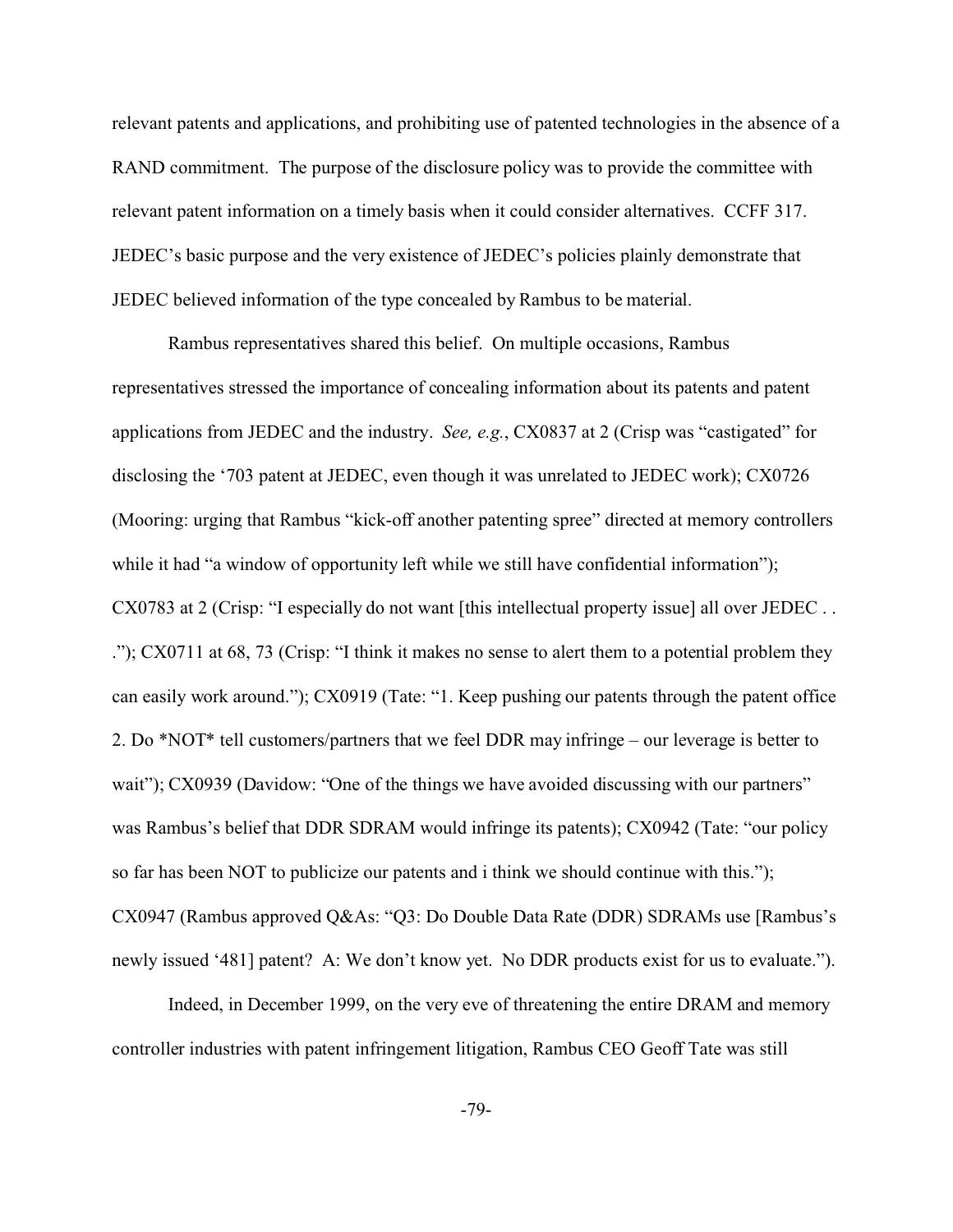exhorting his employees not to reveal their belief that JEDEC-compliant DDR SDRAMs and controllers infringed its patents. CX1089 (Tate: if asked whether DDR SDRAMs infringe Rambus's patents, "it's important NOT to indicate/hint/wink/etc what we expect the results of our [infringement] analysis to be.").

## **b) The Behavior of JEDEC and Its Members in Similar Situations Demonstrates the Materiality of the Patent Information Withheld By Rambus.**

*"[The ballot for the] SSTL [proposal] passed 30/0 and was sent to council. However Hitachi stated that they had a patent relating to it. This created a big ruckus."*

*CX0711 at 187 (e-mail, Richard Crisp to Rambus representatives, December 1995).*

The record establishes that JEDEC members regarded the disclosure of relevant patent information to be highly material to their decisions. As Chairman Townsend himself noted when explaining the importance of the disclosure policy to the Committee: "The important thing is disclosure. If it is known that a company has a patent on a proposal then the Committee will be reluctant to approve it as a standard." JX0005 at 4. The record evidence bears this out. JEDEC members often noted concerns about patent issues. Some of these were resolved and the matter proceeded; on others, patent concerns caused members to vote against or otherwise express concern about specific proposals. *See, e.g*., JX0007 at 5 (IDT Burst Patent Discussions: "IDT showed a letter . . . saying that they have applied for a patent on burst [mode static RAMs]. Toshiba suggested that further work by the Committee on burst mode [static RAMs] might find its way into IDT's patent application and therefore discussion should be limited."); JX0010 at 8-9 (V-Pack Ballot: "Committee felt there were at least two patent owners that we know of and a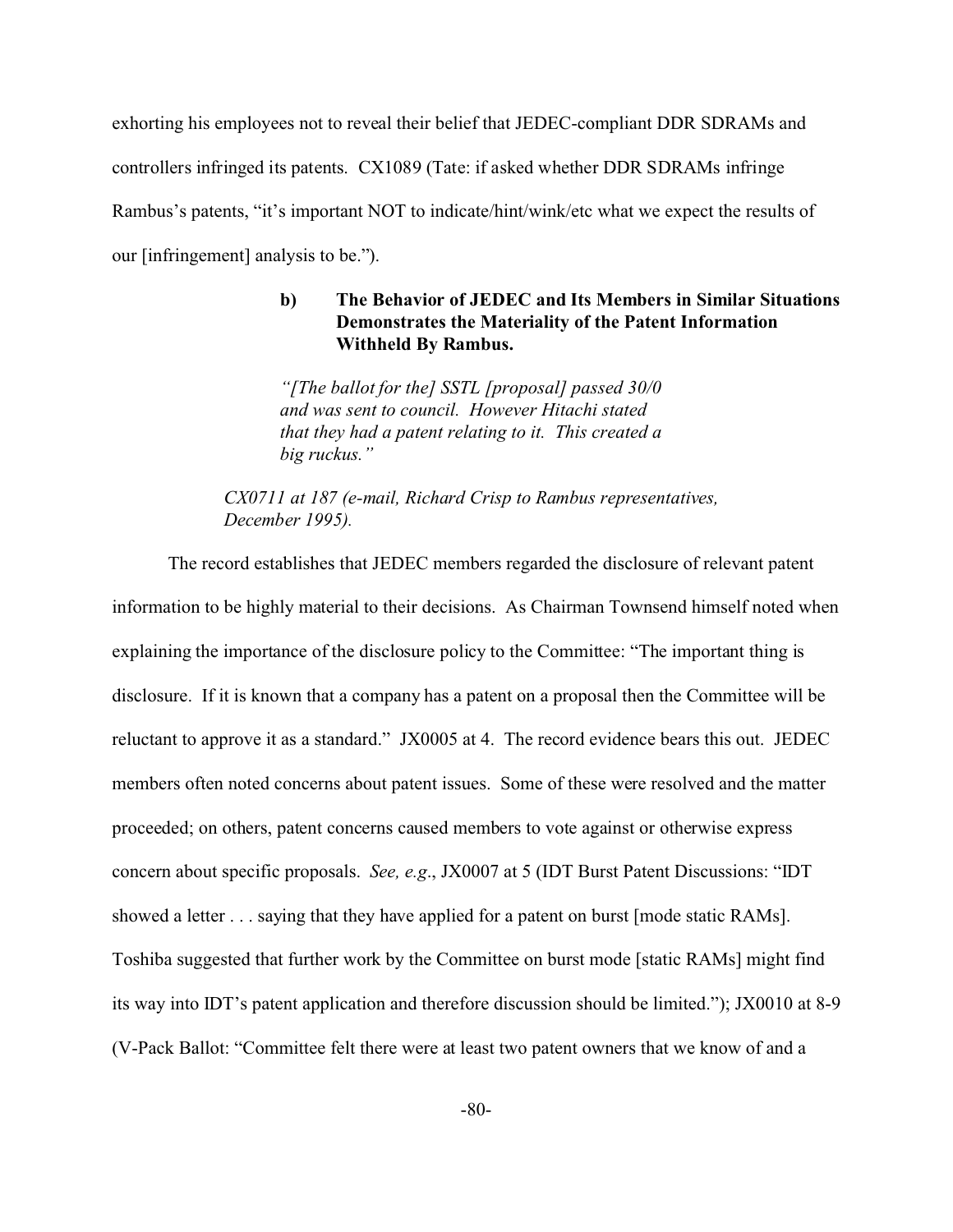royalty would have to be paid to each and this inhibited the standard. . . . The conclusion was both parts of the ballot failed."); JX0012 at 14 (Siemens Item 406: "It was noted that there are some issues to be resolved with DEC patent 4,851,834."); CX0034 at 4 (Item 444: "There are patents pending in both Japan and the U.S. on this proposal."); *id*. (Item 450: A question on patents was asked but Hitachi did not know. Mr. Tabrizi promised to check it."); *id*. ("Motorola Sync DRAM Patent Status. A question was asked about this. Motorola had promised a license letter at last meeting, but has not produced one yet."); JX0013 at 9 (DRAM Ballot counts: IBM: "Patent issues must be cleaned up before we proceed."); CX0042 at 9 (Hitachi VSMP Package: "Motion failed. Committee noted there was still a lot of concern about patent rights").

The importance of patent-related information to JEDEC's decisions is confirmed by the reactions of JEDEC members on the rare occasions when they learned, after the fact, that a member was asserting patents that had not previously been disclosed. *See* CCFF 434 (Wang's failure to disclose a patent in the mid-1980's and subsequent patent litigation); CCFF 362 (the *Wang* litigation sensitized members to the importance of disclosure of patent issues); CCFF 424- 32 (JEDEC members' reaction to Texas Instrument's failure to disclose a patent relating to Quad CAS technology and subsequent withdrawal of the standard); CCFF 433 (failure to disclose by SEEQ); CCFF 316-22, 358-66, 408-18.

The record confirms that, because JEDEC members knew that Rambus's business model was to obtain revenues through royalties, and because (unlike most of the major companies in the industry) Rambus had not entered into cross-license agreements, JEDEC members regarded information about Rambus patents as especially material. CCFF 741-45; *see also* CCFF 1569-72. On two occasions, when members had some suspicion, Rambus was specifically asked whether it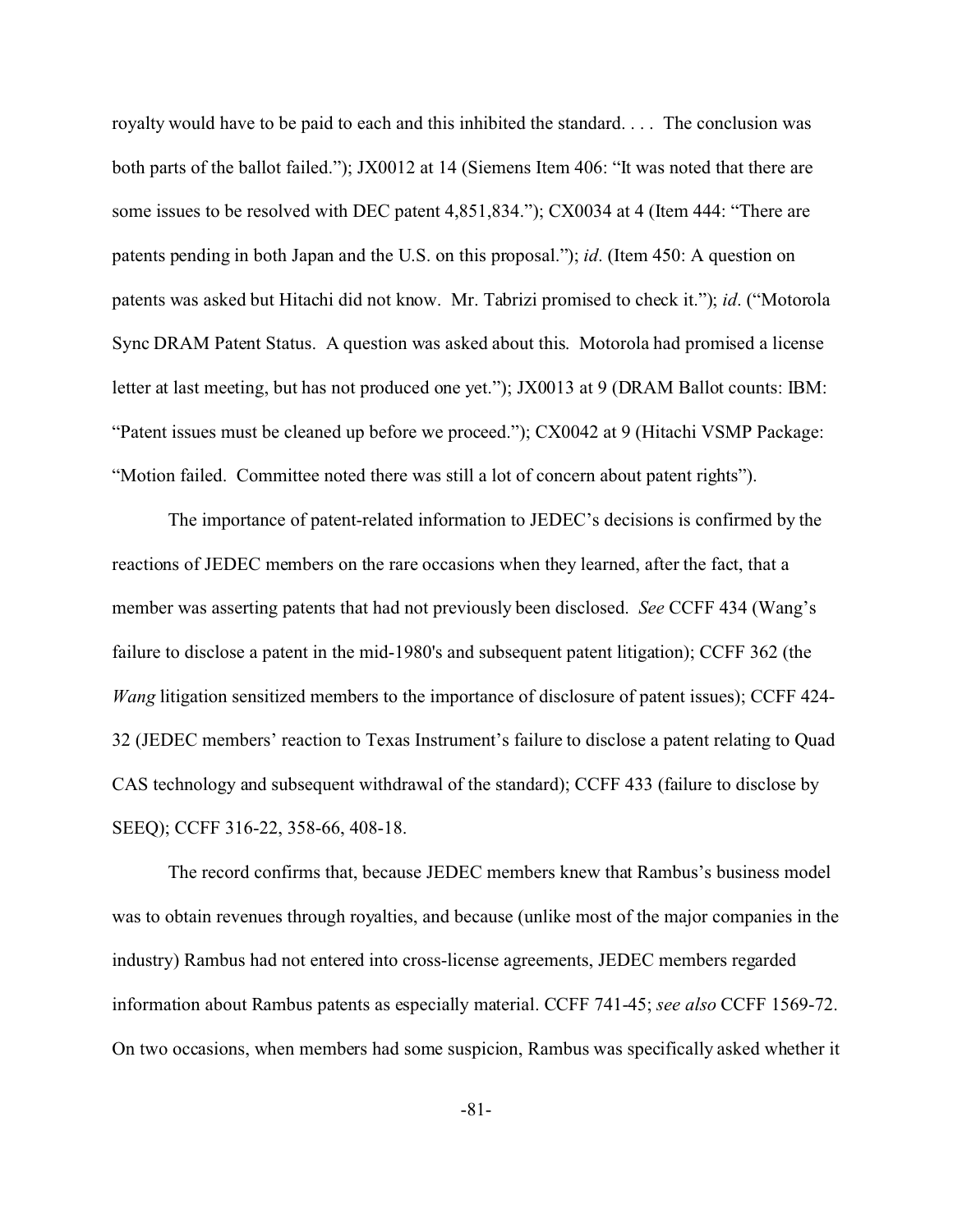had relevant patents. CCFF 902-09, 1041-48. On the one occasion (after Rambus had withdrawn) that certain members recognized an NEC proposal involving a return clock as being similar to the loop-back clock described in Rambus's '327 patent, members insisted that the proposal be dropped, and developed an alternative approach instead. CCFF 2435-40.

# **c) JEDEC Had Available Multiple Viable Alternatives.**

# **i) JEDEC Actively Considered Multiple Viable Alternatives.**

*"There were several synchronous [SDRAM] presentations. . . . [Summarizing proposals from NEC, Samsung, Texas Instruments, Toshiba, and Mitsubishi:] All these companies are currently working on their own solutions."*

*CX0670 (e-mail from Billy Garrett, Rambus alternate representative to JEDEC JC-42 Committee, to Rambus employees, December 1991).*

The uncontested evidence is that JEDEC had available to it multiple alternatives to the

four technologies incorporated in the JEDEC standards. JEDEC members considered adopting

the following technologies in the relevant markets:

Latency Technology Market:

(1) programmable CAS latency;

(2) fixed CAS latency;

(3) using fuses to set CAS latency; and

(4) sending a command over pins to set CAS latency.

CCFF 2130-31; DX58; *see also* CCFF 2791-96.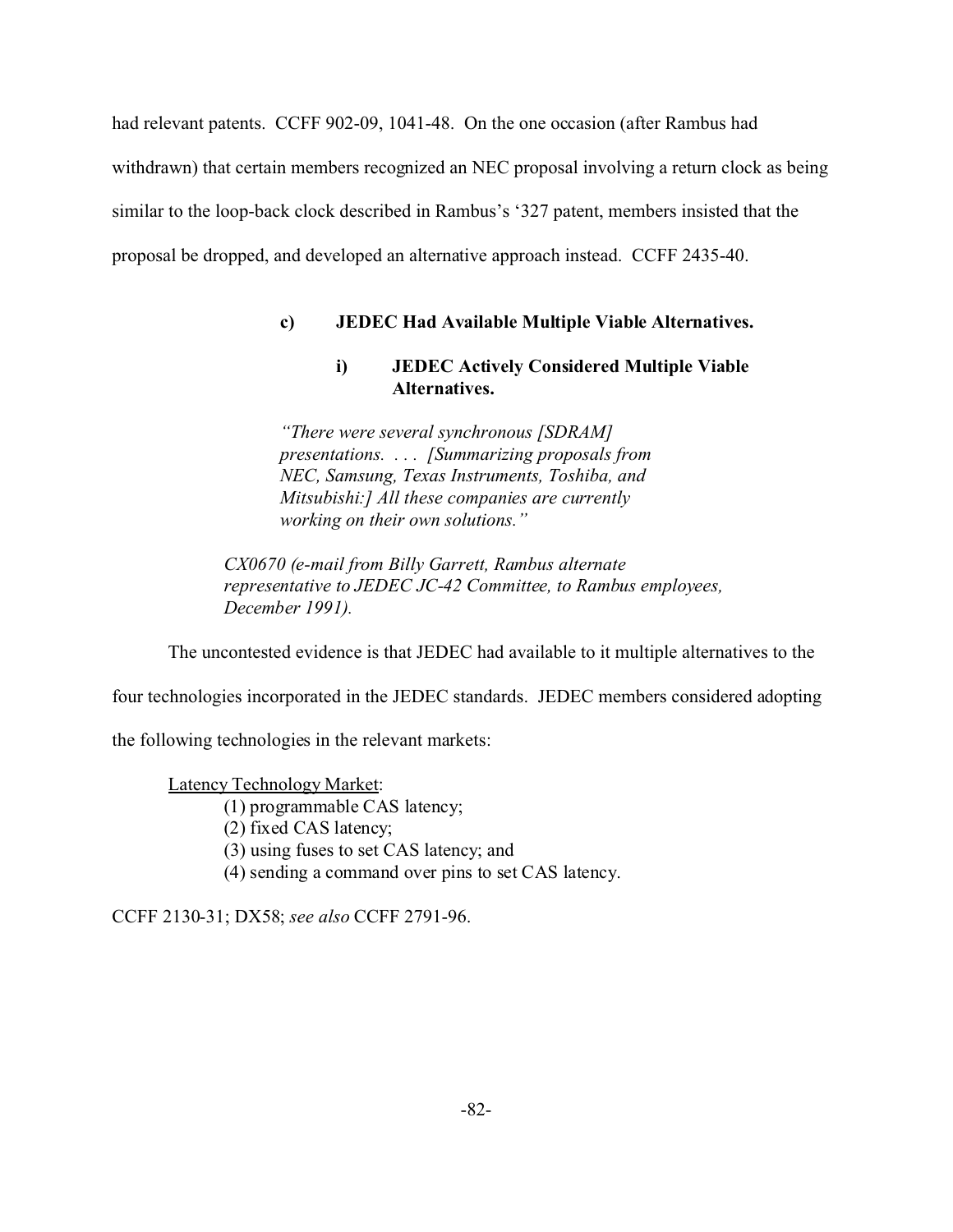Burst Length Technology Market:

(1) programmable burst length;

(2) fixed burst length;

(3) using fuses to set burst length;

(4) sending a command over pins to set burst length;

(5) use of a burst terminate command; and

(6) identifying burst terminate in the command.

CCFF 2234-35; DX57; *see also* CCFF 2799-2804.

Data Synchronization Technology Market:

(1) on-chip PLL/DLL;

(2) PLL/DLL on the memory module;

(3) PLL/DLL on the controller;

(4) Vernier circuits;

(5) data strobes;

(6) use of read/echo clocks; and

(7) doing nothing.

CCFF 2366-67; DX59; *see also* CCFF 2815-20.

Data Acceleration Technology Market:

(1) dual edge clocks;

(2) single edge clocks at higher frequency; and

(3) interleaving memory banks on the module.

CCFF 2322-24; DX60; *see also* CCFF 2808-12.

The record makes clear that JEDEC members considered these alternatives to be commercially viable, price-constraining substitutes to accomplish a particular technological objective. *See* CCFF 2131-77, 2184-2218, 2235-2318, 2324-43, 2351-55, 2367, 2381-99, 2403- 14, *see also* 2763-2821; Tr. 7329-47 (McAfee) (methodology by which he identified "commercially viable" and "price-constraining alternatives"); Tr. 7348-91 (McAfee) (identification of "commercially viable" and "constraining" alternatives). JEDEC's serious consideration of these alternatives should be determinative; there should be no need to go any further. Exclusionary conduct that distorted the competition among these alternatives in a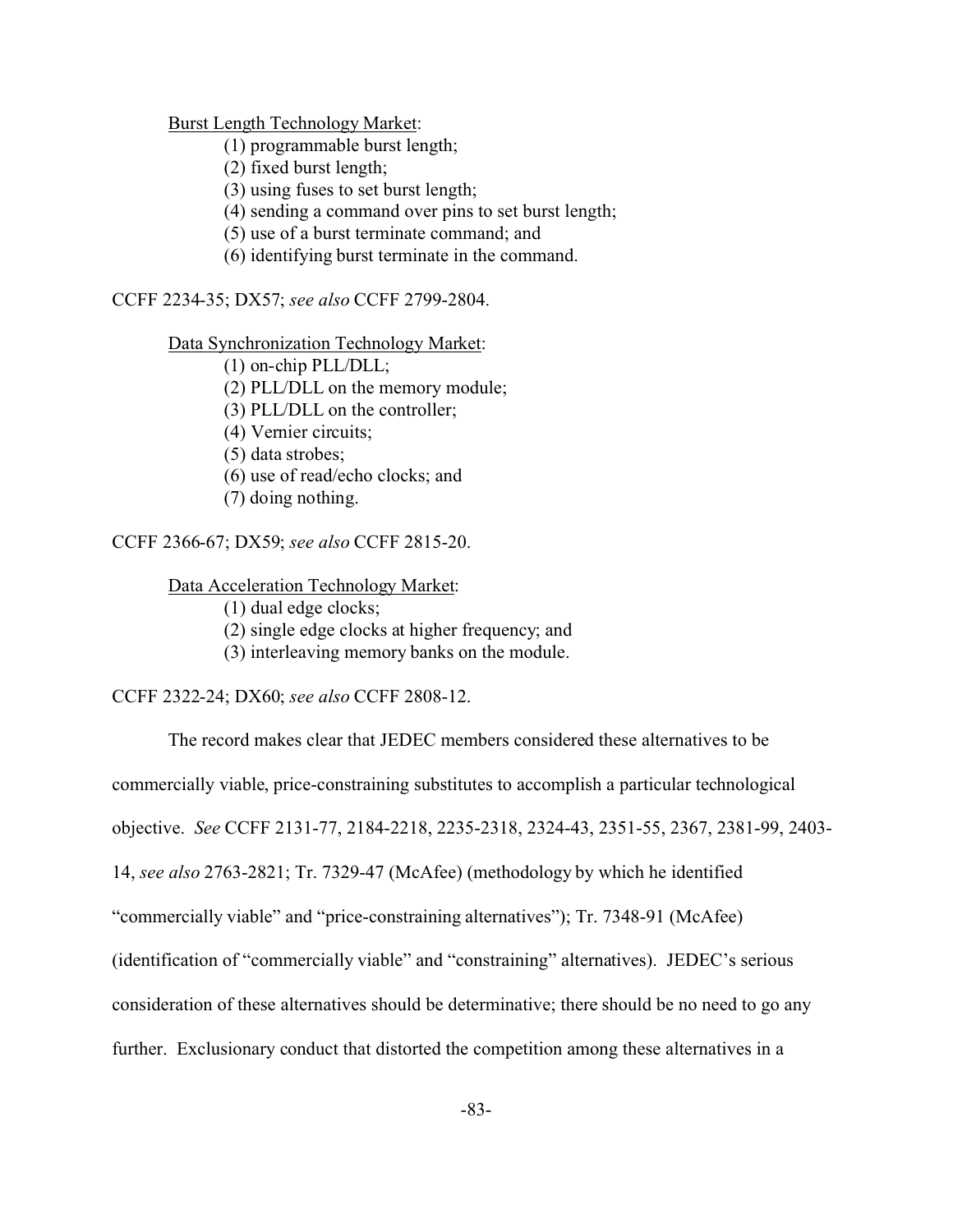manner calculated to give Rambus patent control over the resulting standard constitutes anticompetitive harm.

To assure the Commission a complete record, however, Complaint Counsel introduced ample evidence to support a more detailed examination of the viability of these and other alternatives. The evidence, taken as a whole, establishes convincingly that these and other technologies were viable candidates to be included in the JEDEC standards, and that JEDEC members considered them so at the time.

JEDEC members judged viability based on a variety of factors, including expected performance, expected cost, expected time to market, degree of backwards compatibility, and the speed with which a compromise could be reached. CCFF 122-131. The need for low cost was an overriding concern.<sup>78</sup> JEDEC sought high performance technologies, but only to the extent permitted by their other constraints, particularly low cost.<sup>79</sup> Other considerations, such as the

<sup>78</sup> *See* CX1708 at 2 (Crisp e-mail: "Compaq (Dave Wooten) like the others, stressed that price was the major concern for all of their systems. They didn't particularly seem to care if the SDRAMs had 1 or two banks so long as they didn't cost any more than conventional DRAMs. . . . Sun echoed the concerns about low cost. They really hammered on that point."); CX0034 at 31 (IBM: "LOW COST!!! (<5% more than [previous generation] DRAM)"); CX2383 (Sun: "[S]ince we are very cost conscious we are willing to drop features that add too much cost or complexity"); CX0711 at 1 (Crisp e-mail: "Desi [Rhoden] added that if the SDRAM doesn't cost less than 5% more than [previous generation] DRAM they will not be used."); CX0711 at 32, 34 (Crisp e-mail: "[T]hey want cheap cheap cheap."); Tr. 9082 - 83 (Tabrizi) ("For any product, if it doesn't become a low cost to manufacture, it never becomes reality. The issue is cost, cost, cost.").

<sup>&</sup>lt;sup>79</sup> JX0027 at 13 ("The Committee noted they wanted highest performance and lowest price SDRAM."); CX2777 ("[T]he age old rule for DRAMs still apply. Customers will take as much performance as we can give them for absolutely no added cost over the previous technology. They will not pay extra for increased DRAM performance."); CX0711 at 32, 34 (Crisp: "The implication here is that customers are willing to leave performance on the table in exchange for having lower cost systems."); Tr. 2607-08 (G. Kelley) (JEDEC sought "the best technology for an acceptable low cost").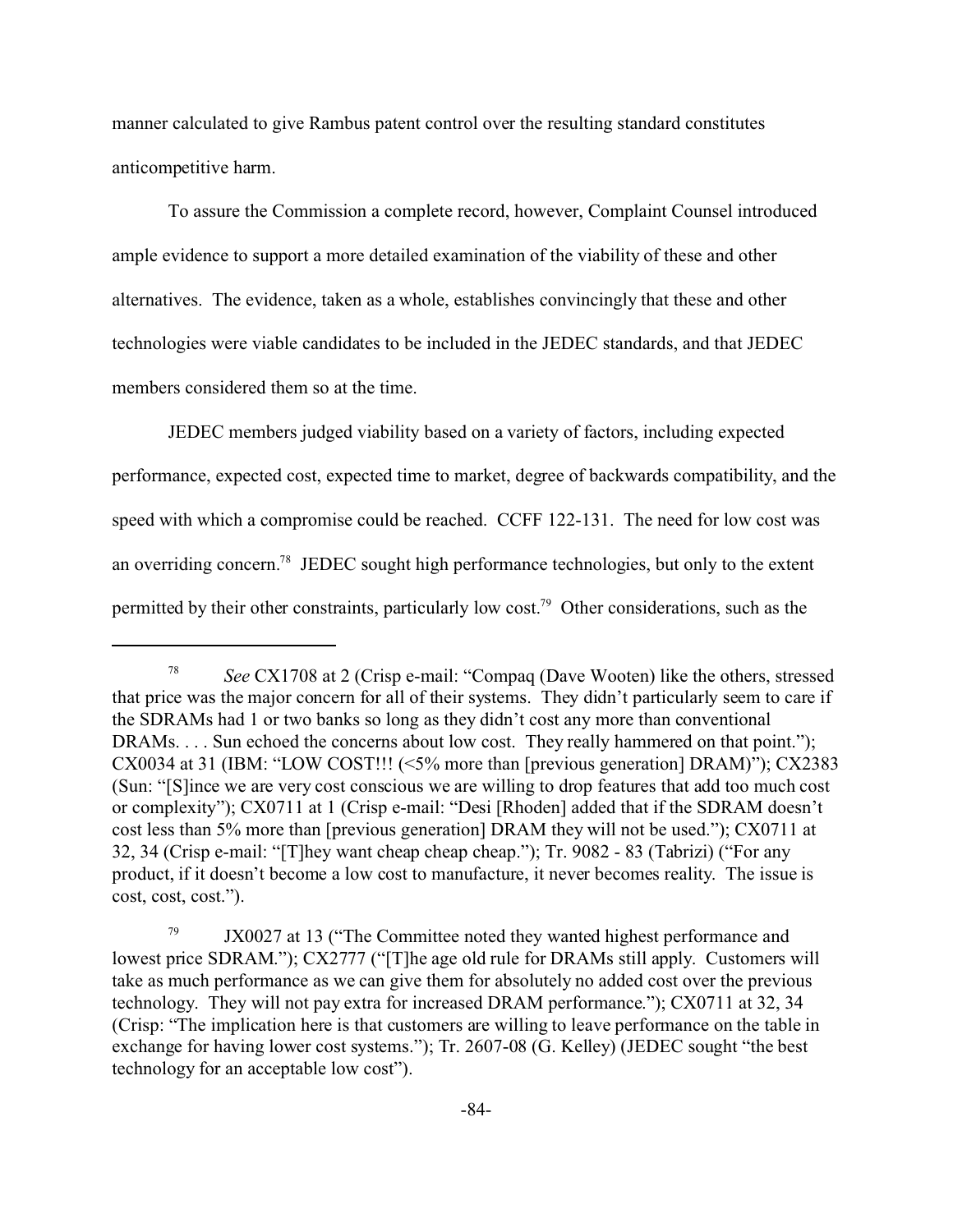desire to reach consensus on a timely basis or the need for backward compatibility, also influenced JEDEC's selection among available technologies.<sup>80</sup>

Each of the alternatives listed above offered a unique set of subtle trade-offs among the various factors considered by JEDEC members. One option might offer slightly higher performance, but be somewhat more difficult to design and operate and take time to bring to market; a second might be available immediately using a relatively simple, reliable design, but only provide somewhat lower performance. A third option might achieve reasonably high performance using a simple and inexpensive design, but at the cost of slightly reduced flexibility. A fourth might achieve both reasonably high performance and flexibility, but require somewhat more costly circuitry and testing. All could be viable. Different members could, and likely would, prefer different options. Selection of a single option for the standard would require careful balancing of the various advantages and disadvantages of each option and a complex process of negotiation and trade-offs among JEDEC members to reach a balanced compromise – not only with respect to the specific feature in question, but among all the features that make up a standard. *See* CCFF 242-44, 248-51, 255. In light of the particular importance of low cost, attaching a \$1-3 billion price tag to any one option was highly likely to affect the outcome of this process.

<sup>&</sup>lt;sup>80</sup> Selection of technologies was particularly complicated because JEDEC members had no precise information regarding the characteristics of alternatives. Rather, by definition, their decisions were based on their expectations of what various technologies were likely to cost or how they were likely to perform based upon future development and implementation. CCFF 2784. The need for consensus was further complicated by members' differing priorities, which led to different preferences among technologies. CCFF 248-49, 251, 505-06. This led not only to splits among categories of members (memory manufacturers v. users; PC manufacturers v. mainframe manufacturers; controller makers v. graphics chip designers; etc.), but also within categories (technology leaders v. low-cost technology followers, etc.). CCFF 248-49, 251**.**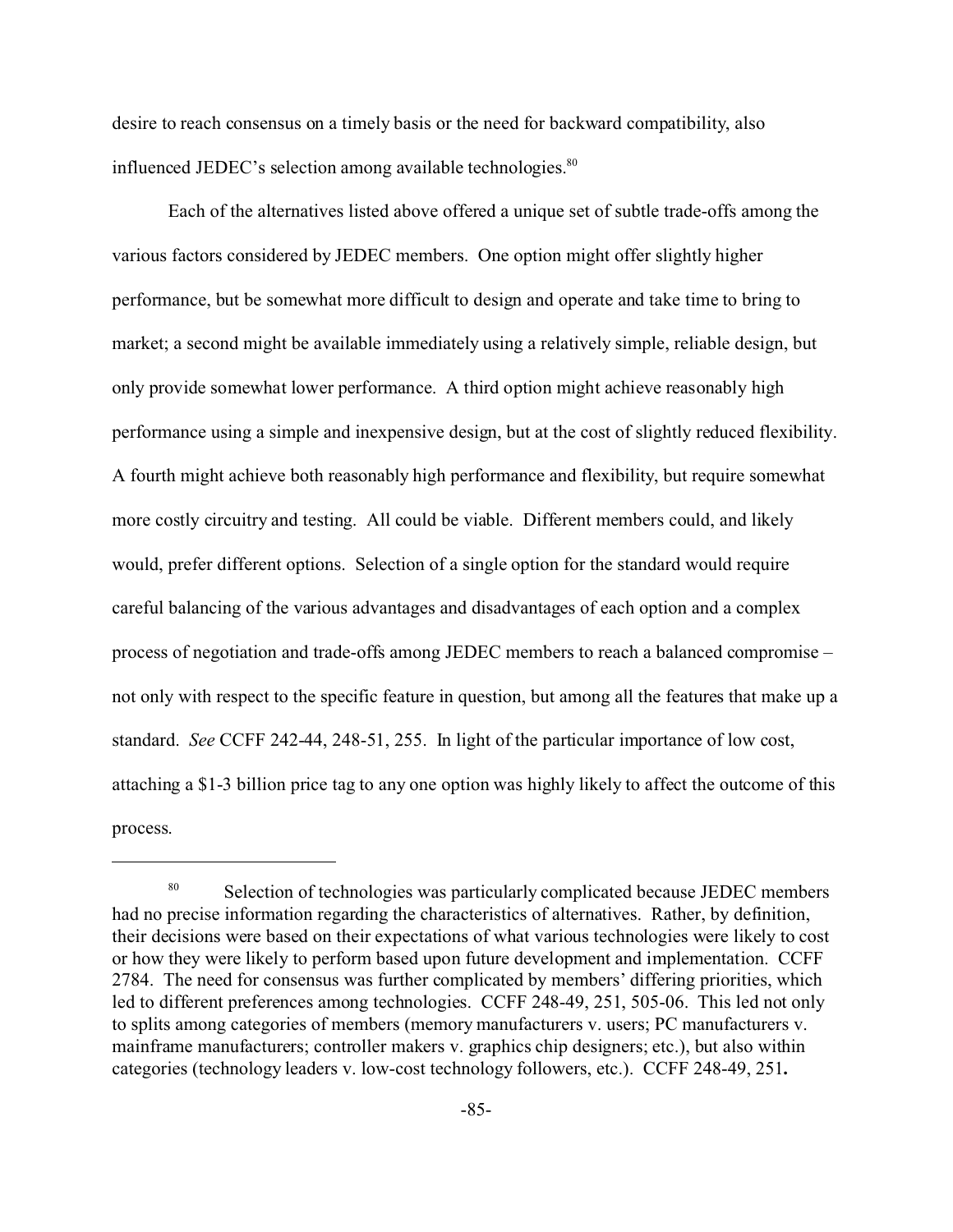The record demonstrates that these were precisely the circumstances governing the evaluation of the alternatives listed above. Detailed testimony and supporting documentary and demonstrative evidence came not only from Complaint Counsel's technical expert, Professor Bruce Jacob, Associate Professor of Electrical and Computer Engineering at the University of Maryland, but also from a number of leading engineers who participated directly in the evaluation of alternatives within JEDEC. These included Mark Kellogg, a Distinguished Engineer with 29 years of experience at IBM, and Terry Lee, Executive Director of Advanced Technology and Strategic Marketing at Micron with 20 years experience in the field. These witnesses explained that none of the technologies considered by JEDEC was objectively superior – each had its own set of advantages and disadvantages. Tr. 5167-68 (Kellogg) ("I wouldn't classify [any of four options to synchronize the timing of data capture] as unsatisfactory. I would classify each as having their strengths and weaknesses."). These witnesses candidly evaluated the perceived advantages and disadvantages of the various options considered by JEDEC.<sup>81</sup>

The record confirms that, in many instances, numerous JEDEC members preferred various alternatives listed above to the technologies selected for the standards even though they

<sup>81</sup> *See, e.g.,* Tr. 5117-5119, 5127-28, 5129, 5131 (Kellogg) (advantages and disadvantages of fixed burst length, using pins to set burst length, programmable burst length and use of fuses to set burst length); Tr. 5401-03, 5404-05, 5406-07, 5408, (Jacob) (same); Tr. 5376- 78, 5382-83, 5388-89, 5391-92 (Jacob) (same for CAS latency); Tr. 6626-27 (Lee) (advantages and disadvantages of using fixed rather than programmable CAS latency and burst length in the SDRAM Lite proposal); Tr. 5157-58, 5159, 5160-61, 5164-65, 5167 (Kellogg) (advantages and disadvantages of using verniers, a data strobe, a read clock, on-chip PLLs/DLLs, and nothing to synchronize timing of data capture); Tr. 6645-54, 6665-66, 6677-78 (Lee) (advantages and disadvantages of on-chip PLL/DLL, echo/read clocks, and verniers to synchronize timing of data capture); JX0041 at 107-115 (advantages and disadvantages of on-chip PLL/DLL); CX2713 at 1- 2 (same); Tr. 6802-03 (Lee) (advantages and disadvantages of using a fast single edge clock rather than a double edge clock); *see also* Tr. 425-35, 475-77, 505-18 (Rhoden) (discussion of certain alternatives presented at JEDEC); Tr. 4760-81 (Macri) (*in camera*}).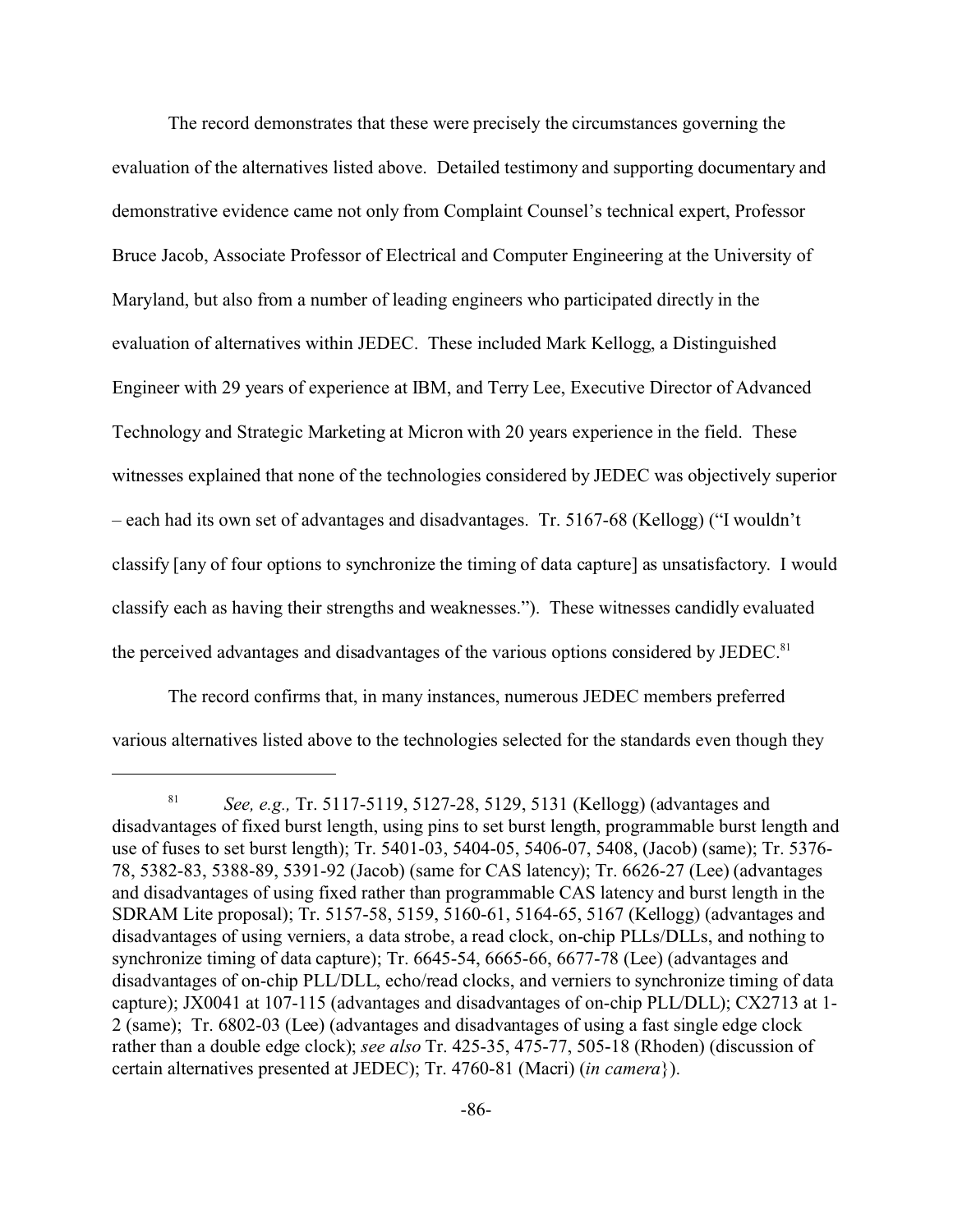believed the selected technologies were free of patents.<sup>82</sup> As a result of the differing opinions among members, the battle over which alternative to include in the standards was hard-fought. CCFF 2106-2107; Tr. 1379-80 (Sussman) (the first proponent of programmable CAS latency and burst length, "had a lot of arguing to do" to get it accepted at JEDEC).

In many cases, the technologies in the standards were selected not because they were necessarily superior or even preferred, but simply to help achieve a timely consensus or for other reasons. For example, most JEDEC members supported use of a data strobe to synchronize timing. A few companies preferred on-chip DLLs, however, so the group compromised and included both features in the standard, allowing companies to design downstream products to use either feature. Tr. 6682-83 (Lee). Similarly, a key factor in achieving consensus with respect to programmable CAS latency and burst length in 1992 was not just the programmability feature itself, but the modification of Howard Sussman's earlier proposal to implement the features by means of a particular command sequence (known as "WCBR") that had been used previously, and that members viewed as evolutionary from the previous generation. Tr. 1382-83 (Sussman),

<sup>&</sup>lt;sup>82</sup> JX0010 at 71 (Samsung supported fixed latency/burst length); Tr. 6625-35 (Lee) (supported fixed latency/burst length in SDRAM Lite); Tr. 5131-32 (Kellogg) (same); JX0029 at 13 (majority of members either supported fixed CAS latency and burst length for SDRAM Lite or didn't care); Tr. 5811 (Bechtolsheim) (supported use of pins to set latency/burst length); JX0010 at 74 (Mitsubishi supported using pins to set burst length); JX0010 at 71 (Samsung supported using fuses as alternative to fixed latency/burst length); CX0034 at 149 (Cray supported using fuses to set latency/burst length); Tr. 6666, 6683 (Lee) (supported use of verniers or echo/read clocks); Tr. 5157 (Kellogg) (supported use of verniers); JX0029 at 17-20 (proposing use of echo/read clocks); CX0368 at 4 (Micron proposing alternatives rather than on-chip PLL/DLL); JX0031 at 71 (Samsung proposing PLL in controller and data strobe); Tr. 4918-20 (MacWilliams) (Intel preferred data strobes over on-chip DLLs); Tr. 1370-71 (Sussman) (graphics card makers and some large computer OEMs preferred double edge clocking; other computer OEMs and smaller companies preferred single edge clocking); CX0371 at 3 (Texas Instruments proposed to use single edge clocking); Tr. 4779-80 (Macri) (**{** 

 **<sup>}</sup>** *in camera*).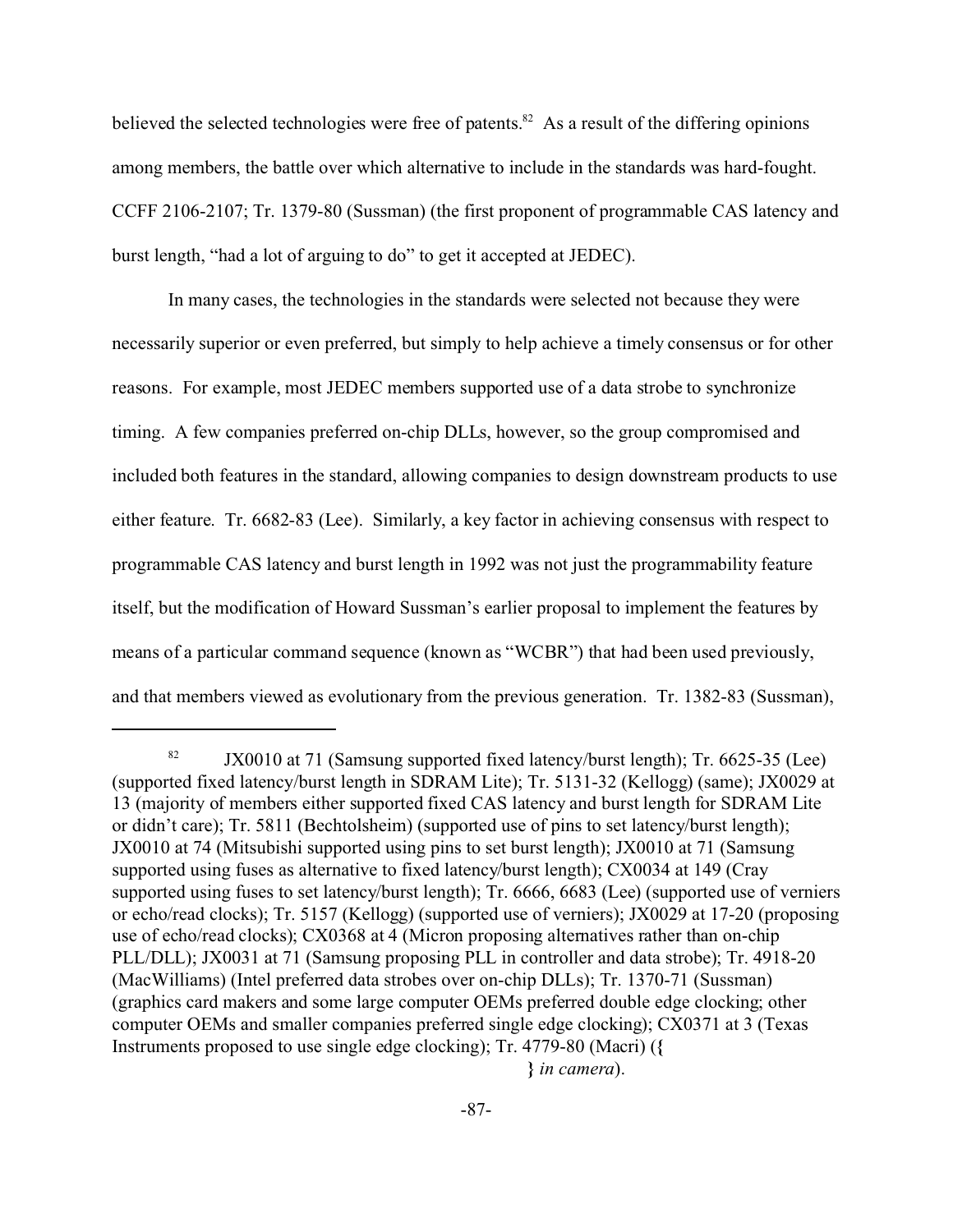5109-10 (Kellogg); CCFF 534. Three years later, supporters of SDRAM Lite with fixed latency/burst length "capitulated" and accepted the full-feature SDRAM with programmable latency/burst length in part because delays in reaching consensus threatened to interfere with plans to introduce new products before the critical back-to-school and Christmas seasons. Tr. 6634-35 (Lee).

#### **ii) Additional Alternatives Also Were Available to JEDEC.**

*"There are always ways to get around any patent is the assumption that we should make."*

*CX0569 at 3 (Tate, RAMBUS Business Plan: Plans, Ideas, Issues)*

*"So there are all kinds of ways to compete in these high-performance markets by making different sets of trade-offs. . . . There are lots of other solutions if you want to be creative about it."*

*CX2109 at 70-71 (Rambus Chairman William Davidow, Deposition Testimony, January 2003).*

In addition to the specific alternatives listed above, other alternatives were available at the time, although the record does not establish whether or not they were proposed for use at JEDEC. *See* CCFF 2178-83, 2219-27, 2344-50, 2356-65; Tr. 5383-85 (Jacob) (scaling CAS latency to clock frequency as an alternative to programmable CAS latency); 5418-25 (Jacob) (interleaving banks on chip as an alternative to dual-edge clocking), 5435-38 (Jacob: simultaneous bidirectional I/O drivers as an alternative to dual-edge clocking); Tr. 5177 (Kellogg) ("I do think we talked about other things such as separate clock inputs [as an alternative to dual-edge clocking], but  $I - I$  can't confirm that."); DX60. Generally, engineers had multiple options available to solve any particular DRAM circuit problem. *See* Tr. 434-35 (Rhoden) (". . . if you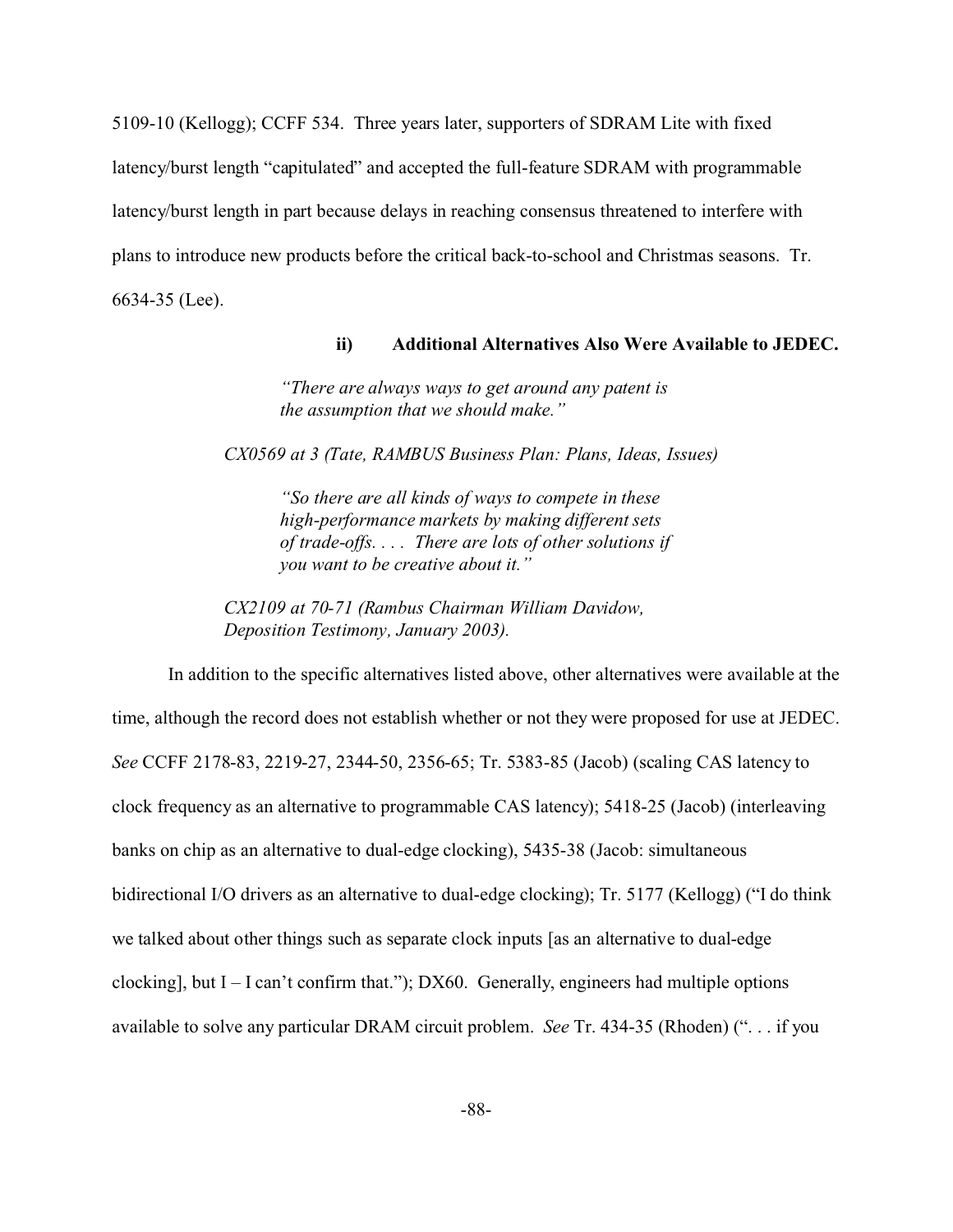give ten engineers a problem, you'll probably get 12 or 14 solutions, and the same is true inside the discussions inside the [JEDEC] committee."); Tr. 4760-61 (Macri) (**{** 

#### **}** (*in camera*)).

In sum, the record evidence, consisting of fact witness testimony, expert testimony and contemporaneous documents, establishes that (1) JEDEC seriously considered multiple alternatives for each of the technologies at issue; (2) JEDEC had additional alternatives available to it that it may or may not have considered; (3) each of the identified alternatives was viable and had its own set of advantages and disadvantages; (4) JEDEC members had varying opinions regarding which of the alternatives should be adopted; and (5) the selection of the technologies now incorporated in the standards was hard-fought, and was driven by a combination of technological, cost, and time to market considerations as well as the need for consensus.

# **d) Absent Rambus's Conduct, the Outcome Likely Would Have Been Different.**

### **i) JEDEC Likely Would Have Selected Alternative Technologies If Presented With a \$1-3 Billion Price Tag.**

*"For SDRAMs, auto-precharge is mostly a convenience. It is not fundamental to the performance or usefulness of SDRAM . . .. But patenting this feature would have high harassment value . . .."*

*CX0738 (e-mail to Rambus executives from John Dillon, Rambus's representative to the JEDEC JC-16 Committee, June 1994).*

The evidence also confirms, as clearly as can be established in an imaginary world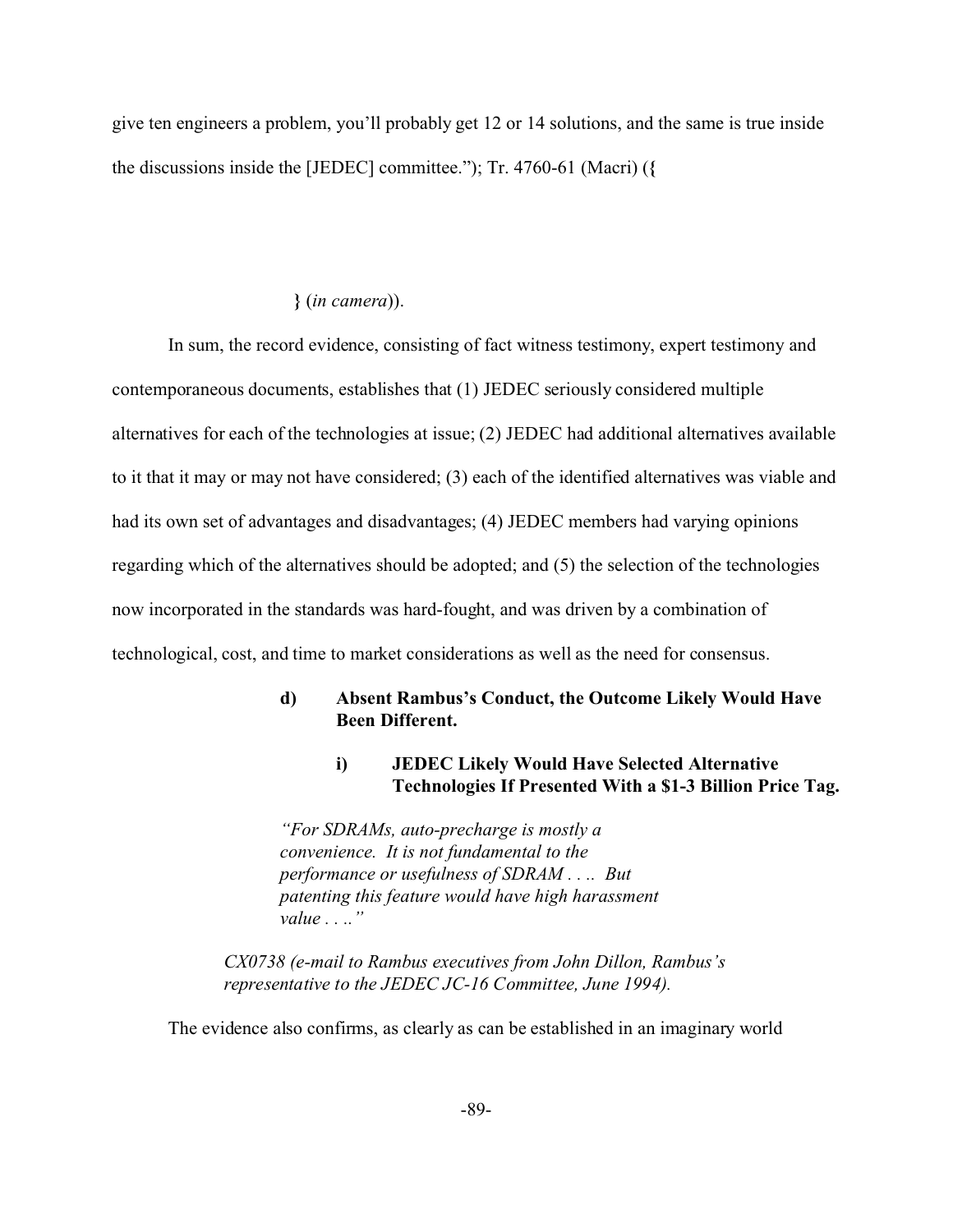depending on the interrelated hypothetical decisions of 50-60 decision-makers, that had Rambus made the appropriate disclosures, JEDEC's members likely would have selected different technologies. *See* CCFF 2101, 3021, 3029-3030. Certain witnesses identified specific alternative technologies they would have supported. CCFF 2101 (Sussman: fixed CAS latency and burst length). Other witnesses testified that they would have supported using alternative technologies, although not having gone through the analysis at the time, they did not settle on a particular alternative to each of the technologies in question. CCFF 2101 (Lee; Meyer; Dr. Oh; Bechtolsheim).<sup>83</sup> Still other witnesses testified that, had Rambus disclosed, they would have considered alternative technologies more carefully, although not having conducted an analysis at the time, they honestly could not say for certain what the outcome would have been. CCFF 2101 (Kellogg; Dr. Prince). $84$  Yet others would have considered not only available alternatives but also what licensing terms Rambus would have offered. CCFF 2101 (Kelley). Only one witness, Tom Landgraf, testified that he would have supported the same technologies, but only if Rambus had agreed to RAND licensing terms. CCFF 2415. Because of Rambus's conduct, it is impossible to determine precisely what technologies JEDEC members would have adopted had they been aware of Rambus's patents and patent applications, but the overwhelming weight of

<sup>&</sup>lt;sup>83</sup> Mr. Lee identified multiple technologies that he considered to be viable alternatives to the four technologies at issue, and actually supported use of certain of the alternatives. CCFF 2139, 2144, 2147-48, 2185, 2197-98, 2222, 2244-45, 2272, 2291, 2334-35, 2378-79, 2384, 2394, 2403, 2411, 2414. Similarly, Mr. Bechtolsheim identified alternative technologies that not only were viable, but that he preferred. CCFF 2107, 2187.

<sup>&</sup>lt;sup>84</sup> Again, Mr. Kellogg identified a number of technologies that he considered to be viable alternatives to the four technologies at issue. CCFF 2101, 2107, 2145, 2159, 2188, 2235- 36, 2246, 2275, 2367, 2397, 2411.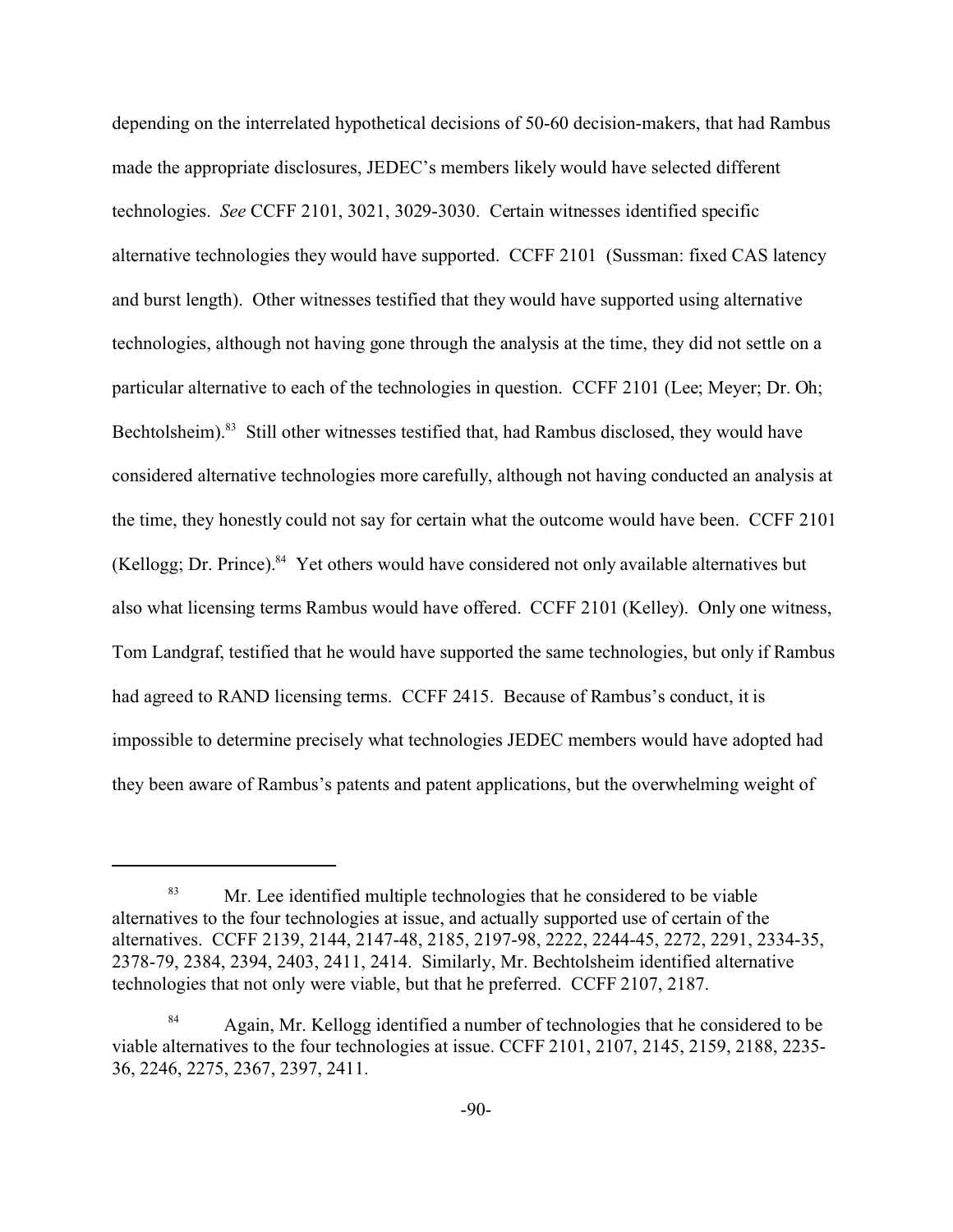the evidence establishes that the JEDEC standards likely would have been different.<sup>85</sup>

Contemporaneous evidence confirms this. One incident in particular provides a test case for the but-for world at JEDEC. In March 1997, NEC proposed using a type of return clock that certain members recognized as being similar to the unique Rambus loop-back clock (which was the subject of the '703 patent disclosed by Mr. Crisp in September 1993). The reaction was immediate – JEDEC members objected to using a technology that some thought might be subject to Rambus patents. JEDEC immediately dropped the idea, and developed an alternative approach instead. CCFF 2435-40. The ALJ ignored this probative evidence in favor of his assumptions and inferences.

The ALJ's obsession with objectively equal or superior alternatives was misplaced. The ALJ committed multiple errors – of law, economics, and fact – in finding that Rambus's acquisition of monopoly power did not constitute anticompetitive harm because the excluded alternative technologies were not "objectively" equal or superior to the four technologies at issue. ID 317. The ALJ lacked any legal, economic, or factual basis to substitute his own subjective judgment regarding the relative merits of 20 or so highly complex technologies for the workings of competition in the marketplace.

<sup>&</sup>lt;sup>85</sup> The ALJ compounded his error by finding that Complaint Counsel had failed to prove the hypothetical but-for world after excluding testimony on precisely that issue as speculative. Tr. 532 (excluding testimony from Desi Rhoden regarding how a disclosure by Rambus would have affected his recommendation on how Hewlett Packard should vote on the SDRAM standard); Tr. 1380, 1397, 1456 (excluding testimony from Howard Sussman).

It is ironic indeed that Rambus concealed relevant information material to JEDEC's decisions, and then objected on grounds of "speculation" to evidence as to how the outcomes it prevented from occurring would have been different. Ultimately, having succeeded in excluding some of this evidence, Rambus asserted that it should escape liability because Complaint Counsel allegedly failed to prove that the outcomes would have been different.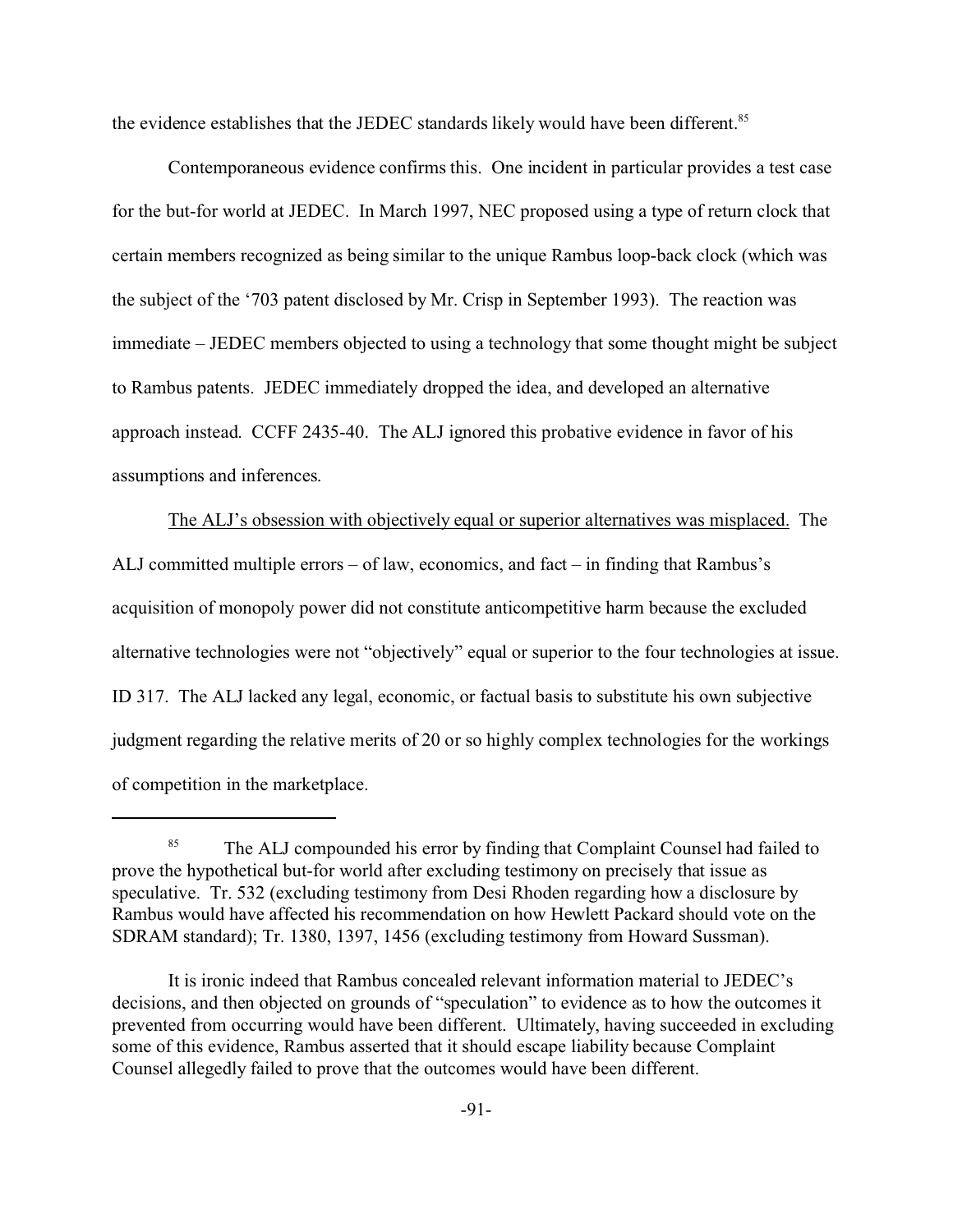First, the ALJ erred as a matter of law in thinking that the excluded alternatives must be objectively equal or superior to the selected technologies. The antitrust laws are concerned with harm to the competitive process. The exclusion of competing or potentially competing (i.e., price-constraining) products or technologies constitutes anticompetitive harm, regardless of whether a particular fact-finder believes that the excluded product or technology is inferior, because price/quality trade-offs are for markets, not judges, to make. In *Microsoft*, for example, the government was not required to prove that the Netscape browser was equal or superior to the Microsoft browser; the harm to competition came from the elimination of a potentially competing technology. *Microsoft*, 253 F.3d at 58-74.

Second, the ALJ's quest for "equal or superior" technologies led to his misapplication of fundamental economic concepts. He disregarded specific evidence of the existence of priceconstraining alternatives because he thought such alternatives were not necessarily equal or superior to the four technologies in question. IDF 1096-1107. Indeed, he ignored specific evidence about the preferences of JEDEC members – despite recognizing that such evidence is relevant "to whether JEDEC would have selected the technology" – because such evidence "does not go to whether the alternative is equal or superior in objective terms." IDF 1103-04. In other words, the ALJ determined that one of the most central questions in the case was irrelevant.

The ALJ compounded his error by failing to understand the basic economic doctrine of "revealed preferences." The ALJ (relying solely on Dr. Rapp) misapplied this doctrine to conclude that, because JEDEC actually chose the four technologies at issue, JEDEC must have preferred those technologies over all alternatives in all circumstances. ID 322-323. Indeed, the ALJ's misapplication of this doctrine leads to the stunning implication that, if JEDEC members

-92-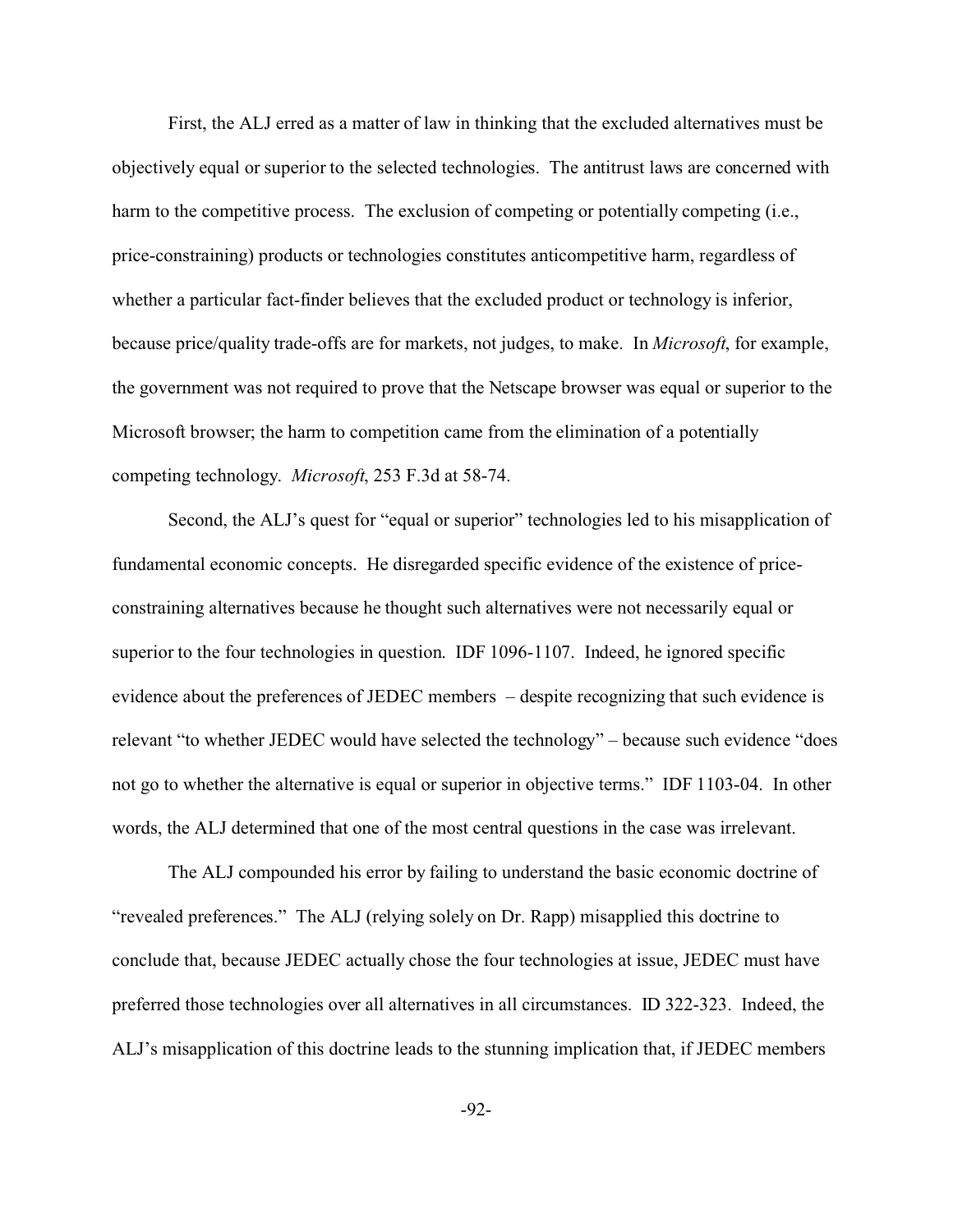preferred the four technologies at issue when they were believed to be <u>free</u>, they must also have preferred them when subject to royalty claims totaling as much as \$3 billion. CCFF 2043, 3100- 02.<sup>86</sup>

Third, the ALJ erred as a matter of fact in assuming that JEDEC always sought to adopt the best technologies. In fact, as explained above, the JEDEC decision-making process was considerably more complicated. Based on a review of all the evidence, Professor McAfee concluded that JEDEC followed the economic concept of "satisficing" with respect to the technology choices it made. CCFF 2650-2658, 2773; CCRF 726; Tr. 7251-56 (McAfee). In other words, a technology selected by JEDEC was not necessarily objectively the best technology, but rather a technology that appeared reasonably suited to the task and would garner support based on a consensus of members on a timely basis. The ALJ ignored all of these complexities of JEDEC's decision-making process when he embarked on his hunt for his mythical "objectively" equal or superior alternatives.

Fourth, having added a requirement not found in the law, misapplied economic concepts, and failed to understand the basis on which JEDEC selected technologies, the ALJ made multiple basic errors of fact due in large part to simply ignoring most of the relevant record evidence on this issue. For example, the ALJ disregarded the most important evidence concerning the

<sup>&</sup>lt;sup>86</sup> A fundamental requirement for the application of the revealed preferences doctrine is that the consumer know the price it is paying. Paul Samuelson, *A Note on the Pure Theory of Consumer's Behaviour,* 15 Economica, 61, 62 (1938) ("I assume in the beginning as being known, . . . the . . . economic goods which will be purchased per unit time by an individual *faced with the prices of these goods . . . ."*) (Emphasis added). Thus, whatever the doctrine of revealed preferences may say about JEDEC members' preferences based on the information they knew, it says absolutely nothing about their preferences would have been if they had timely access to the information withheld by Rambus.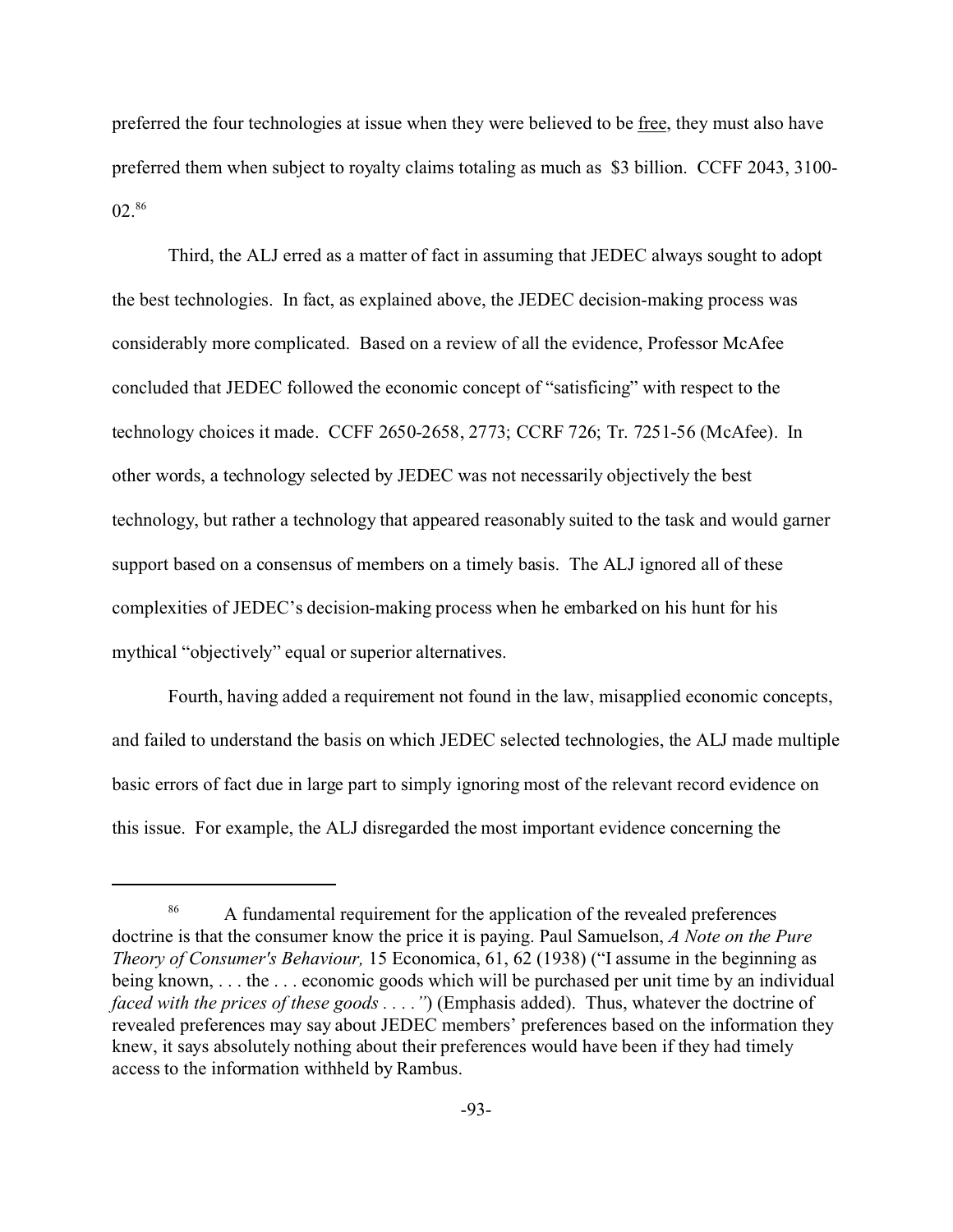viability of alternatives – the evidence of the competition among these alternatives that actually occurred within JEDEC. ID at 313-16. The ALJ similarly ignored substantial evidence that was inconvenient to his position; he listed only the disadvantages of each alternative, for example, without even recognizing, let alone evaluating, the advantages of each alternative. *Id*. Indeed, the ALJ adopted over 250 separate proposed findings from Rambus regarding alternative technologies without acknowledging a single disadvantage of the four technologies at issue or a single advantage of any alternative.<sup>87</sup> IDF 1135-1387. The ALJ largely ignored the testimony of multiple semiconductor engineers with years of experience in the field who were directly involved in the evaluation of the alternatives at JEDEC, and relied instead on the after-the-fact opinions of Rambus's paid experts. *Id*. But Rambus's technical experts, Dr. Soderman and Mr. Geilhufe, had not designed a DRAM in over 20 years, had no understanding of JEDEC, had little practical experience in the field and had not bothered to review substantial portions of the record.<sup>88</sup> CCRF 794, 969; CCFF 2108-2129. Neither had an understanding of why JEDEC had adopted the four technologies at issue. CCFF 2108-2129. Rambus's economic expert, Dr. Rapp, in turn relied nearly exclusively on the testimony of Rambus's two technical experts rather than

 $87$  The ALJ's findings are particularly suspect, given that, to be accurate, they necessarily assume that representatives of Samsung, IBM, Micron, Mitsubishi, Sun Microsystems, Texas Instruments, Silicon Graphics and Cray, among other companies, behaved irrationally when they supported the use of alternatives at JEDEC. Indeed, the ALJ's findings assume that Rambus itself behaved irrationally by concealing relevant patent information and thereby incurring the risk that the patents could be rendered unenforceable pursuant to the doctrine of equitable estoppel.

<sup>&</sup>lt;sup>88</sup> Indeed, the experts' failure to review substantial portions of the record renders their opinions unreliable and is grounds for disregarding their testimony. *See, e.g., Concord Boat Corp. v. Brunswick Corp.,* 207 F.3d 1039, 1057 (8th Cir. 2000) (expert opinion should have been excluded partially "because it did not incorporate all aspects of the economic reality" of the relevant market).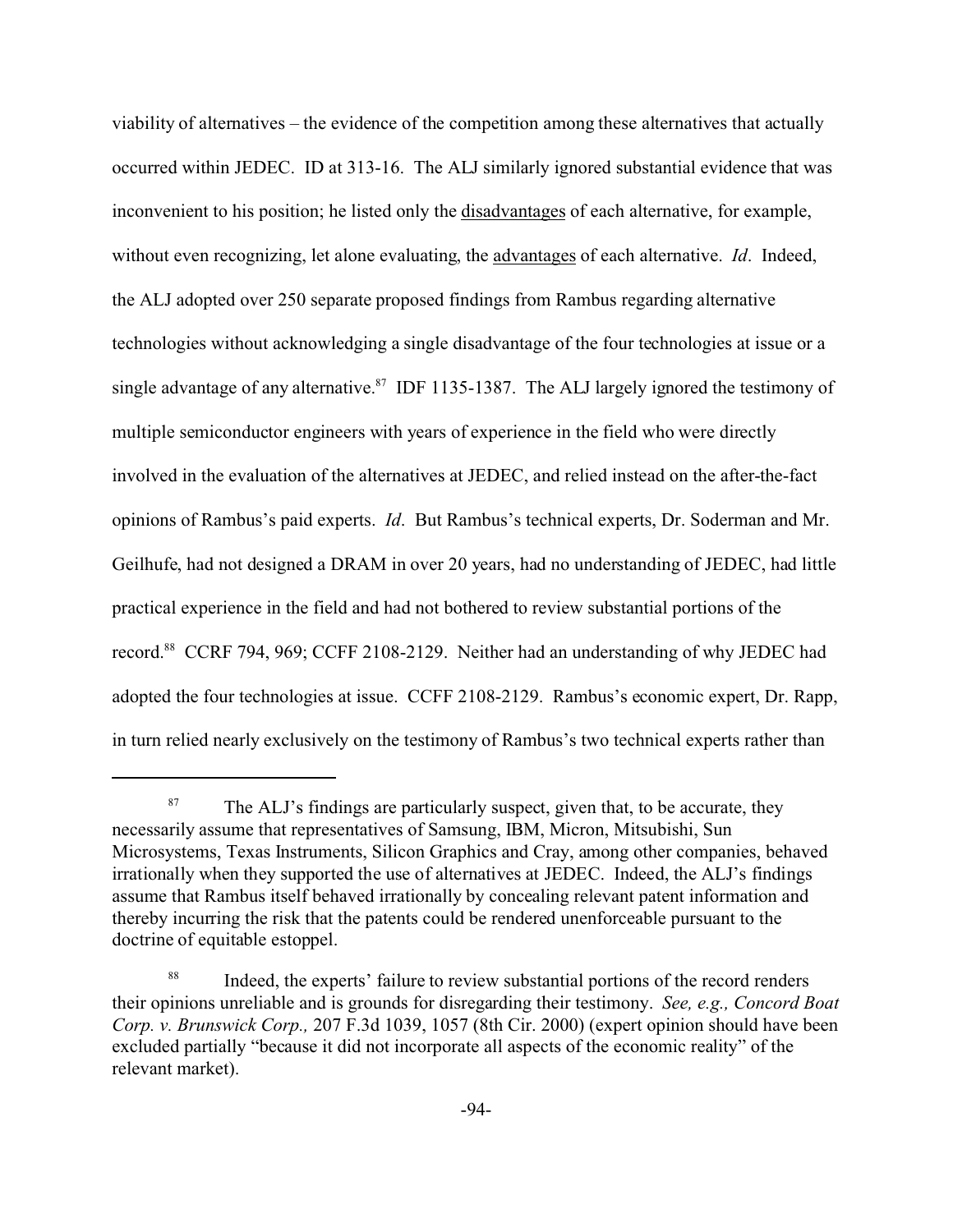any independent review of the record, and the assumptions underlying his analysis added another layer of error. CCFF 2825-2884; CCRF 970-988; CCRF 1125-1139. None of the three made any effort even to understand the JEDEC decision-making process, let alone to replicate that process in their analysis. CCFF 2115-18, 2120-21, 2825-27. In fact, their key assumptions were wrong – and their unsupported, faulty assumptions of how JEDEC operated fatally infected their conclusions.

The ALJ's conclusion that JEDEC would have adopted the same technologies because they were superior is contradicted by the evidence. Having applied the wrong legal standard, the ALJ erred further in finding that Rambus's conduct before JEDEC was not the but-for cause of its acquisition of monopoly power based on his speculation that, even if Rambus had made a timely disclosure of relevant patent information, JEDEC nevertheless would have adopted the very same technologies because they were superior. This result encompasses multiple errors.

First, JEDEC was prohibited from adopting technologies covered by Rambus's patents absent a RAND commitment by Rambus, which Rambus refused to provide. Had equivalent alternatives been lacking (which was not the case), JEDEC might have chosen to abandon its efforts to standardize synchronous DRAMs, but its rules would have prevented it from adopting technologies claimed by Rambus.

Second, the ALJ ignored the most relevant evidence regarding the viability of the priceconstraining alternatives available to JEDEC. As explained above, JEDEC actively considered many of the alternative technologies. These alternatives were proposed by leading technology companies in the industry and were given serious consideration by JEDEC members. Many of these alternatives were favored by other members. Even when the four technologies in question

-95-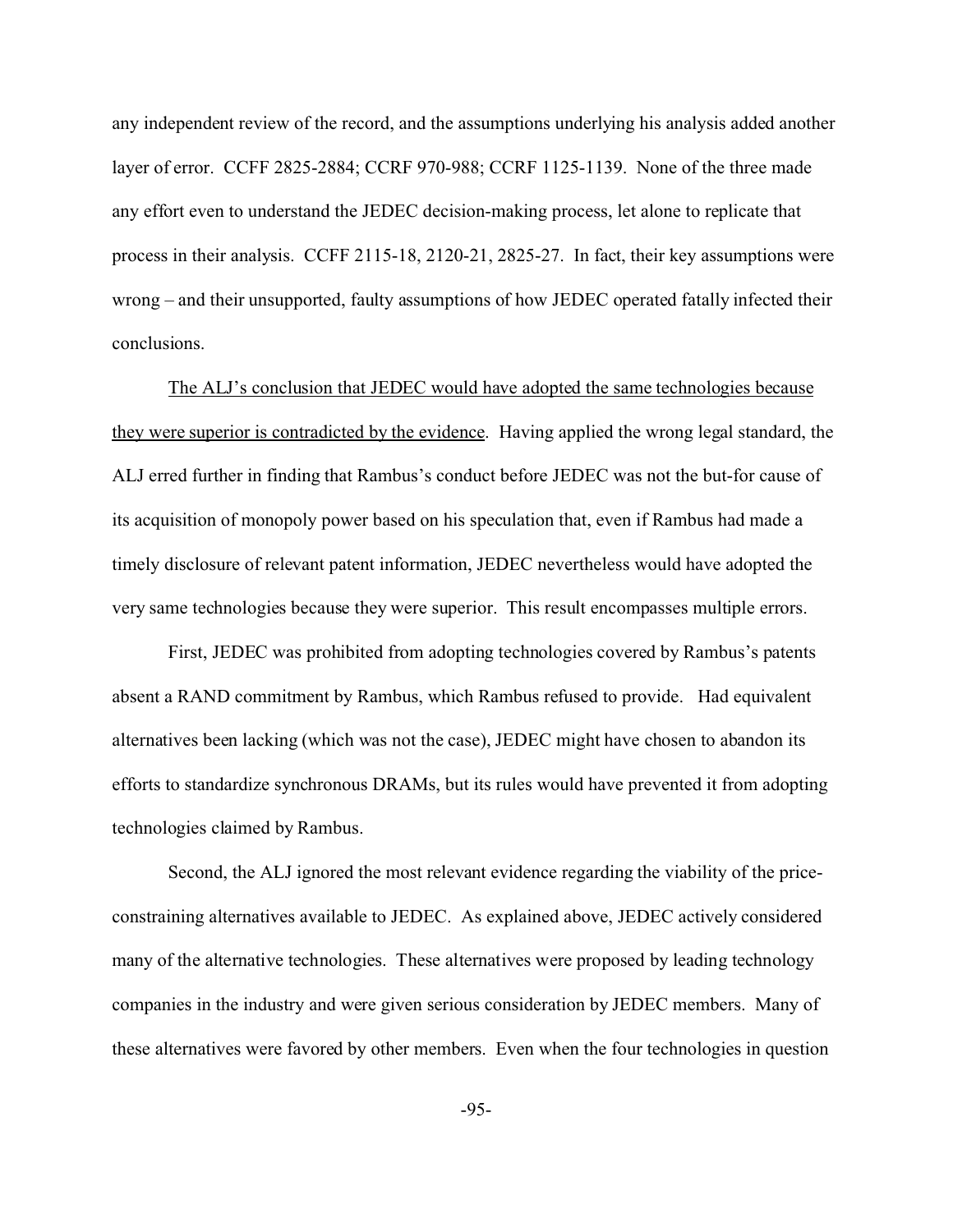were believed to be free, their selection was the result of close-fought battles. This alone indicates that selection of alternatives would have been highly likely had Rambus disclosed the \$1-3 billion price tag attached to the four technologies in question.

Third, Rambus's own conduct contradicts the decision. Rambus deliberately considered the possibility that JEDEC could work around its patents in deciding to withhold patent-related information. *See* CX0711 at 68, 73 ("I think it makes no sense to alert them to a potential problem they can easily work around."); CX0919 ("do \*NOT\* tell customers/partners that we feel DDR may infringe – our leverage is better to wait"); *see also* CX0738 (auto-precharge feature in SDRAMs is "mostly a convenience," but "patenting this feature would have high harassment value"); s*ee also* 2 Hovenkamp, *IP*, § 35.5a, at 35-36 to 35-37 ("Proof of manipulation of the process towards an anticompetitive end . . . should incline a court to doubt the technical superiority of the standard ultimately adopted.").

The ALJ's assumptions regarding JEDEC members' awareness of Rambus patents are unsupported. The ALJ also assumed that, based on evidence that a small number of JEDEC members had varying degrees of suspicion about Rambus patents, JEDEC would have done nothing different if Rambus had made a specific, timely disclosure to all JEDEC members. Again, the ALJ relied on a series of inferences, all of which are contradicted by the record evidence.

First, the ALJ assumed that any JEDEC members' general knowledge that Rambus had patents over its proprietary RDRAM technology must be equivalent to specific knowledge that Rambus's patents would apply to ongoing JEDEC work. There is no dispute that many industry participants were aware that Rambus had pending patent applications relating to its RDRAM

-96-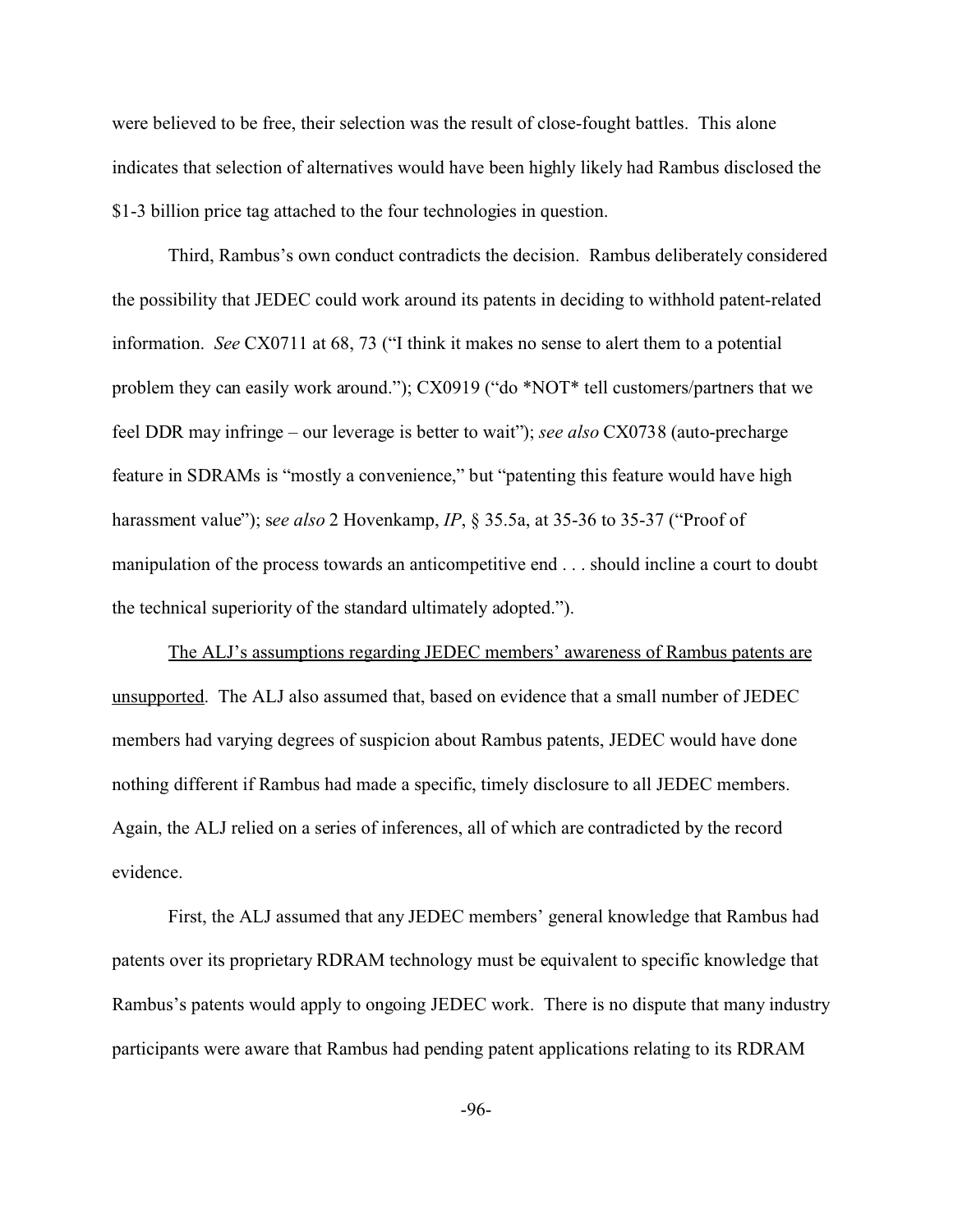architecture. Of critical importance, however, is that most industry participants did not know that Rambus also had, and was actively working on, patent applications relating to JEDEC's SDRAM and DDR SDRAM architecture. The SDRAM and RDRAM architectures are fundamentally different. *See* Attachment 1 below. The record evidence indicates that many industry representatives understood that Rambus was pursuing patents with respect to its narrow bus, multiplexed, packetized system with the loop clock; they did not, however, know that Rambus was pursuing patents with respect to JEDEC's wide bus, non-multiplexed, non-packetized system with a unidirectional clock. CCFF 746-56, 1238-59. Because Rambus's initial patent application and European (or WIPO) application contained claims relating solely to RDRAM, even industry representatives who reviewed Rambus's initial patent application had no notice that Rambus was pursuing claims relating to SDRAM. CCFF 1266-76, 1277-1357; *see also* CX1069 (e-mail from Joel Karp, Rambus Vice President for Intellectual Property, May 1999: "They probably think they avoid our IP if they don't go 'packet based' [use a packetized system].").

Second, with respect to those instances in which a company heard that Rambus patents might apply to technologies used in architectures other than RDRAM, the ALJ assumed that this was equivalent to a JEDEC-mandated disclosure. This is far from the case. A patent disclosure within JEDEC included an explanation of what specific technology was affected or how the patent related to the ongoing JEDEC work. In other words, members had to be able to understand what technology was covered by the patent so that they could make an informed choice among it and available alternatives. CCFF 331-32. A vague statement that "Rambus may have patents applicable to SDRAMs" tells members nothing about what technology or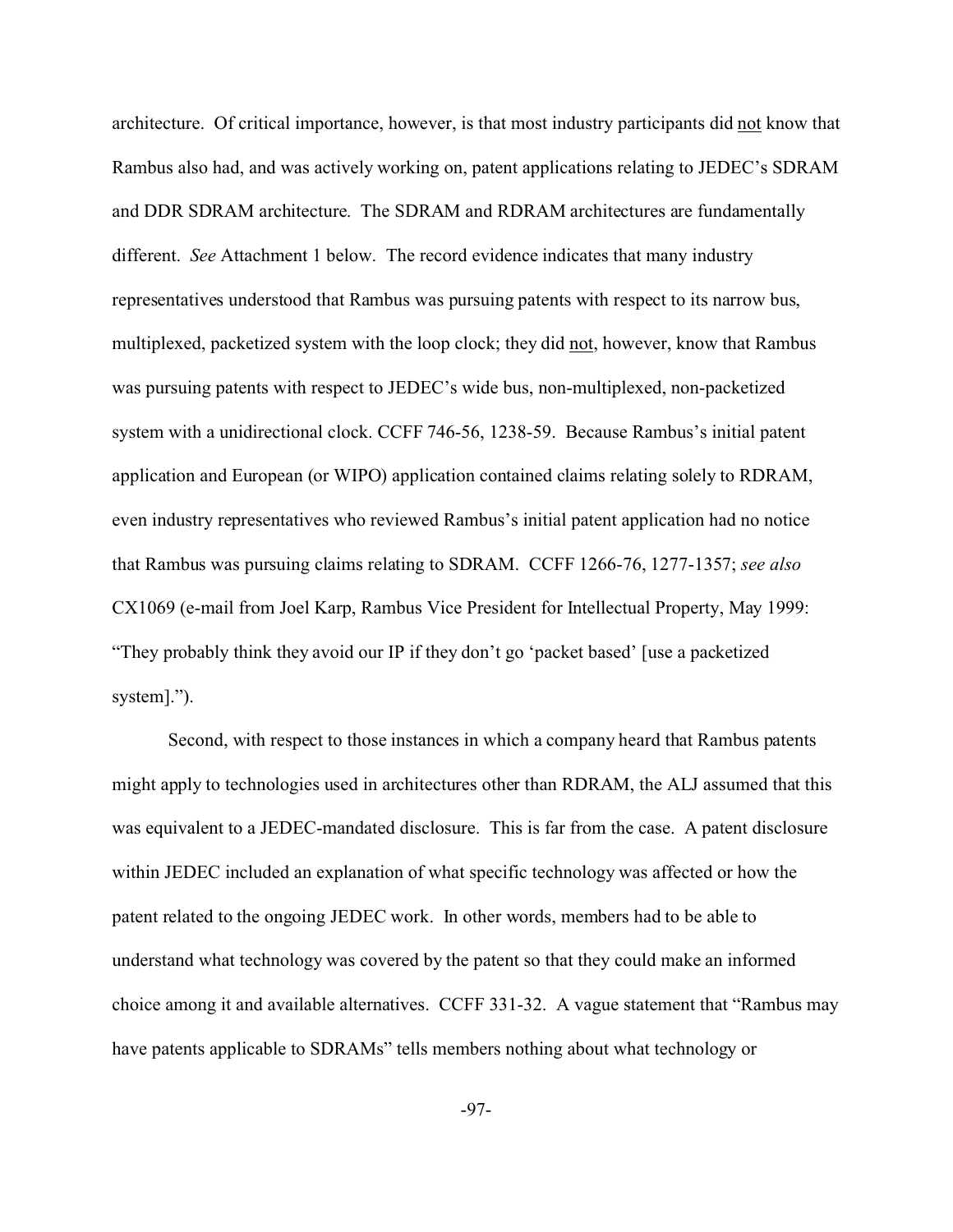technologies would be covered, and so does not permit any evaluation of alternatives.<sup>89</sup>

Third, the ALJ assumes that a statement outside of JEDEC is equivalent to a formal disclosure within JEDEC. This also does not follow. Statements outside of JEDEC lack any context, and JEDEC members have no opportunity to ask follow-up questions or discuss the potential implications.

Fourth, in instances in which a company had some suspicion that Rambus patents might apply to a particular technology, the ALJ has assumed that a suspicion is identical to concrete knowledge. Similarly, with respect to marketplace rumors heard by some companies, the ALJ equates unsubstantiated rumors to informed disclosures by the patent-holder. The ALJ is mistaken on both counts. The JEDEC disclosure policy imposed on the party with the best information – the patent holder – the obligation to disclose. The purpose was precisely to avoid the situation posited by the ALJ, where individual member companies, that lacked both accurate information about Rambus's patent applications and any means of obtaining such information, were somehow duty-bound to ferret out the truth about Rambus's patents. Rather, JEDEC members were entitled to rely on Rambus – the only party with reliable information – to disclose its relevant patent applications. CCFF 318-20; Tr. 1836-37 (J. Kelly) ("We rely on the participants in the process to surface patent issues to our attention."); Tr. 6702-10 (Lee) (discounted comment from an Intel engineer regarding Rambus's potential patent coverage because it was hearsay, it was not communicated directly by Rambus, and Rambus had not made

<sup>&</sup>lt;sup>89</sup> Lemley also suggests that "even if an accused infringer is aware of the existence of a patent, it might reasonably rely on the patent owner's statement as evidence that the patent owner doesn't consider the patent relevant to the standard." Lemley, *Standard-Setting Organizations*, 90 Cal. L. Rev. at 1921.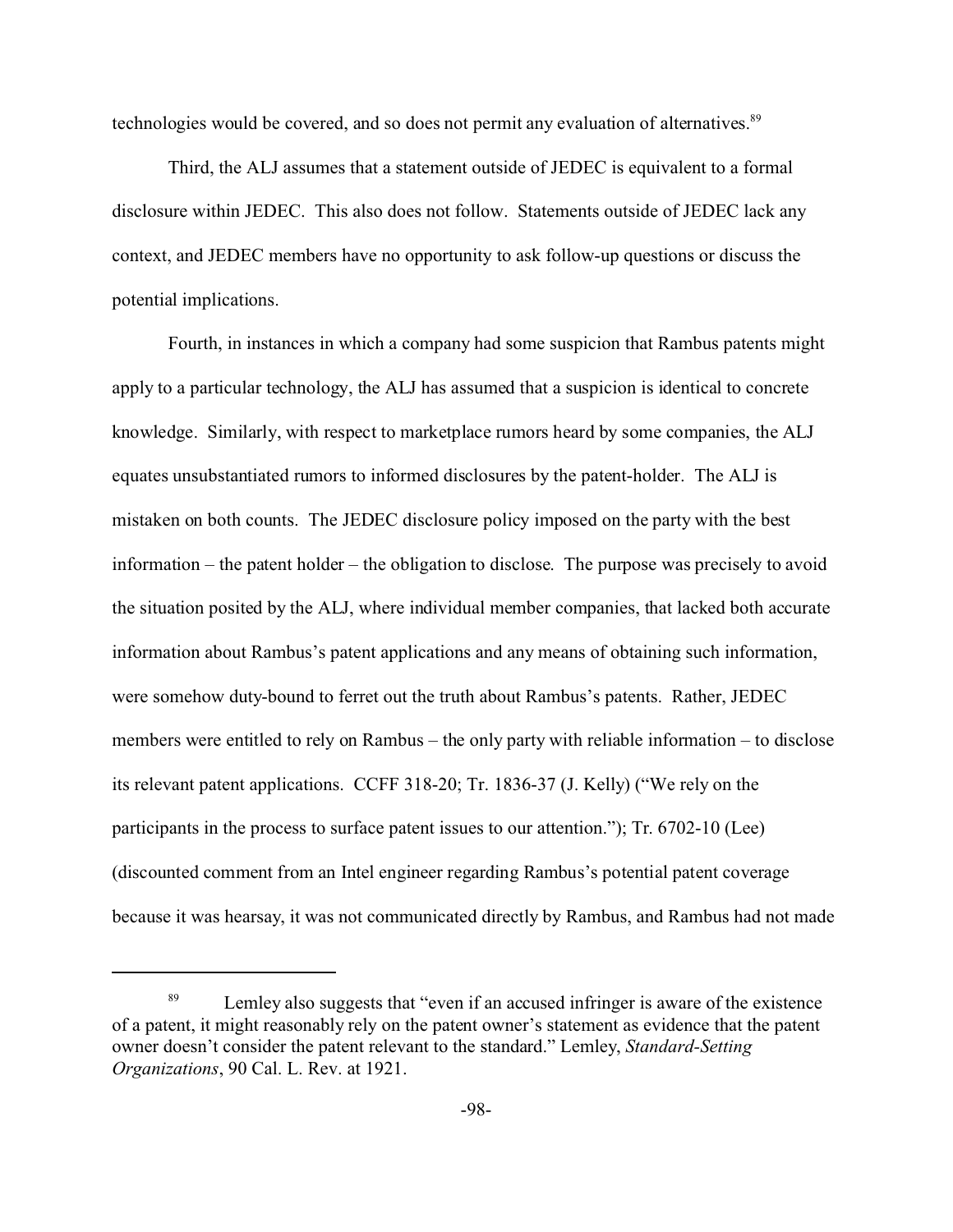any disclosure at JEDEC); *see also* Lemley, *Standard-Setting Organizations*, 90 Cal. L. Rev. at 1921 (in a standard-setting organization with disclosure rules, it is reasonable for members to rely on another member's non-disclosure as indicating that the company does not consider any of its known patents or patent applications to be relevant to the standard).

Fifth, the ALJ assumed that suspicion on the part of a single company is equivalent to disclosure to all members of JEDEC. This is simply not the case. One or a small number of members were sufficient to prevent a technology from being adopted into a standard, especially if an objection was based on the existence of a relevant patent. CCFF 250, 253-54; JX0017 at 6-7 (Quad CAS standards rejected despite initial 16-1 vote in favor (with four abstentions) when Micron revealed that its opposition was based on a patent asserted by Texas Instruments). There is no evidence that the vast majority of JEDEC members had any idea that Rambus might obtain patent rights over the technologies at issue, and even a small number would have been sufficient to change the direction of the standard.

Sixth, the ALJ again disregarded the JEDEC rule prohibiting adoption of patented technologies absent a RAND commitment because of his false assumption that Rambus would have promised RAND licensing. CCFF 249. As explained below, this is flatly contradicted by the specific factual evidence. Thus, even if all JEDEC members had wanted to adopt technologies known to be covered by Rambus patents, the record evidence demonstrates that Rambus's refusal to agree to a RAND commitment would have prevented JEDEC from incorporating those technologies.<sup>90</sup>

<sup>&</sup>lt;sup>90</sup> The ALJ also assumed that JEDEC would have adopted the four technologies in question even had Rambus disclosed because Rambus's royalty rates are reasonable. He made no effort to judge the *ex ante* reasonableness of royalties for these particular technologies,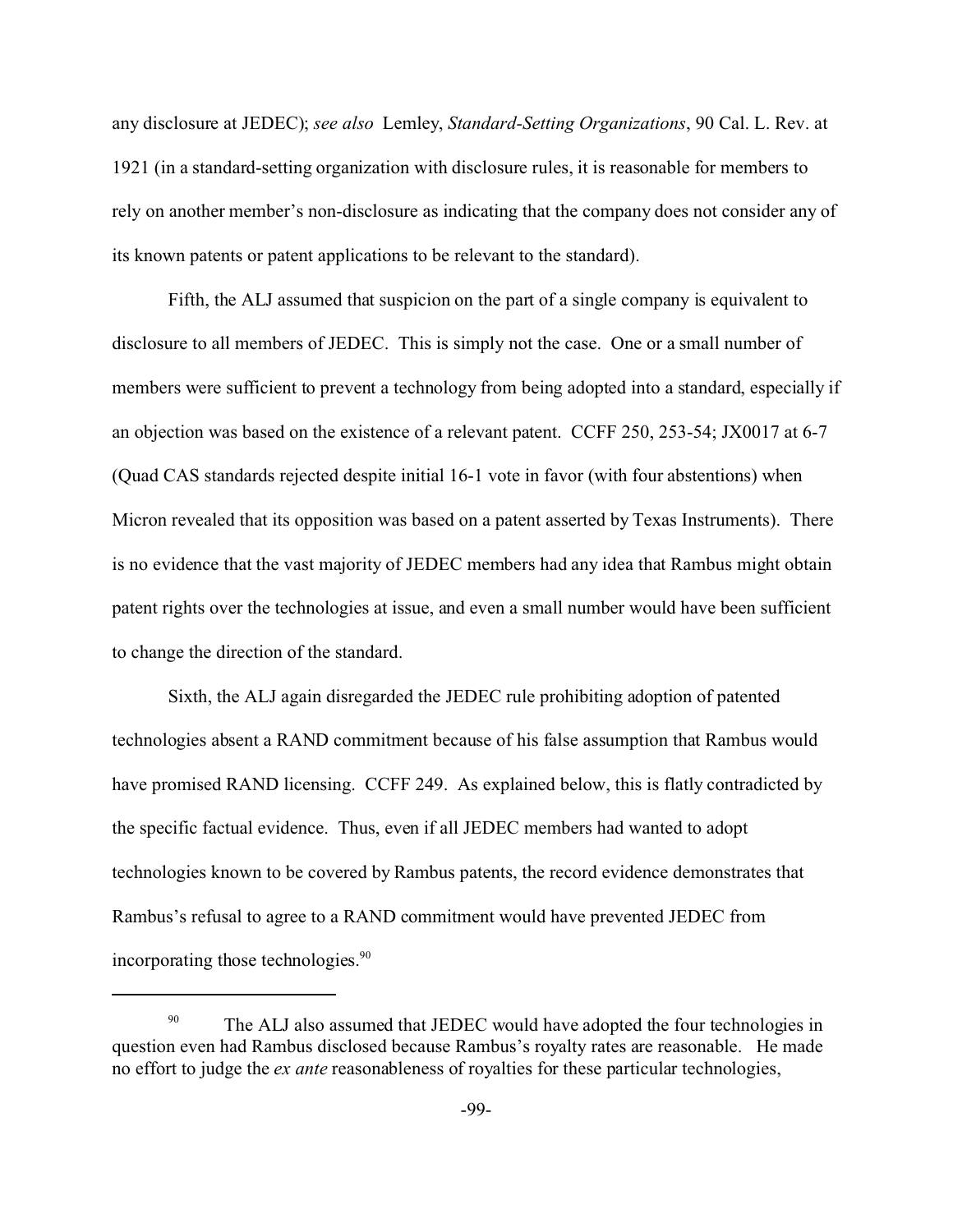In sum, Rambus's course of conduct distorted competition by causing JEDEC to select among available alternatives in the absence of material information about Rambus's potential patent rights, and thus about the price (royalties) of the technology selected. Rambus's acquisition of monopoly power by means of its patent coverage of the technologies incorporated in the standards is the resulting anticompetitive harm.

> **ii) Even If JEDEC Had Adopted the Technologies In Question, A Timely Disclosure by Rambus Would Have Enabled JEDEC Members to Negotiate More Favorable Licensing Terms.**

*"[Intel] want us to have license deals [with all DRAM manufacturers] that . . . have long term reduction of royalty based on volume going to less than ½% for rdrams (at this point i choked/gasped) . . . [otherwise, Intel thinks] dram companies will . . . go spend \$100M's to find alternate solutions to avoid paying rambus a royalty"*

*CX0952 at 2 (e-mail from CEO Geoff Tate to Rambus executives, September 1997)*

> *"GS Choi [an executive at Samsung] is very paranoid about Rambus. He's worried we'll bump the royalties way up (5%) once Direct [RDRAM] becomes the [de facto] standard."*

*CX1041 at 2 (e-mail from Vice President Joel Karp to Rambus executives, July 1998)*

The simple fact is that JEDEC would not, indeed could not, have knowingly incorporated

however; instead, his conclusion was based on very limited evidence of after-the-fact royalties charged or advertised by other companies for unrelated technologies performing unidentified functions. ID 324-25. Once again, the ALJ excuses Rambus's interference with the workings of the marketplace – which prevented it from setting an ex ante royalty rate – by imposing his own judgment of what results he thinks the marketplace should have reached.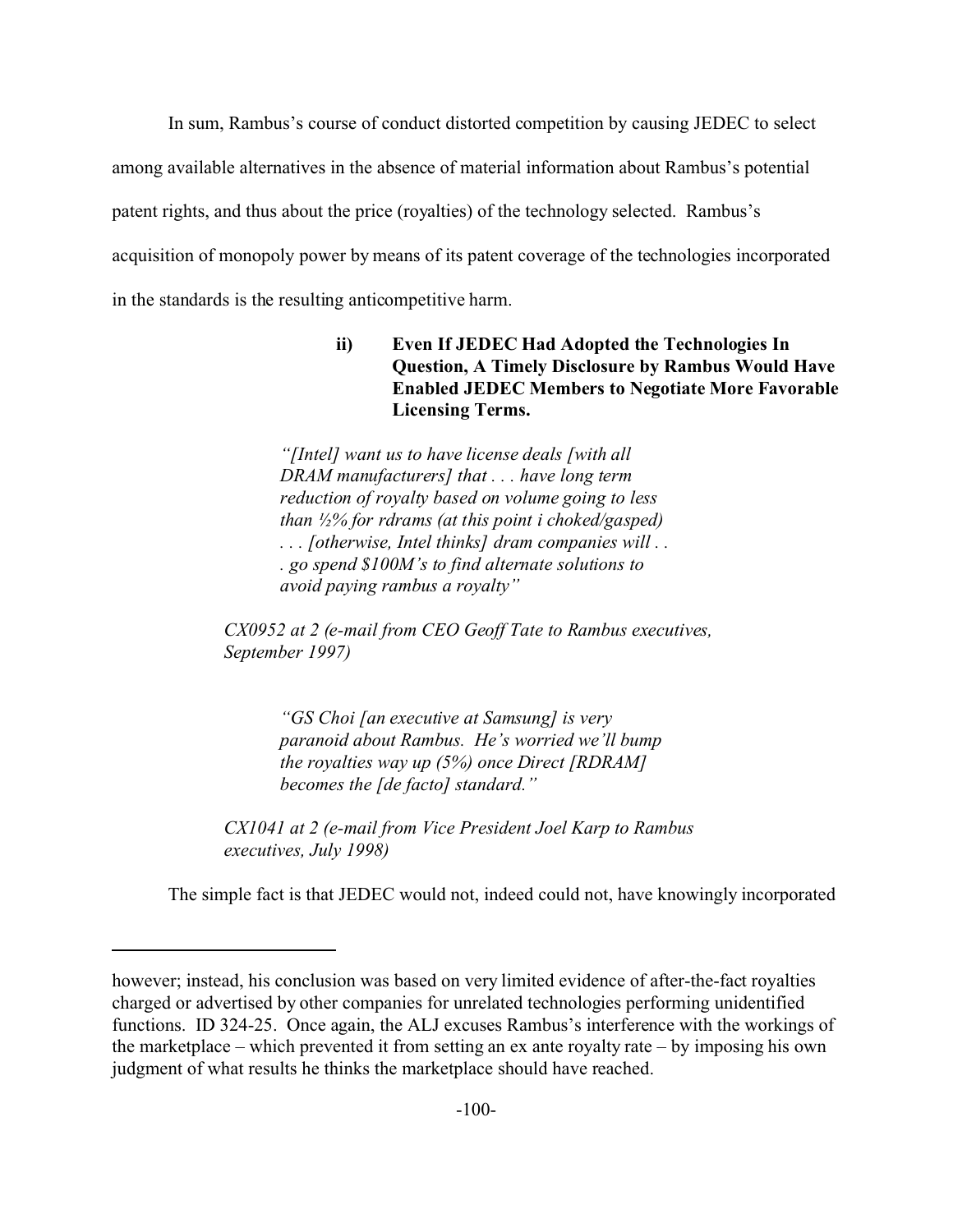in its standards technologies covered by Rambus's patent rights because Rambus refused to commit to license on RAND terms. JEDEC rules were clear: JEDEC could not incorporate patented technologies into a standard without a commitment by the patent holder to license on RAND terms. CCFF 317, 347-48, 2417. The contemporaneous evidence is equally clear: Rambus refused to offer a RAND commitment. CX0873 (draft withdrawal letter: "Rambus Inc. cannot agree to the terms of the JEDEC patent [licensing] policy as it limits our ability to solely control the dissemination and use of our intellectual property."); CX0874 (draft withdrawal letter: "Rambus Inc. cannot agree to the terms of the JEDEC patent [licensing] policy as it limits our ability to conduct business according to our business model."); CX0853 at 2 (draft letter to IEEE: "Rambus will not, however, issue the letter of assurance that you have requested regarding a non-discriminatory license. . . . Rambus reserves all rights to enforce its intellectual property on whatever terms Rambus decides."); CX0855 (letter to IEEE: Rambus "will continue to license its technology in accordance with its existing business practices."); Tr. 2486-89 (Richard Crisp twice told Gordon Kelley that Rambus would not agree to JEDEC's licensing policy). With Rambus unwilling to give a RAND commitment, JEDEC would have been prohibited from using the four technologies at issue. $91$ 

Even if JEDEC had wanted to use the same four technologies, and (despite the strong evidence to the contrary) Rambus had committed to license on RAND terms, the record demonstrates that many JEDEC members would have sought Rambus's advance commitment to license on terms far more favorable than those imposed by Rambus since 2000. *See* CCFF 2441-

The ALJ speculated that Rambus would have offered a RAND commitment under various circumstances. He made no effort, however, to explain this concrete factual evidence to the contrary.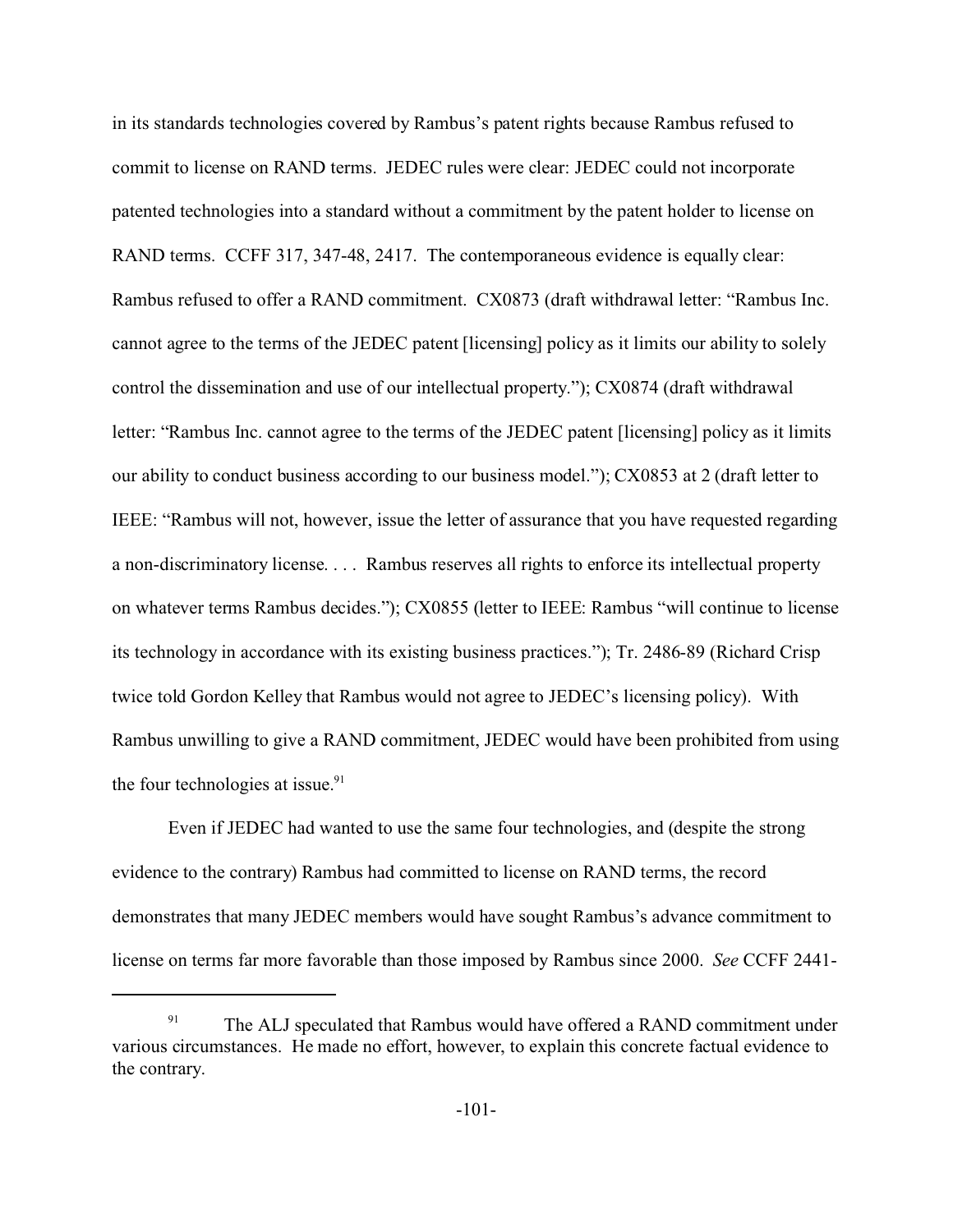2464, 3021. JEDEC members had the incentive to conduct *ex ante* negotiations. The record establishes that DRAM producers sought to limit royalties because of intense pressure from their customers to minimize costs. CCFF 95-111, 125-28. They were particularly concerned about patents held by non-manufacturers, such as Rambus, because they had no possibility to avoid cash royalty payments by negotiating cross-license agreements. CCFF 741-43, 3035. JEDEC members also had the opportunity to conduct *ex ante* negotiations. DRAM manufacturers were engaged in license negotiations with Rambus for RDRAMs throughout this period. Had they understood the importance, they could have negotiated broader scope-scope-of-use rights to include JEDEC-compliant DRAMs. CCFF 744-45. Indeed, actual facts bear this out. Two DRAM manufacturers and Intel actually negotiated licenses broad enough to cover other types of DRAMs CCFF 744, 1544-53, 1608, 1868, 2456-57. Had Rambus disclosed at JEDEC, all DRAM manufacturers would have had not only the opportunity, but also the incentive, to negotiate aggressively for favorable royalty rates for SDRAMs before becoming locked in to use of the four technologies. CCFF 2441-64.

# **3. Rambus's Conduct Distorted the JEDEC Decision-Making Process in a Manner Calculated to Lead to Rambus's Acquisition of Monopoly Power.**

*"ddr meaning . . . in a year or two: Doubled DRAM Royalties (for Rambus)"*

*CX1084 (e-mail from Richard Crisp, November 1999)*

As explained above, Rambus engaged in a calculated course of conduct, over a period of years, that deprived JEDEC of precisely the patent-related information that it sought to obtain, and that would have permitted JEDEC members to work around Rambus's patent rights or negotiate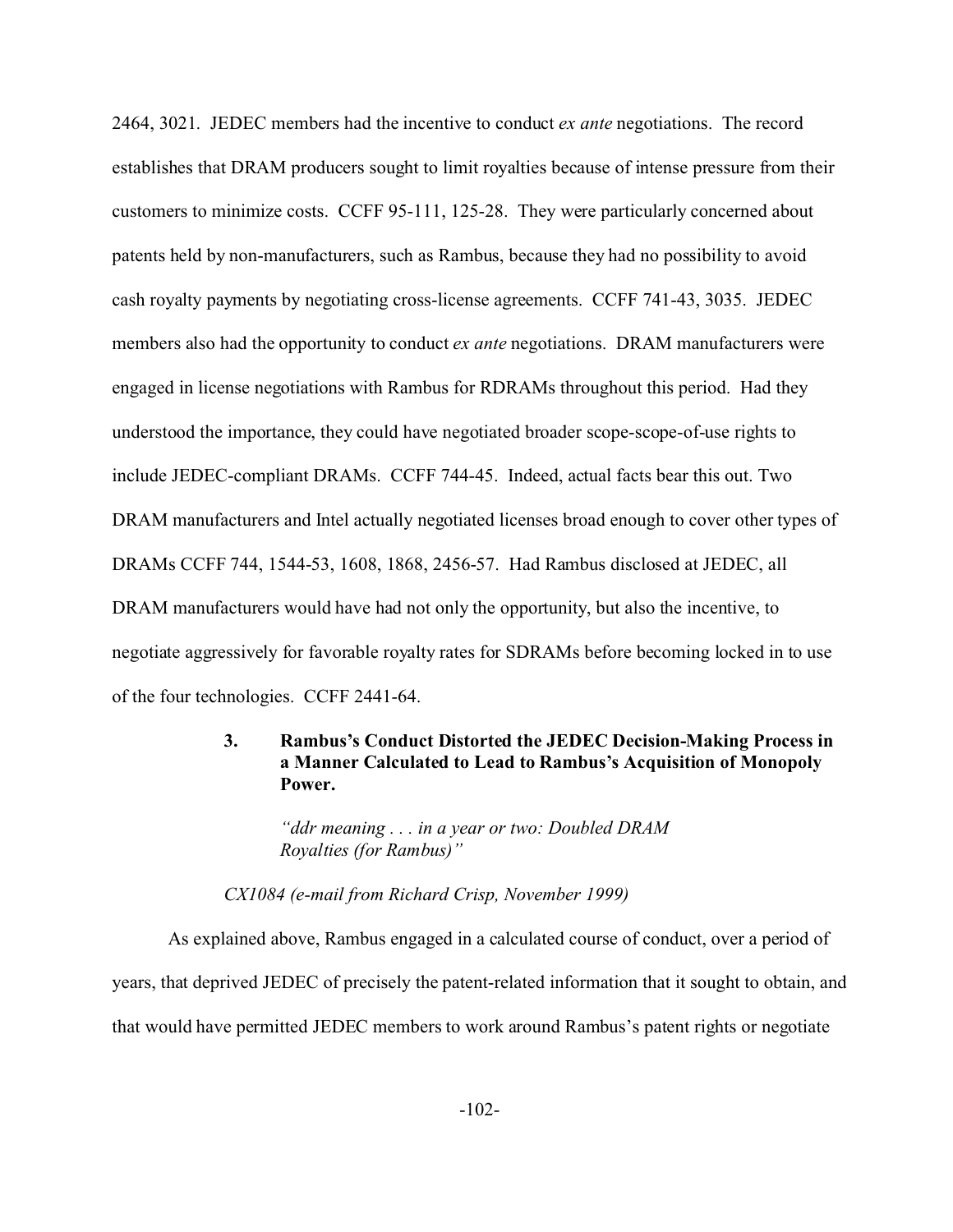lower royalty rates. Rambus cannot now avoid the consequences of its conduct by asserting that the record evidence regarding a hypothetical but-for world in which Rambus was assumed to have made full and timely disclosures is insufficient to prove precisely how JEDEC would have reacted. This is specifically what the *Microsoft* court had in mind when it wrote, "To some degree, 'the defendant is made to bear the uncertain consequences of its own undesirable conduct.'" 253 F.3d at 79 (*quoting* 3 Areeda & Hovenkamp, Antitrust Law, ¶ 651c, at 78 (1996)).

### **III. Restoration of Competition Requires Entry of the Proposed Order.**

*"I am and have been concerned that [the nondisclosure and subsequent enforcement of patents] can destroy the work of JEDEC. If we have companies leading us into their patent collection plates, then we will no longer have companies willing to join the work of creating standards."*

*CX2384 (letter from Gordon Kelley, JEDEC Subcommittee Chairman, to Buf Slay, Texas Instruments, January 1994)*

For the reasons explained above, in order to undo the effects of Rambus's unlawful acquisition of monopoly power, restore competition in the technology markets associated with the JEDEC standards, and preserve the integrity of JEDEC's industry-wide standards, the Commission should adopt an order substantially in the form of the proposed order contained at Attachment 2. *See* Complaint Counsel's Pretrial Brief at 257-70 (April 25, 2003); Complaint Counsel's Post-Hearing Brief at 121-134 (September 5, 2003); CCFF 3100-3261.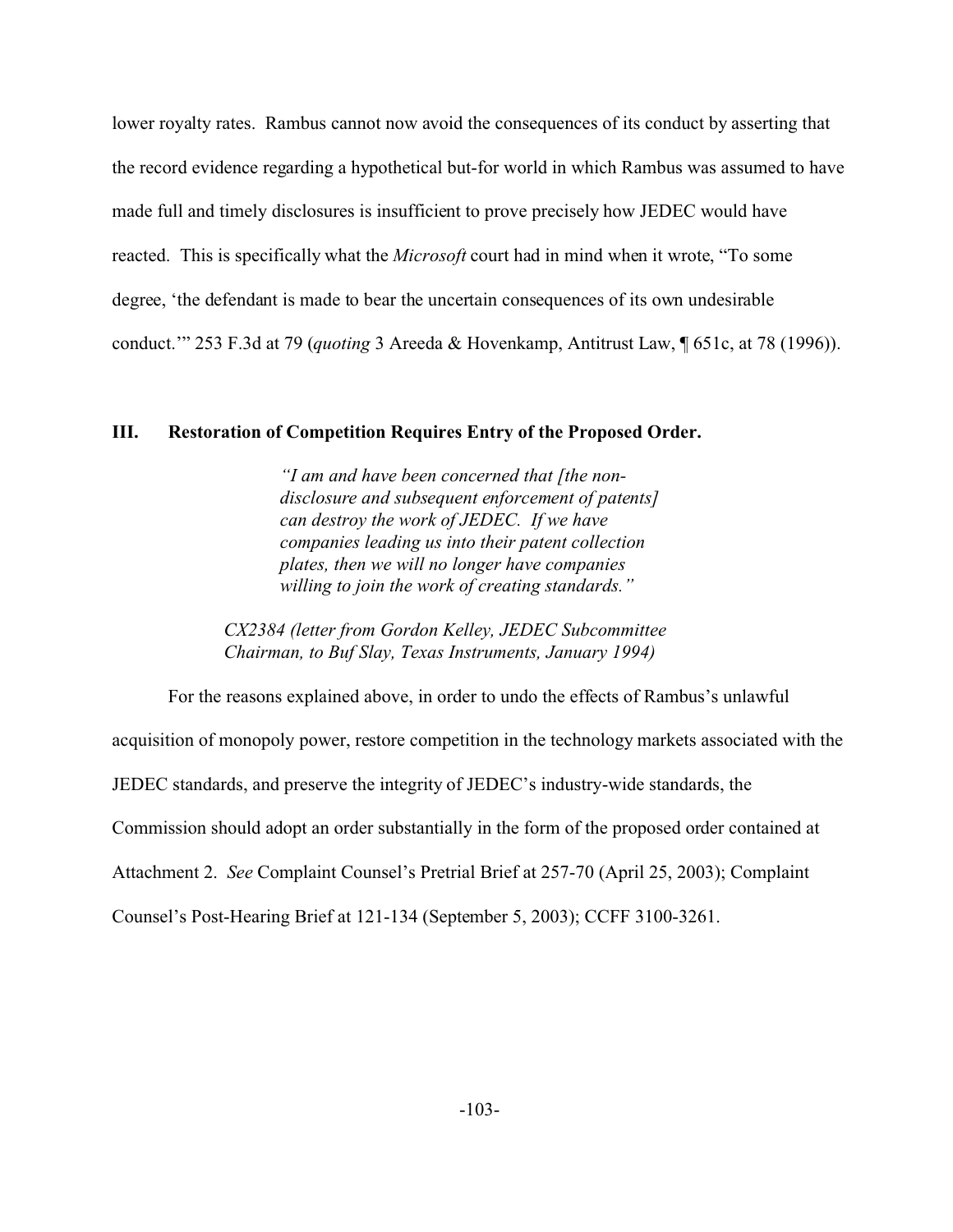### **CONCLUSION**

The importance of this case justifies careful Commission review. The outcome will determine whether Rambus can continue to assert monopoly power, through its patents, over technologies incorporated in the supposedly open JEDEC standards that govern the worldwide DRAM memory chip industry. The royalties collected by Rambus would apply to virtually all DRAMs sold by the \$20 billion memory industry. DRAM chips are used throughout the economy in products including personal computers, mainframe computers, consumer electronics products, and telecommunications routers and switches. Rambus has also sought royalties on memory controllers and other components that interface with DRAMs. Rambus estimates that these royalties could amount to \$1-3 billion, a cost likely to be imposed on consumers.

Of equal concern is the potential harm to the ability of JEDEC to continue to set open consensus-based standards. Members' failure to participate in JEDEC in good faith or to observe the JEDEC patent disclosure policy could "destroy the work of JEDEC" because JEDEC "will no longer have companies willing to join the work of creating standards." CX2384. The activities of other standard-setting organizations also are likely to be hurt.

The Commission should correct the mistakes of law contained in the Initial Decision. Although the ALJ's erroneous interpretation of the scope of Section 5 is of utmost concern, his standards for causation and anticompetitive harm also could have serious implications if followed by other judges or courts and could set dangerous precedent if not corrected by the Commission.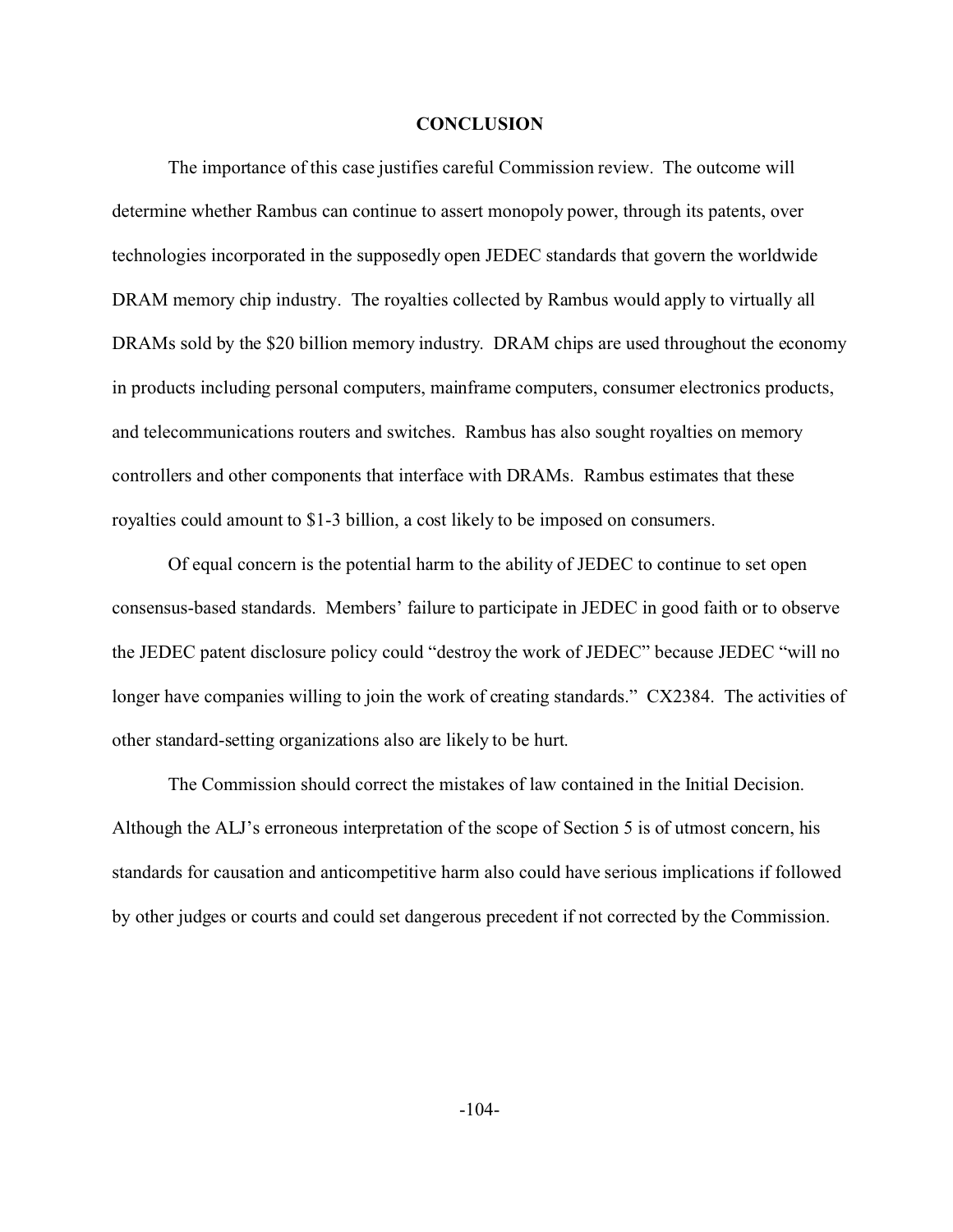For the reasons set forth above, Complaint Counsel believe that the Commission should vacate the initial decision in this matter, substitute its own findings and decision holding that Rambus violated Section 5 of the FTC Act, and adopt the proposed Order.

Respectfully submitted,

D. Bruce Hoffman *Deputy Director*

Richard B. Dagen *Assistant Director*

Thomas G. Krattenmaker *Office of Policy & Evaluation*

Bureau of Competition Federal Trade Commission Washington, DC 20580

Geoffrey D. Oliver Patrick J. Roach Robert P. Davis Lisa D. Rosenthal

*Counsel Supporting the Complaint*

\_\_\_\_\_\_\_\_\_\_\_\_\_\_\_\_\_\_\_\_\_\_\_\_\_\_\_

Hiram R. Andrews *Non-Attorney Staff*

Dated: April 20, 2004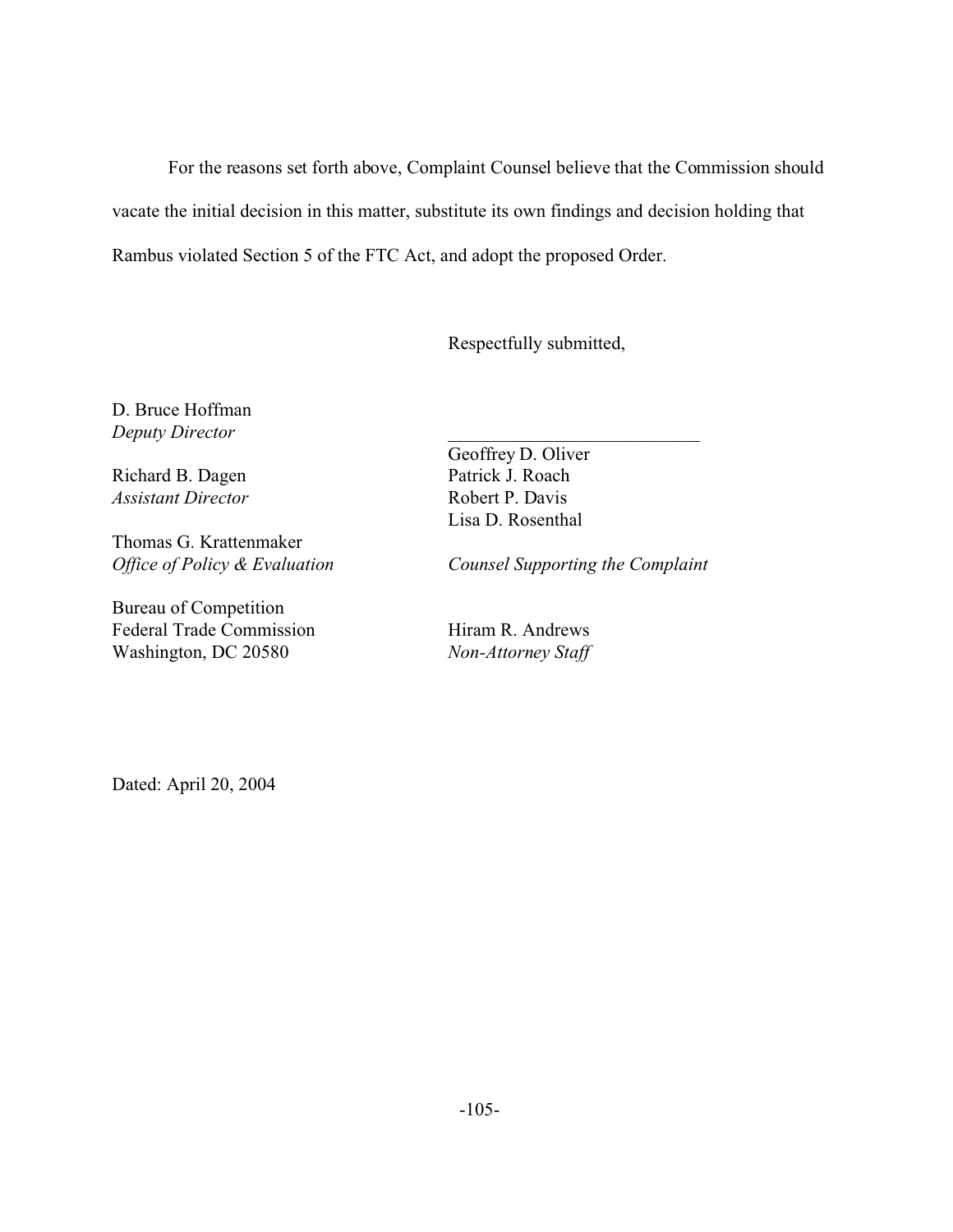### **Attachment 1**

### **Comparison of RDRAM and SDRAM Architectures**

RDRAM was a narrow bus, multiplexed, packetized system. CCFF 717-24. As originally envisioned, the Rambus architecture, individual RDRAM chips were set vertically in a row along a small number of bus lines:



*See* CX1543 at 7; CCFF 717-19. The RDRAM was characterized by its narrow bus. Rambus's own schematic diagrams emphasize the small number of bus lines, each of which connects to all RDRAM chips in series:



CX1320 at 5. The RDRAM was a multiplexed architecture. Each bus line in the RDRAM architecture carried all types of signals – control, address and data signals. CCFF 721. The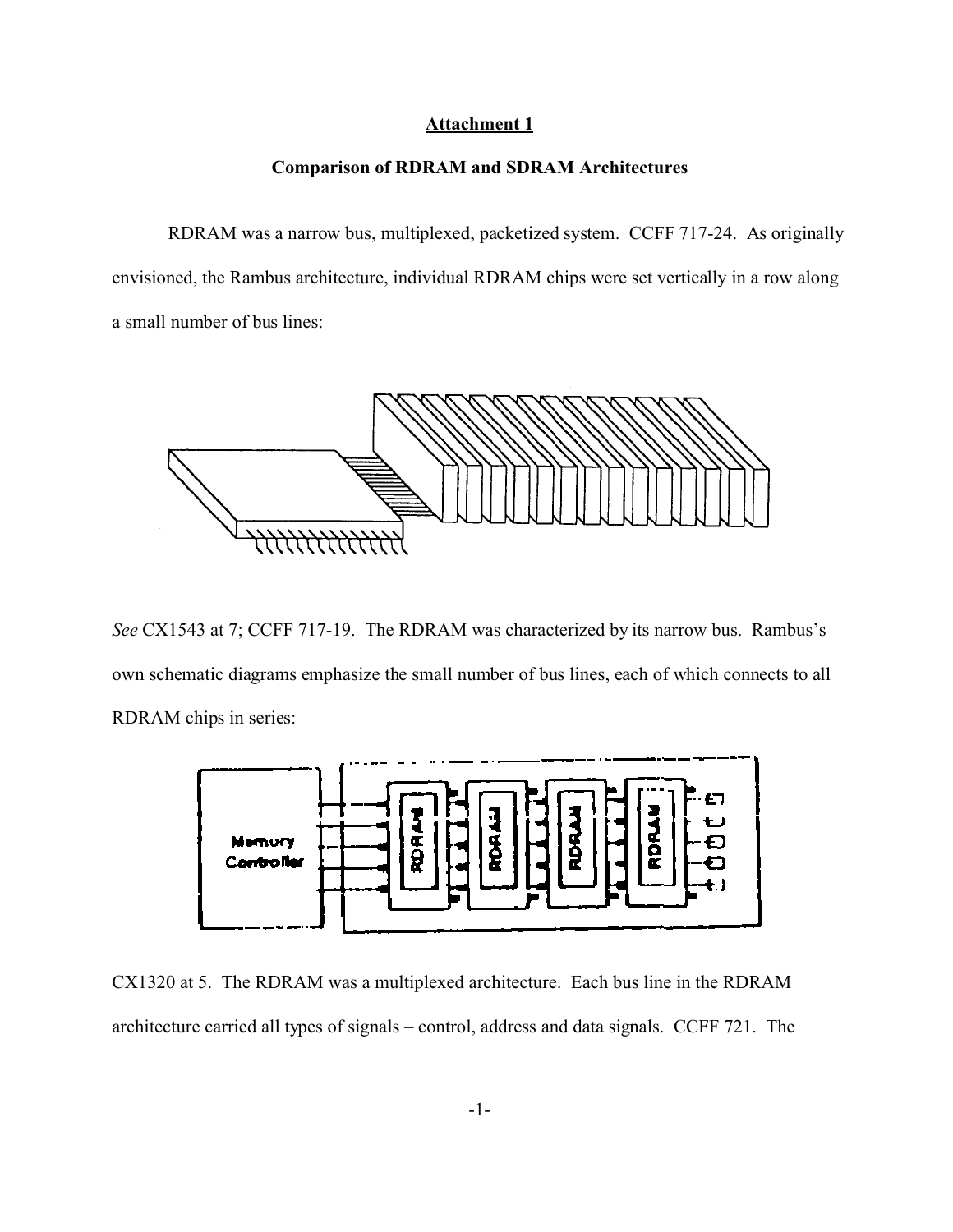RDRAM was also a packetized architecture. RDRAM sent information over its narrow bus in packets, or sequential waves of signals. The RDRAM had a unique "loop clock" arrangement, whereby the clock signal was sent from the memory controller past each of the RDRAM chips in sequence, turned around, and returned past each of the RDRAM chips again back to the controller.

The SDRAM architecture worked on by JEDEC was fundamentally different. It was a wide-bus system, with up to 200 bus lines in a typical arrangement:



DX382 at 28; Tr. at 400-01 (Rhoden); CCFF 718. SDRAM chips were connected in parallel; only a portion of the bus lines connected to any individual SDRAM. The bus lines were not multiplexed. Rather, each bus line was dedicated to a particular type of signal (indicated by different colors in DX382; control lines = yellow; address lines = red; data lines = green). The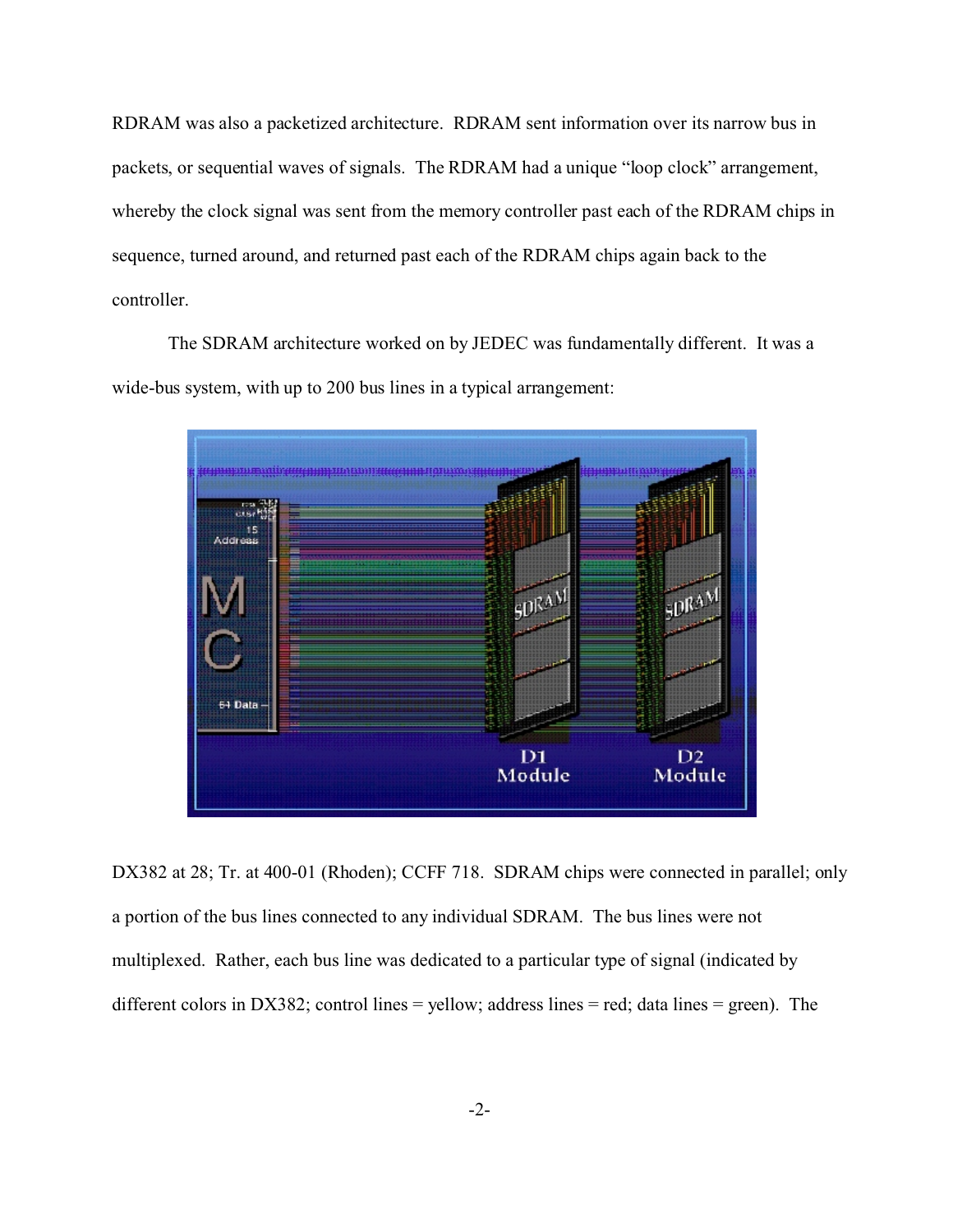system was not packet-based; rather, signals were sent as a simultaneous wave. The clock was a simple one-directional signal from the memory controller to the SDRAM chips.

To achieve high levels of operation over a small number of bus lines, the RDRAM operated at a very high frequency. SDRAM and DDR SDRAM operated at much lower frequencies, but were able to achieve overall system levels of performance on par with that of RDRAM by accessing memory chips in parallel. Although the SDRAM's frequency of data transfer was slower than RDRAM, more data was transferred on each cycle over the SDRAM's wide bus; as a result, the overall rates of data transfer were similar:



CX1309 at 28.

The different architectures provided advantages and disadvantages in specific applications. The RDRAM was thought to be particularly effective in providing long, continuous,

unidirectional streams of data. As a result, RDRAM was perceived as possibly being well suited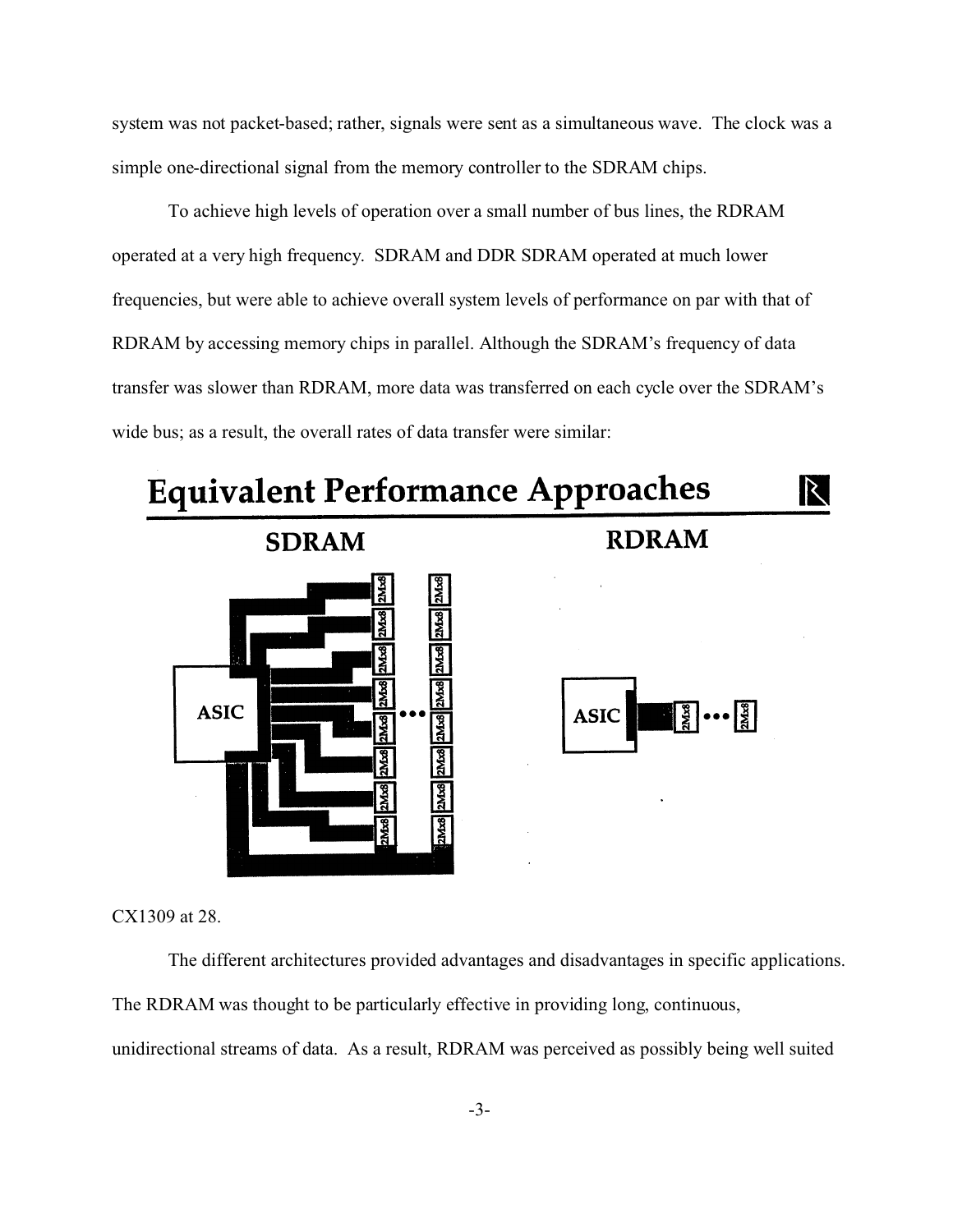to use in game consoles and digital set-top boxes. Tr. 5051-52 (Kellogg); Tr. 2538-39 (G.

Kelley); Tr. 8206-07 (Farmwald). SDRAM and DDR SDRAM were understood to operate better in environments calling for shorter bursts of information travelling both to and from the memory. Thus, the traditional, wide-bus architectures were thought to be better suited for use in personal computers, servers, mainframes, and other computer environments. Because computer uses drove approximately 80% of the memory market, the majority view during the early and mid-1990's was that the traditional SDRAM and DDR SDRAM architecture would dominate the mainstream memory market and RDRAM would be used in certain specialty applications. Tr. 1441-42 (Sussman); Tr. 2538-39 (G. Kelley); CCFF 827. This view changed sharply in 1996 when Intel announced that its Camino 820 chipset designed to support Pentium III and IV processors would interface exclusively with RDRAM. The industry expectation that SDRAM and DDR SDRAM would dominate mainstream uses was gradually restored between November 1998 and early 2000, when a series of technical problems caused repeated delays in Intel's launching of its Camino chipset, leading Intel to change its position and launch a chipset supporting SDRAM and DDR SDRAM.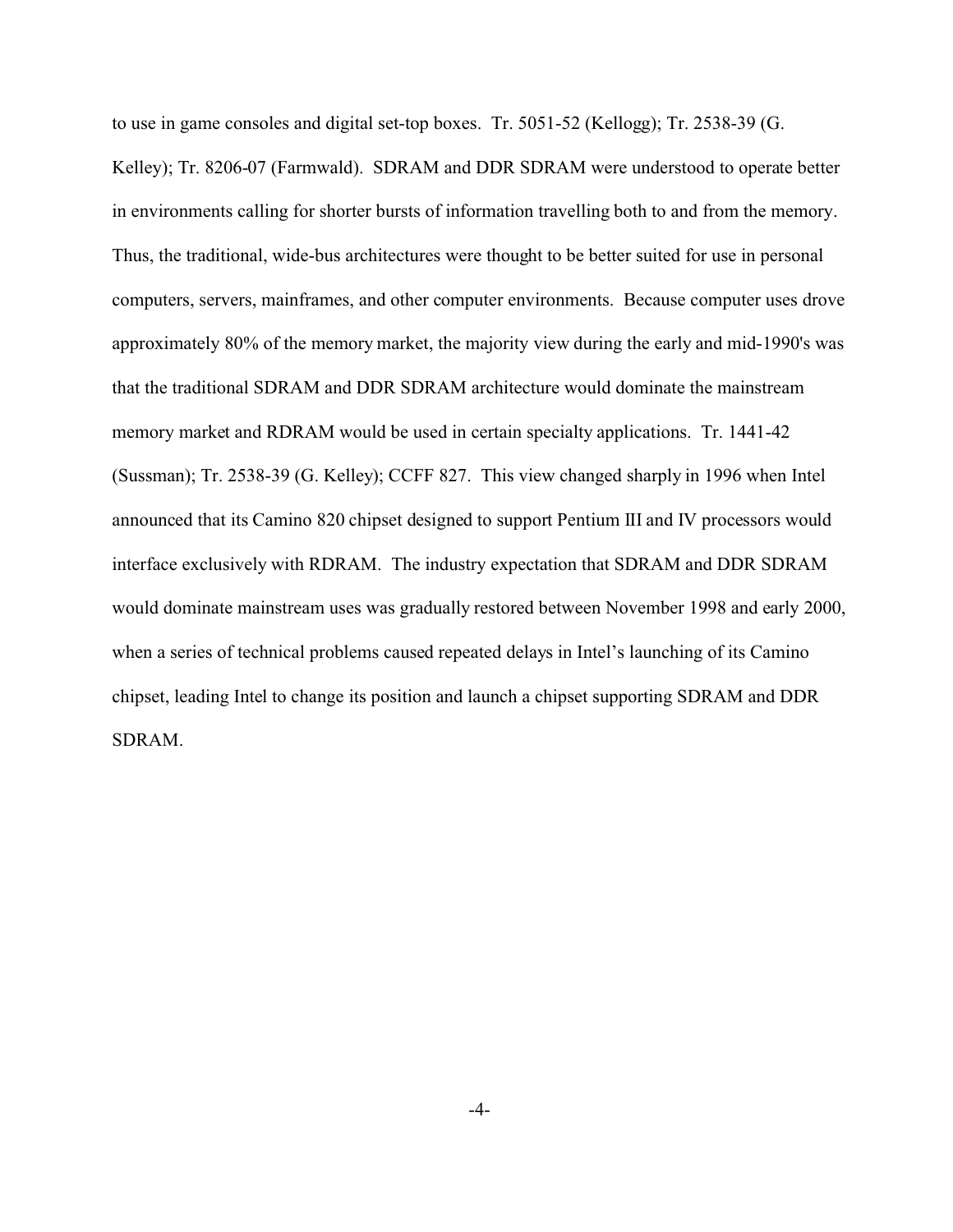## **Attachment 2**

# **UNITED STATES OF AMERICA BEFORE FEDERAL TRADE COMMISSION**

COMMISIONERS: Timothy J. Muris, Chairman Mozelle W. Thompson Orson Swindle Thomas B. Leary Pamela Jones Harbour

In the Matter of

RAMBUS INCORPORATED,

Docket No. 9302

a corporation.

## **COMPLAINT COUNSEL'S PROPOSED ORDER**

Upon Consideration of all of the evidence on the record in this matter:

# **I.**

**IT IS HEREBY ORDERED** that for purposes of this Order, the following definitions shall apply:

- A. "Respondent" or "Rambus" means Rambus Inc., a corporation organized and existing under the laws of the State of Delaware, its directors, officers, employees, agents, representatives, predecessors, successors, and assigns; its joint ventures, subsidiaries, divisions, groups and affiliates controlled by Rambus Inc., and the respective directors, officers, employees, agents, representatives, successors, and assigns of each.
- B. "JEDEC" means the JEDEC Solid State Technology Association, a non-stock corporation organized and existing under the laws of the State of Virginia, its successors and assigns, and its divisions, subsidiaries and affiliates controlled by JEDEC.
- C. "JEDEC-Compliant Products" means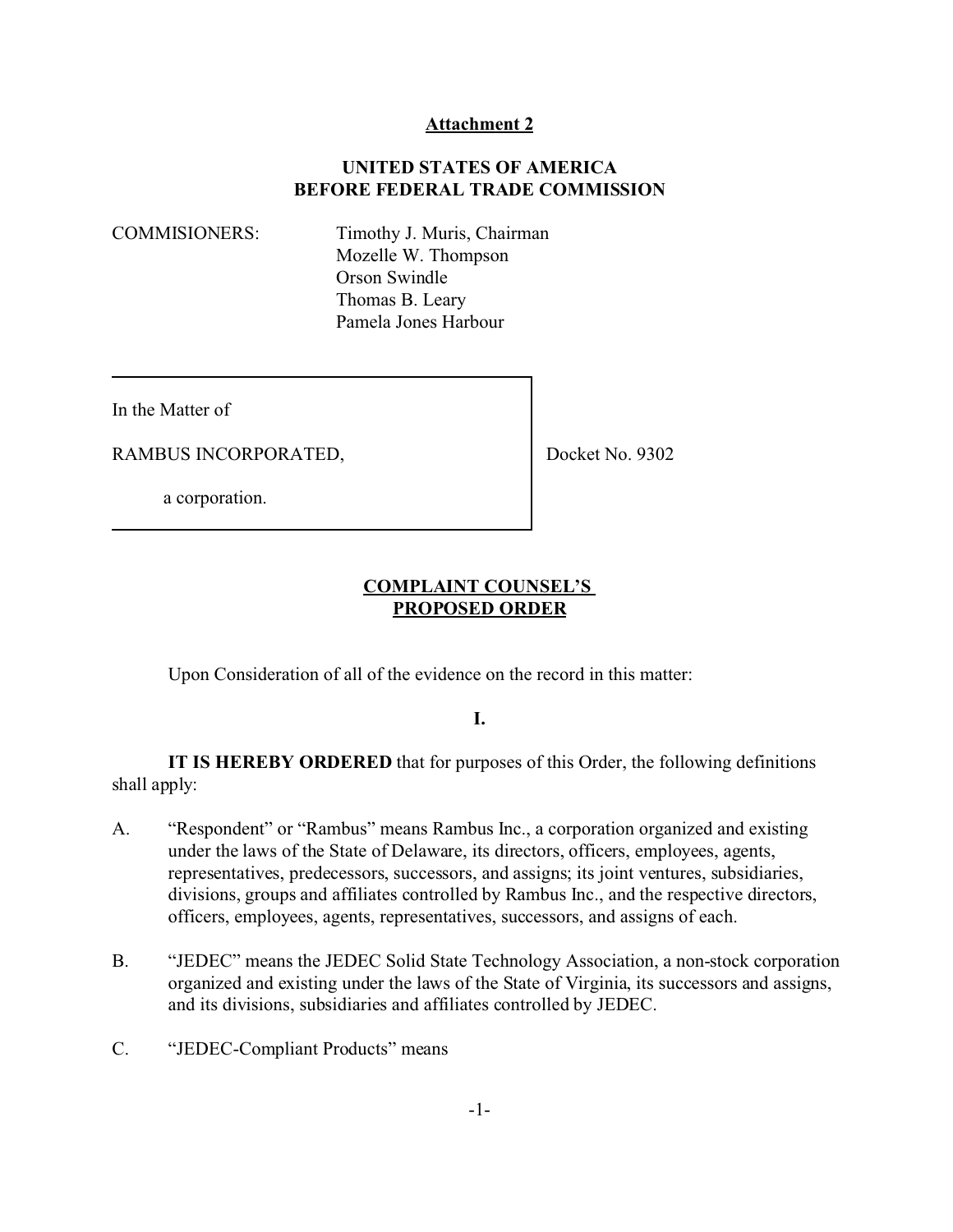(1) any Dynamic Random Access Memory ("DRAM") that complies with the JEDEC SDRAM Standard, published as JC 21-C, Release 4, as revised, the JEDEC SDRAM standard, published as JC 21-C, Release 9, as revised, the JEDEC DDR SDRAM specification, published as JESD 79, as revised, or with any future version of the JEDEC SDRAM standard, DDR SDRAM standard or DDR SDRAM specification, including, but not limited to, the JEDEC DDR-2 SDRAM standard;

(2) any product that interfaces with any DRAM defined in Paragraph I.C.(1); and

(3) any product that contains any product defined in either Paragraph I.C.(1) or C.(2), unless the product also contains one or more DRAMs that are not defined in Paragraph I.C.(1).

- D. "Action" means any lawsuit or other action, whether legal, equitable, or administrative, as well as any arbitration, mediation, or any other form of private dispute resolution, in the United States or anywhere else in the world.
- E. "Relevant U.S. Patents" means all current or future United States patents that claim priority back to U.S. Patent Application Number 07/510,898, filed on April 18, 1990, or to any other U.S. Patent Application filed by or on behalf of Rambus Inc. before June 17, 1996.
- F. "Relevant Foreign Patents" means all current or future patents issued by a foreign government that claim a priority date before June 17, 1996.
- G. "License Agreement" means any contract, agreement, arrangement or other understanding between Respondent and any other party or parties that requires, calls for, or otherwise contemplates, payment of fees, royalties or other monies, in cash or in kind, associated with the manufacture, sale or use of any product defined in Paragraph I.C.
- H. "Compliance Officer" means the officer, director, or full-time employee of Respondent employed pursuant to Paragraph VII. of this Order.
- I. "Standard-Setting Organization" means any group, organization, association, membership or stock corporation, government body, or other entity that, through voluntary participation of interested or affected parties, is engaged in the development, promulgation, promotion or monitoring of product or process standards for the electronics industry, or any segment thereof, anywhere in the world.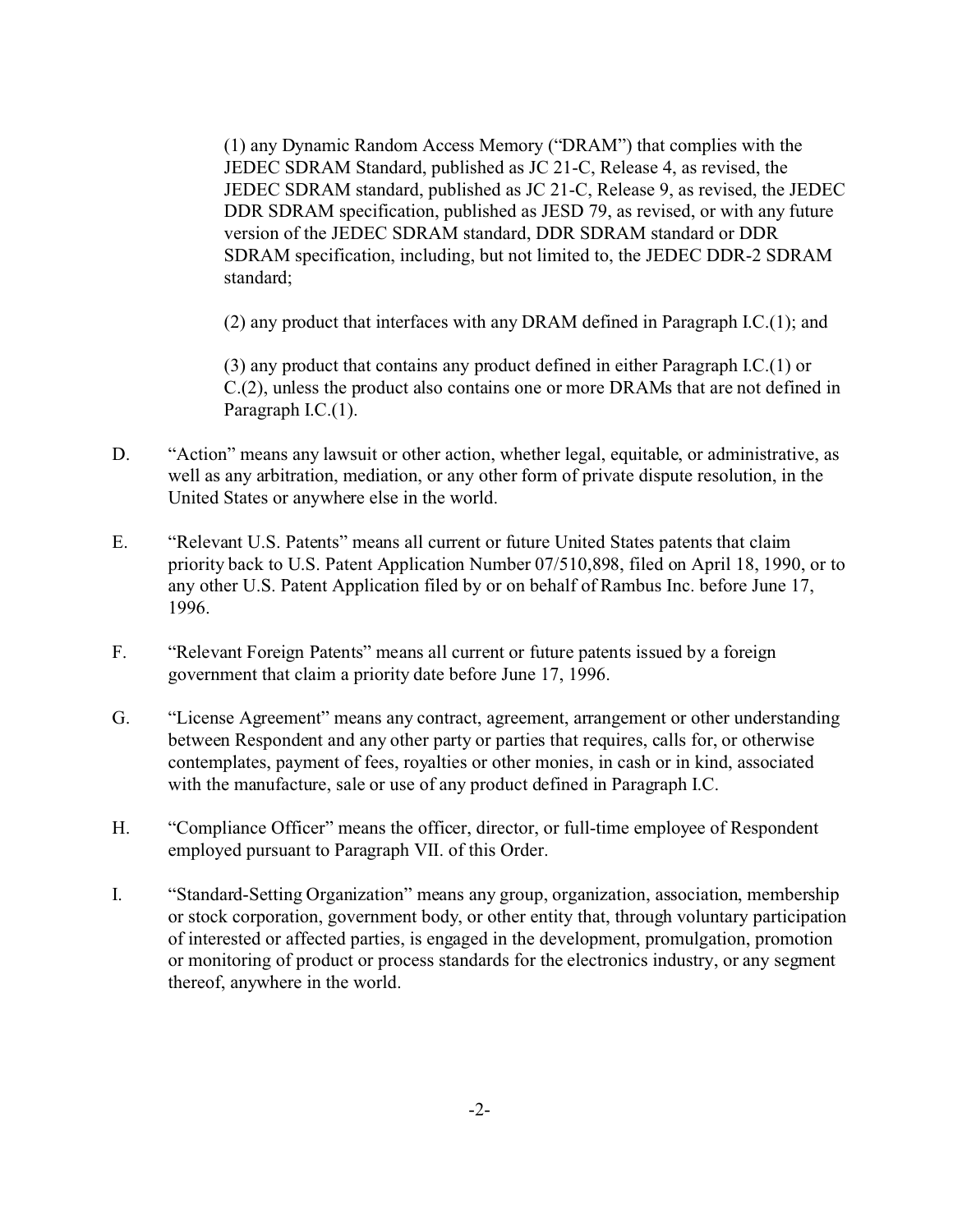**IT IS FURTHER ORDERED** that Respondent shall cease and desist any and all efforts it has undertaken by any means, either directly or indirectly, in or affecting commerce as "commerce" is defined in Section 4 of the Federal Trade Commission Act, 15 U.S.C. § 44, including, without limitation, the threat or prosecution of, or assertion of any affirmative defense in, any Action, pursuant to which Respondent has asserted that any person or entity, by manufacturing, selling, or otherwise using any JEDEC-Compliant Product, infringes any of Respondent's Relevant U.S. Patents. Respondent shall dismiss or cause to be dismissed, with prejudice, all such prosecutions and all such affirmative defenses within thirty (30) days from the date this Order becomes final.

### **III.**

**IT IS FURTHER ORDERED** that Respondent shall not undertake any new efforts by any means, either directly or indirectly, in or affecting commerce as "commerce" is defined in Section 4 of the Federal Trade Commission Act, 15 U.S.C. § 44, including, without limitation, the threat or prosecution of, or assertion of any affirmative defense in, any Action, pursuant to which Respondent asserts that any person or entity, by manufacturing, selling, or otherwise using any JEDEC-Compliant Product, infringes any of Respondent's Relevant U.S. Patents.

#### **IV.**

**IT IS FURTHER ORDERED** that Respondent shall cease and desist all efforts it has undertaken by any means, either directly or indirectly, in or affecting commerce as "commerce" is defined in Section 4 of the Federal Trade Commission Act, 15 U.S.C. § 44, including, without limitation, the threat or prosecution of, or assertion of an affirmative defense in, any Action, pursuant to which Respondent has asserted that any person or entity, by manufacturing, selling, or otherwise using any JEDEC-Compliant Product for import or export to or from the United States, infringes any of Respondent's Relevant Foreign Patents.

#### **V.**

**IT IS FURTHER ORDERED** that Respondent shall not undertake any new efforts by any means, either directly or indirectly, in or affecting commerce as "commerce" is defined in Section 4 of the Federal Trade Commission Act, 15 U.S.C. § 44, including without limitation the threat or prosecution of, or assertion of any affirmative defense in, any Action, pursuant to which Respondent has asserted that any person or entity, by manufacturing, selling, or otherwise using any JEDEC-Compliant Product for import or export to or from the United States, infringes any of Respondent's Relevant Foreign Patents.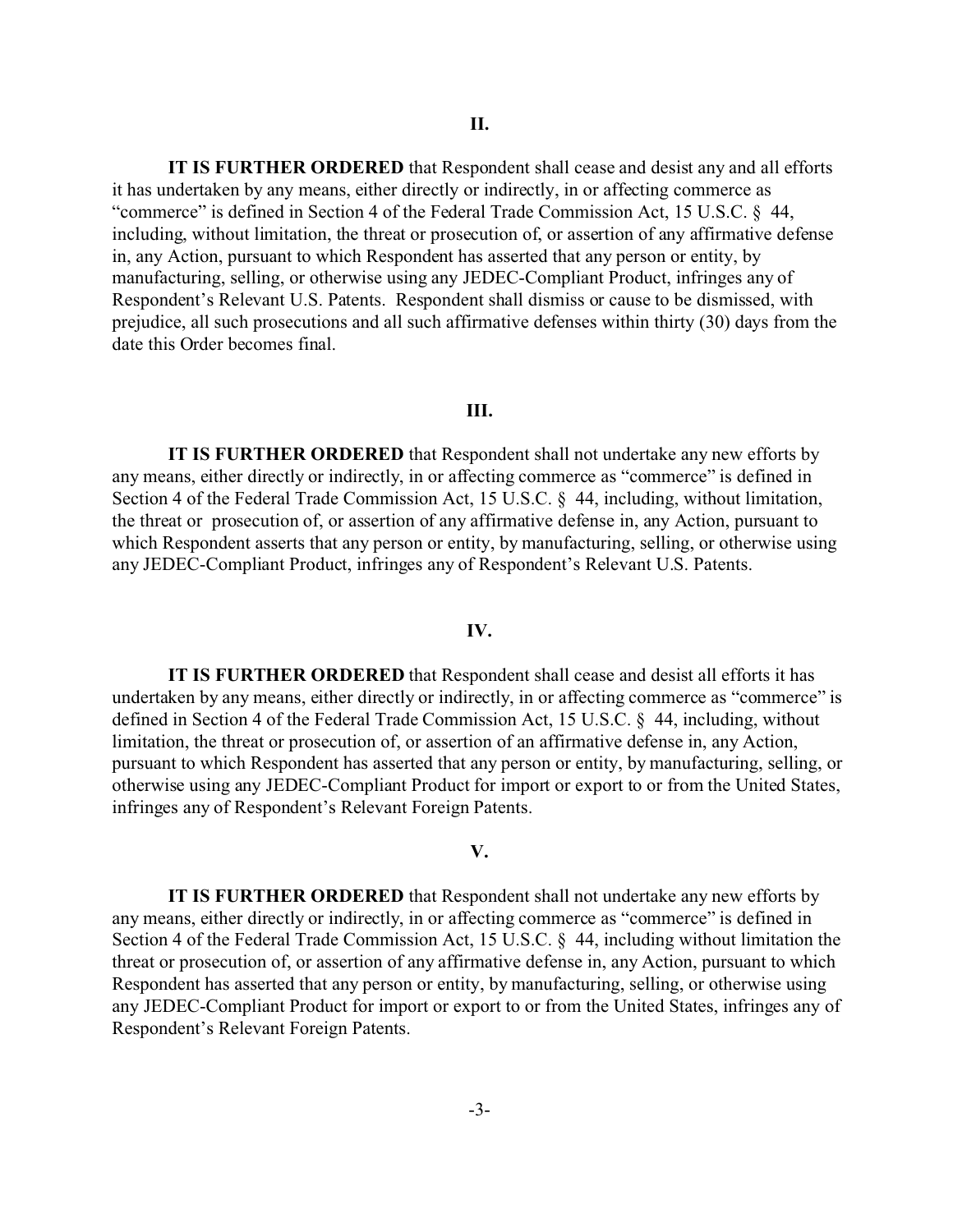**IT IS FURTHER ORDERED** that Respondent shall cease any and all efforts by any means, either directly or indirectly, in or affecting commerce as "commerce" is defined in Section 4 of the Federal Trade Commission Act, 15 U.S.C. § 44, to collect any fees, royalties or other payments, in cash or in kind, relating to the manufacture, sale or use of any JEDEC-Compliant Product pursuant to any existing License Agreement.

#### **VII.**

### **IT IS FURTHER ORDERED** that,

- A. Within thirty (30) days from the date this Order becomes final, Respondent shall employ, at Respondent's cost, a Compliance Officer who will be the sole representative of Respondent for the purpose of communicating Respondent's patent rights related to any standard under consideration by any Standard-Setting Organization of which Respondent is a member.
	- 1. The employee serving as the Compliance Officer shall be employed subject to the approval of the Commission, which approval Respondent shall seek pursuant to § 2.41(f) of the Commission's Rules of Practice, 16 C.F.R. § 2.41(f).
	- 2. Respondent shall provide the Compliance Officer with full and complete access to Respondent's books, records, documents, personnel, facilities and technical information relating to compliance with this Order, or to any other relevant information, as the Compliance Officer may reasonably request; and Respondent shall assure that the Compliance Officer has all information necessary to represent Respondent for the purpose of communicating Respondent's patent rights related to any Standard under consideration by any Standard-Setting Organization of which Respondent is a member. Respondents shall cooperate with any reasonable request of the Compliance Officer, including, but not limited to, the development or compilation of data and information for the Compliance Officer's use. Respondent shall take no action to interfere with or impede the Compliance Officer's ability to represent Respondent for the purpose of communicating Respondent's patent rights related to any Standard under consideration by any Standard-Setting Organization of which Respondent is a member.
	- 3. If at any time the Commission determines that the Compliance Officer has ceased to act or failed to act diligently, or is unwilling or unable to continue to serve, the Commission may require Respondent to employ a substitute to serve as Compliance Officer in the same manner as provided by this Order.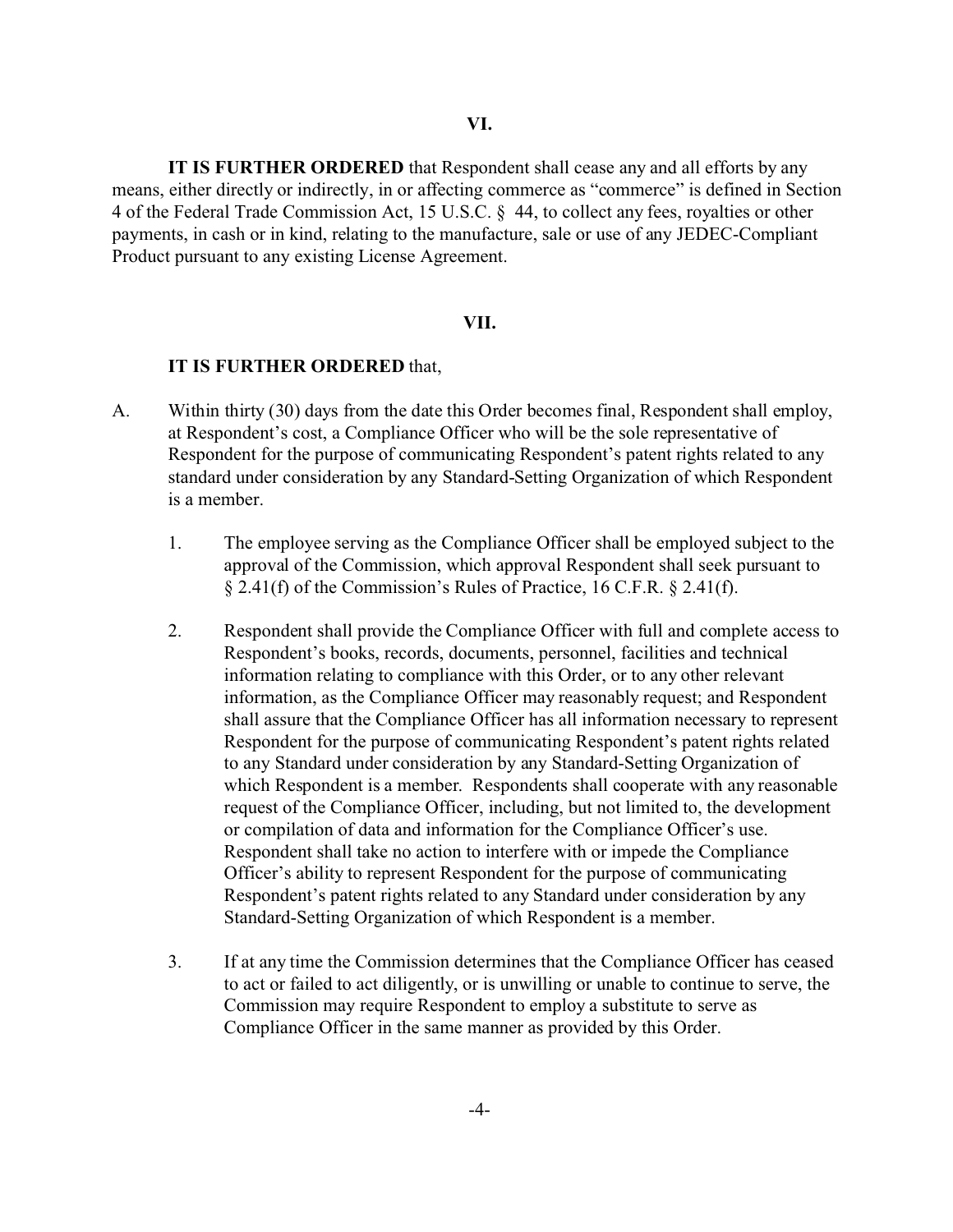### **VIII.**

### **IT IS FURTHER ORDERED** that:

- A. Within thirty (30) days after the date this Order becomes final, Respondent shall distribute a copy of this Order and the complaint in this matter to JEDEC, to those members of JEDEC that Respondent contacted regarding possible infringement of any of its patents by JEDEC-compliant SDRAM and DDR SDRAM products, and to any other person or entity that Respondent contacted regarding possible infringement of any of its patents by JEDEC-compliant SDRAM and DDR SDRAM products.
- B. Within ten (10) days after the date this Order becomes final, Respondent shall distribute a copy of this Order and the complaint in this matter to every officer and director of Respondent, to every employee or agent of Respondent whose responsibilities include acting as Respondent's designated representative to any Standard-Setting Organization, and to every employee or agent having managerial responsibility for any of Respondent's obligations under this Order.
- C. For a period of five (5) years after the date this Order becomes final, Respondent shall furnish a copy of this Order and the complaint in this matter to each new officer and director of Respondent and to every new employee or agent of Respondent whose responsibilities will include acting as Respondent's designated representative to any Standard-Setting Organization or who will have managerial responsibility for any of Respondent's obligations under the Order. Such copies must be furnished within thirty (30) days after any such persons assume their position as an officer, director or employee. For purposes of this paragraph VIII.C., "new employee" shall include without limitation any of Respondent's employees whose duties change during their employment to include acting as respondent's designated representative to any Standard-Setting Organization, group or similar body of which respondent is a member.
- D. For a period of ten (10) years after the date this Order becomes final, Respondent shall furnish each Standard-Setting Organization of which it is a member and which it joins a copy of this Order and Respondent shall identify to each such organization the name of the person who will serve as Respondent's designated representative to the Standard-Setting Organization.

## **IX.**

## **IT IS FURTHER ORDERED** that:

A. Respondent shall file a verified written report with the Commission setting forth in detail the manner and form in which it intends to comply, is complying, and has complied with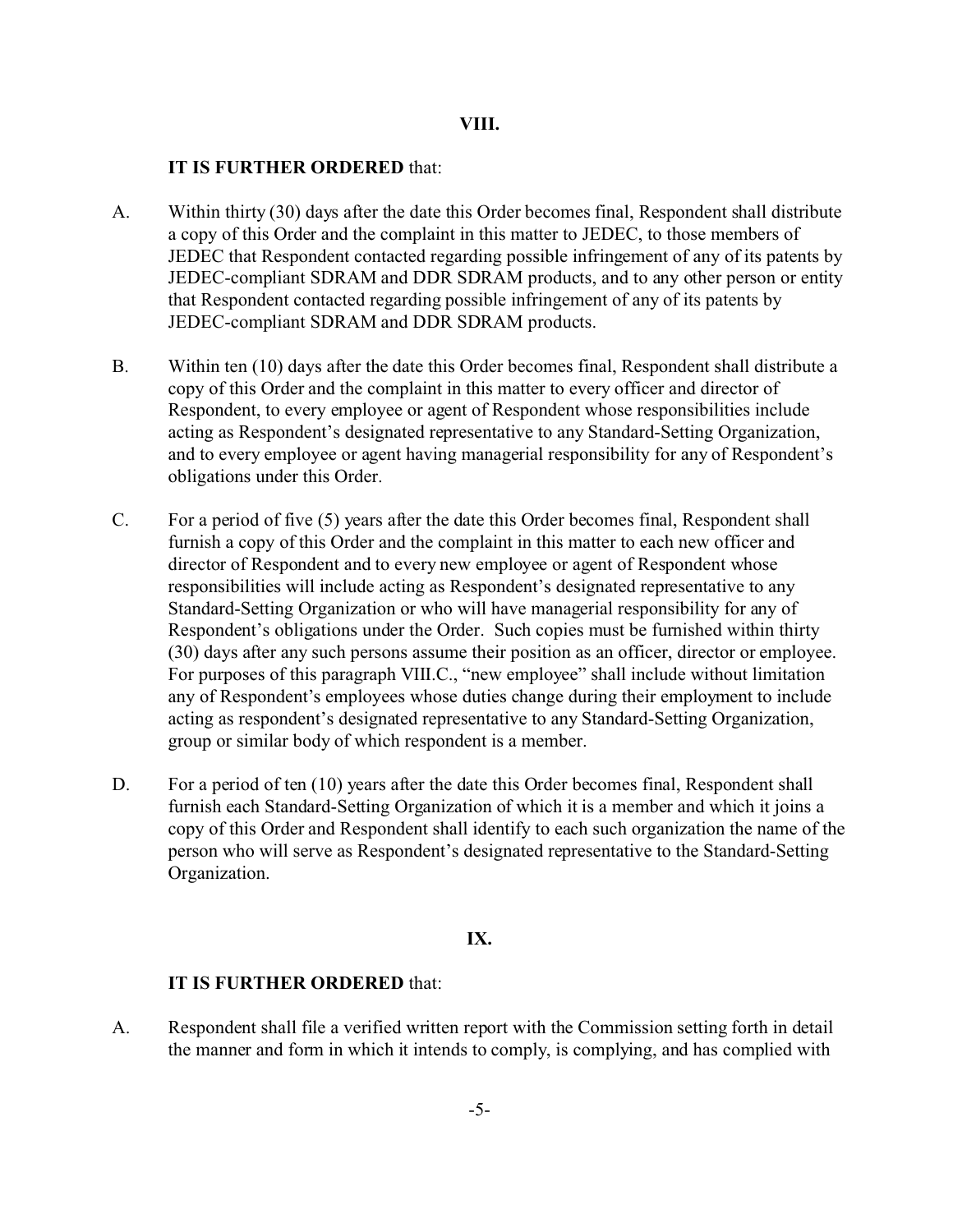this Order: (i) within sixty (60) days after the date this Order becomes final; and (ii) annually for five years on the anniversary of the date this Order becomes final.

- B. Respondents shall include in its reports, among other things required by the Commission, a full description of the efforts being made to comply with the this Order, a description of all substantive contacts or negotiations relating to Respondent's participation in any Standard-Setting Organization of which Respondent is a member, the identity of all parties contacted, copies of all written communications to and from such parties, internal documents and communications, and all reports and recommendations concerning Respondent's participation in any Standard-Setting Organization of which Respondent is a member.
- C. For a period of ten (10) years after the date this Order becomes final, Respondent shall maintain records adequate to describe in detail any action taken in connection with the activities covered by Paragraphs II through VIII of this Order.

## **X.**

**IT IS FURTHER ORDERED** that, for the purpose of determining or securing compliance with this Order, and subject to any legally recognized privilege, and upon written request with reasonable notice, Respondent shall permit any duly authorized representative of the Commission:

- A. Access, during office hours and in the presence of counsel, to all facilities and access to inspect and copy all books, ledgers, accounts, correspondence, memoranda and other records and documents in the possession or under the control of Respondent relating to any matter contained in this Order; and
- B. Upon five days' notice to Respondents and without restraint or interference from them, to interview the Compliance Officer and any other of Respondent's officers, directors, or employees, who may have counsel present, regarding any such matters.

## **XI.**

**IT IS FURTHER ORDERED** that Respondent shall notify the Commission at least thirty (30) days prior to any proposed change in the corporate Respondent such as dissolution, assignment, sale resulting in the emergence of a successor corporation, or the creation or dissolution of subsidiaries or any other change in the corporation that may affect compliance obligations arising out of this Order.